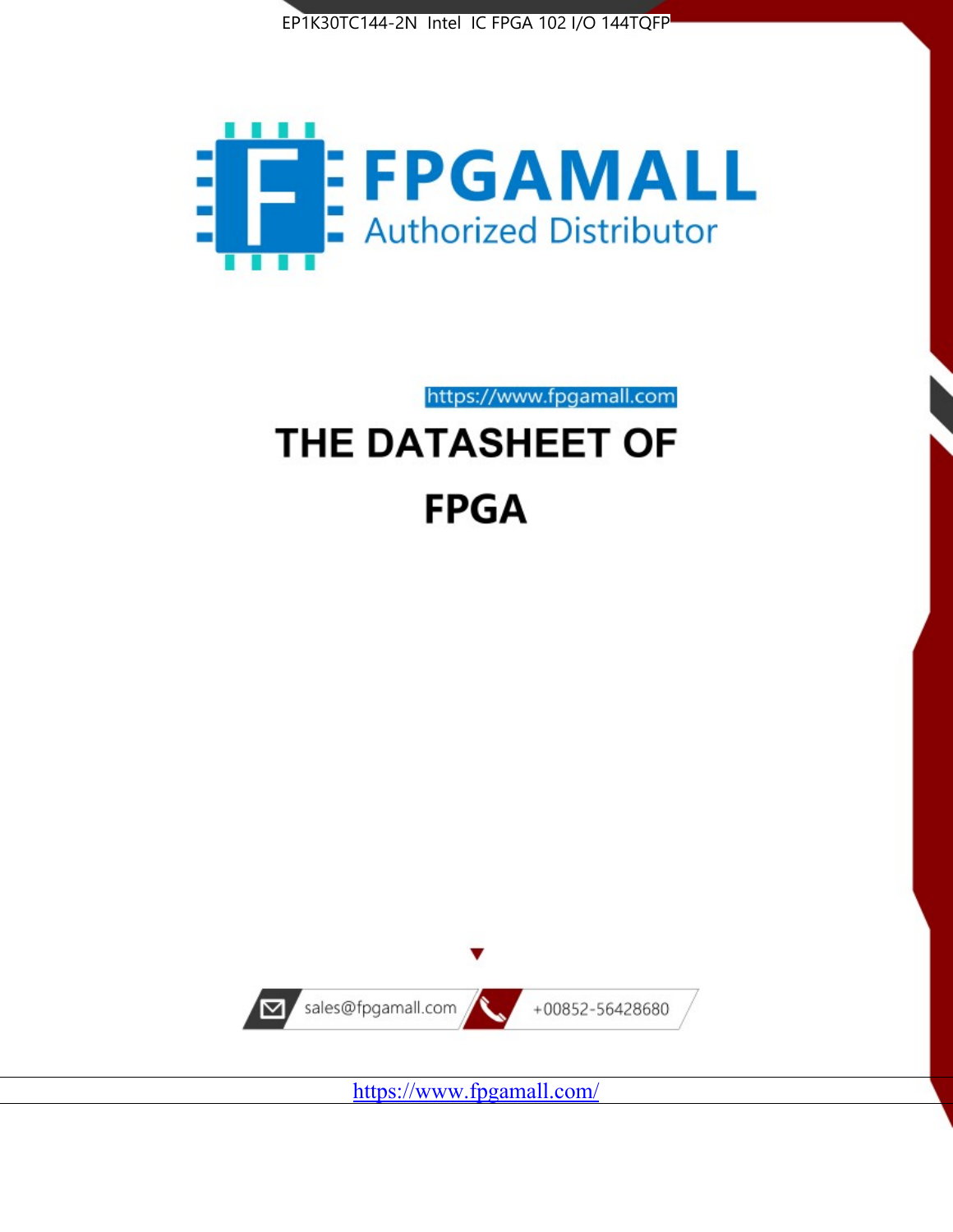

# **ACEX 1K**

**Programmable Logic Device Family**

### **May 2003, ver. 3.4 Data Sheet**

**Features...** ■ Programmable logic devices (PLDs), providing low cost system-on-a-programmable-chip (SOPC) integration in a single device

- Enhanced embedded array for implementing megafunctions such as efficient memory and specialized logic functions
- Dual-port capability with up to 16-bit width per embedded array block (EAB)
- Logic array for general logic functions
- High density
	- 10,000 to 100,000 typical gates (see Table 1)
	- Up to 49,152 RAM bits (4,096 bits per EAB, all of which can be used without reducing logic capacity)
- Cost-efficient programmable architecture for high-volume applications
	- Cost-optimized process
	- Low cost solution for high-performance communications applications
- System-level features
	- MultiVolt<sup>™</sup> I/O pins can drive or be driven by 2.5-V, 3.3-V, or 5.0-V devices
	- Low power consumption
	- Bidirectional I/O performance (setup time [ $t_{SU}$ ] and clock-tooutput delay  $[t_{CO}]$ ) up to 250 MHz
	- Fully compliant with the peripheral component interconnect Special Interest Group (PCI SIG) *PCI Local Bus Specification, Revision 2.2* for 3.3-V operation at 33 MHz or 66 MHz
	- Extended temperature range

| Table 1. ACEX™ 1K Device Features |               |               |               |                |  |  |
|-----------------------------------|---------------|---------------|---------------|----------------|--|--|
| Feature                           | <b>EP1K10</b> | <b>EP1K30</b> | <b>EP1K50</b> | <b>EP1K100</b> |  |  |
| <b>Typical gates</b>              | 10,000        | 30,000        | 50,000        | 100,000        |  |  |
| Maximum system gates              | 56,000        | 119,000       | 199,000       | 257,000        |  |  |
| Logic elements (LEs)              | 576           | 1.728         | 2,880         | 4,992          |  |  |
| <b>EABs</b>                       | 3             | 6             | 10            | 12             |  |  |
| <b>Total RAM bits</b>             | 12,288        | 24,576        | 40,960        | 49,152         |  |  |
| Maximum user I/O pins             | 136           | 171           | 249           | 333            |  |  |

### **Altera Corporation 1**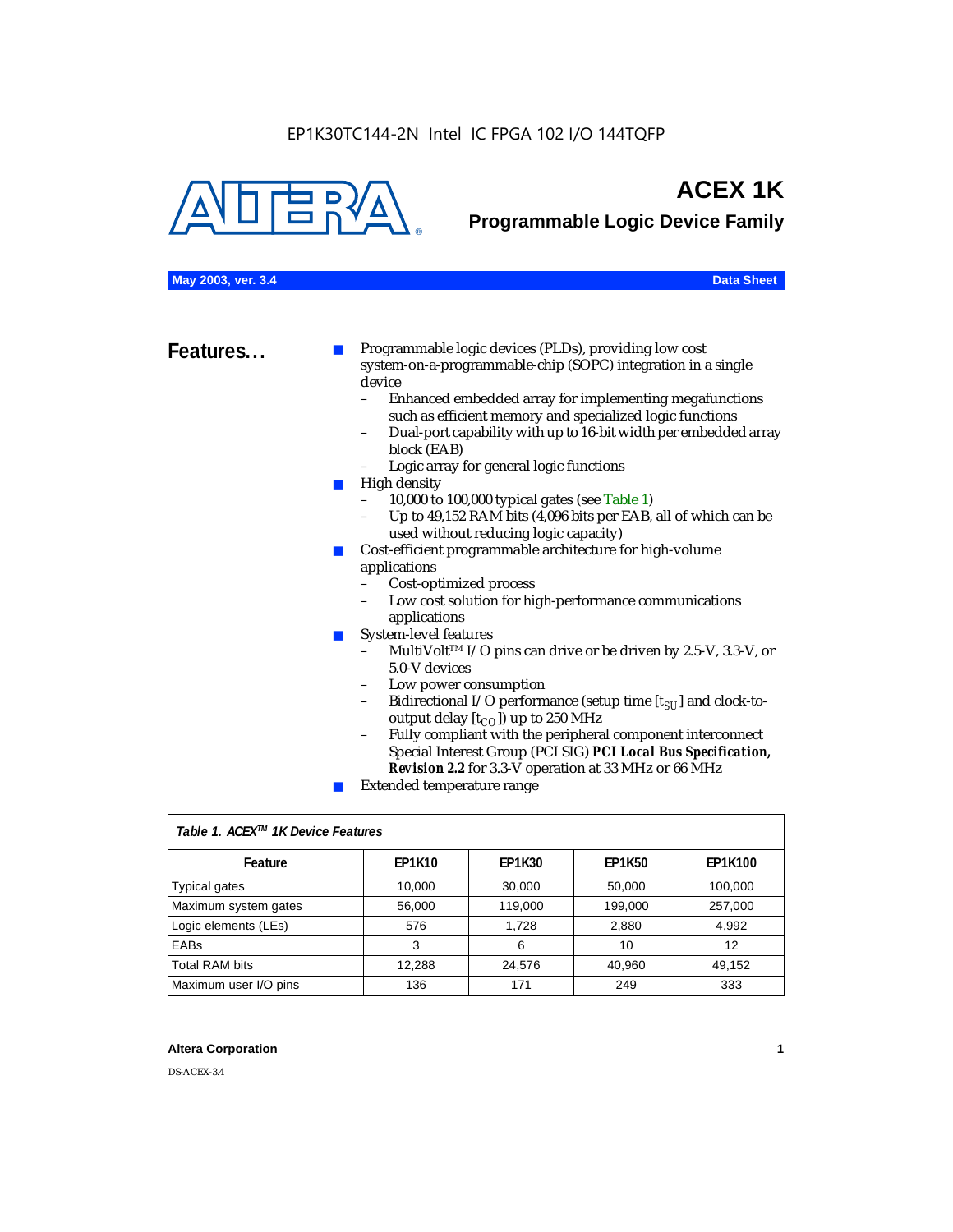### EP1K30TC144-2N Intel IC FPGA 102 I/O 144TQFP

### **ACEX 1K Programmable Logic Device Family Data Sheet**

| and More<br><b>Features</b> | -1 speed grade devices are compliant with PCI Local Bus<br>Specification, Revision 2.2 for 5.0-V operation<br>Built-in Joint Test Action Group (JTAG) boundary-scan test<br>(BST) circuitry compliant with IEEE Std. 1149.1-1990, available<br>without consuming additional device logic.<br>Operate with a 2.5-V internal supply voltage<br>$\qquad \qquad -$<br>In-circuit reconfigurability (ICR) via external configuration<br>devices, intelligent controller, or JTAG port<br>ClockLock™ and ClockBoost™ options for reduced clock delay,<br>clock skew, and clock multiplication<br>Built-in, low-skew clock distribution trees<br>$\qquad \qquad -$<br>100% functional testing of all devices; test vectors or scan chains<br>-<br>are not required<br>Pull-up on I/O pins before and during configuration<br>Flexible interconnect<br><b>College</b><br>FastTrack® Interconnect continuous routing structure for fast,<br>predictable interconnect delays<br>Dedicated carry chain that implements arithmetic functions such<br>$\qquad \qquad -$<br>as fast adders, counters, and comparators (automatically used by<br>software tools and megafunctions)<br>Dedicated cascade chain that implements high-speed,<br>$\qquad \qquad -$<br>high-fan-in logic functions (automatically used by software tools<br>and megafunctions)<br>Tri-state emulation that implements internal tri-state buses<br>$\qquad \qquad -$<br>Up to six global clock signals and four global clear signals<br>-<br>Powerful I/O pins<br><b>COL</b><br>Individual tri-state output enable control for each pin<br>$\overline{a}$<br>Open-drain option on each I/O pin<br>$\qquad \qquad -$<br>Programmable output slew-rate control to reduce switching<br>$\qquad \qquad -$<br>noise<br>Clamp to $V_{\text{CCIO}}$ user-selectable on a pin-by-pin basis<br>Supports hot-socketing<br>$\qquad \qquad -$ |
|-----------------------------|----------------------------------------------------------------------------------------------------------------------------------------------------------------------------------------------------------------------------------------------------------------------------------------------------------------------------------------------------------------------------------------------------------------------------------------------------------------------------------------------------------------------------------------------------------------------------------------------------------------------------------------------------------------------------------------------------------------------------------------------------------------------------------------------------------------------------------------------------------------------------------------------------------------------------------------------------------------------------------------------------------------------------------------------------------------------------------------------------------------------------------------------------------------------------------------------------------------------------------------------------------------------------------------------------------------------------------------------------------------------------------------------------------------------------------------------------------------------------------------------------------------------------------------------------------------------------------------------------------------------------------------------------------------------------------------------------------------------------------------------------------------------------------------------------------------------------------------------------------------------------------------------|
|                             |                                                                                                                                                                                                                                                                                                                                                                                                                                                                                                                                                                                                                                                                                                                                                                                                                                                                                                                                                                                                                                                                                                                                                                                                                                                                                                                                                                                                                                                                                                                                                                                                                                                                                                                                                                                                                                                                                              |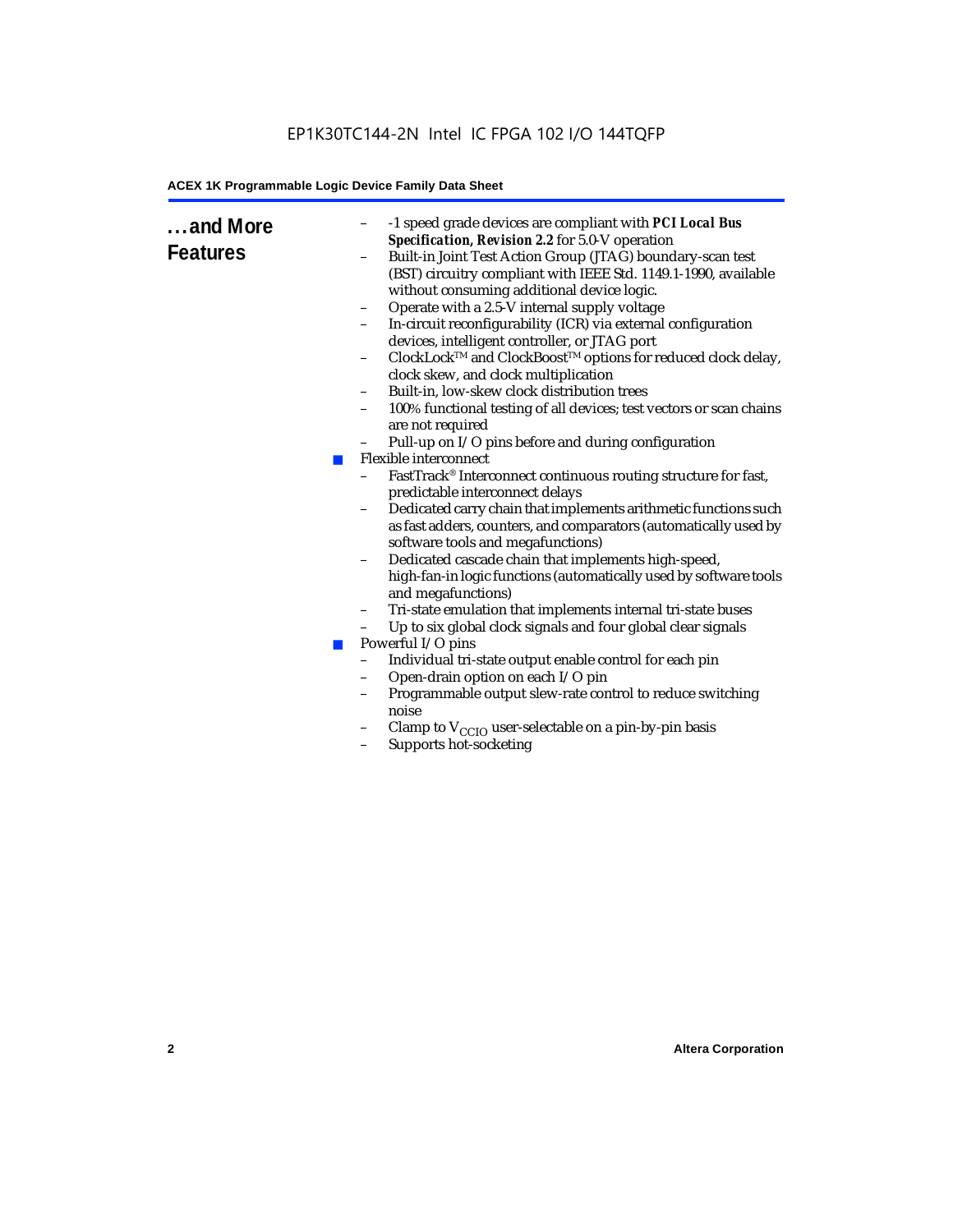- Software design support and automatic place-and-route provided by Altera development systems for Windows-based PCs and Sun SPARCstation, and HP 9000 Series 700/800 workstations
- Flexible package options are available in 100 to 484 pins, including the innovative FineLine BGATM packages (see Tables 2 and 3)
- Additional design entry and simulation support provided by EDIF 2 0 0 and 3 0 0 netlist files, library of parameterized modules (LPM), DesignWare components, Verilog HDL, VHDL, and other interfaces to popular EDA tools from manufacturers such as Cadence, Exemplar Logic, Mentor Graphics, OrCAD, Synopsys, Synplicity, VeriBest, and Viewlogic

| <i>Notes <math>(1)</math>, <math>(2)</math></i><br>Table 2. ACEX 1K Package Options & I/O Pin Count |              |              |              |                                |                                |  |  |
|-----------------------------------------------------------------------------------------------------|--------------|--------------|--------------|--------------------------------|--------------------------------|--|--|
| <b>Device</b>                                                                                       | 100-Pin TOFP | 144-Pin TOFP | 208-Pin POFP | 256-Pin<br><b>FineLine BGA</b> | 484-Pin<br><b>FineLine BGA</b> |  |  |
| <b>EP1K10</b>                                                                                       | 66           | 92           | 120          | 136                            | 136(3)                         |  |  |
| <b>EP1K30</b>                                                                                       |              | 102          | 147          | 171                            | 171(3)                         |  |  |
| <b>EP1K50</b>                                                                                       |              | 102          | 147          | 186                            | 249                            |  |  |
| EP1K100                                                                                             |              |              | 147          | 186                            | 333                            |  |  |

#### *Notes:*

(1) ACEX 1K device package types include thin quad flat pack (TQFP), plastic quad flat pack (PQFP), and FineLine BGA packages.

(2) Devices in the same package are pin-compatible, although some devices have more I/O pins than others. When planning device migration, use the I/O pins that are common to all devices.

(3) This option is supported with a 256-pin FineLine BGA package. By using SameFrameTM pin migration, all FineLine BGA packages are pin-compatible. For example, a board can be designed to support 256-pin and 484-pin FineLine BGA packages.

| Table 3. ACEX 1K Package Sizes                           |                |                |                    |                                |                                |  |
|----------------------------------------------------------|----------------|----------------|--------------------|--------------------------------|--------------------------------|--|
| <b>Device</b>                                            | 100-Pin TOFP   | 144-Pin TOFP   | 208-Pin POFP       | 256-Pin<br><b>FineLine BGA</b> | 484-Pin<br><b>FineLine BGA</b> |  |
| Pitch (mm)                                               | 0.50           | 0.50           | 0.50               | 1.0                            | 1.0                            |  |
| Area ( $mm2$ )                                           | 256            | 484            | 936                | 289                            | 529                            |  |
| Length $\times$ width<br>$\mathsf{mmm}\times\mathsf{mm}$ | $16 \times 16$ | $22 \times 22$ | $30.6 \times 30.6$ | $17 \times 17$                 | $23 \times 23$                 |  |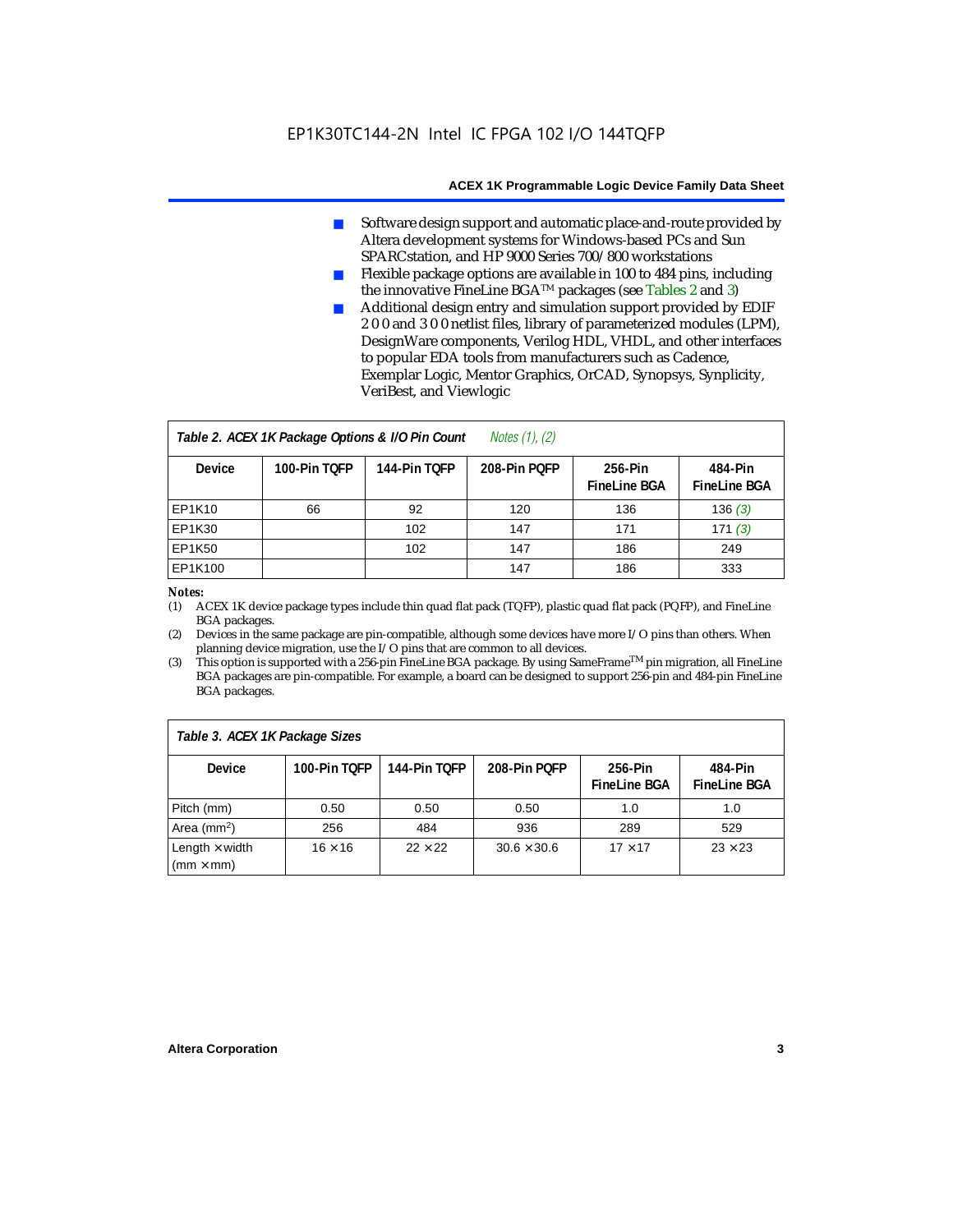## **General Description**

Altera® ACEX 1K devices provide a die-efficient, low-cost architecture by combining look-up table (LUT) architecture with EABs. LUT-based logic provides optimized performance and efficiency for data-path, register intensive, mathematical, or digital signal processing (DSP) designs, while EABs implement RAM, ROM, dual-port RAM, or first-in first-out (FIFO) functions. These elements make ACEX 1K suitable for complex logic functions and memory functions such as digital signal processing, wide data-path manipulation, data transformation and microcontrollers, as required in high-performance communications applications. Based on reconfigurable CMOS SRAM elements, the ACEX 1K architecture incorporates all features necessary to implement common gate array megafunctions, along with a high pin count to enable an effective interface with system components. The advanced process and the low voltage requirement of the 2.5-V core allow ACEX 1K devices to meet the requirements of low-cost, high-volume applications ranging from DSL modems to low-cost switches.

The ability to reconfigure ACEX 1K devices enables complete testing prior to shipment and allows the designer to focus on simulation and design verification. ACEX 1K device reconfigurability eliminates inventory management for gate array designs and test vector generation for fault coverage.

Table 4 shows ACEX 1K device performance for some common designs. All performance results were obtained with Synopsys DesignWare or LPM functions. Special design techniques are not required to implement the applications; the designer simply infers or instantiates a function in a Verilog HDL, VHDL, Altera Hardware Description Language (AHDL), or schematic design file.

| Table 4. ACEX 1K Device Performance         |                          |             |             |                    |     |              |  |
|---------------------------------------------|--------------------------|-------------|-------------|--------------------|-----|--------------|--|
| Application                                 | Resources<br><b>Used</b> |             | Performance |                    |     |              |  |
|                                             | <b>LEs</b>               | <b>EABs</b> |             | <b>Speed Grade</b> |     | <b>Units</b> |  |
|                                             |                          |             | -1          | -2                 | -3  |              |  |
| 16-bit loadable counter                     | 16                       | $\Omega$    | 285         | 232                | 185 | <b>MHz</b>   |  |
| 16-bit accumulator                          | 16                       | $\Omega$    | 285         | 232                | 185 | <b>MHz</b>   |  |
| 16-to-1 multiplexer (1)                     | 10                       | $\Omega$    | 3.5         | 4.5                | 6.6 | ns           |  |
| 16-bit multiplier with 3-stage pipeline (2) | 592                      | $\Omega$    | 156         | 131                | 93  | <b>MHz</b>   |  |
| $256 \times 16$ RAM read cycle speed (2)    | $\Omega$                 | 1           | 278         | 196                | 143 | <b>MHz</b>   |  |
| $256 \times 16$ RAM write cycle speed (2)   | 0                        |             | 185         | 143                | 111 | <b>MHz</b>   |  |

### *Table 4. ACEX 1K Device Performance*

#### *Notes:*

(1) This application uses combinatorial inputs and outputs.

(2) This application uses registered inputs and outputs.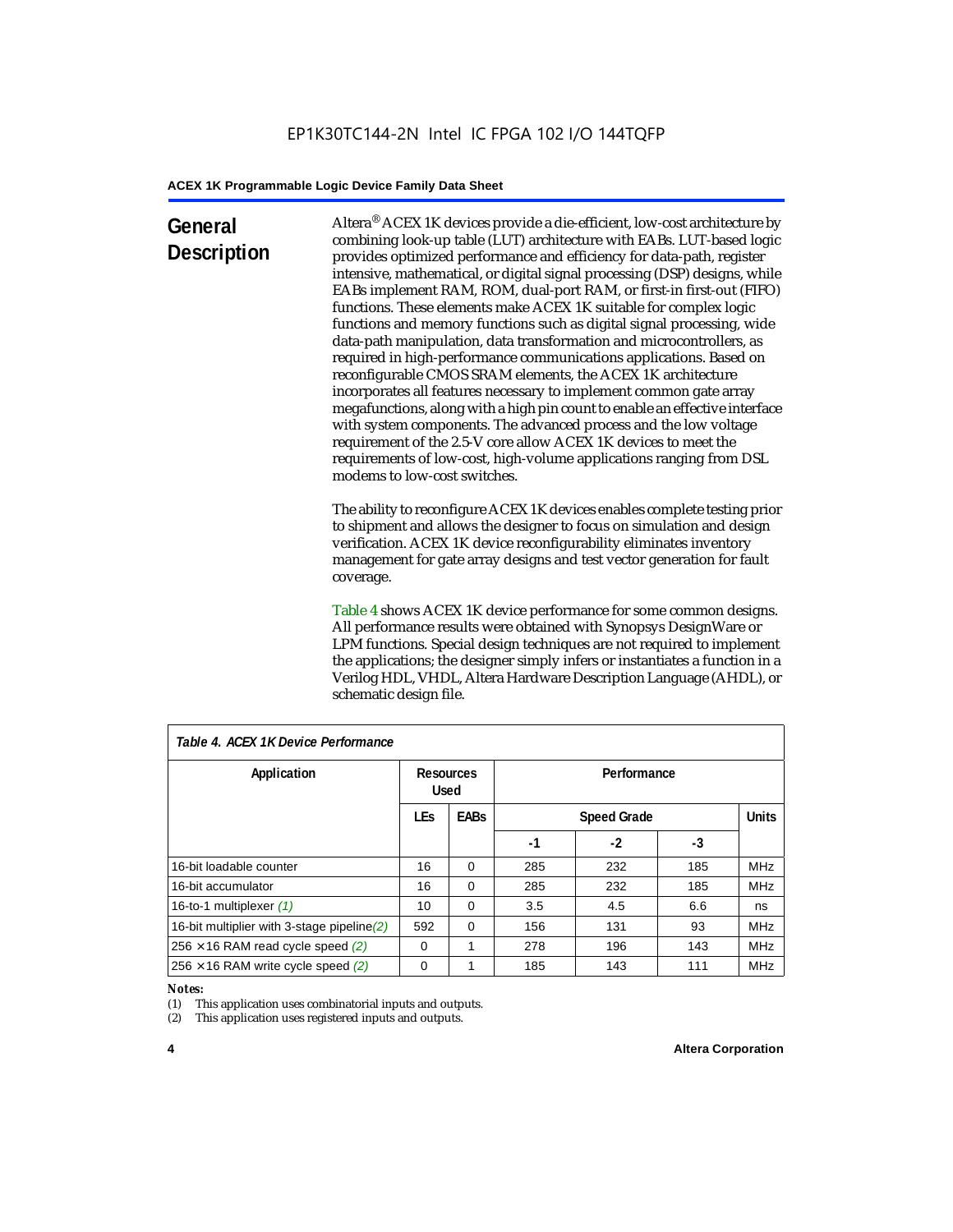Table 5 shows ACEX 1K device performance for more complex designs. These designs are available as Altera MegaCore<sup>TM</sup> functions.

| Table 5. ACEX 1K Device Performance for Complex Designs        |            |      |                    |      |              |  |
|----------------------------------------------------------------|------------|------|--------------------|------|--------------|--|
| Application                                                    | <b>LEs</b> |      |                    |      |              |  |
|                                                                | Used       |      | <b>Speed Grade</b> |      | <b>Units</b> |  |
|                                                                |            | -1   | $-2$               | -3   |              |  |
| 16-bit, 8-tap parallel finite impulse response (FIR)<br>filter | 597        | 192  | 156                | 116  | <b>MSPS</b>  |  |
| 8-bit, 512-point Fast Fourier transform (FFT)                  | 1.854      | 23.4 | 28.7               | 38.9 | μs           |  |
| function                                                       |            | 113  | 92                 | 68   | <b>MHz</b>   |  |
| a16450 universal asynchronous<br>receiver/transmitter (UART)   | 342        | 36   | 28                 | 20.5 | <b>MHz</b>   |  |

Each ACEX 1K device contains an embedded array and a logic array. The embedded array is used to implement a variety of memory functions or complex logic functions, such as digital signal processing (DSP), wide data-path manipulation, microcontroller applications, and datatransformation functions. The logic array performs the same function as the sea-of-gates in the gate array and is used to implement general logic such as counters, adders, state machines, and multiplexers. The combination of embedded and logic arrays provides the high performance and high density of embedded gate arrays, enabling designers to implement an entire system on a single device.

ACEX 1K devices are configured at system power-up with data stored in an Altera serial configuration device or provided by a system controller. Altera offers EPC16, EPC2, EPC1, and EPC1441 configuration devices, which configure ACEX 1K devices via a serial data stream. Configuration data can also be downloaded from system RAM or via the Altera MasterBlaster™, ByteBlasterMV™, or BitBlaster™ download cables. After an ACEX 1K device has been configured, it can be reconfigured in-circuit by resetting the device and loading new data. Because reconfiguration requires less than 40 ms, real-time changes can be made during system operation.

ACEX 1K devices contain an interface that permits microprocessors to configure ACEX 1K devices serially or in parallel, and synchronously or asynchronously. The interface also enables microprocessors to treat an ACEX 1K device as memory and configure it by writing to a virtual memory location, simplifying device reconfiguration.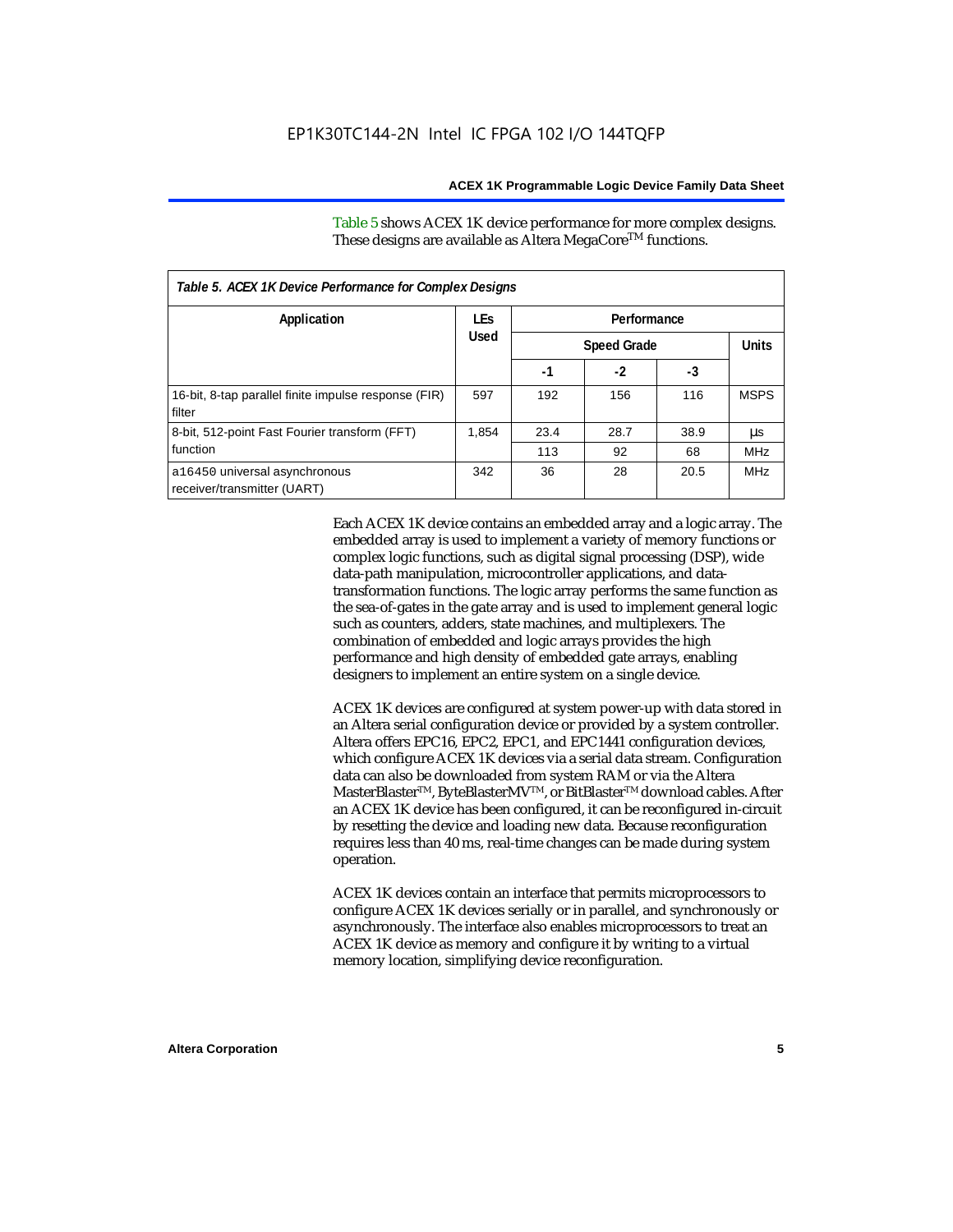For more information on the configuration of ACEX 1K devices, see the following documents:

- *Configuration Devices for ACEX, APEX, FLEX, & Mercury Devices Data Sheet*
- *MasterBlaster Serial/USB Communications Cable Data Sheet*
- *ByteBlasterMV Parallel Port Download Cable Data Sheet*
- *BitBlaster Serial Download Cable Data Sheet*

ACEX 1K devices are supported by Altera development systems, which are integrated packages that offer schematic, text (including AHDL), and waveform design entry, compilation and logic synthesis, full simulation and worst-case timing analysis, and device configuration. The software provides EDIF 2 0 0 and 3 0 0, LPM, VHDL, Verilog HDL, and other interfaces for additional design entry and simulation support from other industry-standard PC- and UNIX workstation-based EDA tools.

The Altera software works easily with common gate array EDA tools for synthesis and simulation. For example, the Altera software can generate Verilog HDL files for simulation with tools such as Cadence Verilog-XL. Additionally, the Altera software contains EDA libraries that use devicespecific features such as carry chains, which are used for fast counter and arithmetic functions. For instance, the Synopsys Design Compiler library supplied with the Altera development system includes DesignWare functions that are optimized for the ACEX 1K device architecture.

The Altera development systems run on Windows-based PCs and Sun SPARCstation, and HP 9000 Series 700/800 workstations.



For more information, see the *MAX+PLUS II Programmable Logic Development System & Software Data Sheet* and the *Quartus Programmable Logic Development System & Software Data Sheet*.

## **Functional Description**

Each ACEX 1K device contains an enhanced embedded array that implements memory and specialized logic functions, and a logic array that implements general logic.

The embedded array consists of a series of EABs. When implementing memory functions, each EAB provides 4,096 bits, which can be used to create RAM, ROM, dual-port RAM, or first-in first-out (FIFO) functions. When implementing logic, each EAB can contribute 100 to 600 gates towards complex logic functions such as multipliers, microcontrollers, state machines, and DSP functions. EABs can be used independently, or multiple EABs can be combined to implement larger functions.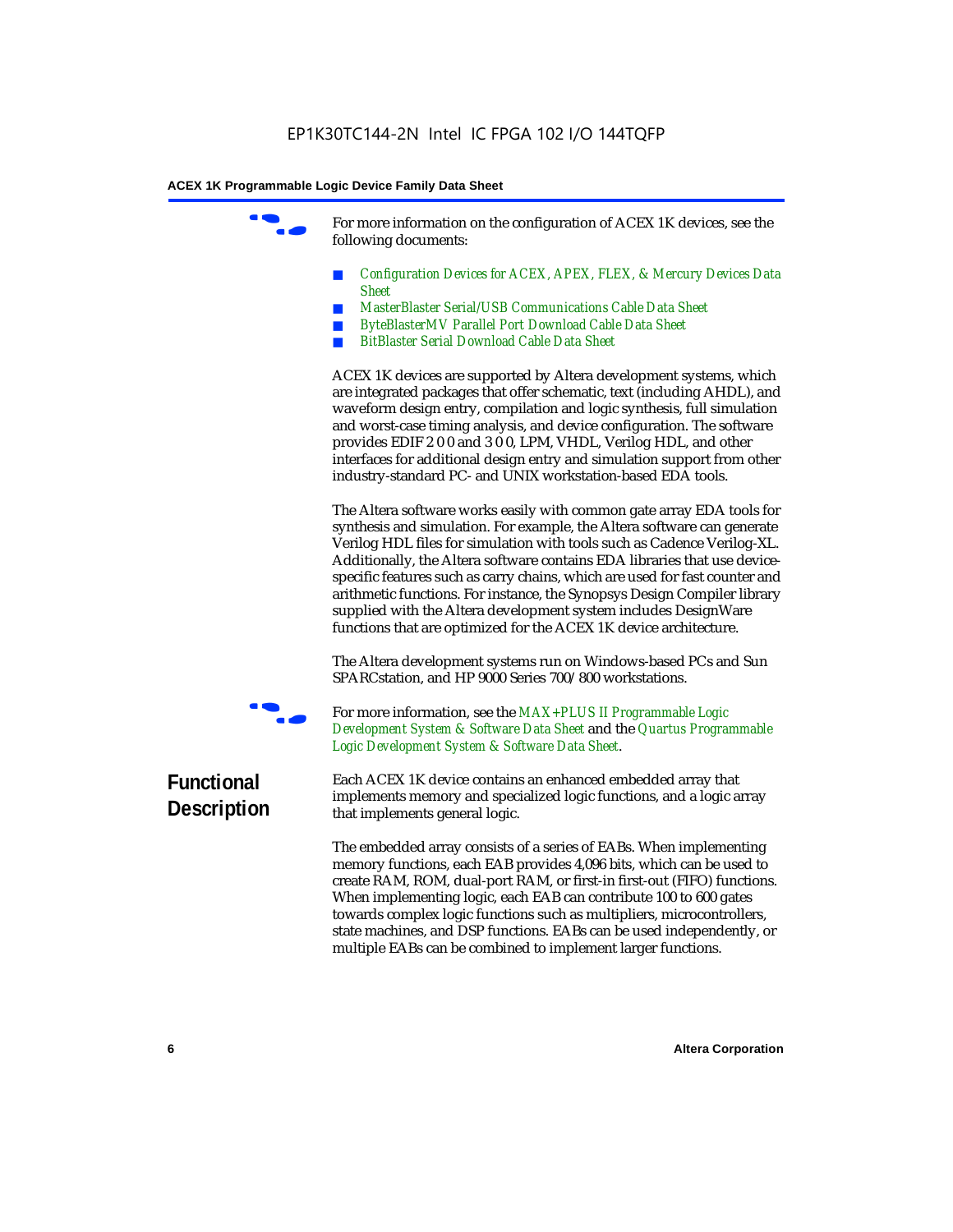The logic array consists of logic array blocks (LABs). Each LAB contains eight LEs and a local interconnect. An LE consists of a 4-input LUT, a programmable flipflop, and dedicated signal paths for carry and cascade functions. The eight LEs can be used to create medium-sized blocks of logic—such as 8-bit counters, address decoders, or state machines—or combined across LABs to create larger logic blocks. Each LAB represents about 96 usable logic gates.

Signal interconnections within ACEX 1K devices (as well as to and from device pins) are provided by the FastTrack Interconnect routing structure, which is a series of fast, continuous row and column channels that run the entire length and width of the device.

Each I/O pin is fed by an I/O element (IOE) located at the end of each row and column of the FastTrack Interconnect routing structure. Each IOE contains a bidirectional I/O buffer and a flipflop that can be used as either an output or input register to feed input, output, or bidirectional signals. When used with a dedicated clock pin, these registers provide exceptional performance. As inputs, they provide setup times as low as 1.1 ns and hold times of 0 ns. As outputs, these registers provide clock-to-output times as low as 2.5 ns. IOEs provide a variety of features, such as JTAG BST support, slew-rate control, tri-state buffers, and open-drain outputs.

Figure 1 shows a block diagram of the ACEX 1K device architecture. Each group of LEs is combined into an LAB; groups of LABs are arranged into rows and columns. Each row also contains a single EAB. The LABs and EABs are interconnected by the FastTrack Interconnect routing structure. IOEs are located at the end of each row and column of the FastTrack Interconnect routing structure.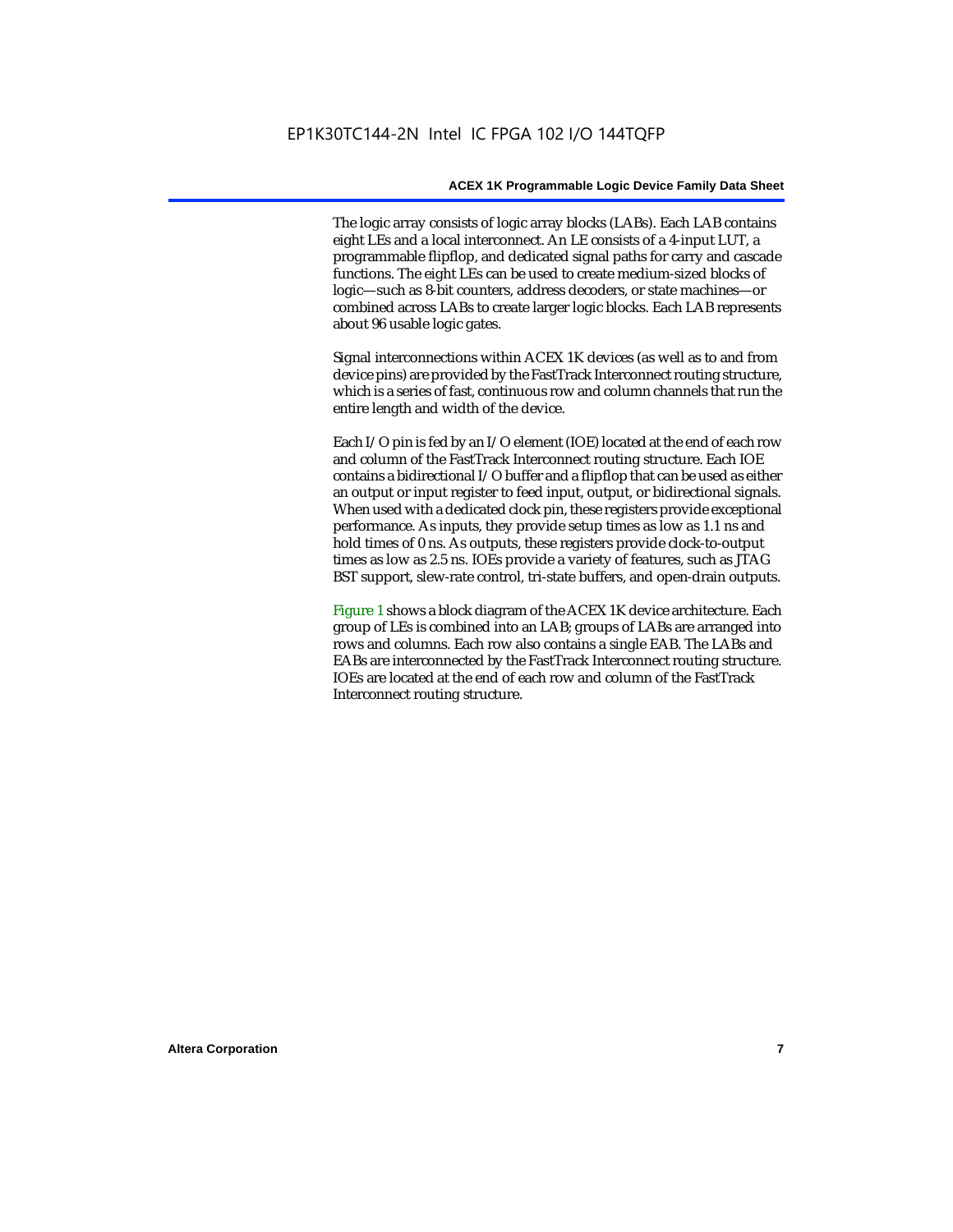

*Figure 1. ACEX 1K Device Block Diagram*

ACEX 1K devices provide six dedicated inputs that drive the flipflops' control inputs and ensure the efficient distribution of high-speed, lowskew (less than 1.0 ns) control signals. These signals use dedicated routing channels that provide shorter delays and lower skews than the FastTrack Interconnect routing structure. Four of the dedicated inputs drive four global signals. These four global signals can also be driven by internal logic, providing an ideal solution for a clock divider or an internally generated asynchronous clear signal that clears many registers in the device.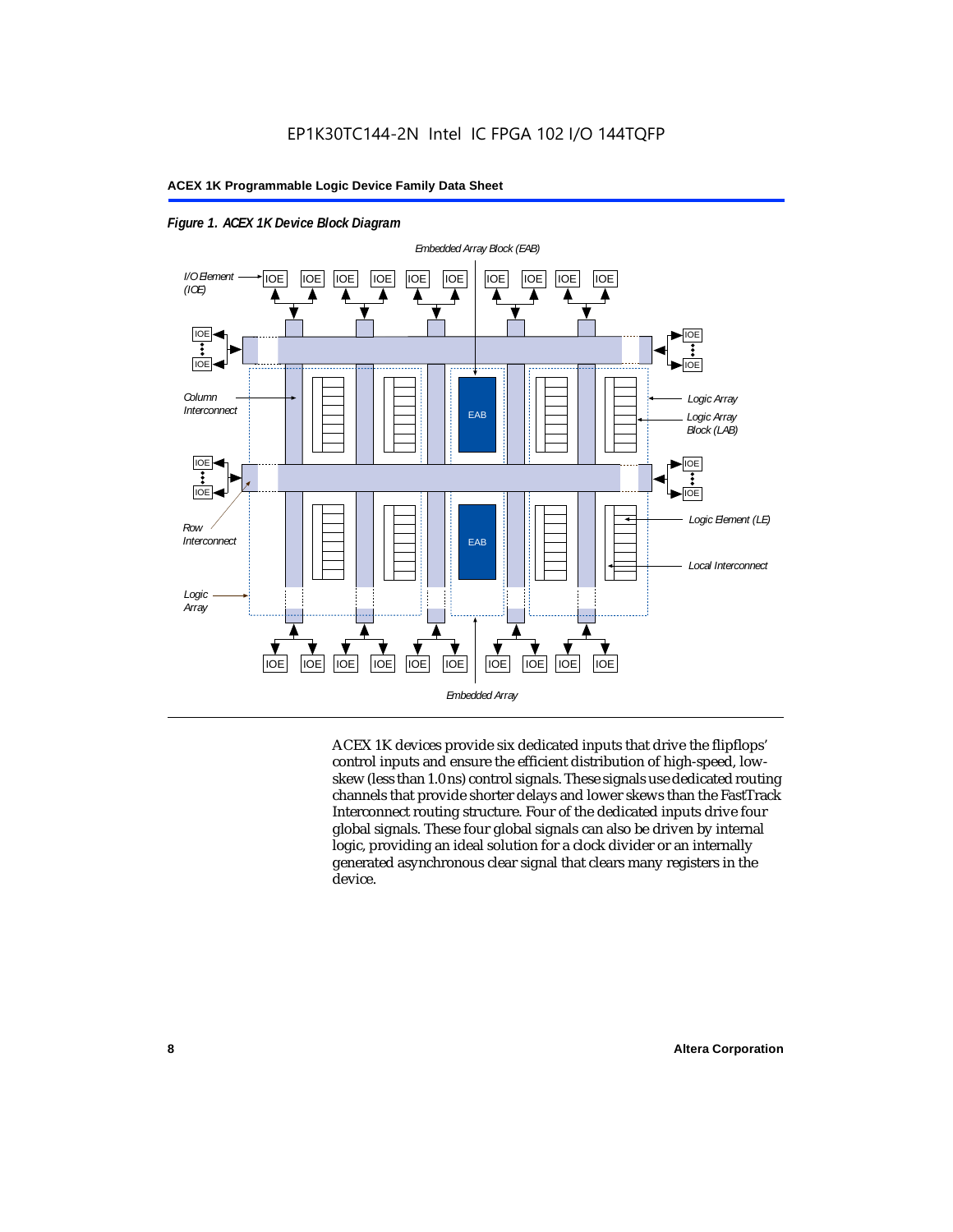### **Embedded Array Block**

The EAB is a flexible block of RAM, with registers on the input and output ports, that is used to implement common gate array megafunctions. Because it is large and flexible, the EAB is suitable for functions such as multipliers, vector scalars, and error correction circuits. These functions can be combined in applications such as digital filters and microcontrollers.

Logic functions are implemented by programming the EAB with a readonly pattern during configuration, thereby creating a large LUT. With LUTs, combinatorial functions are implemented by looking up the results rather than by computing them. This implementation of combinatorial functions can be faster than using algorithms implemented in general logic, a performance advantage that is further enhanced by the fast access times of EABs. The large capacity of EABs enables designers to implement complex functions in a single logic level without the routing delays associated with linked LEs or field-programmable gate array (FPGA) RAM blocks. For example, a single EAB can implement any function with 8 inputs and 16 outputs. Parameterized functions, such as LPM functions, can take advantage of the EAB automatically.

The ACEX 1K enhanced EAB supports dual-port RAM. The dual-port structure is ideal for FIFO buffers with one or two clocks. The ACEX 1K EAB can also support up to 16-bit-wide RAM blocks. The ACEX 1K EAB can act in dual-port or single-port mode. When in dual-port mode, separate clocks may be used for EAB read and write sections, allowing the EAB to be written and read at different rates. It also has separate synchronous clock enable signals for the EAB read and write sections, which allow independent control of these sections.

The EAB can also be used for bidirectional, dual-port memory applications where two ports read or write simultaneously. To implement this type of dual-port memory, two EABs are used to support two simultaneous reads or writes.

Alternatively, one clock and clock enable can be used to control the input registers of the EAB, while a different clock and clock enable control the output registers (see Figure 2).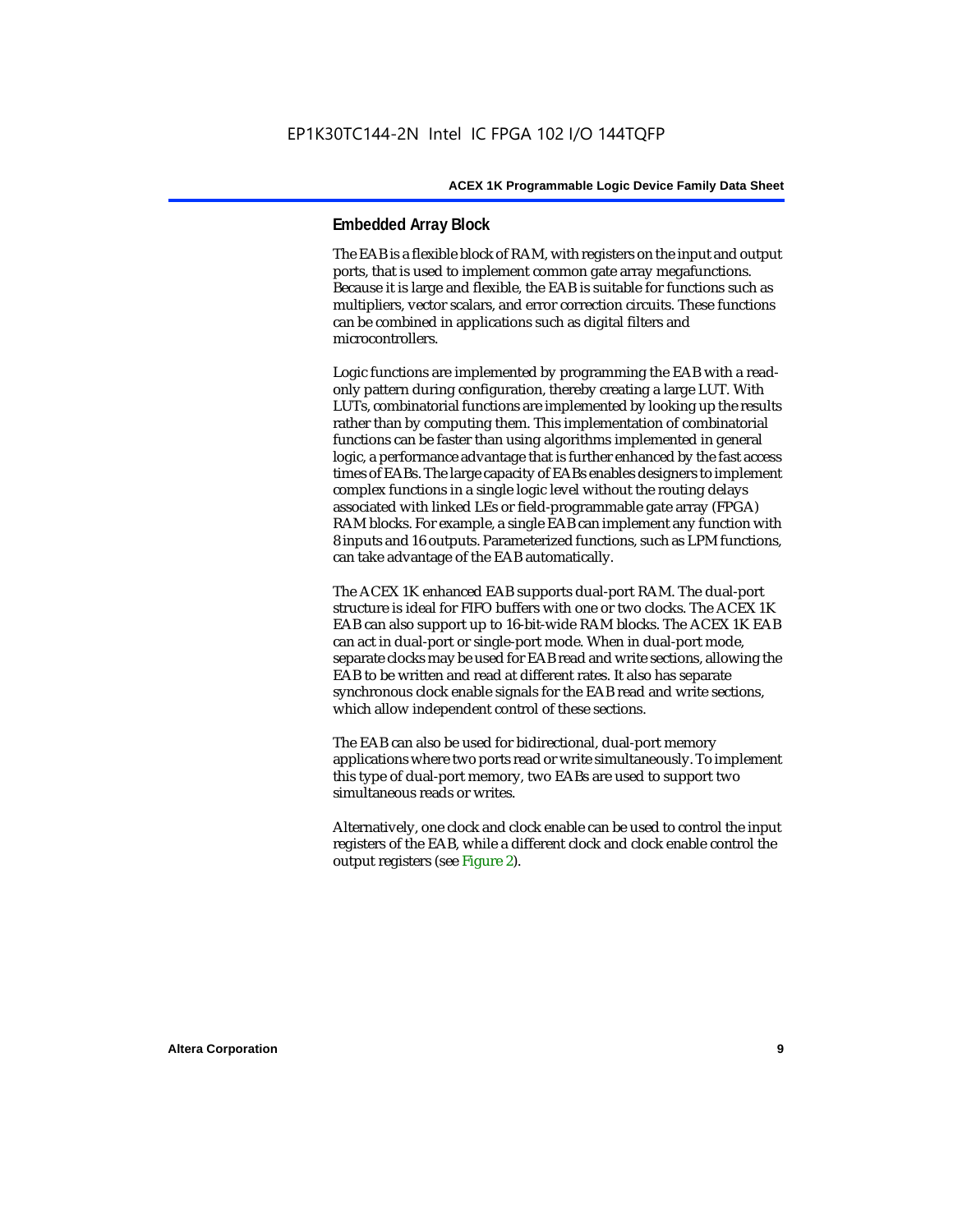

### *Notes:*

- (1) All registers can be asynchronously cleared by EAB local interconnect signals, global signals, or the chip-wide reset.<br>(2) EP1K10. EP1K30. and EP1K50 devices have 88 EAB local interconnect channels: EP1K100 devices hav
- EP1K10, EP1K30, and EP1K50 devices have 88 EAB local interconnect channels; EP1K100 devices have 104 EAB local interconnect channels.

The EAB can use Altera megafunctions to implement dual-port RAM applications where both ports can read or write, as shown in Figure 3. The ACEX 1K EAB can also be used in a single-port mode (see Figure 4).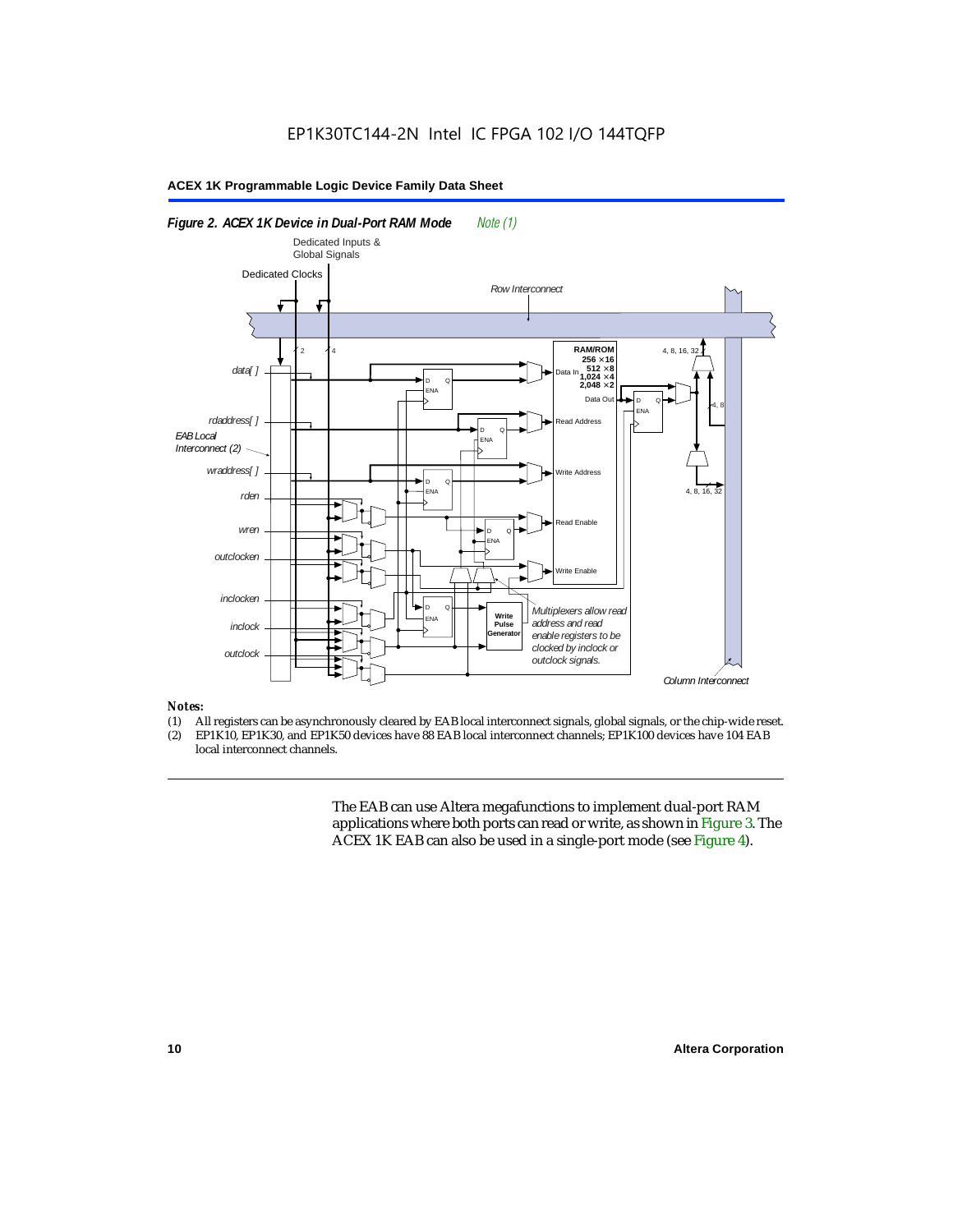*Figure 3. ACEX 1K EAB in Dual-Port RAM Mode*



*Figure 4. ACEX 1K Device in Single-Port RAM Mode* 



## *Note:*<br>(1) **H**

EP1K10, EP1K30, and EP1K50 devices have 88 EAB local interconnect channels; EP1K100 devices have 104 EAB local interconnect channels.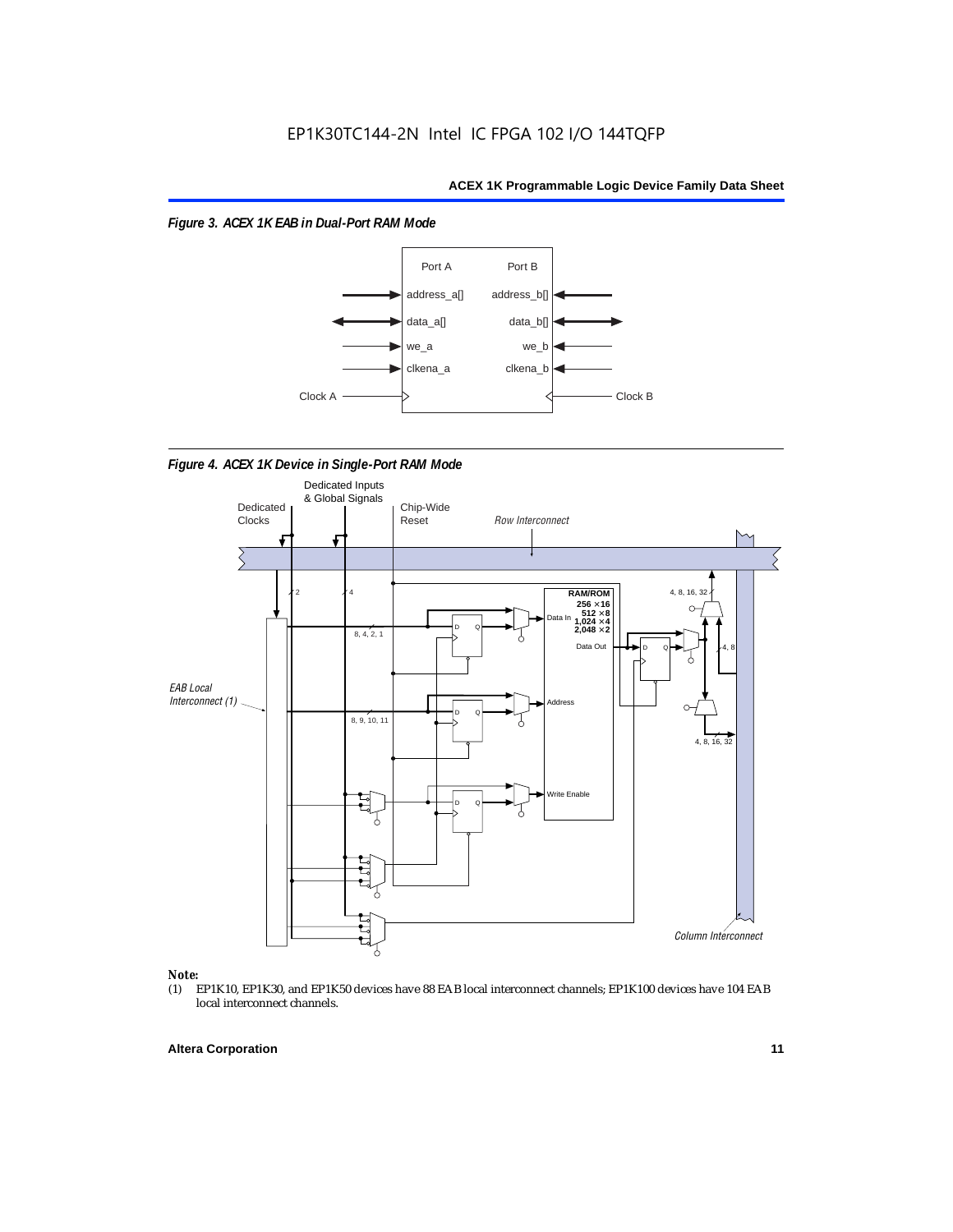EABs can be used to implement synchronous RAM, which is easier to use than asynchronous RAM. A circuit using asynchronous RAM must generate the RAM write enable signal, while ensuring that its data and address signals meet setup and hold time specifications relative to the write enable signal. In contrast, the EAB's synchronous RAM generates its own write enable signal and is self-timed with respect to the input or write clock. A circuit using the EAB's self-timed RAM must only meet the setup and hold time specifications of the global clock.

When used as RAM, each EAB can be configured in any of the following sizes:  $256 \times 16$ ;  $512 \times 8$ ;  $1,024 \times 4$ ; or  $2,048 \times 2$ . Figure 5 shows the ACEX 1K EAB memory configurations.



Larger blocks of RAM are created by combining multiple EABs. For example, two  $256 \times 16$  RAM blocks can be combined to form a  $256 \times 32$ block, and two  $512 \times 8$  RAM blocks can be combined to form a  $512 \times 16$  block. Figure 6 shows examples of multiple EAB combination.

### *Figure 6. Examples of Combining ACEX 1K EABs*



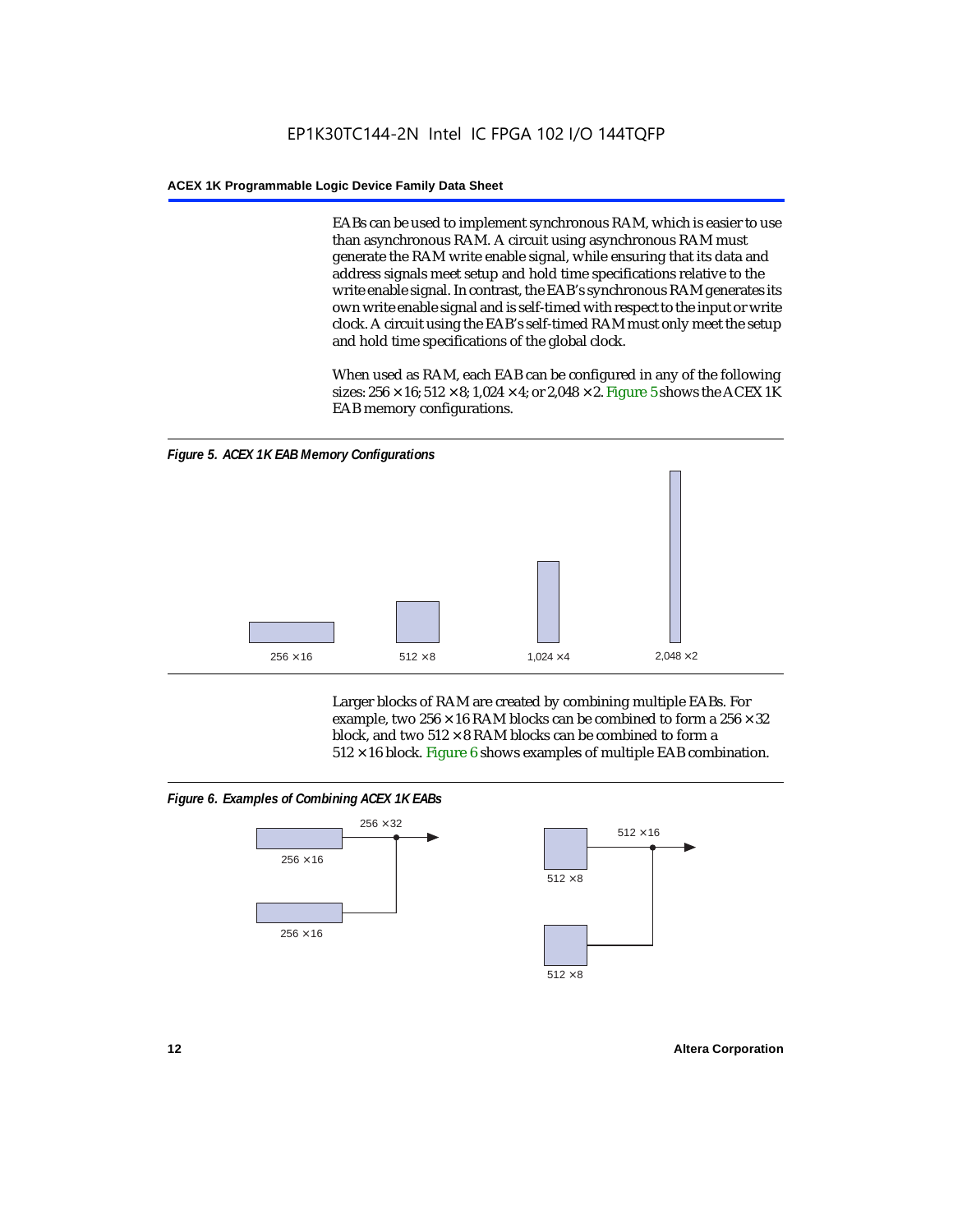If necessary, all EABs in a device can be cascaded to form a single RAM block. EABs can be cascaded to form RAM blocks of up to 2,048 words without impacting timing. Altera software automatically combines EABs to meet a designer's RAM specifications.

EABs provide flexible options for driving and controlling clock signals. Different clocks and clock enables can be used for reading and writing to the EAB. Registers can be independently inserted on the data input, EAB output, write address, write enable signals, read address, and read enable signals. The global signals and the EAB local interconnect can drive write-enable, read-enable, and clock-enable signals. The global signals, dedicated clock pins, and EAB local interconnect can drive the EAB clock signals. Because the LEs drive the EAB local interconnect, the LEs can control write-enable, read-enable, clear, clock, and clock-enable signals.

An EAB is fed by a row interconnect and can drive out to row and column interconnects. Each EAB output can drive up to two row channels and up to two column channels; the unused row channel can be driven by other LEs. This feature increases the routing resources available for EAB outputs (see Figures 2 and 4). The column interconnect, which is adjacent to the EAB, has twice as many channels as other columns in the device.

### **Logic Array Block**

An LAB consists of eight LEs, their associated carry and cascade chains, LAB control signals, and the LAB local interconnect. The LAB provides the coarse-grained structure to the ACEX 1K architecture, facilitating efficient routing with optimum device utilization and high performance. Figure 7 shows the ACEX 1K LAB.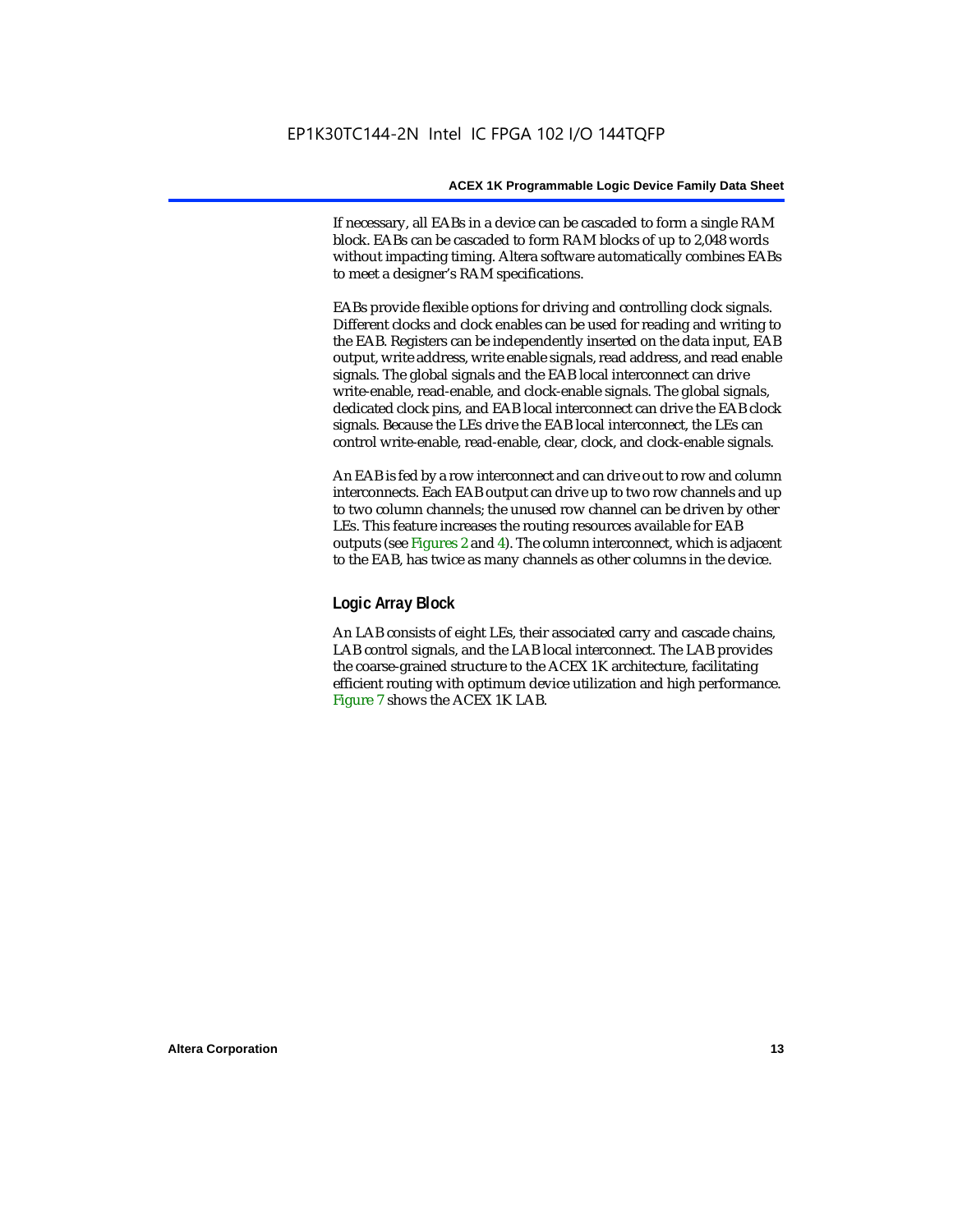### EP1K30TC144-2N Intel IC FPGA 102 I/O 144TQFP

### **ACEX 1K Programmable Logic Device Family Data Sheet**



#### *Notes:*

- (1) EP1K10, EP1K30, and EP1K50 devices have 22 inputs to the LAB local interconnect channel from the row; EP1K100 devices have 26.
- (2) EP1K10, EP1K30, and EP1K50 devices have 30 LAB local interconnect channels; EP1K100 devices have 34.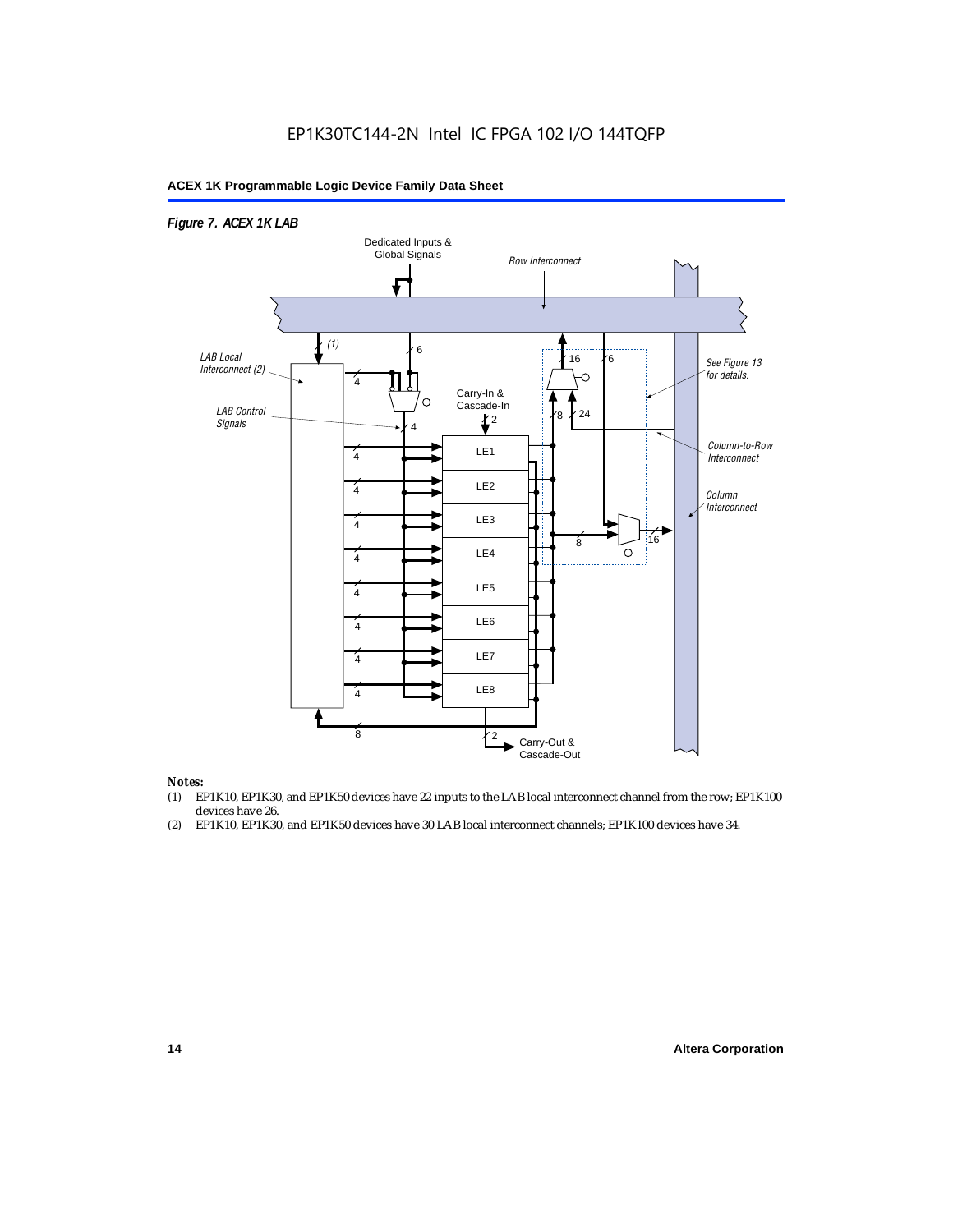Each LAB provides four control signals with programmable inversion that can be used in all eight LEs. Two of these signals can be used as clocks, the other two can be used for clear/preset control. The LAB clocks can be driven by the dedicated clock input pins, global signals, I/O signals, or internal signals via the LAB local interconnect. The LAB preset and clear control signals can be driven by the global signals, I/O signals, or internal signals via the LAB local interconnect. The global control signals are typically used for global clock, clear, or preset signals because they provide asynchronous control with very low skew across the device. If logic is required on a control signal, it can be generated in one or more LEs in any LAB and driven into the local interconnect of the target LAB. In addition, the global control signals can be generated from LE outputs.

### **Logic Element**

The LE, the smallest unit of logic in the ACEX 1K architecture, has a compact size that provides efficient logic utilization. Each LE contains a 4-input LUT, which is a function generator that can quickly compute any function of four variables. In addition, each LE contains a programmable flipflop with a synchronous clock enable, a carry chain, and a cascade chain. Each LE drives both the local and the FastTrack Interconnect routing structure. Figure 8 shows the ACEX 1K LE.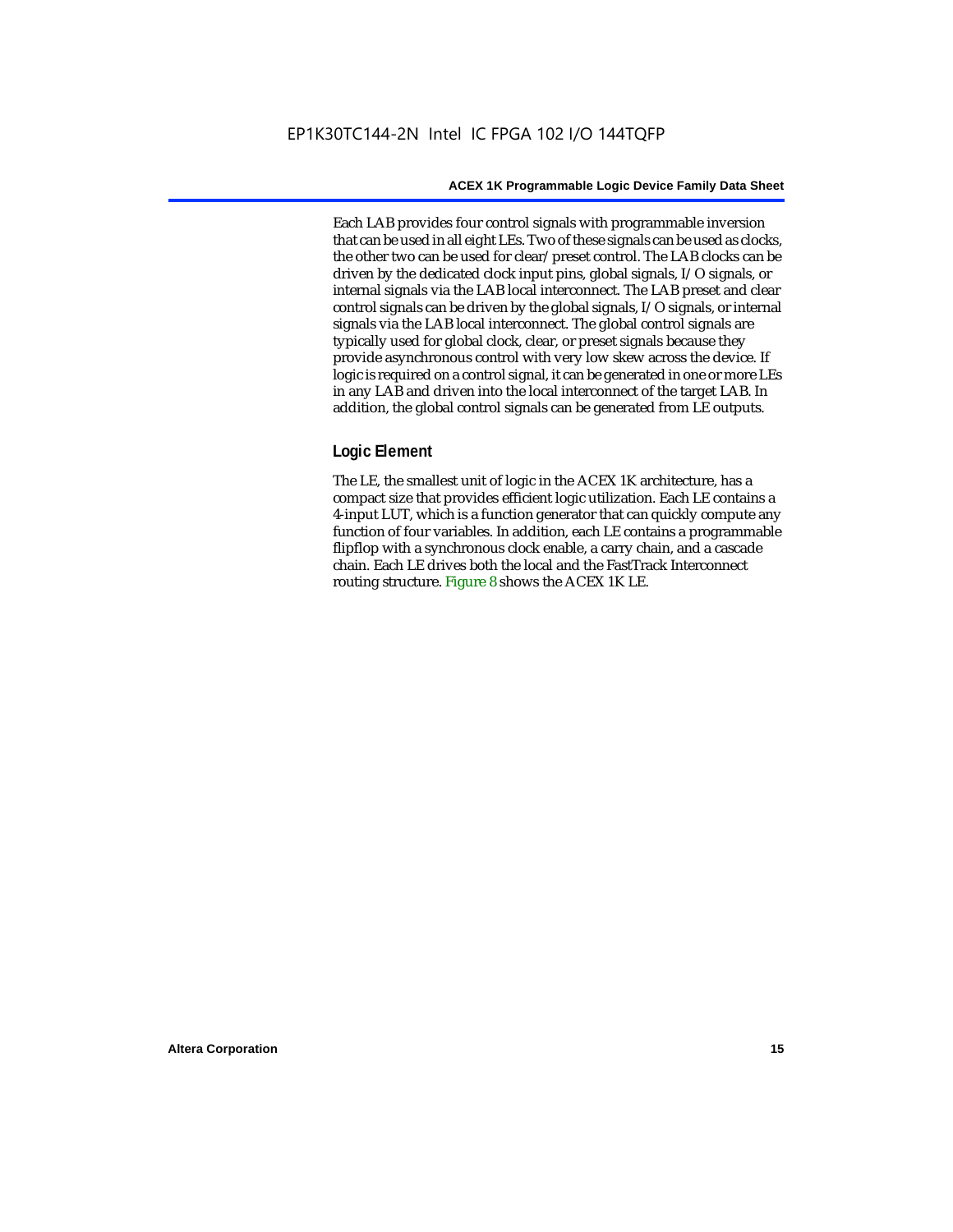

### *Figure 8. ACEX 1K Logic Element*

The programmable flipflop in the LE can be configured for D, T, JK, or SR operation. The clock, clear, and preset control signals on the flipflop can be driven by global signals, general-purpose I/O pins, or any internal logic. For combinatorial functions, the flipflop is bypassed and the LUT's output drives the LE's output.

The LE has two outputs that drive the interconnect: one drives the local interconnect, and the other drives either the row or column FastTrack Interconnect routing structure. The two outputs can be controlled independently. For example, the LUT can drive one output while the register drives the other output. This feature, called register packing, can improve LE utilization because the register and the LUT can be used for unrelated functions.

The ACEX 1K architecture provides two types of dedicated high-speed data paths that connect adjacent LEs without using local interconnect paths: carry chains and cascade chains. The carry chain supports highspeed counters and adders, and the cascade chain implements wide-input functions with minimum delay. Carry and cascade chains connect all LEs in a LAB and all LABs in the same row. Intensive use of carry and cascade chains can reduce routing flexibility. Therefore, the use of these chains should be limited to speed-critical portions of a design.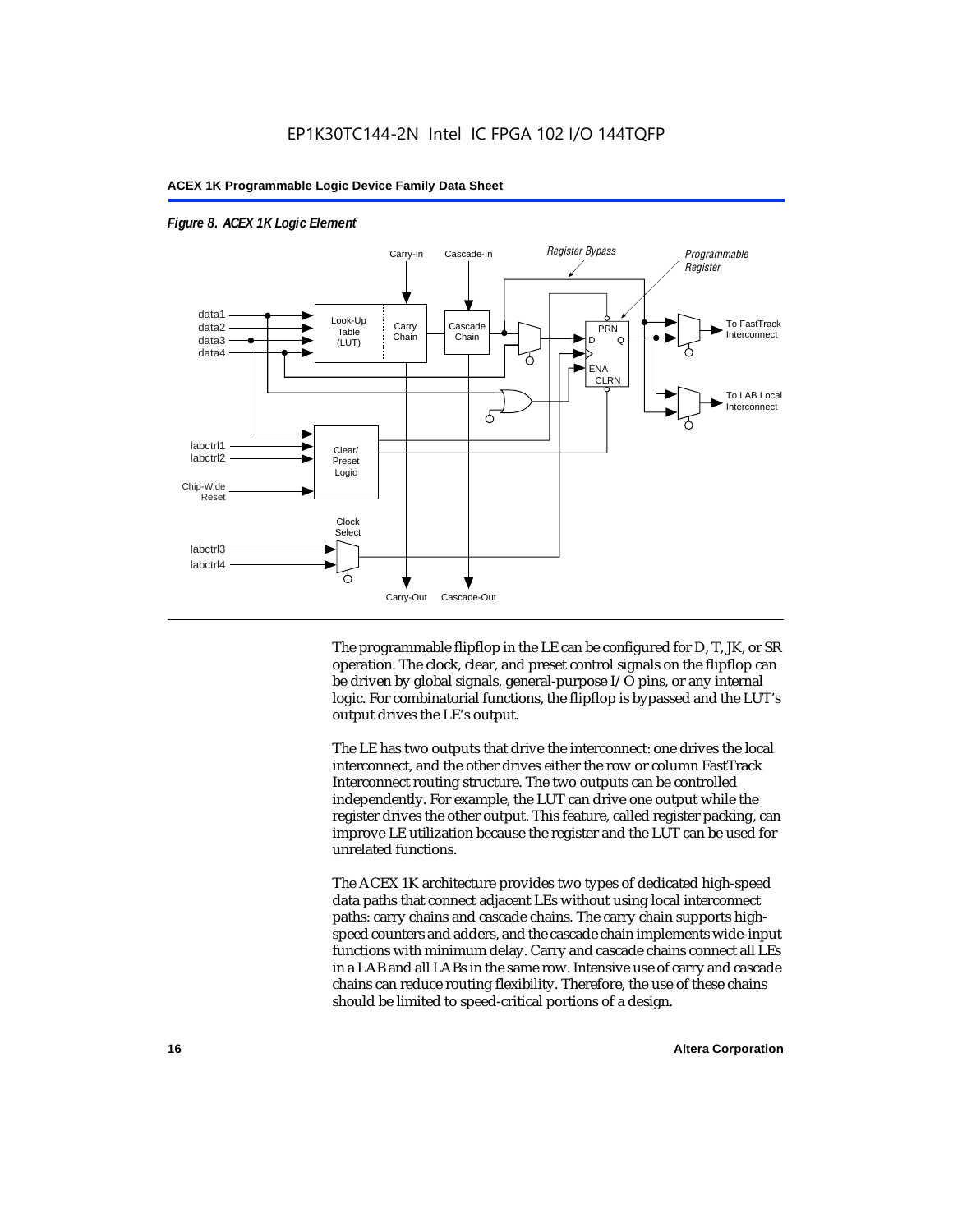### *Carry Chain*

The carry chain provides a very fast (as low as 0.2 ns) carry-forward function between LEs. The carry-in signal from a lower-order bit drives forward into the higher-order bit via the carry chain, and feeds into both the LUT and the next portion of the carry chain. This feature allows the ACEX 1K architecture to efficiently implement high-speed counters, adders, and comparators of arbitrary width. Carry chain logic can be created automatically by the compiler during design processing, or manually by the designer during design entry. Parameterized functions, such as LPM and DesignWare functions, automatically take advantage of carry chains.

Carry chains longer than eight LEs are automatically implemented by linking LABs together. For enhanced fitting, a long carry chain skips alternate LABs in a row. A carry chain longer than one LAB skips either from even-numbered LAB to even-numbered LAB, or from oddnumbered LAB to odd-numbered LAB. For example, the last LE of the first LAB in a row carries to the first LE of the third LAB in the row. The carry chain does not cross the EAB at the middle of the row. For instance, in the EP1K50 device, the carry chain stops at the eighteenth LAB, and a new carry chain begins at the nineteenth LAB.

Figure 9 shows how an *n*-bit full adder can be implemented in  $n + 1$  LEs with the carry chain. One portion of the LUT generates the sum of two bits using the input signals and the carry-in signal; the sum is routed to the output of the LE. The register can be bypassed for simple adders or used for an accumulator function. Another portion of the LUT and the carry chain logic generates the carry-out signal, which is routed directly to the carry-in signal of the next-higher-order bit. The final carry-out signal is routed to an LE, where it can be used as a general-purpose signal.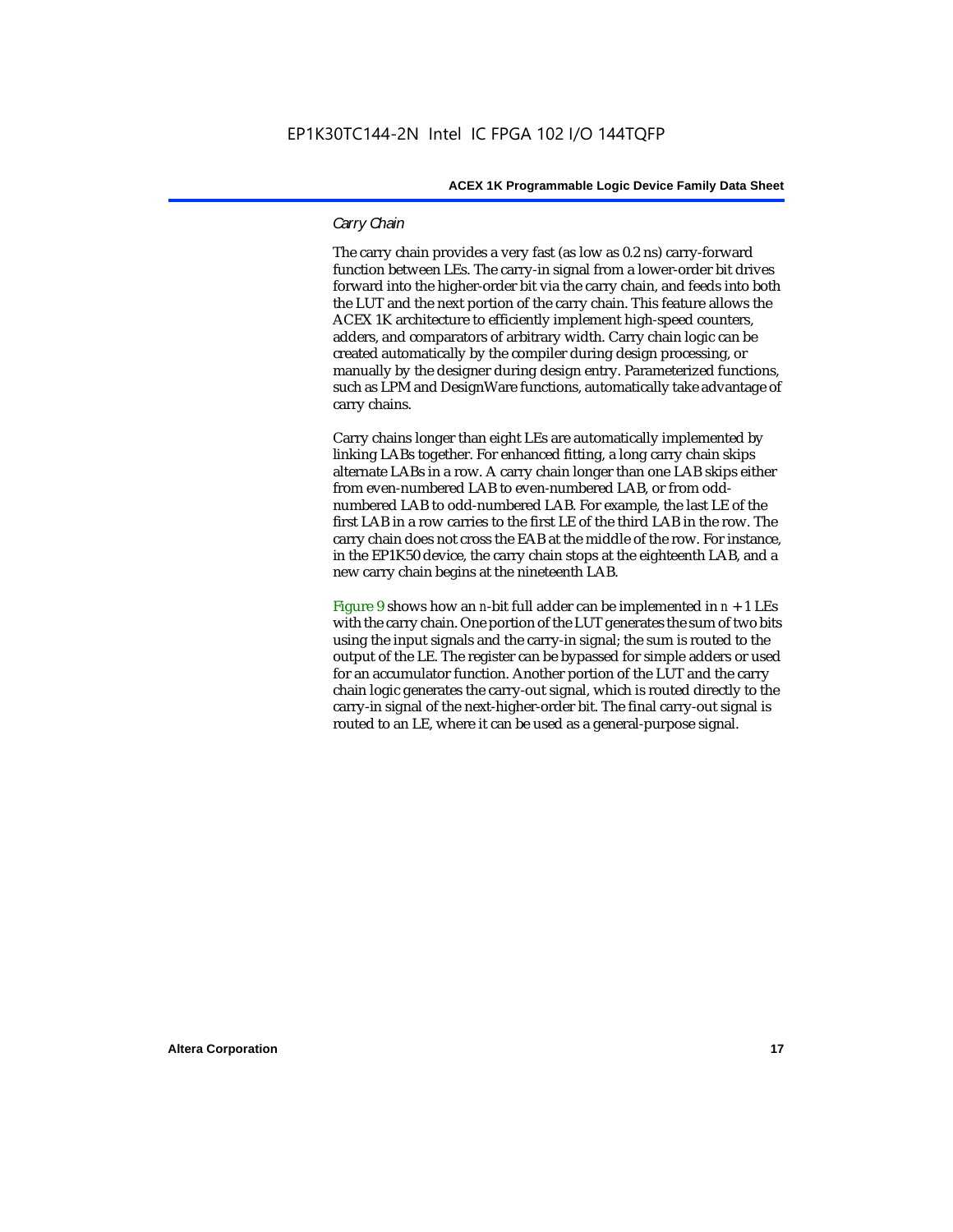

*Figure 9. ACEX 1K Carry Chain Operation (n-Bit Full Adder)*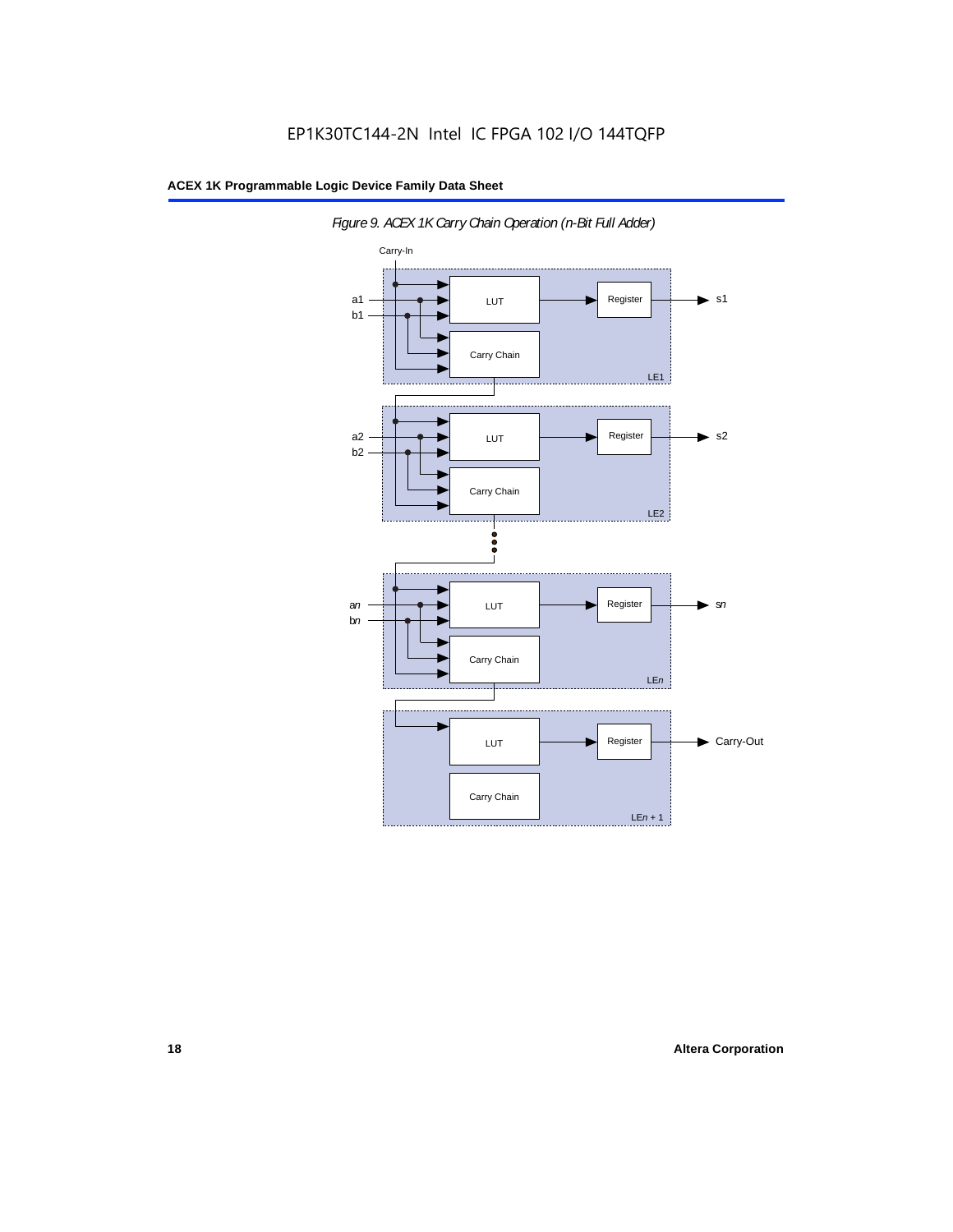### *Cascade Chain*

With the cascade chain, the ACEX 1K architecture can implement functions that have a very wide fan-in. Adjacent LUTs can be used to compute portions of the function in parallel; the cascade chain serially connects the intermediate values. The cascade chain can use a logical AND or logical OR (via De Morgan's inversion) to connect the outputs of adjacent LEs. With a delay as low as 0.6 ns per LE, each additional LE provides four more inputs to the effective width of a function. Cascade chain logic can be created automatically by the compiler during design processing, or manually by the designer during design entry.

Cascade chains longer than eight bits are implemented automatically by linking several LABs together. For easier routing, a long cascade chain skips every other LAB in a row. A cascade chain longer than one LAB skips either from even-numbered LAB to even-numbered LAB, or from odd-numbered LAB to odd-numbered LAB (e.g., the last LE of the first LAB in a row cascades to the first LE of the third LAB). The cascade chain does not cross the center of the row (e.g., in the EP1K50 device, the cascade chain stops at the eighteenth LAB, and a new one begins at the nineteenth LAB). This break is due to the EAB's placement in the middle of the row.

Figure 10 shows how the cascade function can connect adjacent LEs to form functions with a wide fan-in. These examples show functions of 4*n* variables implemented with *n* LEs. The LE delay is 1.3 ns; the cascade chain delay is 0.6 ns. With the cascade chain, decoding a 16-bit address requires 3.1 ns.



*Figure 10. ACEX 1K Cascade Chain Operation*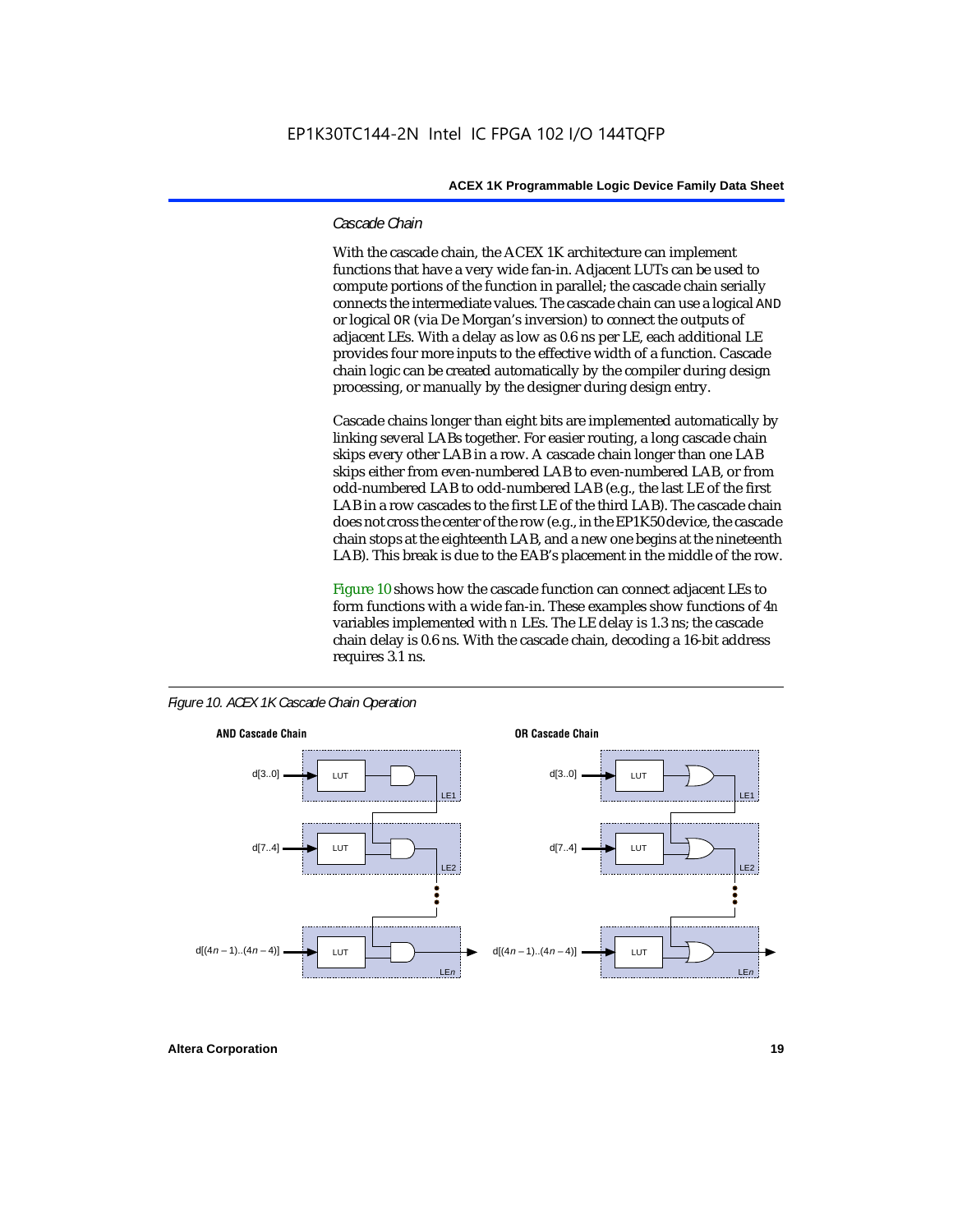### *LE Operating Modes*

The ACEX 1K LE can operate in the following four modes:

- Normal mode
- Arithmetic mode
- Up/down counter mode
- Clearable counter mode

Each of these modes uses LE resources differently. In each mode, seven available inputs to the LE—the four data inputs from the LAB local interconnect, the feedback from the programmable register, and the carry-in and cascade-in from the previous LE—are directed to different destinations to implement the desired logic function. Three inputs to the LE provide clock, clear, and preset control for the register. The Altera software, in conjunction with parameterized functions such as LPM and DesignWare functions, automatically chooses the appropriate mode for common functions such as counters, adders, and multipliers. If required, the designer can also create special-purpose functions that use a specific LE operating mode for optimal performance.

The architecture provides a synchronous clock enable to the register in all four modes. The Altera software can set DATA1 to enable the register synchronously, providing easy implementation of fully synchronous designs.

Figure 11 shows the ACEX 1K LE operating modes.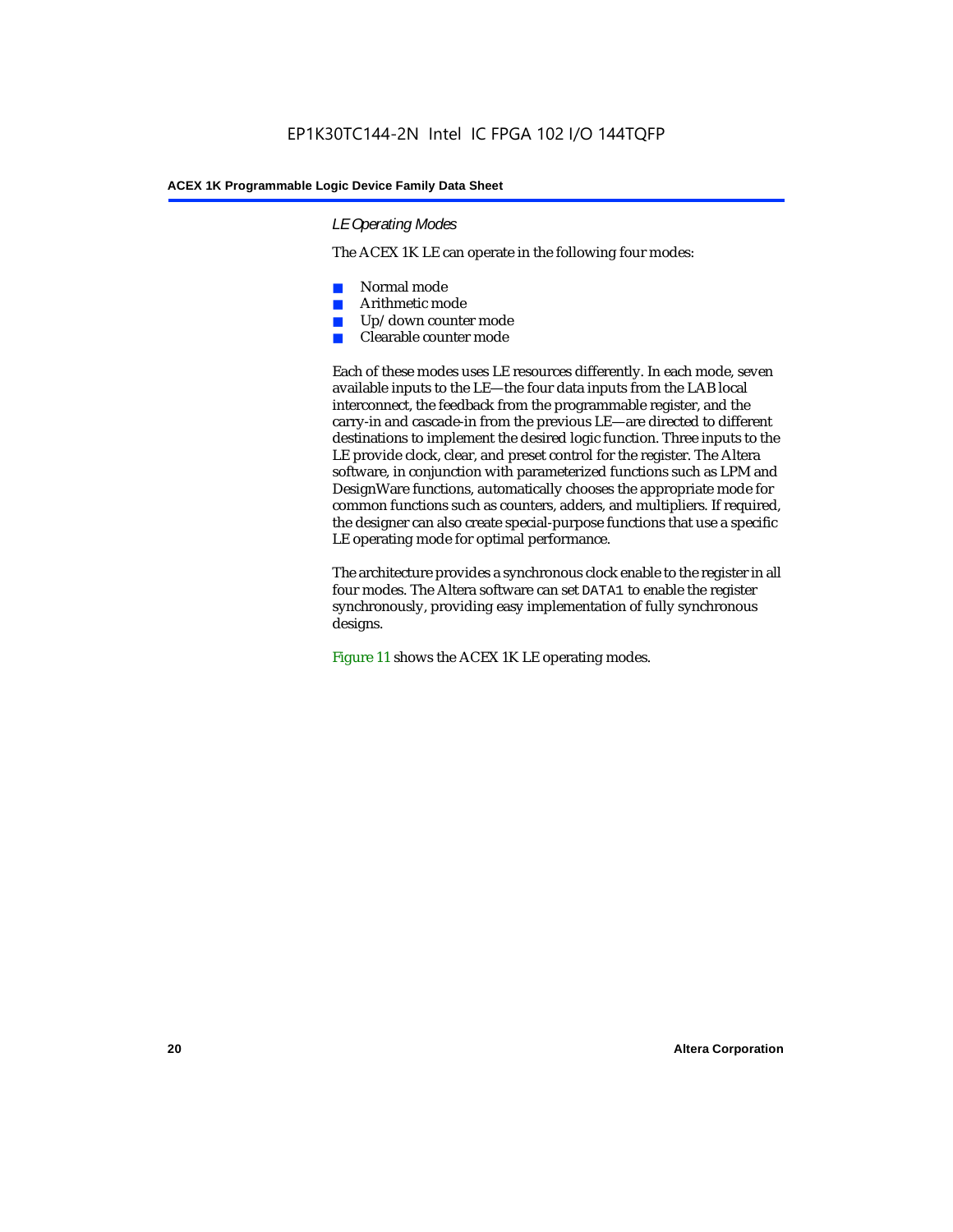### *Figure 11. ACEX 1K LE Operating Modes*



### **Arithmetic Mode**



### **Up/Down Counter Mode**



### **Clearable Counter Mode**

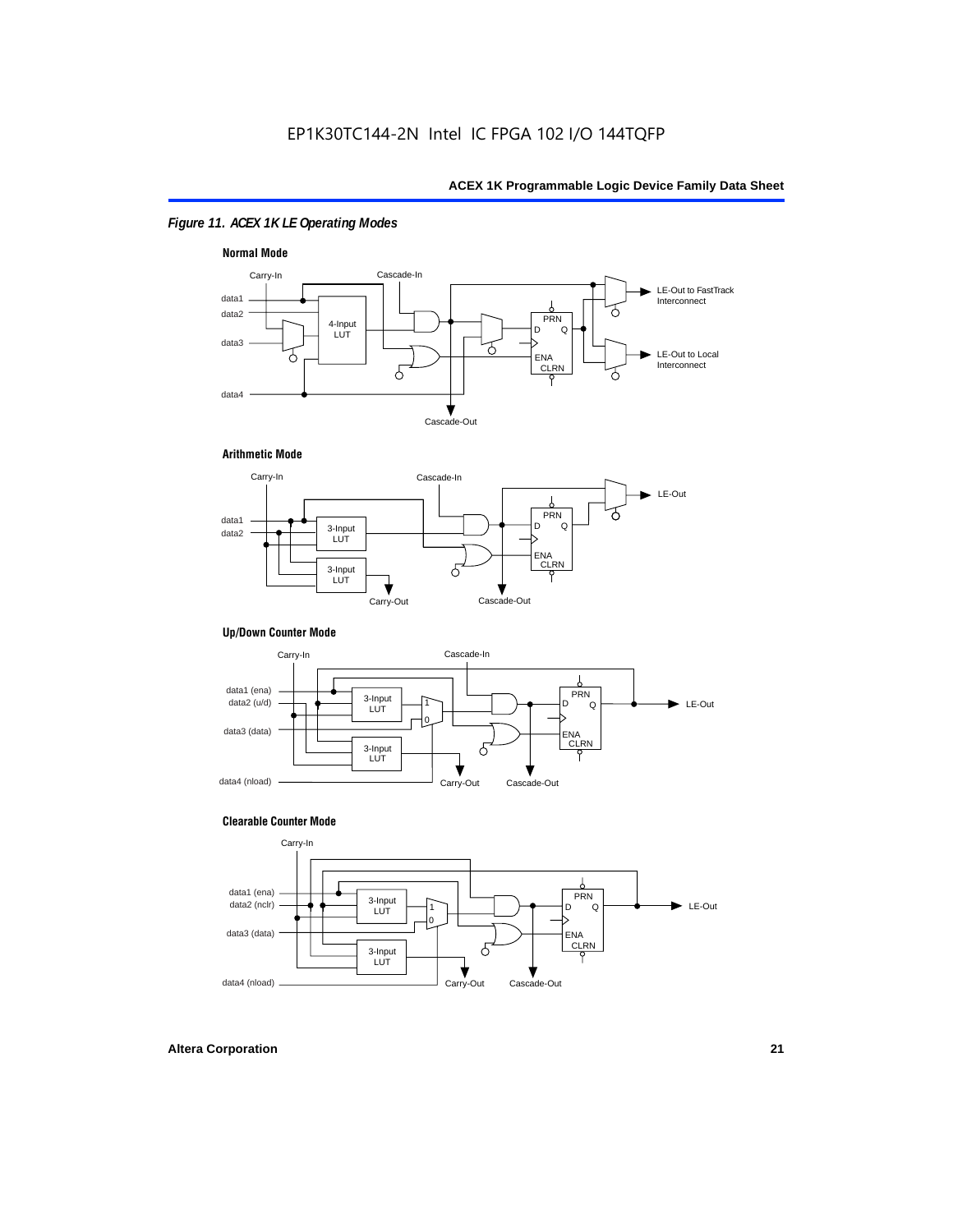### **Normal Mode**

The normal mode is suitable for general logic applications and wide decoding functions that can take advantage of a cascade chain. In normal mode, four data inputs from the LAB local interconnect and the carry-in are inputs to a 4-input LUT. The compiler automatically selects the carryin or the DATA3 signal as one of the inputs to the LUT. The LUT output can be combined with the cascade-in signal to form a cascade chain through the cascade-out signal. Either the register or the LUT can be used to drive both the local interconnect and the FastTrack Interconnect routing structure at the same time.

The LUT and the register in the LE can be used independently (register packing). To support register packing, the LE has two outputs; one drives the local interconnect, and the other drives the FastTrack Interconnect routing structure. The DATA4 signal can drive the register directly, allowing the LUT to compute a function that is independent of the registered signal; a 3-input function can be computed in the LUT, and a fourth independent signal can be registered. Alternatively, a 4-input function can be generated, and one of the inputs to this function can be used to drive the register. The register in a packed LE can still use the clock enable, clear, and preset signals in the LE. In a packed LE, the register can drive the FastTrack Interconnect routing structure while the LUT drives the local interconnect, or vice versa.

### **Arithmetic Mode**

The arithmetic mode offers two 3-input LUTs that are ideal for implementing adders, accumulators, and comparators. One LUT computes a 3-input function; the other generates a carry output. As shown in Figure 11, the first LUT uses the carry-in signal and two data inputs from the LAB local interconnect to generate a combinatorial or registered output. For example, in an adder, this output is the sum of three signals: a, b, and carry-in. The second LUT uses the same three signals to generate a carry-out signal, thereby creating a carry chain. The arithmetic mode also supports simultaneous use of the cascade chain.

### **Up/Down Counter Mode**

The up/down counter mode offers counter enable, clock enable, synchronous up/down control, and data loading options. These control signals are generated by the data inputs from the LAB local interconnect, the carry-in signal, and output feedback from the programmable register. Two 3-input LUTs are used; one generates the counter data, and the other generates the fast carry bit. A 2-to-1 multiplexer provides synchronous loading. Data can also be loaded asynchronously with the clear and preset register control signals without using the LUT resources.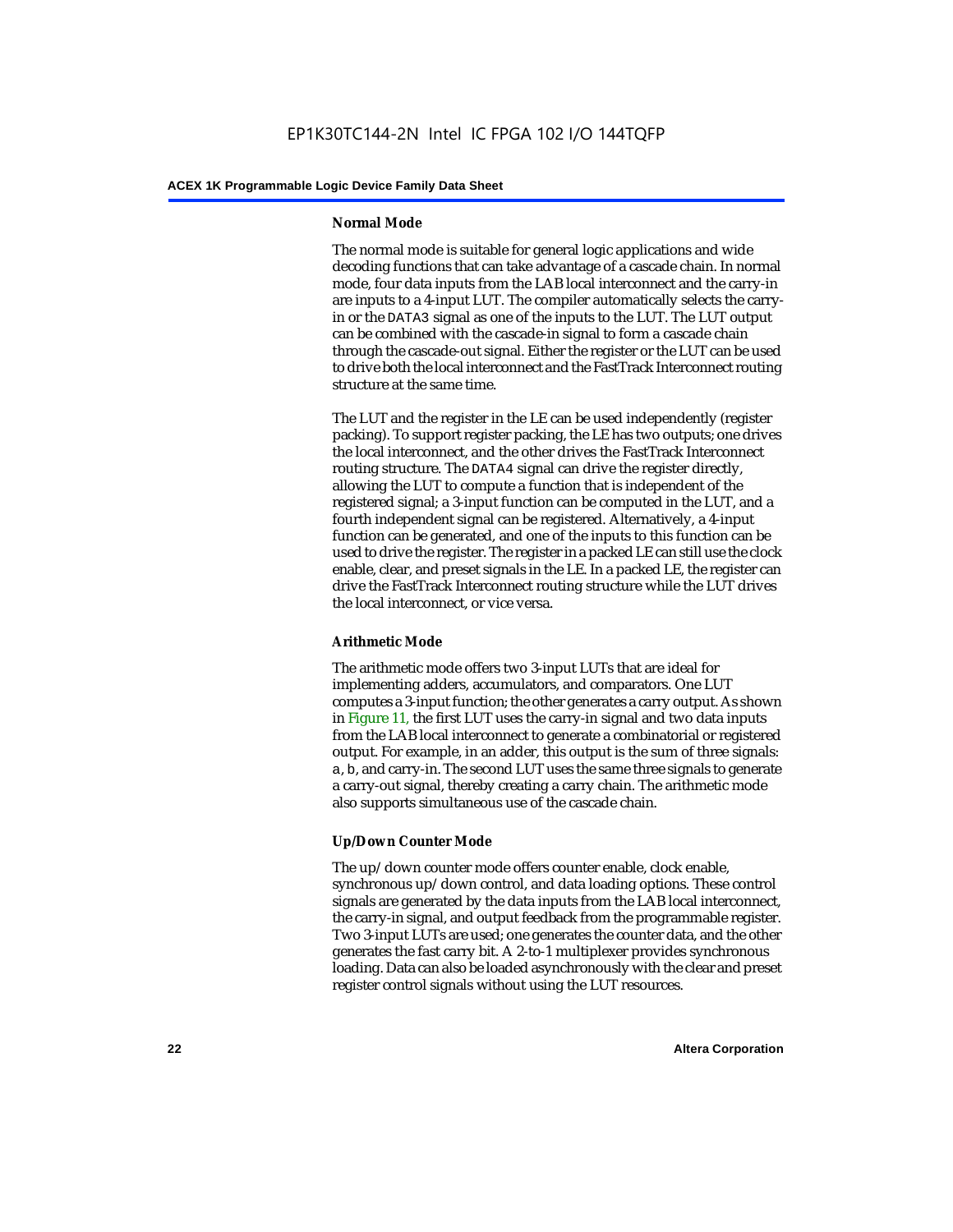### **Clearable Counter Mode**

The clearable counter mode is similar to the up/down counter mode, but it supports a synchronous clear instead of the up/down control. The clear function is substituted for the cascade-in signal in the up/down counter mode. Two 3-input LUTs are used; one generates the counter data, and the other generates the fast carry bit. Synchronous loading is provided by a 2-to-1 multiplexer. The output of this multiplexer is ANDed with a synchronous clear signal.

### *Internal Tri-State Emulation*

Internal tri-state emulation provides internal tri-states without the limitations of a physical tri-state bus. In a physical tri-state bus, the tri-state buffers' output enable (OE) signals select which signal drives the bus. However, if multiple OE signals are active, contending signals can be driven onto the bus. Conversely, if no OE signals are active, the bus will float. Internal tri-state emulation resolves contending tri-state buffers to a low value and floating buses to a high value, thereby eliminating these problems. The Altera software automatically implements tri-state bus functionality with a multiplexer.

### *Clear & Preset Logic Control*

Logic for the programmable register's clear and preset functions is controlled by the DATA3, LABCTRL1, and LABCTRL2 inputs to the LE. The clear and preset control structure of the LE asynchronously loads signals into a register. Either LABCTRL1 or LABCTRL2 can control the asynchronous clear. Alternatively, the register can be set up so that LABCTRL1 implements an asynchronous load. The data to be loaded is driven to DATA3; when LABCTRL1 is asserted, DATA3 is loaded into the register.

During compilation, the compiler automatically selects the best control signal implementation. Because the clear and preset functions are activelow, the Compiler automatically assigns a logic high to an unused clear or preset.

The clear and preset logic is implemented in one of the following six modes chosen during design entry:

- Asynchronous clear
- Asynchronous preset
- Asynchronous clear and preset
- Asynchronous load with clear
- Asynchronous load with preset
- Asynchronous load without clear or preset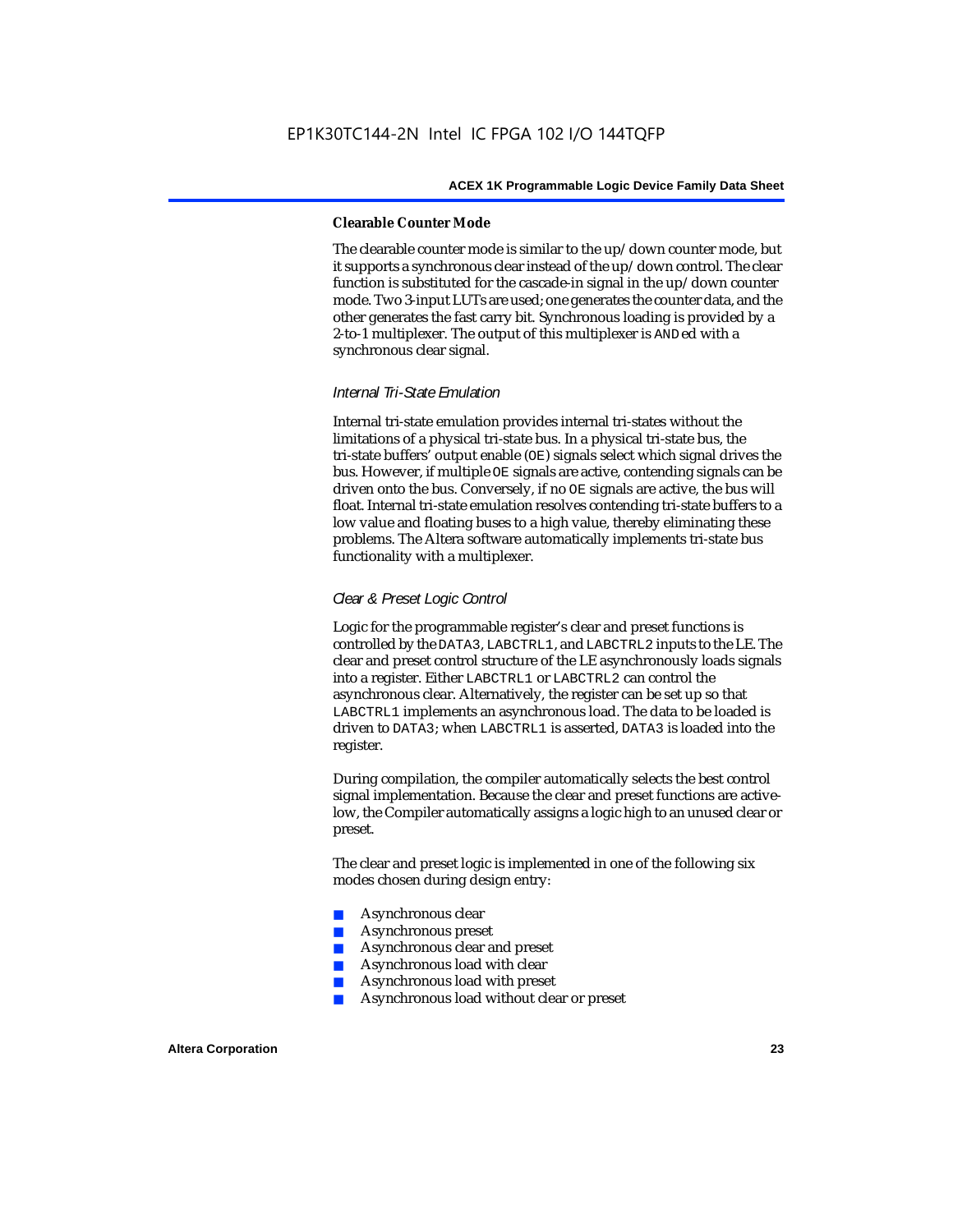In addition to the six clear and preset modes, ACEX 1K devices provide a chip-wide reset pin that can reset all registers in the device. Use of this feature is set during design entry. In any of the clear and preset modes, the chip-wide reset overrides all other signals. Registers with asynchronous presets may be preset when the chip-wide reset is asserted. Inversion can be used to implement the asynchronous preset. Figure 12 shows examples of how to setup the preset and clear inputs for the desired functionality.



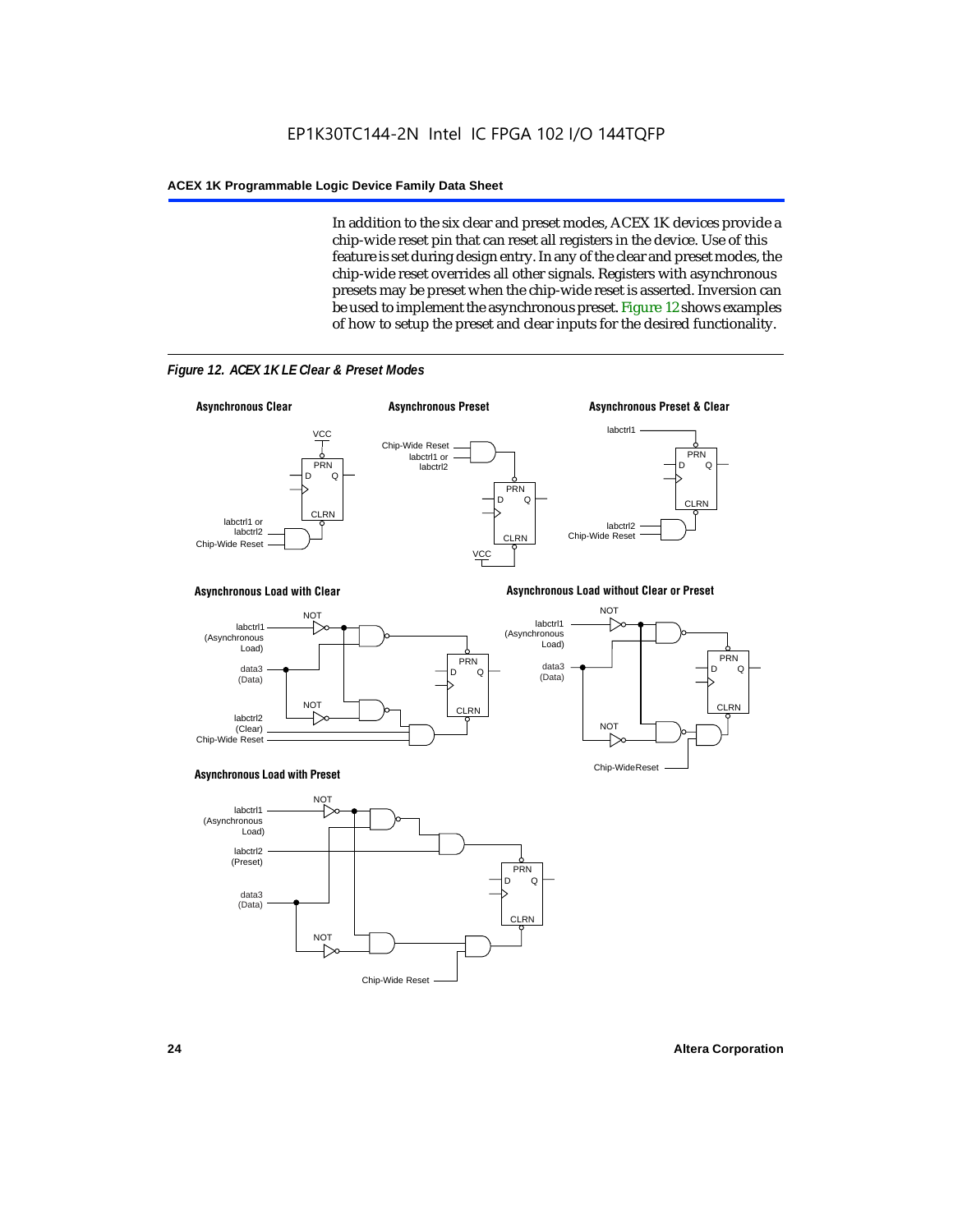### **Asynchronous Clear**

The flipflop can be cleared by either LABCTRL1 or LABCTRL2. In this mode, the preset signal is tied to VCC to deactivate it.

### **Asynchronous Preset**

An asynchronous preset is implemented as an asynchronous load, or with an asynchronous clear. If DATA3 is tied to VCC, asserting LABCTRL1 asynchronously loads a one into the register. Alternatively, the Altera software can provide preset control by using the clear and inverting the register's input and output. Inversion control is available for the inputs to both LEs and IOEs. Therefore, if a register is preset by only one of the two LABCTRL signals, the DATA3 input is not needed and can be used for one of the LE operating modes.

### **Asynchronous Preset & Clear**

When implementing asynchronous clear and preset, LABCTRL1 controls the preset, and LABCTRL2 controls the clear. DATA3 is tied to VCC, so that asserting LABCTRL1 asynchronously loads a one into the register, effectively presetting the register. Asserting LABCTRL2 clears the register.

### **Asynchronous Load with Clear**

When implementing an asynchronous load in conjunction with the clear, LABCTRL1 implements the asynchronous load of DATA3 by controlling the register preset and clear. LABCTRL2 implements the clear by controlling the register clear; LABCTRL2 does not have to feed the preset circuits.

### **Asynchronous Load with Preset**

When implementing an asynchronous load in conjunction with preset, the Altera software provides preset control by using the clear and inverting the input and output of the register. Asserting LABCTRL2 presets the register, while asserting LABCTRL1 loads the register. The Altera software inverts the signal that drives DATA3 to account for the inversion of the register's output.

### **Asynchronous Load without Preset or Clear**

When implementing an asynchronous load without preset or clear, LABCTRL1 implements the asynchronous load of DATA3 by controlling the register preset and clear.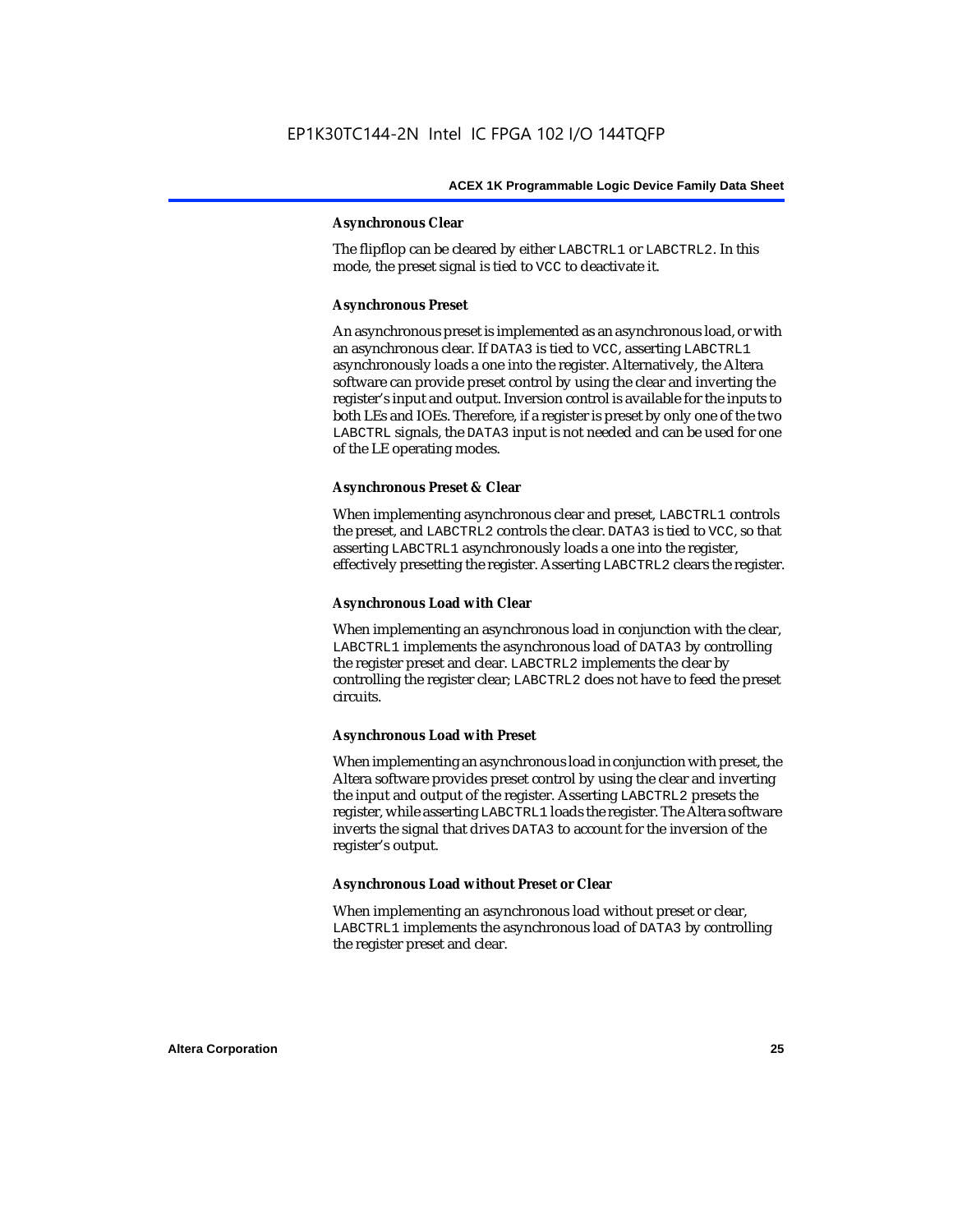### **FastTrack Interconnect Routing Structure**

In the ACEX 1K architecture, connections between LEs, EABs, and device I/O pins are provided by the FastTrack Interconnect routing structure, which is a series of continuous horizontal and vertical routing channels that traverse the device. This global routing structure provides predictable performance, even in complex designs. In contrast, the segmented routing in FPGAs requires switch matrices to connect a variable number of routing paths, increasing the delays between logic resources and reducing performance.

The FastTrack Interconnect routing structure consists of row and column interconnect channels that span the entire device. Each row of LABs is served by a dedicated row interconnect. The row interconnect can drive I/O pins and feed other LABs in the row. The column interconnect routes signals between rows and can drive I/O pins.

Row channels drive into the LAB or EAB local interconnect. The row signal is buffered at every LAB or EAB to reduce the effect of fan-out on delay. A row channel can be driven by an LE or by one of three column channels. These four signals feed dual 4-to-1 multiplexers that connect to two specific row channels. These multiplexers, which are connected to each LE, allow column channels to drive row channels even when all eight LEs in a LAB drive the row interconnect.

Each column of LABs or EABs is served by a dedicated column interconnect. The column interconnect that serves the EABs has twice as many channels as other column interconnects. The column interconnect can then drive I/O pins or another row's interconnect to route the signals to other LABs or EABs in the device. A signal from the column interconnect, which can be either the output of a LE or an input from an I/O pin, must be routed to the row interconnect before it can enter a LAB or EAB. Each row channel that is driven by an IOE or EAB can drive one specific column channel.

Access to row and column channels can be switched between LEs in adjacent pairs of LABs. For example, a LE in one LAB can drive the row and column channels normally driven by a particular LE in the adjacent LAB in the same row, and vice versa. This flexibility enables routing resources to be used more efficiently. Figure 13 shows the ACEX 1K LAB.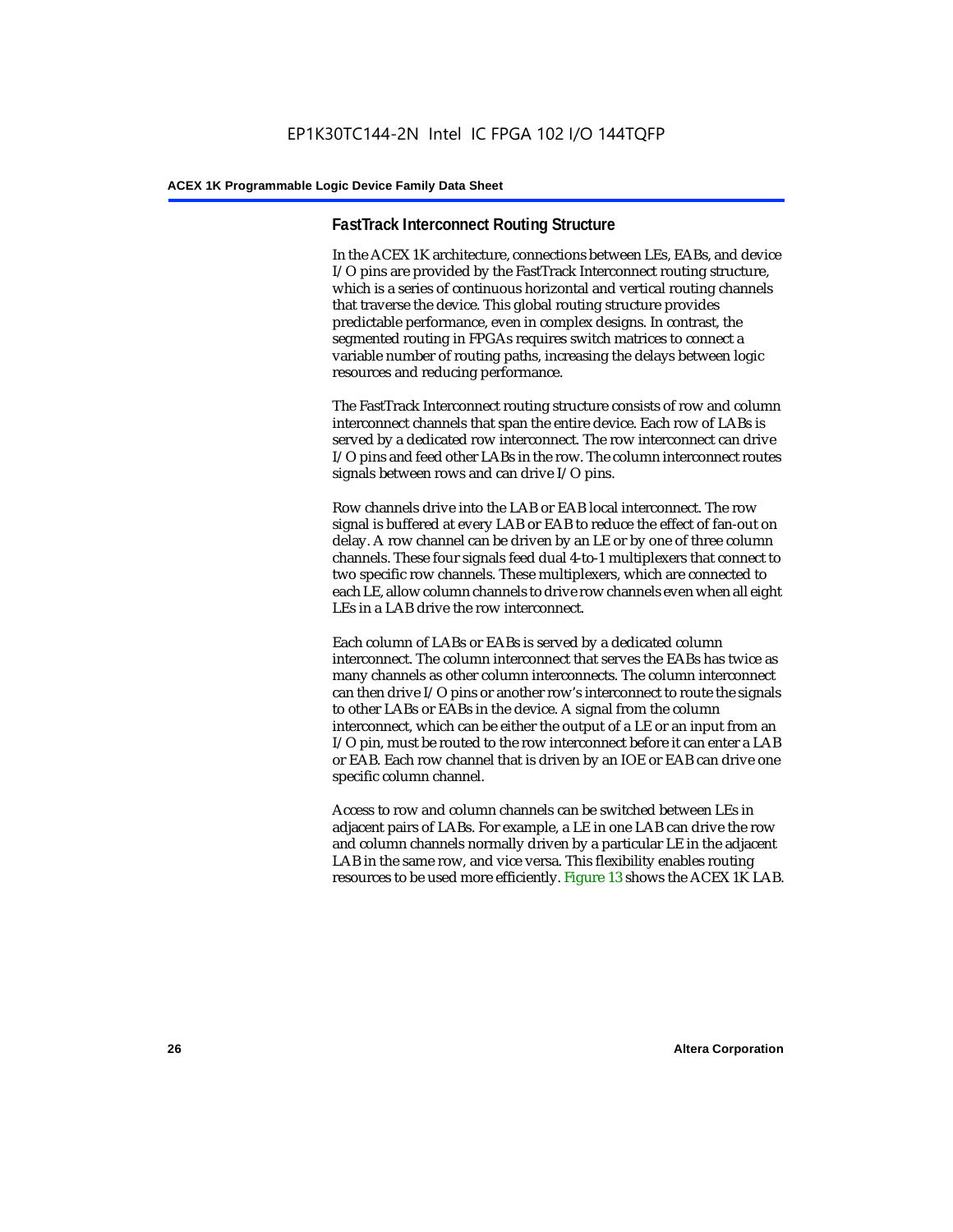

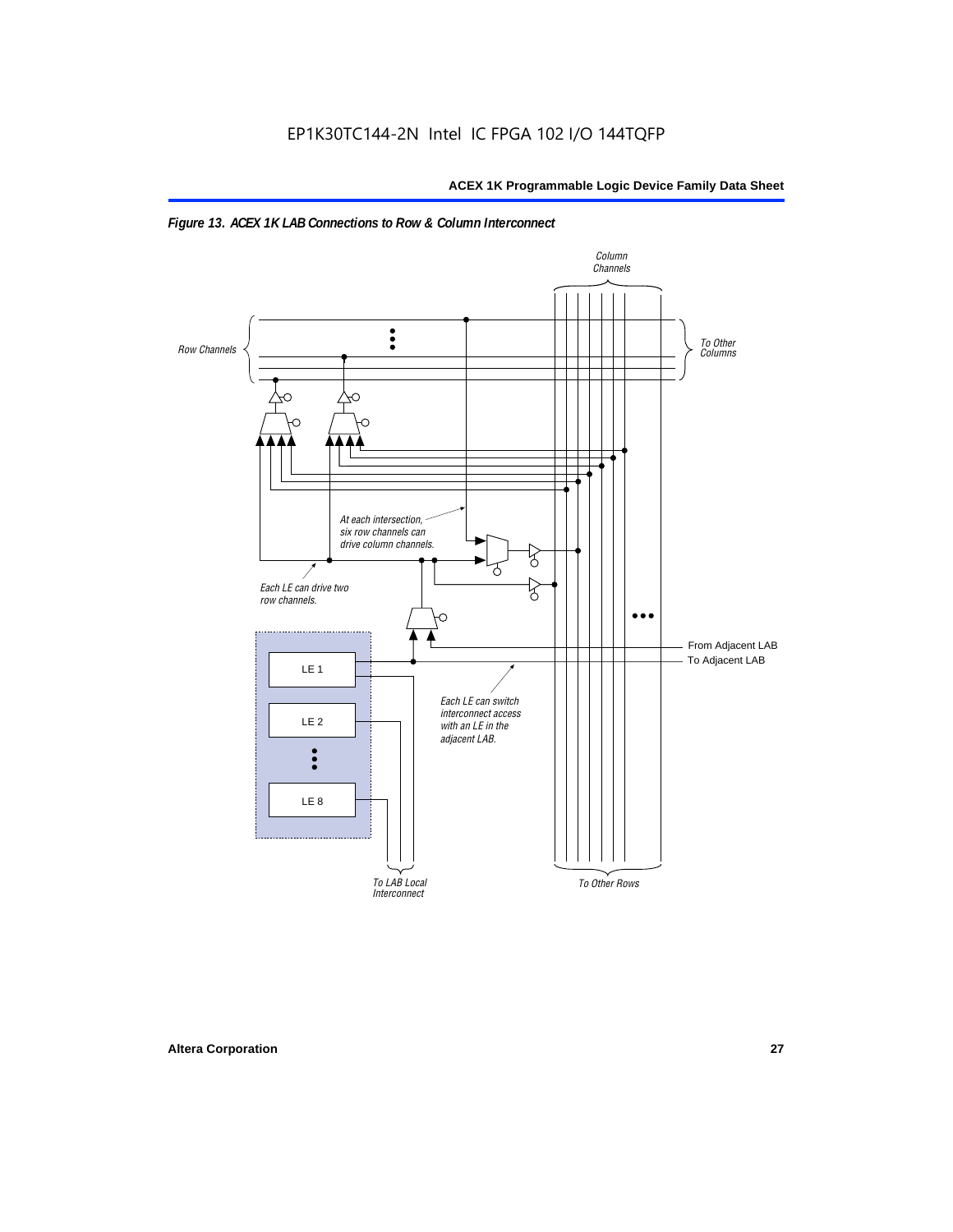For improved routing, the row interconnect consists of a combination of full-length and half-length channels. The full-length channels connect to all LABs in a row; the half-length channels connect to the LABs in half of the row. The EAB can be driven by the half-length channels in the left half of the row and by the full-length channels. The EAB drives out to the fulllength channels. In addition to providing a predictable, row-wide interconnect, this architecture provides increased routing resources. Two neighboring LABs can be connected using a half-row channel, thereby saving the other half of the channel for the other half of the row.

Table 6 summarizes the FastTrack Interconnect routing structure resources available in each ACEX 1K device.

| Table 6. ACEX 1K FastTrack Interconnect Resources |             |                     |                |                        |  |
|---------------------------------------------------|-------------|---------------------|----------------|------------------------|--|
| <b>Device</b>                                     | <b>Rows</b> | Channels per<br>Row | <b>Columns</b> | Channels per<br>Column |  |
| EP1K10                                            | 3           | 144                 | 24             | 24                     |  |
| EP1K30                                            | 6           | 216                 | 36             | 24                     |  |
| EP1K50                                            | 10          | 216                 | 36             | 24                     |  |
| EP1K100                                           | 12          | 312                 | 52             | 24                     |  |

In addition to general-purpose I/O pins, ACEX 1K devices have six dedicated input pins that provide low-skew signal distribution across the device. These six inputs can be used for global clock, clear, preset, and peripheral output-enable and clock-enable control signals. These signals are available as control signals for all LABs and IOEs in the device. The dedicated inputs can also be used as general-purpose data inputs because they can feed the local interconnect of each LAB in the device.

Figure 14 shows the interconnection of adjacent LABs and EABs, with row, column, and local interconnects, as well as the associated cascade and carry chains. Each LAB is labeled according to its location: a letter represents the row and a number represents the column. For example, LAB B3 is in row B, column 3.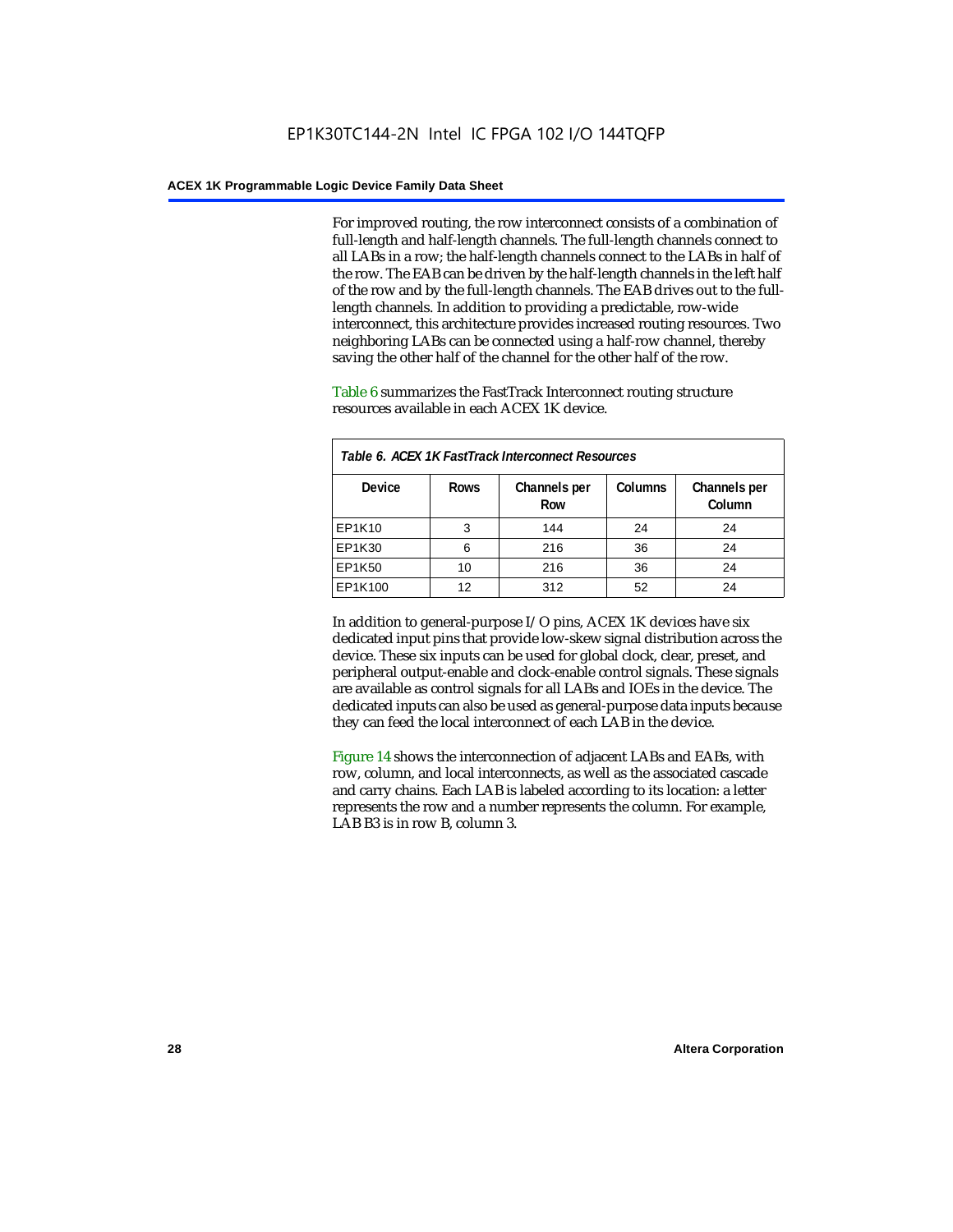



### **I/O Element**

An IOE contains a bidirectional I/O buffer and a register that can be used either as an input register for external data that requires a fast setup time or as an output register for data that requires fast clock-to-output performance. In some cases, using an LE register for an input register will result in a faster setup time than using an IOE register. IOEs can be used as input, output, or bidirectional pins. The compiler uses the programmable inversion option to invert signals from the row and column interconnect automatically where appropriate. For bidirectional registered I/O implementation, the output register should be in the IOE and the data input and output enable registers should be LE registers placed adjacent to the bidirectional pin. Figure 15 shows the bidirectional I/O registers.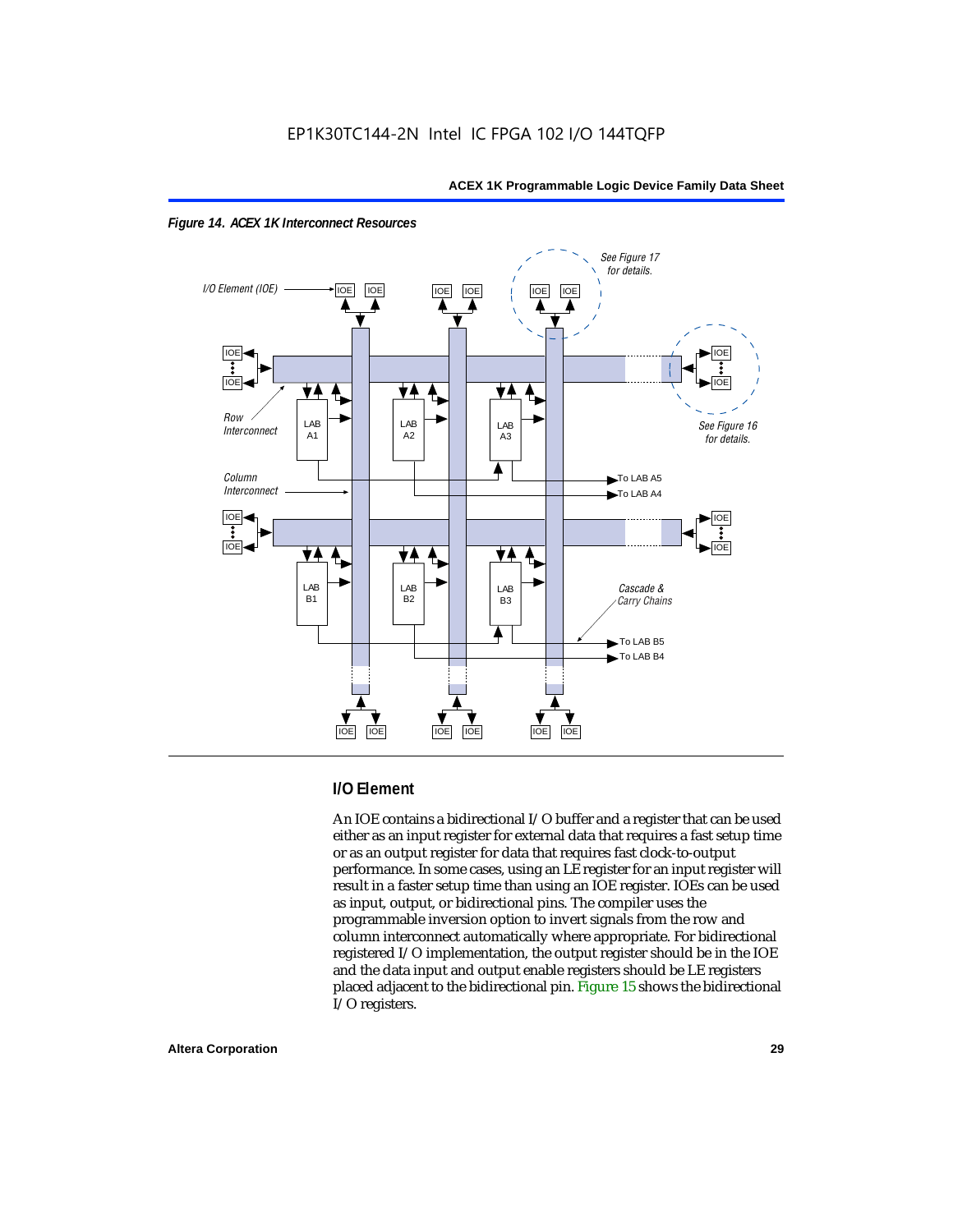### *Figure 15. ACEX 1K Bidirectional I/O Registers*

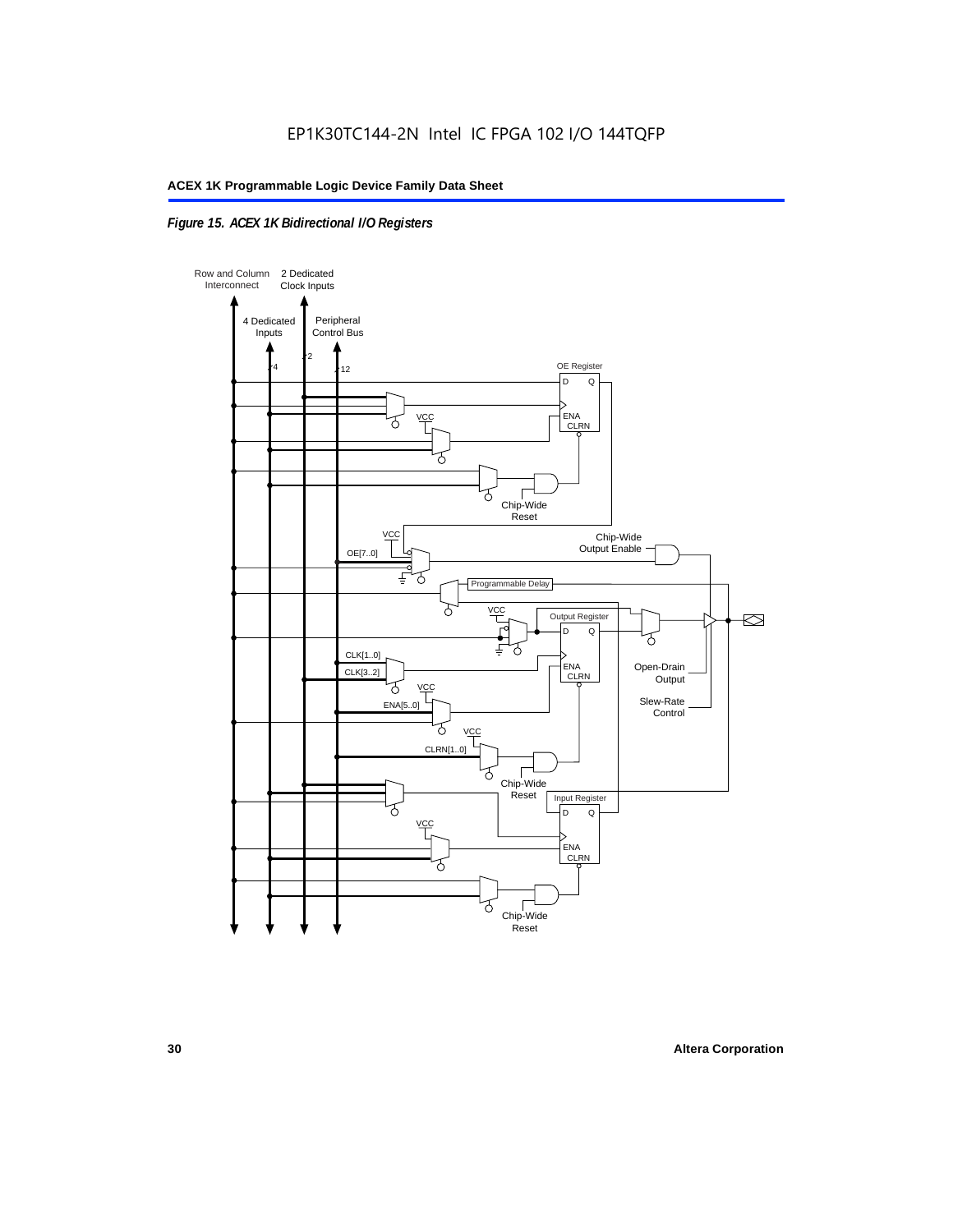On all ACEX 1K devices, the input path from the I/O pad to the FastTrack Interconnect has a programmable delay element that can be used to guarantee a zero hold time. Depending on the placement of the IOE relative to what it is driving, the designer may choose to turn on the programmable delay to ensure a zero hold time or turn it off to minimize setup time. This feature is used to reduce setup time for complex pin-toregister paths (e.g., PCI designs).

Each IOE selects the clock, clear, clock enable, and output enable controls from a network of I/O control signals called the peripheral control bus. The peripheral control bus uses high-speed drivers to minimize signal skew across devices and provides up to 12 peripheral control signals that can be allocated as follows:

- Up to eight output enable signals
- Up to six clock enable signals
- Up to two clock signals
- Up to two clear signals

If more than six clock-enable or eight output-enable signals are required, each IOE on the device can be controlled by clock enable and output enable signals driven by specific LEs. In addition to the two clock signals available on the peripheral control bus, each IOE can use one of two dedicated clock pins. Each peripheral control signal can be driven by any of the dedicated input pins or the first LE of each LAB in a particular row. In addition, a LE in a different row can drive a column interconnect, which causes a row interconnect to drive the peripheral control signal. The chipwide reset signal resets all IOE registers, overriding any other control signals.

When a dedicated clock pin drives IOE registers, it can be inverted for all IOEs in the device. All IOEs must use the same sense of the clock. For example, if any IOE uses the inverted clock, all IOEs must use the inverted clock, and no IOE can use the non-inverted clock. However, LEs can still use the true or complement of the clock on an LAB-by-LAB basis.

The incoming signal may be inverted at the dedicated clock pin and will drive all IOEs. For the true and complement of a clock to be used to drive IOEs, drive it into both global clock pins. One global clock pin will supply the true, and the other will supply the complement.

When the true and complement of a dedicated input drives IOE clocks, two signals on the peripheral control bus are consumed, one for each sense of the clock.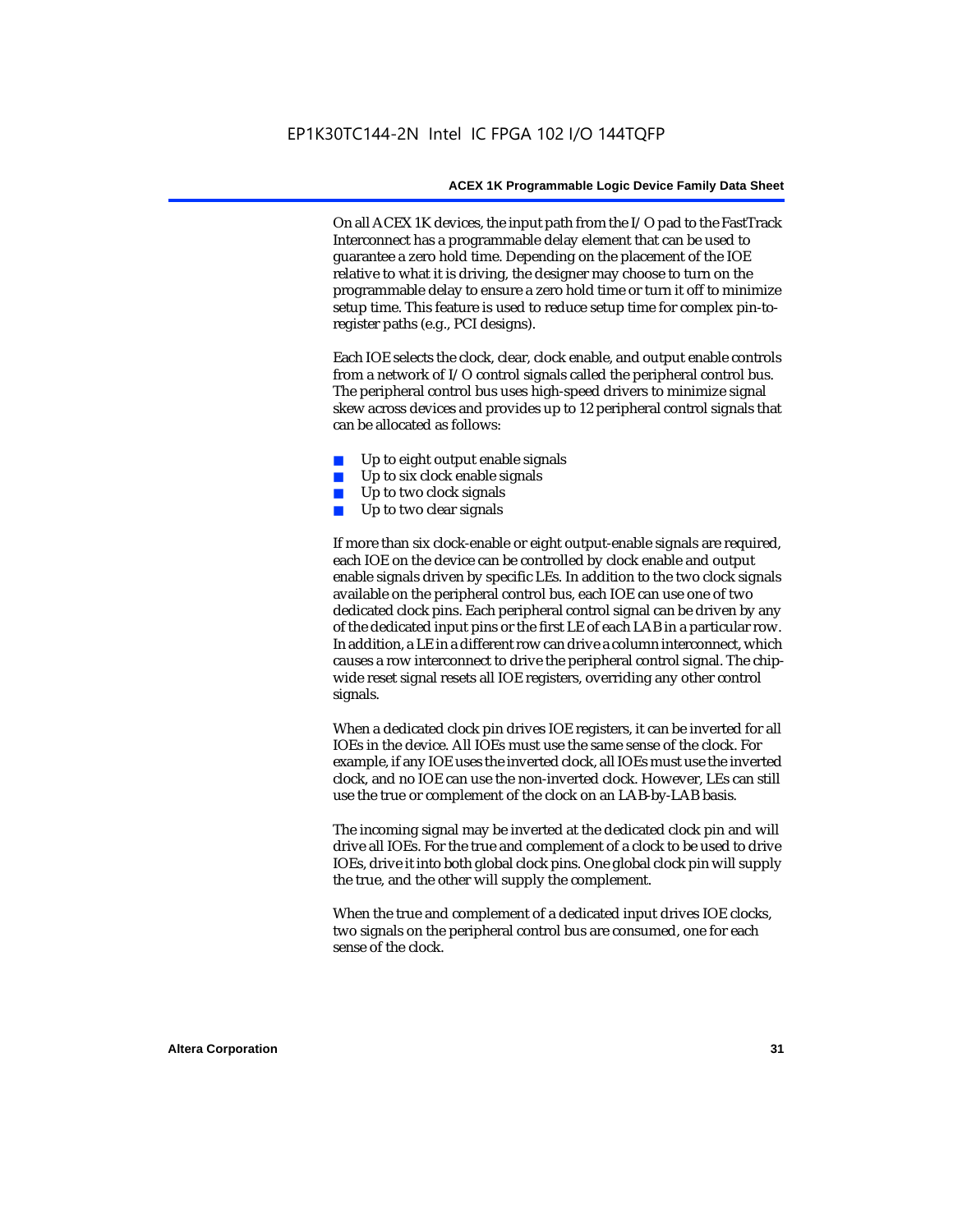When dedicated inputs drive non-inverted and inverted peripheral clears, clock enables, and output enables, two signals on the peripheral control bus will be used.

Table 7 lists the sources for each peripheral control signal and shows how the output enable, clock enable, clock, and clear signals share 12 peripheral control signals. Table 7 also shows the rows that can drive global signals.

| Table 7. Peripheral Bus Sources for ACEX Devices |               |               |               |                |  |  |
|--------------------------------------------------|---------------|---------------|---------------|----------------|--|--|
| Peripheral Control Signal                        | <b>EP1K10</b> | <b>EP1K30</b> | <b>EP1K50</b> | <b>EP1K100</b> |  |  |
| OE0                                              | Row A         | Row A         | Row A         | Row A          |  |  |
| OE1                                              | Row A         | Row B         | Row B         | Row C          |  |  |
| OE <sub>2</sub>                                  | Row B         | Row C         | Row D         | Row E          |  |  |
| OE3                                              | Row B         | Row D         | Row F         | Row L          |  |  |
| OE4                                              | Row C         | Row E         | Row H         | Row I          |  |  |
| OE5                                              | Row C         | Row F         | Row J         | Row K          |  |  |
| CLKENA0/CLK0/GLOBAL0                             | Row A         | Row A         | Row A         | Row F          |  |  |
| CLKENA1/OE6/GLOBAL1                              | Row A         | Row B         | Row C         | Row D          |  |  |
| CLKENA2/CLR0                                     | Row B         | Row C         | Row E         | Row B          |  |  |
| CLKENA3/OE7/GLOBAL2                              | Row B         | Row D         | Row G         | Row H          |  |  |
| CLKENA4/CLR1                                     | Row C         | Row E         | Row I         | Row J          |  |  |
| CLKENA5/CLK1/GLOBAL3                             | Row C         | Row F         | Row J         | Row G          |  |  |

Signals on the peripheral control bus can also drive the four global signals, referred to as GLOBAL0 through GLOBAL3. An internally generated signal can drive a global signal, providing the same low-skew, low-delay characteristics as a signal driven by an input pin. An LE drives the global signal by driving a row line that drives the peripheral bus which then drives the global signal. This feature is ideal for internally generated clear or clock signals with high fan-out. However, internally driven global signals offer no advantage over the general-purpose interconnect for routing data signals.

The chip-wide output enable pin is an active-high pin that can be used to tri-state all pins on the device. This option can be set in the Altera software. The built-in I/O pin pull-up resistors (which are active during configuration) are active when the chip-wide output enable pin is asserted. The registers in the IOE can also be reset by the chip-wide reset pin.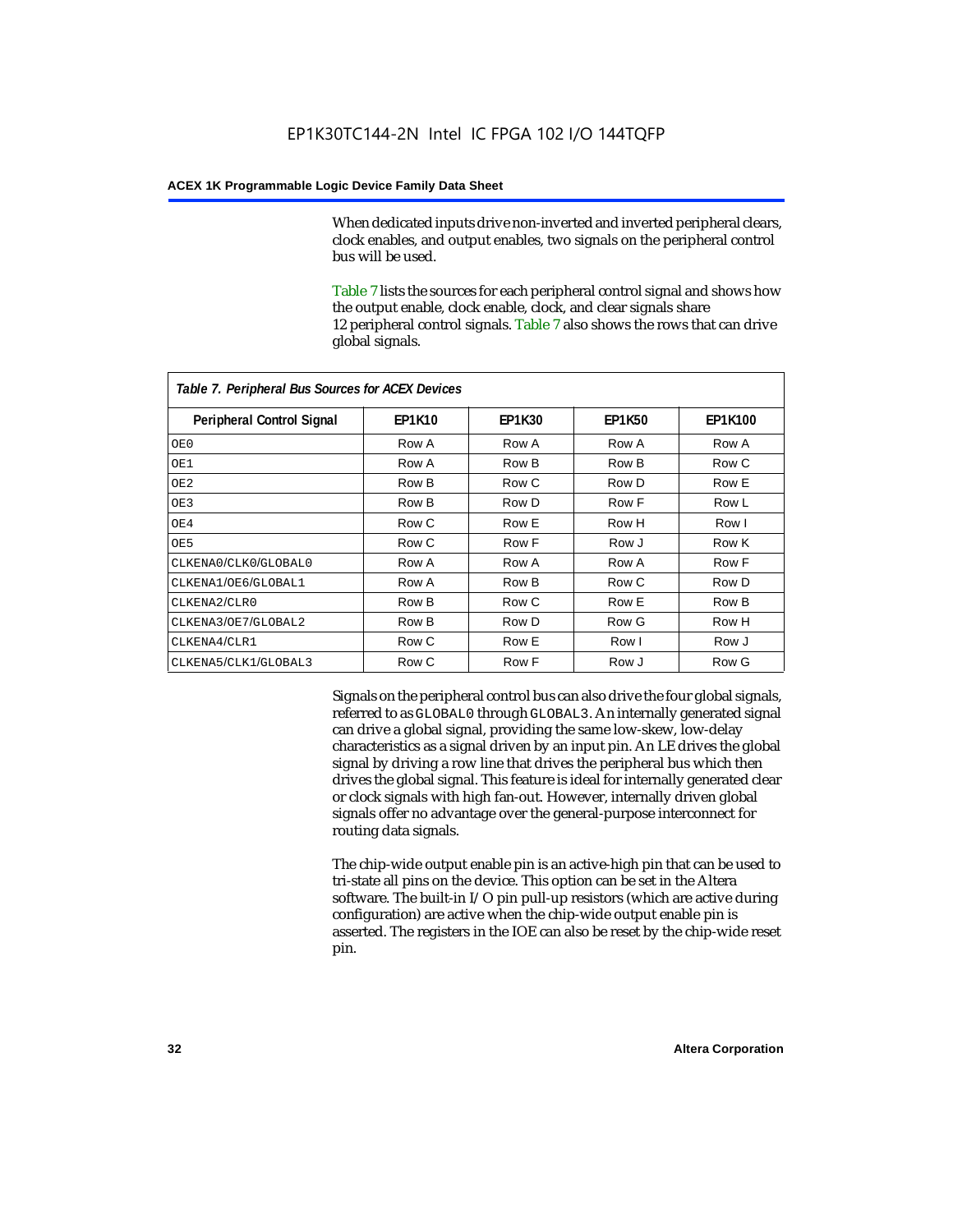### *Row-to-IOE Connections*

When an IOE is used as an input signal, it can drive two separate row channels. The signal is accessible by all LEs within that row. When an IOE is used as an output, the signal is driven by a multiplexer that selects a signal from the row channels. Up to eight IOEs connect to each side of each row channel (see Figure 16).





*Note:*<br>(1) 7 (1) The values for *m* and *n* are shown in Table 8.

Table 8 lists the ACEX 1K row-to-IOE interconnect resources.

| Table 8. ACEX 1K Row-to-IOE Interconnect Resources |                      |                          |  |  |  |
|----------------------------------------------------|----------------------|--------------------------|--|--|--|
| Device                                             | Channels per Row (n) | Row Channels per Pin (m) |  |  |  |
| EP1K10                                             | 144                  | 18                       |  |  |  |
| EP1K30                                             | 216                  | 27                       |  |  |  |
| EP1K50                                             | 216                  | 27                       |  |  |  |
| EP1K100                                            | 312                  | 39                       |  |  |  |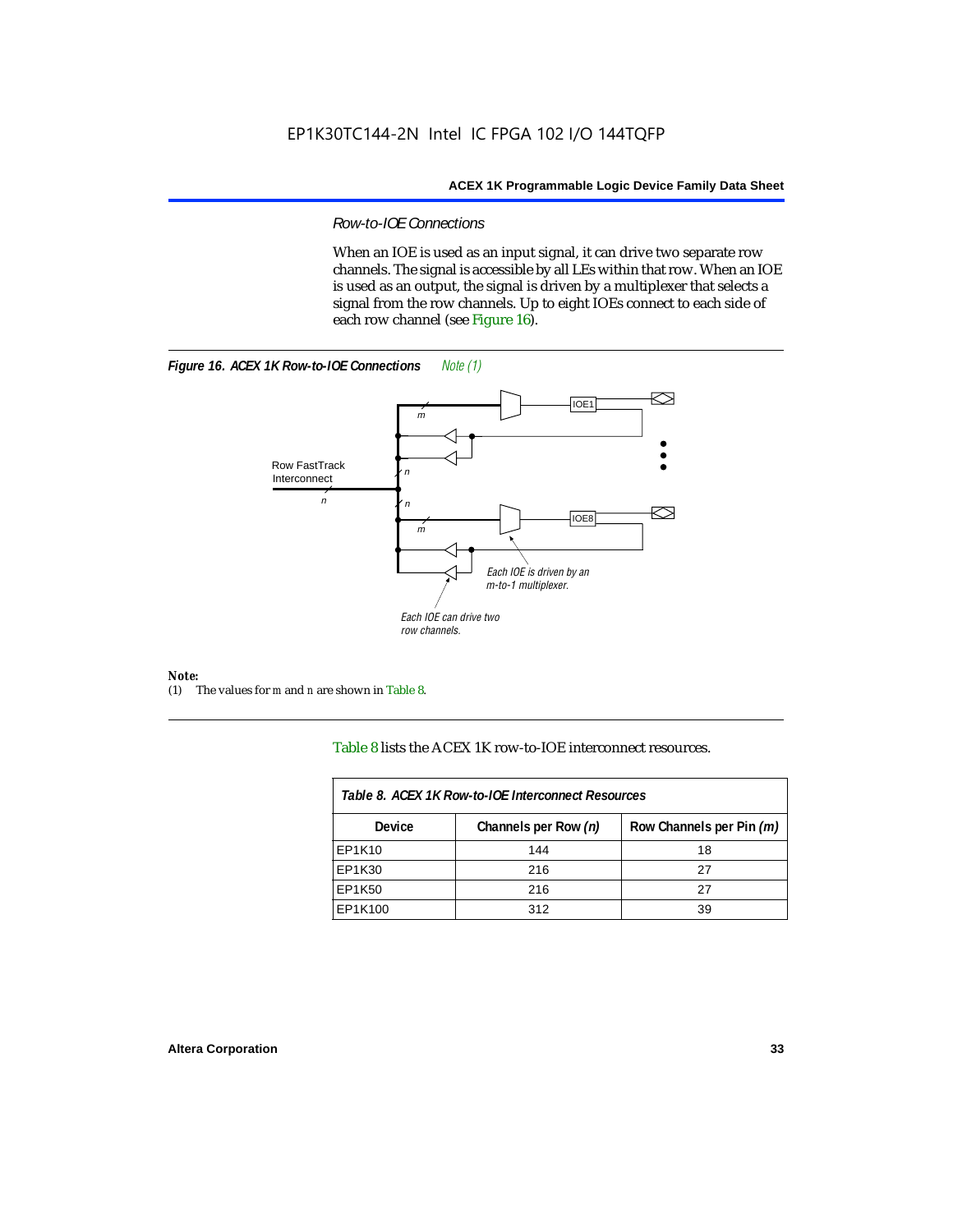### *Column-to-IOE Connections*

When an IOE is used as an input, it can drive up to two separate column channels. When an IOE is used as an output, the signal is driven by a multiplexer that selects a signal from the column channels. Two IOEs connect to each side of the column channels. Each IOE can be driven by column channels via a multiplexer. The set of column channels is different for each IOE (see Figure 17).



### Table 9 lists the ACEX 1K column-to-IOE interconnect resources.

| Table 9. ACEX 1K Column-to-IOE Interconnect Resources |                         |                             |  |  |  |
|-------------------------------------------------------|-------------------------|-----------------------------|--|--|--|
| <b>Device</b>                                         | Channels per Column (n) | Column Channels per Pin (m) |  |  |  |
| EP1K10                                                | 24                      | 16                          |  |  |  |
| EP1K30                                                | 24                      | 16                          |  |  |  |
| EP1K50                                                | 24                      | 16                          |  |  |  |
| EP1K100                                               | 24                      | 16                          |  |  |  |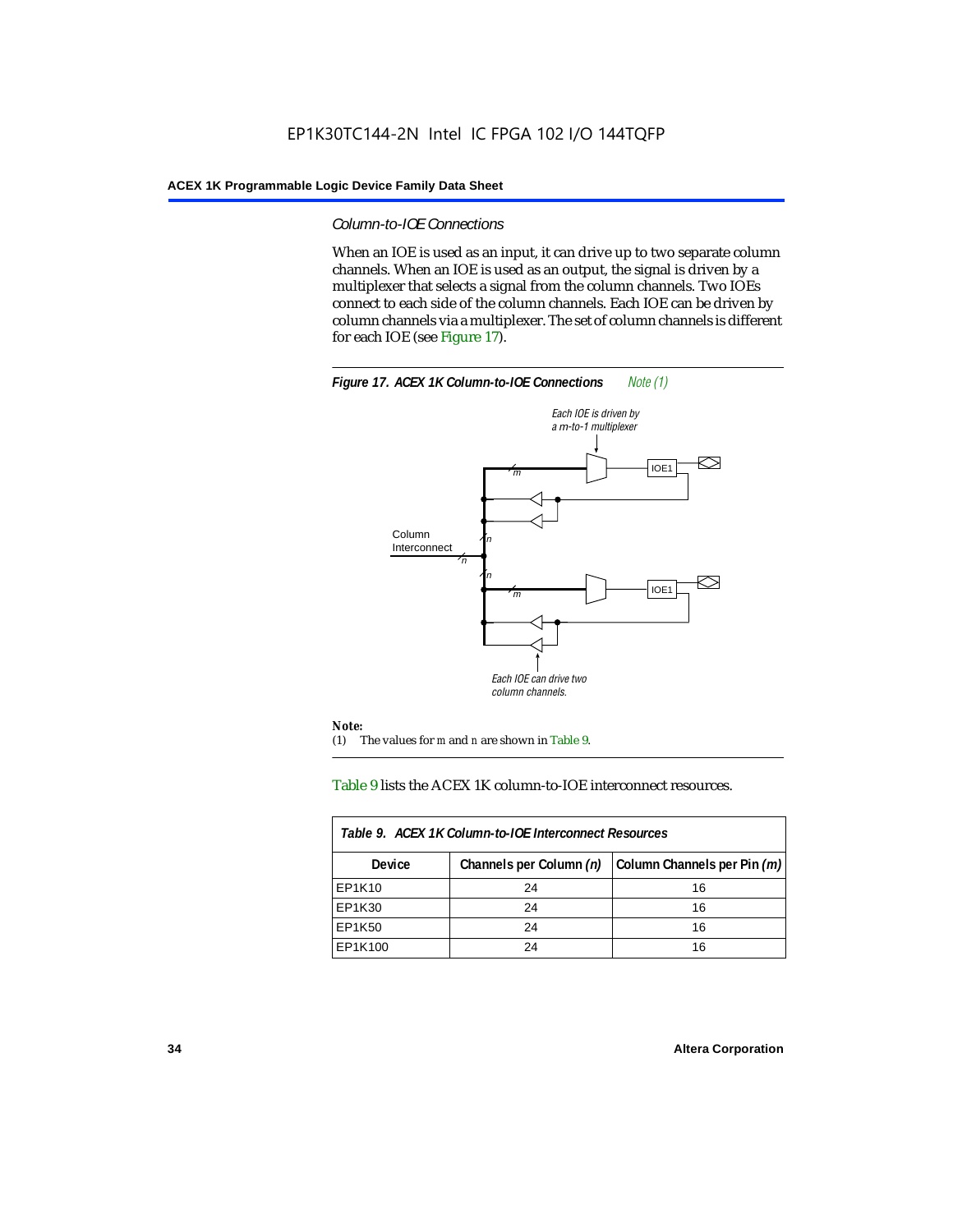**SameFrame Pin-Outs** ACEX 1K devices support the SameFrame pin-out feature for FineLine BGA packages. The SameFrame pin-out feature is the arrangement of balls on FineLine BGA packages such that the lower-ballcount packages form a subset of the higher-ball-count packages. SameFrame pin-outs provide the flexibility to migrate not only from device to device within the same package, but also from one package to another. A given printed circuit board (PCB) layout can support multiple device density/package combinations. For example, a single board layout can support a range of devices from an EP1K10 device in a 256-pin FineLine BGA package to an EP1K100 device in a 484-pin FineLine BGA package.

> The Altera software provides support to design PCBs with SameFrame pin-out devices. Devices can be defined for present and future use. The Altera software generates pin-outs describing how to lay out a board that takes advantage of this migration. Figure 18 shows an example of SameFrame pin-out.

*Figure 18. SameFrame Pin-Out Example*



Designed for 484-Pin FineLine BGA Package Printed Circuit Board



Table 10 shows the ACEX 1K device/package combinations that support SameFrame pin-outs for ACEX 1K devices. All FineLine BGA packages support SameFrame pin-outs, providing the flexibility to migrate not only from device to device within the same package, but also from one package to another. The I/O count will vary from device to device.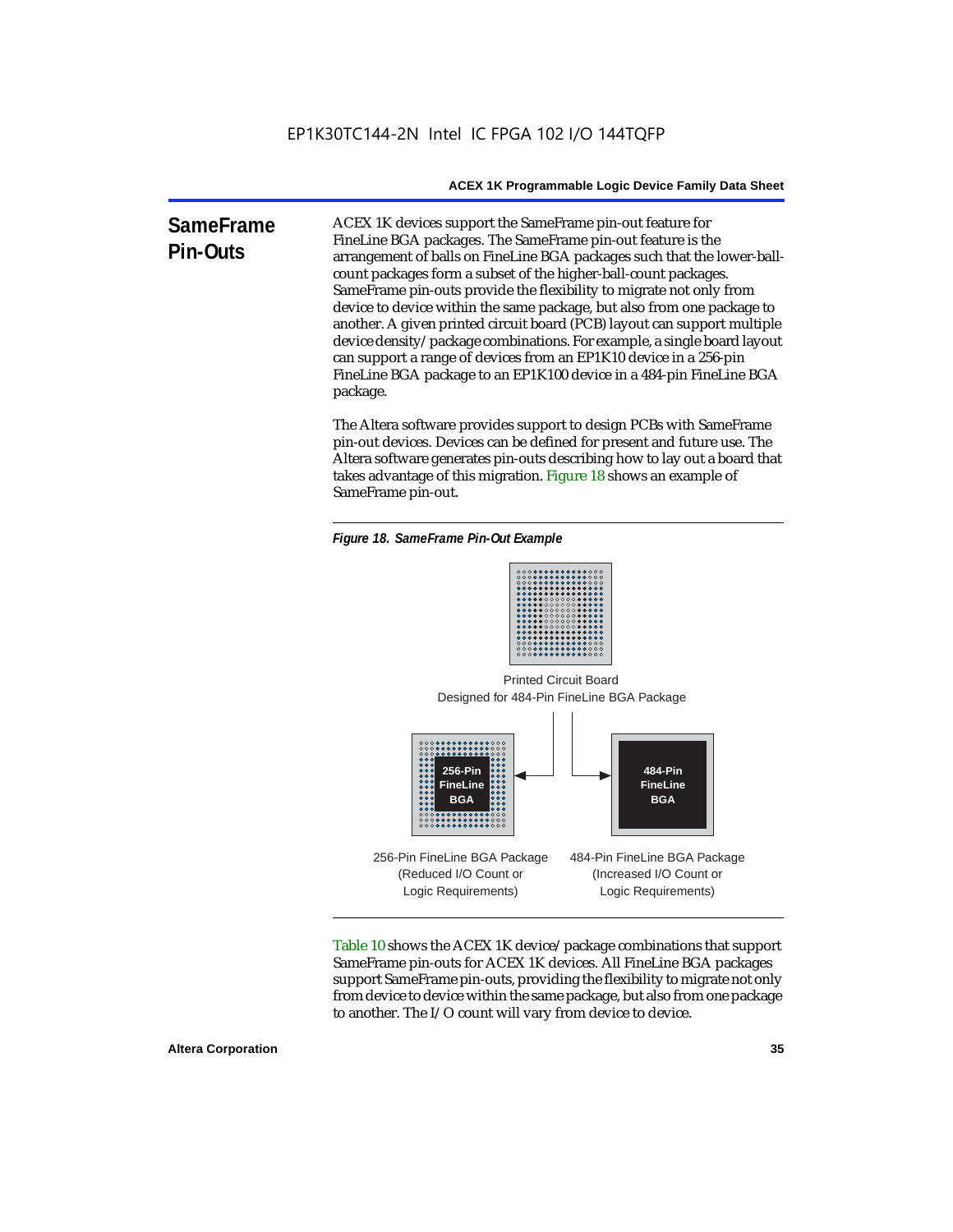

For more information, search for "SameFrame" in MAX+PLUS II Help.

| Table 10. ACEX 1K SameFrame Pin-Out Support |                                   |                                   |  |  |  |
|---------------------------------------------|-----------------------------------|-----------------------------------|--|--|--|
| <b>Device</b>                               | 256-Pin<br>FineLine<br><b>BGA</b> | 484-Pin<br>FineLine<br><b>BGA</b> |  |  |  |
| EP1K10                                      |                                   | 71.                               |  |  |  |
| EP1K30                                      |                                   |                                   |  |  |  |
| EP1K50                                      |                                   |                                   |  |  |  |
| EP1K100                                     |                                   |                                   |  |  |  |

# *Note:*<br>(1) **7**

This option is supported with a 256-pin FineLine BGA package and SameFrame migration.

# **ClockLock & ClockBoost Features**

To support high-speed designs, -1 and -2 speed grade ACEX 1K devices offer ClockLock and ClockBoost circuitry containing a phase-locked loop (PLL) that is used to increase design speed and reduce resource usage. The ClockLock circuitry uses a synchronizing PLL that reduces the clock delay and skew within a device. This reduction minimizes clock-to-output and setup times while maintaining zero hold times. The ClockBoost circuitry, which provides a clock multiplier, allows the designer to enhance device area efficiency by sharing resources within the device. The ClockBoost feature allows the designer to distribute a low-speed clock and multiply that clock on-device. Combined, the ClockLock and ClockBoost features provide significant improvements in system performance and bandwidth.

The ClockLock and ClockBoost features in ACEX 1K devices are enabled through the Altera software. External devices are not required to use these features. The output of the ClockLock and ClockBoost circuits is not available at any of the device pins.

The ClockLock and ClockBoost circuitry lock onto the rising edge of the incoming clock. The circuit output can drive the clock inputs of registers only; the generated clock cannot be gated or inverted.

The dedicated clock pin (GCLK1) supplies the clock to the ClockLock and ClockBoost circuitry. When the dedicated clock pin is driving the ClockLock or ClockBoost circuitry, it cannot drive elsewhere in the device.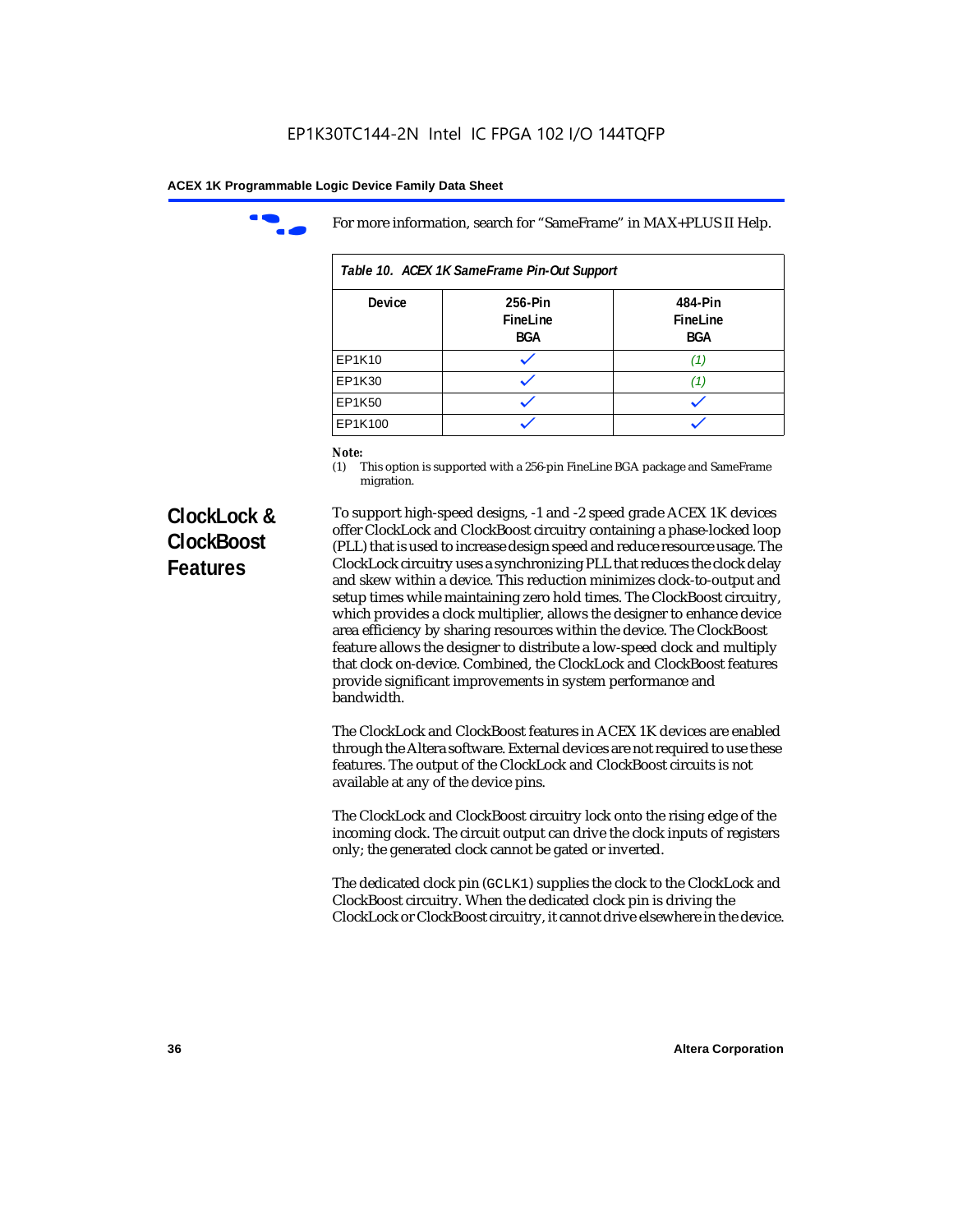For designs that require both a multiplied and non-multiplied clock, the clock trace on the board can be connected to the GCLK1 pin. In the Altera software, the GCLK1 pin can feed both the ClockLock and ClockBoost circuitry in the ACEX 1K device. However, when both circuits are used, the other clock pin cannot be used.

## **ClockLock & ClockBoost Timing Parameters**

For the ClockLock and ClockBoost circuitry to function properly, the incoming clock must meet certain requirements. If these specifications are not met, the circuitry may not lock onto the incoming clock, which generates an erroneous clock within the device. The clock generated by the ClockLock and ClockBoost circuitry must also meet certain specifications. If the incoming clock meets these requirements during configuration, the ClockLock and ClockBoost circuitry will lock onto the clock during configuration. The circuit will be ready for use immediately after configuration. Figure 19 shows the incoming and generated clock specifications.



*Figure 19. Specifications for the Incoming & Generated Clocks Note (1)*

# *Note:*<br>(1) 1

The  $t<sub>I</sub>$  parameter refers to the nominal input clock period; the  $t<sub>O</sub>$  parameter refers to the nominal output clock period.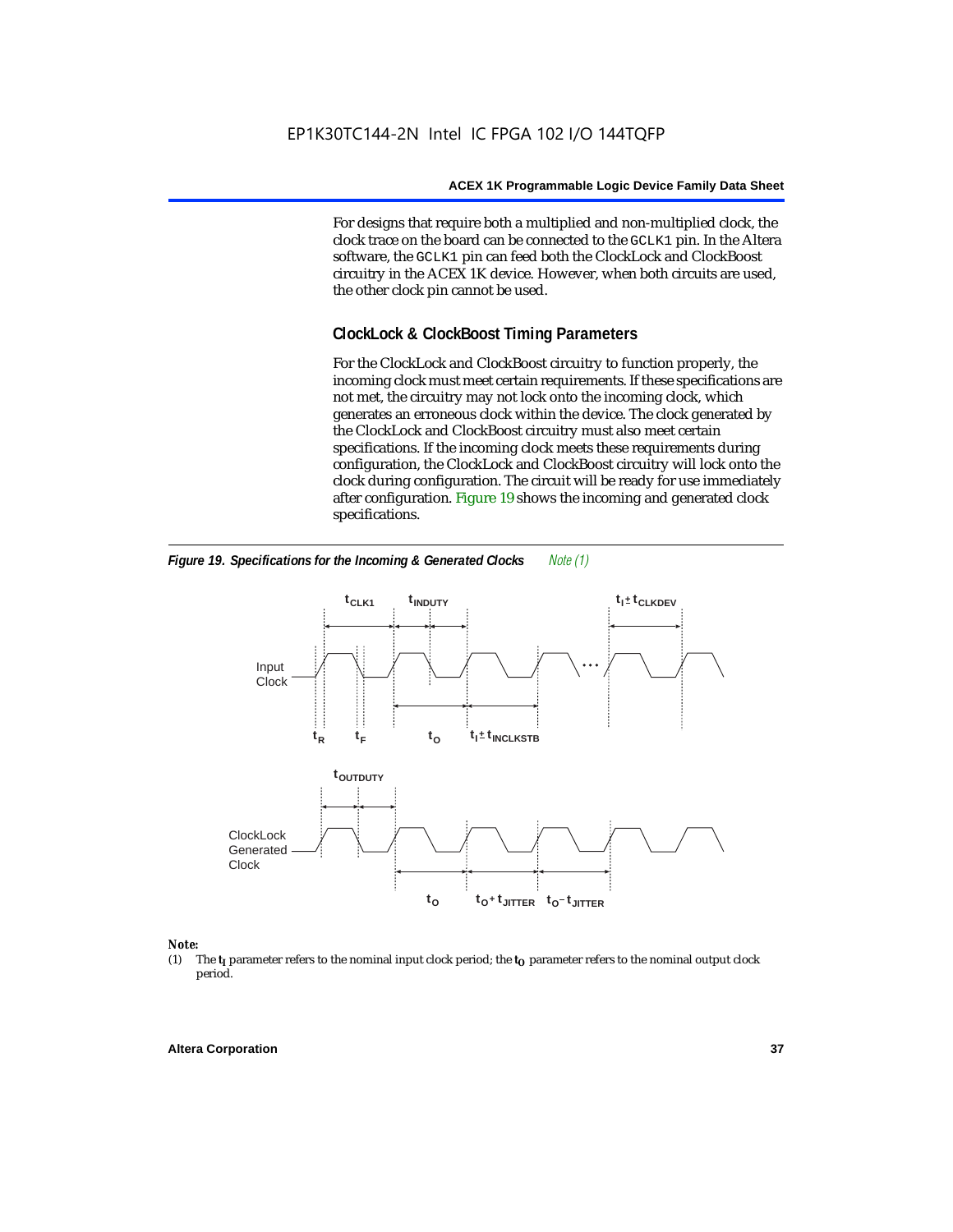Tables 11 and 12 summarize the ClockLock and ClockBoost parameters for -1 and -2 speed-grade devices, respectively.

|                       | Table 11. ClockLock & ClockBoost Parameters for -1 Speed-Grade Devices     |                      |     |     |               |            |  |
|-----------------------|----------------------------------------------------------------------------|----------------------|-----|-----|---------------|------------|--|
| Symbol                | Parameter                                                                  | Condition            | Min | Typ | Max           | Unit       |  |
| $t_{\mathsf{R}}$      | Input rise time                                                            |                      |     |     | 5             | ns         |  |
| $t_{\mathsf{F}}$      | Input fall time                                                            |                      |     |     | 5             | ns         |  |
| $t_{INDUTY}$          | Input duty cycle                                                           |                      | 40  |     | 60            | $\%$       |  |
| $f_{CLK1}$            | Input clock frequency (ClockBoost clock<br>multiplication factor equals 1) |                      | 25  |     | 180           | <b>MHz</b> |  |
| $f_{CLK2}$            | Input clock frequency (ClockBoost clock<br>multiplication factor equals 2) |                      | 16  |     | 90            | <b>MHz</b> |  |
| <b><i>fCLKDEV</i></b> | Input deviation from user specification in the<br>Altera software (1)      |                      |     |     | 25,000<br>(2) | <b>PPM</b> |  |
| $t_{INCLKSTB}$        | Input clock stability (measured between<br>adjacent clocks)                |                      |     |     | 100           | ps         |  |
| $t_{LOCK}$            | Time required for ClockLock or ClockBoost<br>to acquire lock $(3)$         |                      |     |     | 10            | μs         |  |
| $t_{JITTER}$          | Jitter on ClockLock or ClockBoost-                                         | $t_{INCLKSTB}$ < 100 |     |     | 250(4)        | ps         |  |
|                       | generated clock (4)                                                        | $t_{INCLKSTB}$ < 50  |     |     | 200(4)        | ps         |  |
| <i>toutbuty</i>       | Duty cycle for ClockLock or ClockBoost-<br>generated clock                 |                      | 40  | 50  | 60            | $\%$       |  |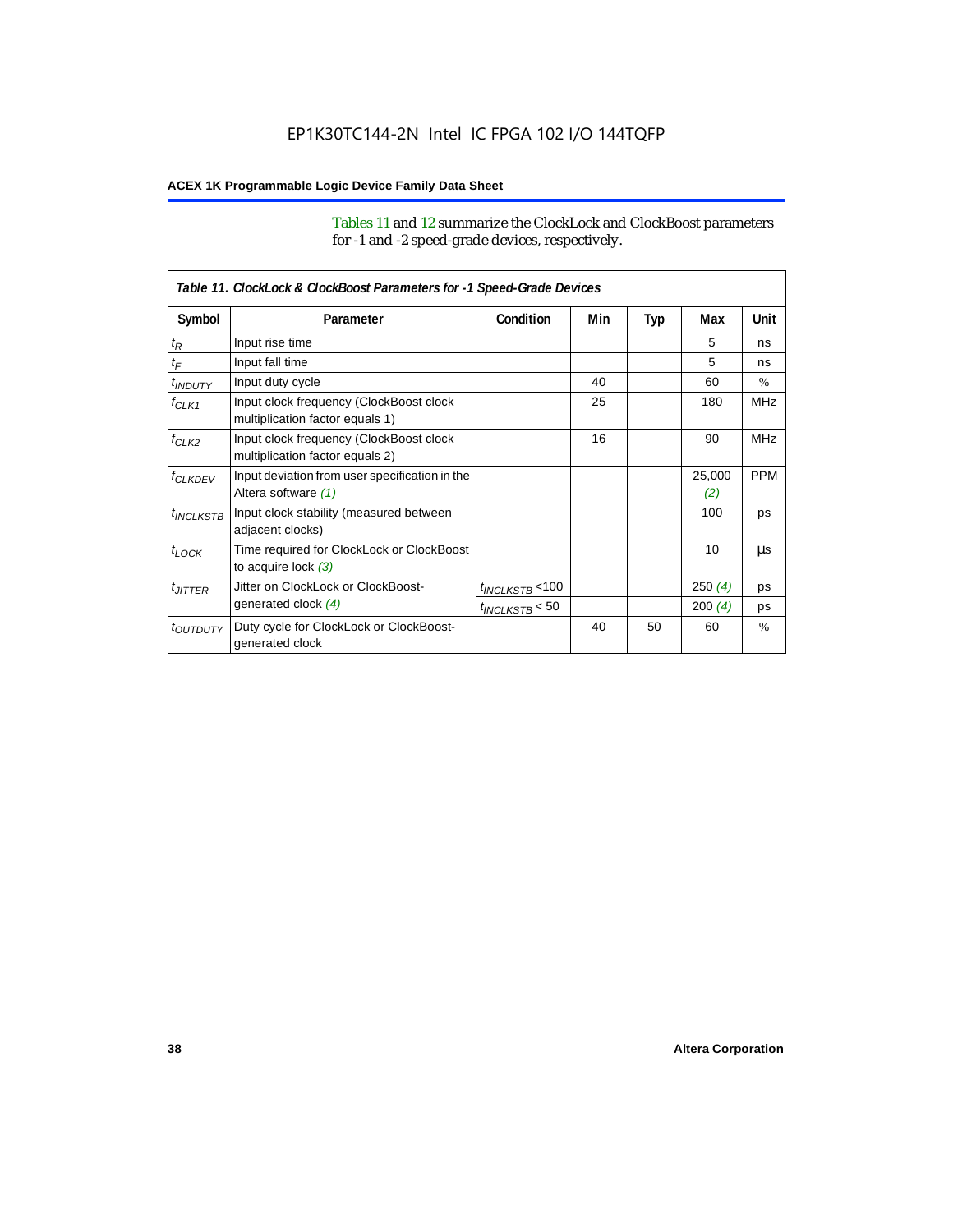|                           | Table 12. ClockLock & ClockBoost Parameters for -2 Speed-Grade Devices     |                      |     |     |        |               |  |
|---------------------------|----------------------------------------------------------------------------|----------------------|-----|-----|--------|---------------|--|
| Symbol                    | Parameter                                                                  | Condition            | Min | Typ | Max    | Unit          |  |
| $t_{\mathsf{R}}$          | Input rise time                                                            |                      |     |     | 5      | ns            |  |
| $t_{\digamma}$            | Input fall time                                                            |                      |     |     | 5      | ns            |  |
| t <sub>INDUTY</sub>       | Input duty cycle                                                           |                      | 40  |     | 60     | $\%$          |  |
| $f_{CLK1}$                | Input clock frequency (ClockBoost clock<br>multiplication factor equals 1) |                      | 25  |     | 80     | <b>MHz</b>    |  |
| $f_{CLK2}$                | Input clock frequency (ClockBoost clock<br>multiplication factor equals 2) |                      | 16  |     | 40     | <b>MHz</b>    |  |
| <b>f<sub>CLKDEV</sub></b> | Input deviation from user specification in<br>the software $(1)$           |                      |     |     | 25,000 | <b>PPM</b>    |  |
| $t_{INCLKSTB}$            | Input clock stability (measured between<br>adjacent clocks)                |                      |     |     | 100    | ps            |  |
| $t_{LOCK}$                | Time required for ClockLock or ClockBoost<br>to acquire lock $(3)$         |                      |     |     | 10     | μs            |  |
| $t_{JITTER}$              | Jitter on ClockLock or ClockBoost-                                         | $t_{INCLKSTB}$ < 100 |     |     | 250(4) | ps            |  |
|                           | generated clock (4)                                                        | $t_{INCLKSTB}$ < 50  |     |     | 200(4) | ps            |  |
| <i>toutputy</i>           | Duty cycle for ClockLock or ClockBoost-<br>generated clock                 |                      | 40  | 50  | 60     | $\frac{0}{0}$ |  |

#### *Notes to tables:*

(1) To implement the ClockLock and ClockBoost circuitry with the Altera software, designers must specify the input frequency. The Altera software tunes the PLL in the ClockLock and ClockBoost circuitry to this frequency. The *fCLKDEV* parameter specifies how much the incoming clock can differ from the specified frequency during device operation. Simulation does not reflect this parameter.

(2) Twenty-five thousand parts per million (PPM) equates to 2.5% of input clock period.

(3) During device configuration, the ClockLock and ClockBoost circuitry is configured before the rest of the device. If the incoming clock is supplied during configuration, the ClockLock and ClockBoost circuitry locks during configuration because the  $t_{LOCK}$  value is less than the time required for configuration.

(4) The  $t_{\text{ITTTER}}$  specification is measured under long-term observation. The maximum value for  $t_{\text{ITTTER}}$  is 200 ps if *tINCLKSTB* is lower than 50 ps.

# **I/O Configuration**

This section discusses the PCI pull-up clamping diode option, slew-rate control, open-drain output option, and MultiVolt I/O interface for ACEX 1K devices. The PCI pull-up clamping diode, slew-rate control, and open-drain output options are controlled pin-by-pin via Altera software logic options. The MultiVolt I/O interface is controlled by connecting  $V_{\rm CCD}$  to a different voltage than  $V_{\rm CCINT}$ . Its effect can be simulated in the Altera software via the **Global Project Device Options** dialog box (Assign menu).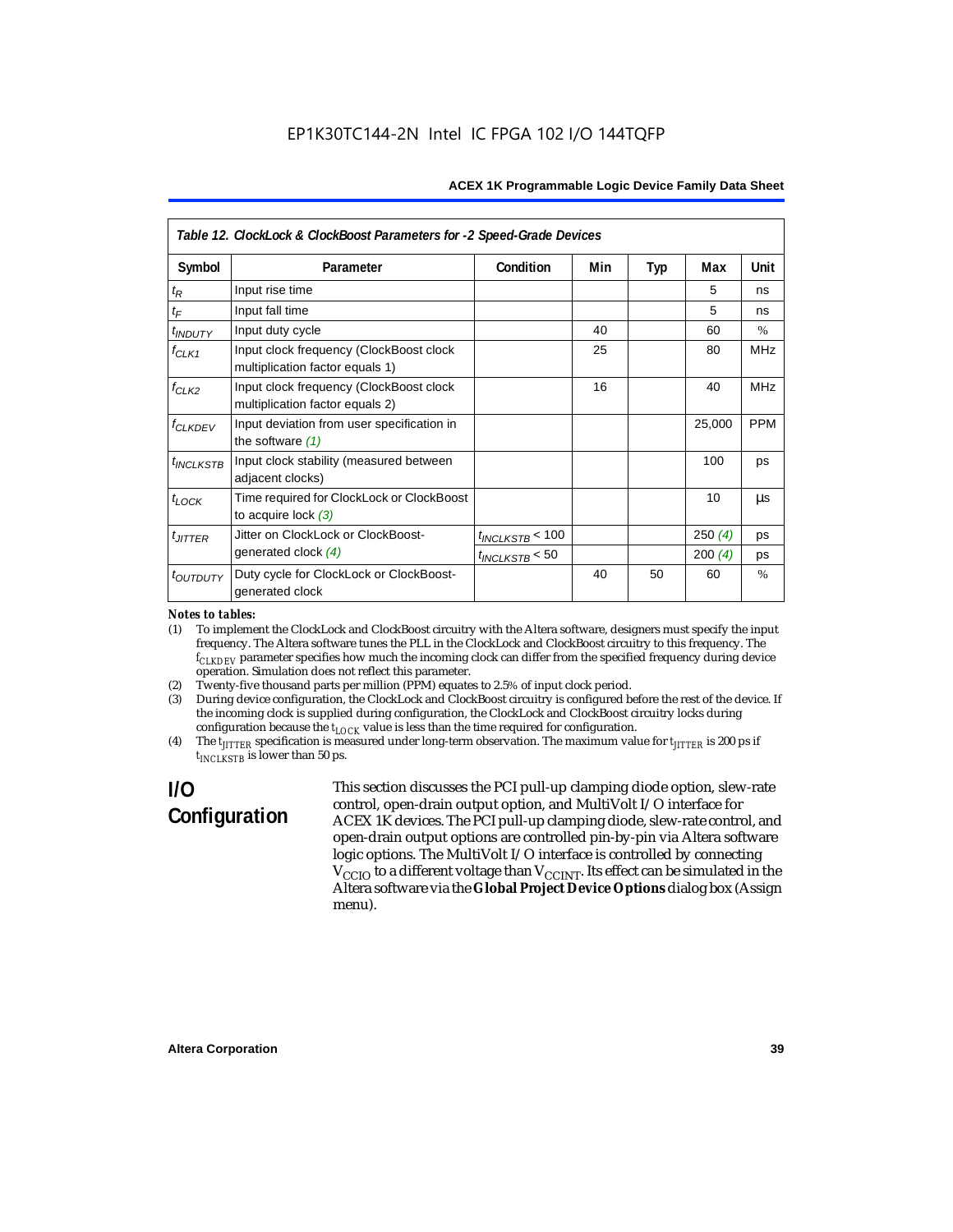## **PCI Pull-Up Clamping Diode Option**

ACEX 1K devices have a pull-up clamping diode on every I/O, dedicated input, and dedicated clock pin. PCI clamping diodes clamp the signal to the  $V_{\text{CCIO}}$  value and are required for 3.3-V PCI compliance. Clamping diodes can also be used to limit overshoot in other systems.

Clamping diodes are controlled on a pin-by-pin basis. When  $V_{CCIO}$  is 3.3 V, a pin that has the clamping diode option turned on can be driven by a 2.5-V or 3.3-V signal, but not a 5.0-V signal. When  $V_{CCIO}$  is 2.5 V, a pin that has the clamping diode option turned on can be driven by a 2.5-V signal, but not a 3.3-V or 5.0-V signal. Additionally, a clamping diode can be activated for a subset of pins, which allows a device to bridge between a 3.3-V PCI bus and a 5.0-V device.

## **Slew-Rate Control**

The output buffer in each IOE has an adjustable output slew rate that can be configured for low-noise or high-speed performance. A slower slew rate reduces system noise and adds a maximum delay of 4.3 ns. The fast slew rate should be used for speed-critical outputs in systems that are adequately protected against noise. Designers can specify the slew rate pin-by-pin or assign a default slew rate to all pins on a device-wide basis. The slow slew rate setting affects only the falling edge of the output.

## **Open-Drain Output Option**

ACEX 1K devices provide an optional open-drain output (electrically equivalent to open-collector output) for each I/O pin. This open-drain output enables the device to provide system-level control signals (e.g., interrupt and write enable signals) that can be asserted by any of several devices. It can also provide an additional wired-OR plane.

## **MultiVolt I/O Interface**

The ACEX 1K device architecture supports the MultiVolt I/O interface feature, which allows ACEX 1K devices in all packages to interface with systems of differing supply voltages. These devices have one set of  $V_{CC}$ pins for internal operation and input buffers (VCCINT), and another set for I/O output drivers (VCCIO).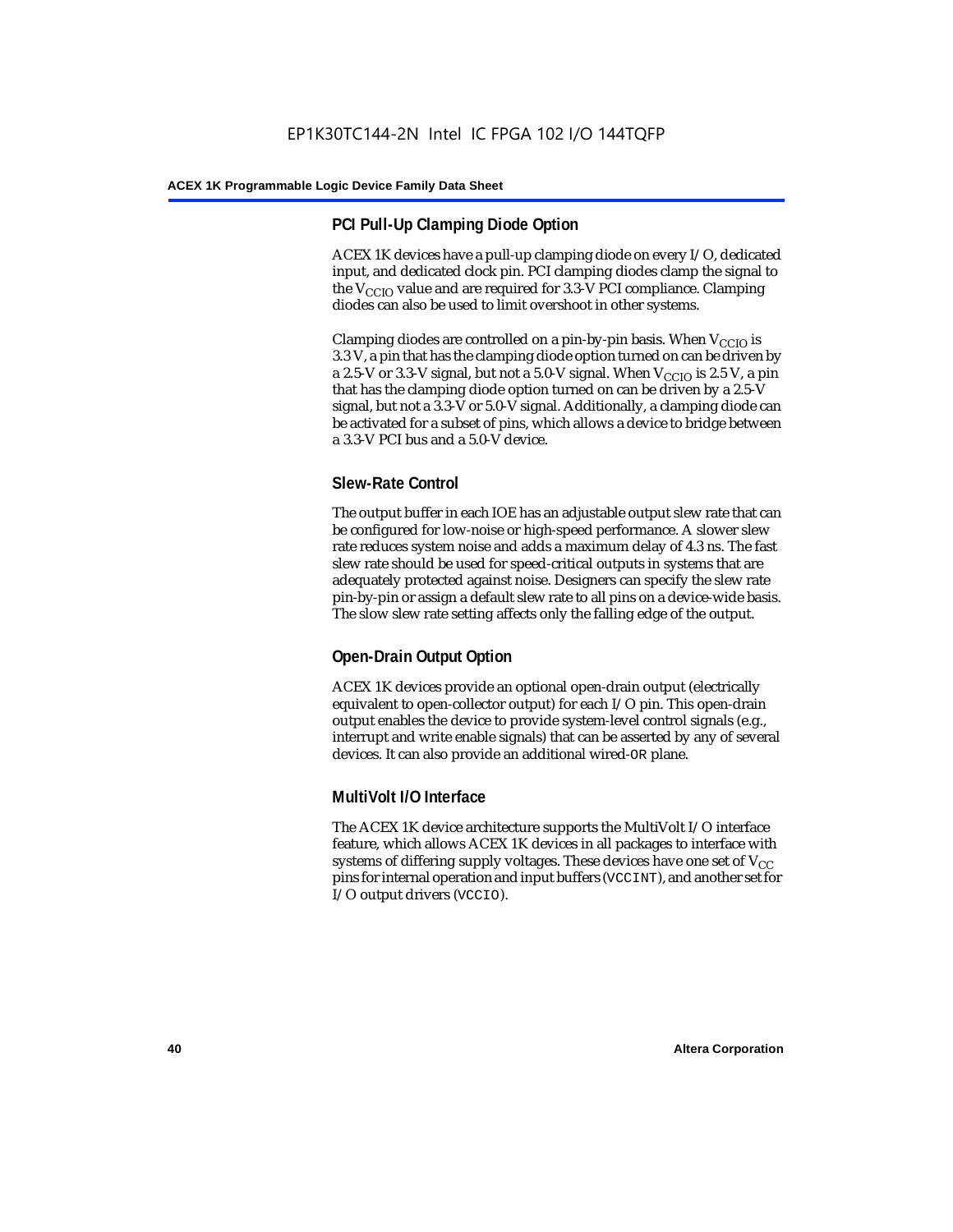The VCCINT pins must always be connected to a 2.5-V power supply. With a 2.5-V  $V_{CCMT}$  level, input voltages are compatible with 2.5-V, 3.3-V, and 5.0-V inputs. The VCCIO pins can be connected to either a 2.5-V or 3.3-V power supply, depending on the output requirements. When the VCCIO pins are connected to a 2.5-V power supply, the output levels are compatible with 2.5-V systems. When the VCCIO pins are connected to a 3.3-V power supply, the output high is at 3.3 V and is therefore compatible with 3.3-V or 5.0-V systems. Devices operating with  $V_{\text{CCIO}}$  levels higher than 3.0 V achieve a faster timing delay of  $t_{OD2}$  instead of  $t_{OD1}$ .

| Table 13. ACEX 1K MultiVolt I/O Support                       |     |     |     |     |     |     |
|---------------------------------------------------------------|-----|-----|-----|-----|-----|-----|
| Input Signal (V)<br>Output Signal (V)<br>$V_{\text{CCIO}}(V)$ |     |     |     |     |     |     |
|                                                               | 2.5 | 3.3 | 5.0 | 2.5 | 3.3 | 5.0 |
| 2.5                                                           |     |     | (1) |     |     |     |
| 3.3                                                           |     |     |     |     |     |     |

Table 13 summarizes ACEX 1K MultiVolt I/O support.

#### *Notes:*

(1) The PCI clamping diode must be disabled on an input which is driven with a voltage higher than V<sub>CCIO</sub>.

(2) When  $V_{\text{CCIO}} = 3.3$  V, an ACEX 1K device can drive a 2.5-V device that has 3.3-V tolerant inputs.

Open-drain output pins on ACEX 1K devices (with a pull-up resistor to the 5.0-V supply) can drive 5.0-V CMOS input pins that require a higher  $V<sub>IH</sub>$  than LVTTL. When the open-drain pin is active, it will drive low. When the pin is inactive, the resistor will pull up the trace to 5.0 V, thereby meeting the CMOS  $V_{OH}$  requirement. The open-drain pin will only drive low or tri-state; it will never drive high. The rise time is dependent on the value of the pull-up resistor and load impedance. The  $I_{OL}$  current specification should be considered when selecting a pull-up resistor.

# **Power Sequencing & Hot-Socketing**

Because ACEX 1K devices can be used in a mixed-voltage environment, they have been designed specifically to tolerate any possible power-up sequence. The  $V_{\text{CCIO}}$  and  $V_{\text{CCINT}}$  power planes can be powered in any order.

Signals can be driven into ACEX 1K devices before and during power up without damaging the device. Additionally, ACEX 1K devices do not drive out during power up. Once operating conditions are reached, ACEX 1K devices operate as specified by the user.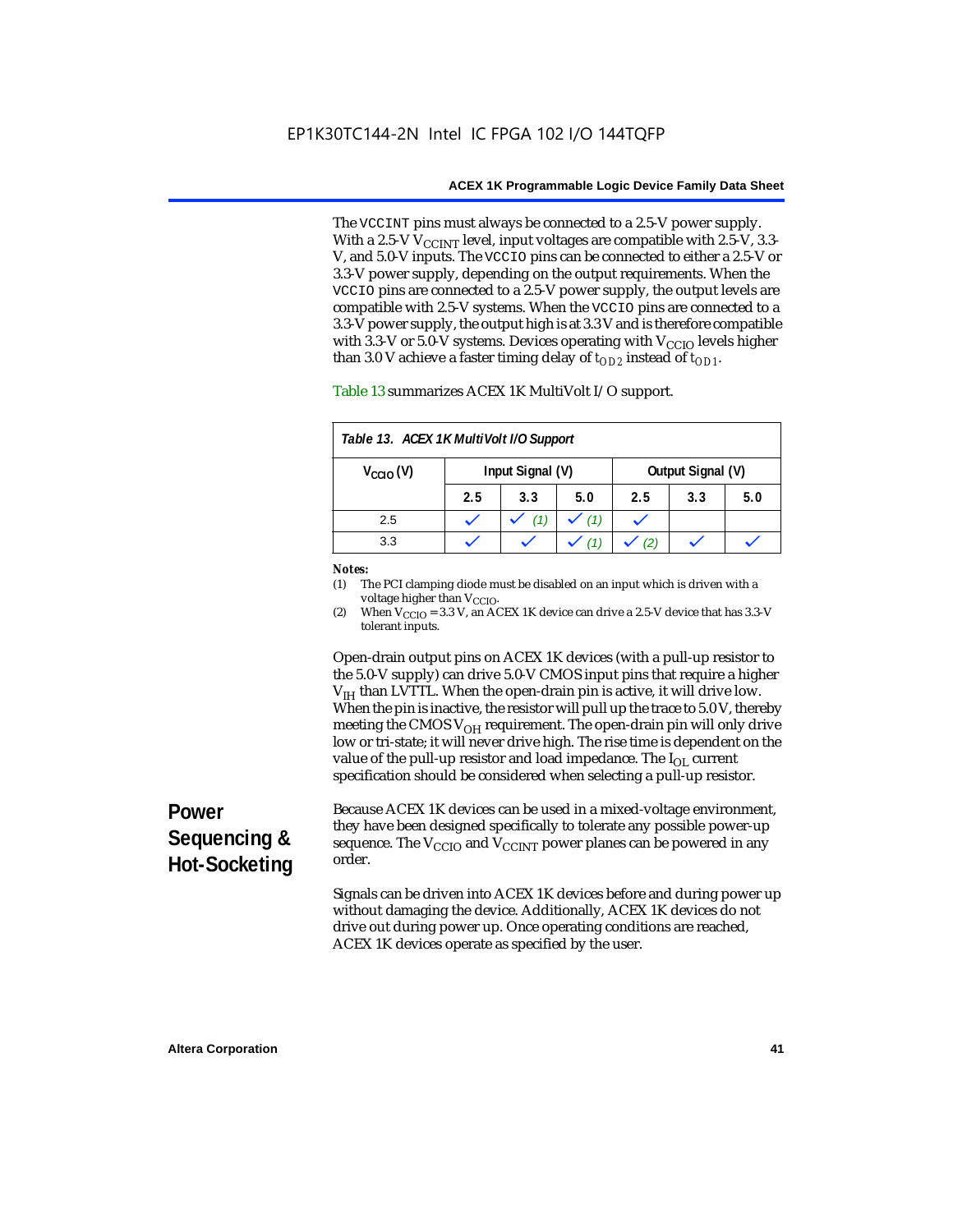# **IEEE Std. 1149.1 (JTAG) Boundary-Scan Support**

All ACEX 1K devices provide JTAG BST circuitry that complies with the IEEE Std. 1149.1-1990 specification. ACEX 1K devices can also be configured using the JTAG pins through the ByteBlasterMV or BitBlaster download cable, or via hardware that uses the Jam™ Standard Test and Programming Language (STAPL), JEDEC standard JESD-71. JTAG boundary-scan testing can be performed before or after configuration, but not during configuration. ACEX 1K devices support the JTAG instructions shown in Table 14.

| Table 14. ACEX 1K JTAG Instructions |                                                                                                                                                                                                                                      |  |  |  |
|-------------------------------------|--------------------------------------------------------------------------------------------------------------------------------------------------------------------------------------------------------------------------------------|--|--|--|
| <b>JTAG Instruction</b>             | <b>Description</b>                                                                                                                                                                                                                   |  |  |  |
| SAMPLE/PRELOAD                      | Allows a snapshot of signals at the device pins to be captured and examined during<br>normal device operation and permits an initial data pattern to be output at the device<br>pins.                                                |  |  |  |
| <b>EXTEST</b>                       | Allows the external circuitry and board-level interconnections to be tested by forcing a<br>test pattern at the output pins and capturing test results at the input pins.                                                            |  |  |  |
| <b>BYPASS</b>                       | Places the 1-bit bypass register between the TDI and TDO pins, allowing the BST data<br>to pass synchronously through a selected device to adjacent devices during normal<br>operation.                                              |  |  |  |
| <b>USERCODE</b>                     | Selects the user electronic signature (USERCODE) register and places it between the<br>TDI and TDO pins, allowing the USERCODE to be serially shifted out of TDO.                                                                    |  |  |  |
| <b>IDCODE</b>                       | Selects the IDCODE register and places it between $TDI$ and $TDO$ , allowing the IDCODE<br>to be serially shifted out of TDO.                                                                                                        |  |  |  |
| <b>ICR Instructions</b>             | These instructions are used when configuring an ACEX 1K device via JTAG ports using<br>a MasterBlaster, ByteBlasterMV, or BitBlaster download cable, or a Jam File (.jam) or<br>Jam Byte-Code File (.jbc) via an embedded processor. |  |  |  |

The instruction register length of ACEX 1K devices is 10 bits. The USERCODE register length in ACEX 1K devices is 32 bits; 7 bits are determined by the user, and 25 bits are pre-determined. Tables 15 and 16 show the boundary-scan register length and device IDCODE information for ACEX 1K devices.

| Table 15. ACEX 1K Boundary-Scan Register Length |                               |  |  |  |
|-------------------------------------------------|-------------------------------|--|--|--|
| Device                                          | Boundary-Scan Register Length |  |  |  |
| EP1K10                                          | 438                           |  |  |  |
| EP1K30                                          | 690                           |  |  |  |
| EP1K50                                          | 798                           |  |  |  |
| EP1K100                                         | 1,050                         |  |  |  |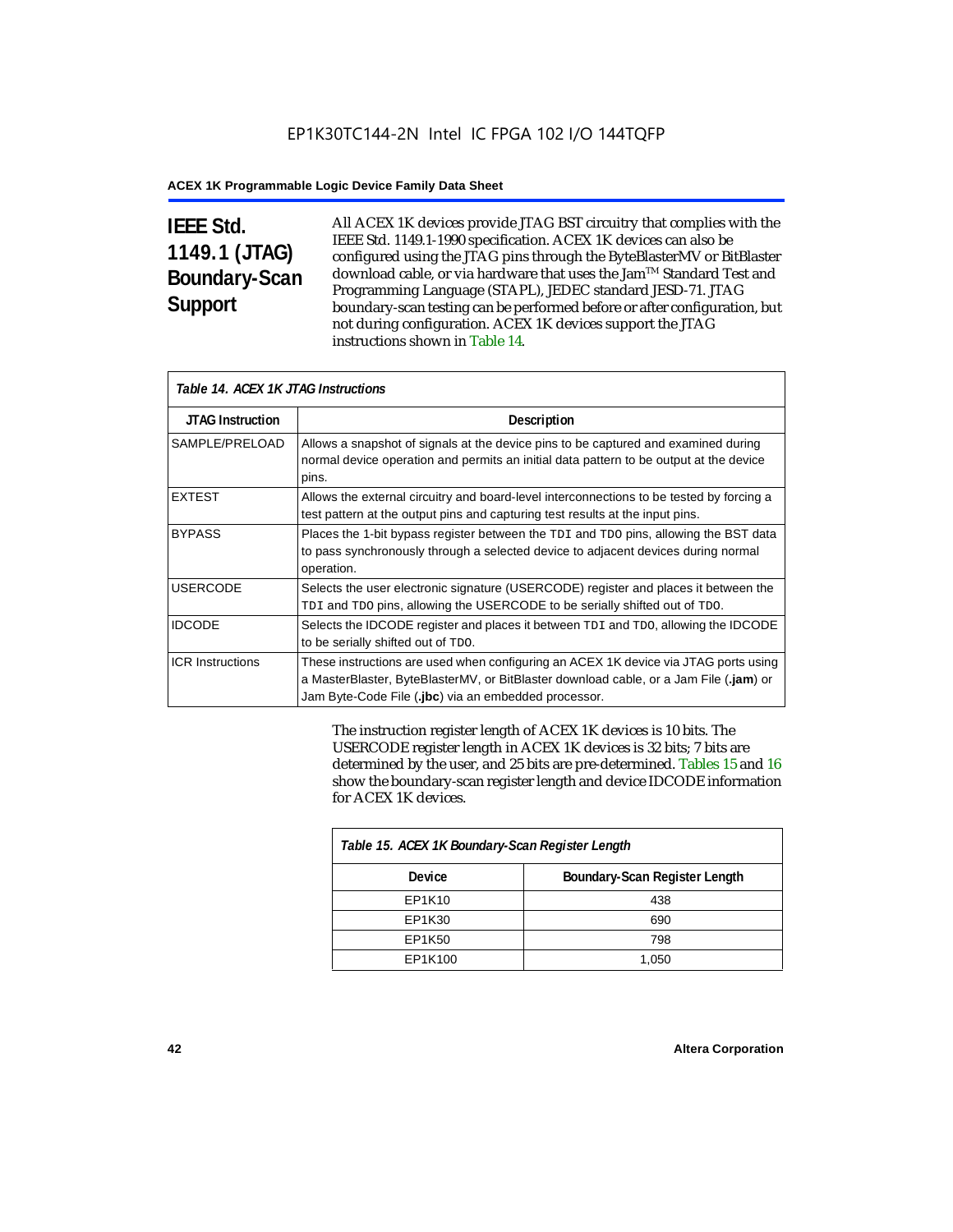| Table 16. 32-Bit IDCODE for ACEX 1K Devices<br>Note (1) |                                      |                       |                                      |                 |  |  |
|---------------------------------------------------------|--------------------------------------|-----------------------|--------------------------------------|-----------------|--|--|
| <b>Device</b>                                           |                                      | IDCODE (32 Bits)      |                                      |                 |  |  |
|                                                         | <b>Version</b><br>$(4 \text{ Bits})$ | Part Number (16 Bits) | Manufacturer's<br>Identity (11 Bits) | 1 (1 Bit) $(2)$ |  |  |
| EP1K10                                                  | 0001                                 | 0001 0000 0001 0000   | 00001101110                          |                 |  |  |
| EP1K30                                                  | 0001                                 | 0001 0000 0011 0000   | 00001101110                          |                 |  |  |
| EP1K50                                                  | 0001                                 | 0001 0000 0101 0000   | 00001101110                          |                 |  |  |
| EP1K100                                                 | 0010                                 | 0000 0001 0000 0000   | 00001101110                          |                 |  |  |

#### *Notes to tables:*

(1) The most significant bit (MSB) is on the left.

(2) The least significant bit (LSB) for all JTAG IDCODEs is 1.

ACEX 1K devices include weak pull-up resistors on the JTAG pins.



For more information, see the following documents:

- *Application Note 39 (IEEE Std. 1149.1 (JTAG) Boundary-Scan Testing in Altera Devices)*
- *ByteBlasterMV Parallel Port Download Cable Data Sheet*
- *BitBlaster Serial Download Cable Data Sheet*
- *Jam Programming & Test Language Specification*

Figure 20 shows the timing requirements for the JTAG signals.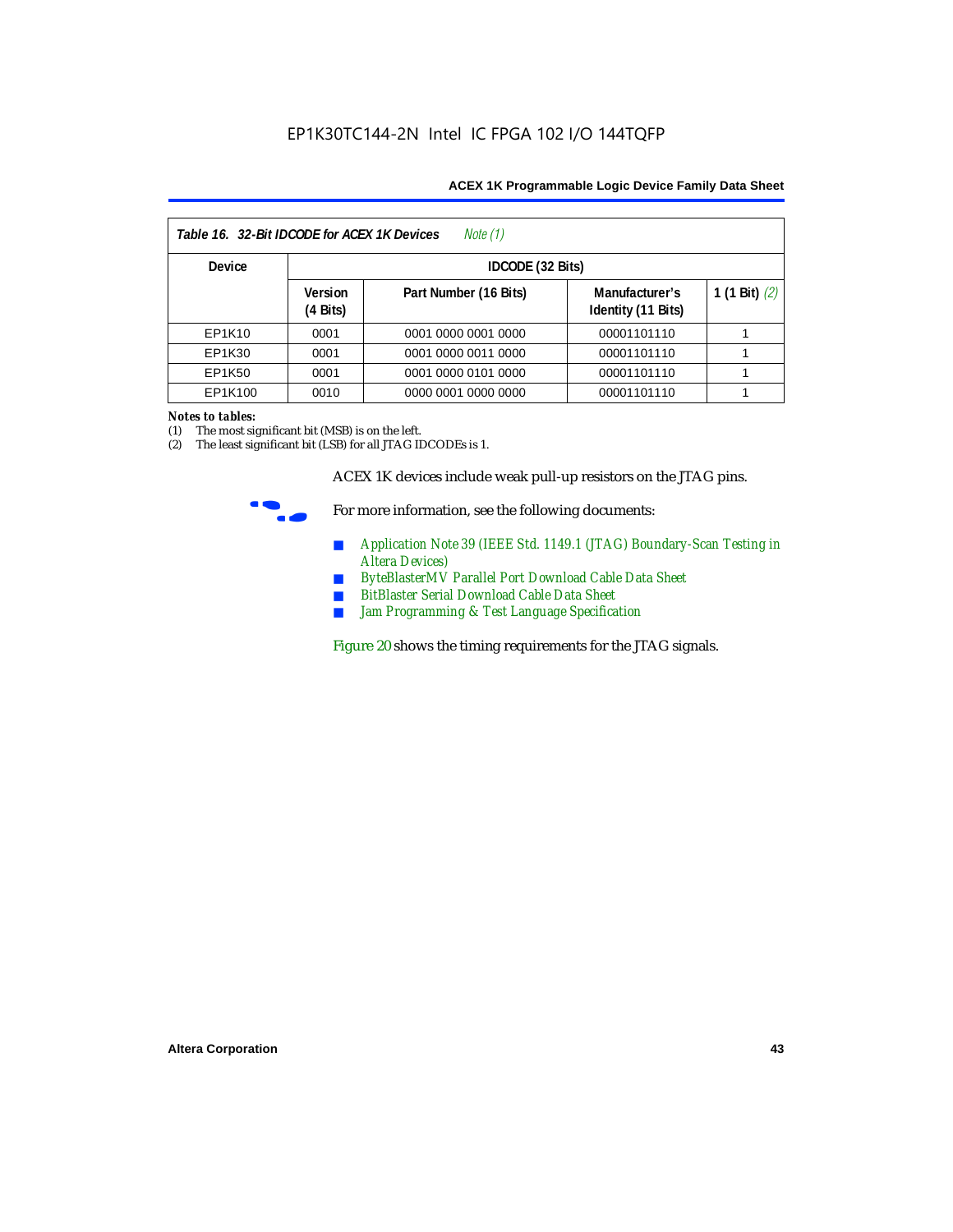$\overline{1}$ 

*Figure 20. ACEX 1K JTAG Waveforms*



#### Table 17 shows the timing parameters and values for ACEX 1K devices.

| Table 17. ACEX 1K JTAG Timing Parameters & Values |                                                |     |     |      |  |  |
|---------------------------------------------------|------------------------------------------------|-----|-----|------|--|--|
| Symbol                                            | Parameter                                      | Min | Max | Unit |  |  |
| t <sub>JCP</sub>                                  | <b>TCK clock period</b>                        | 100 |     | ns   |  |  |
| $t_{JCH}$                                         | TCK clock high time                            | 50  |     | ns   |  |  |
| t <sub>JCL</sub>                                  | <b>TCK clock low time</b>                      | 50  |     | ns   |  |  |
| <sup>t</sup> JPSU                                 | JTAG port setup time                           | 20  |     | ns   |  |  |
| $t_{\sf JPH}$                                     | JTAG port hold time                            | 45  |     | ns   |  |  |
| <sup>t</sup> JPCO                                 | JTAG port clock to output                      |     | 25  | ns   |  |  |
| t <sub>JPZX</sub>                                 | JTAG port high impedance to valid output       |     | 25  | ns   |  |  |
| t <sub>JPXZ</sub>                                 | JTAG port valid output to high impedance       |     | 25  | ns   |  |  |
| tjssu                                             | Capture register setup time                    | 20  |     | ns   |  |  |
| $t_{\mathsf{JSH}}$                                | Capture register hold time                     | 45  |     | ns   |  |  |
| t <sub>JSCO</sub>                                 | Update register clock to output                |     | 35  | ns   |  |  |
| t <sub>JSZX</sub>                                 | Update register high impedance to valid output |     | 35  | ns   |  |  |
| t <sub>JSXZ</sub>                                 | Update register valid output to high impedance |     | 35  | ns   |  |  |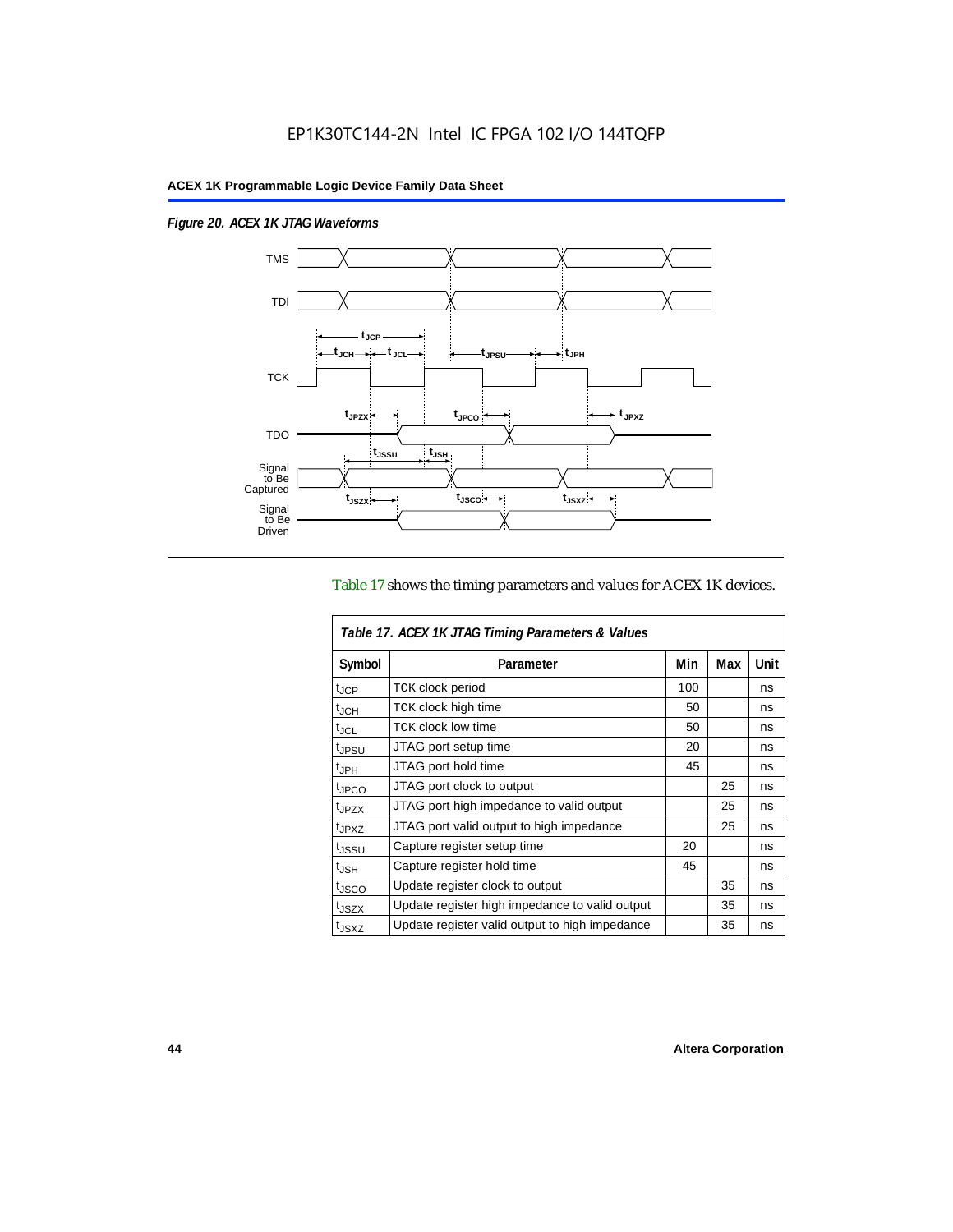**Generic Testing** Each ACEX 1K device is functionally tested. Complete testing of each configurable static random access memory (SRAM) bit and all logic functionality ensures 100% yield. AC test measurements for ACEX 1K devices are made under conditions equivalent to those shown in Figure 21. Multiple test patterns can be used to configure devices during all stages of the production flow.

#### *Figure 21. ACEX 1K AC Test Conditions*



# **Operating Conditions**

Tables 18 through 21 provide information on absolute maximum ratings, recommended operating conditions, DC operating conditions, and capacitance for 2.5-V ACEX 1K devices.

| Note $(1)$<br>Table 18. ACEX 1K Device Absolute Maximum Ratings |                            |                                             |        |      |           |  |  |
|-----------------------------------------------------------------|----------------------------|---------------------------------------------|--------|------|-----------|--|--|
| Symbol                                                          | Parameter                  | <b>Conditions</b>                           | Min    | Max  | Unit      |  |  |
| <b>V<sub>CCINT</sub></b>                                        | Supply voltage             | With respect to ground (2)                  | $-0.5$ | 3.6  | V         |  |  |
| V <sub>CCIO</sub>                                               |                            |                                             | $-0.5$ | 4.6  | V         |  |  |
| V,                                                              | DC input voltage           |                                             | $-2.0$ | 5.75 | V         |  |  |
| $I_{OUT}$                                                       | DC output current, per pin |                                             | $-25$  | 25   | mA        |  |  |
| $\mathsf{T}_{\textsf{STG}}$                                     | Storage temperature        | No bias                                     | $-65$  | 150  | ۰c        |  |  |
| $T_{\sf AMB}$                                                   | Ambient temperature        | Under bias                                  | $-65$  | 135  | $\circ$ C |  |  |
| $T_{\rm J}$                                                     | Junction temperature       | PQFP, TQFP, and BGA packages, under<br>bias |        | 135  | ۰c        |  |  |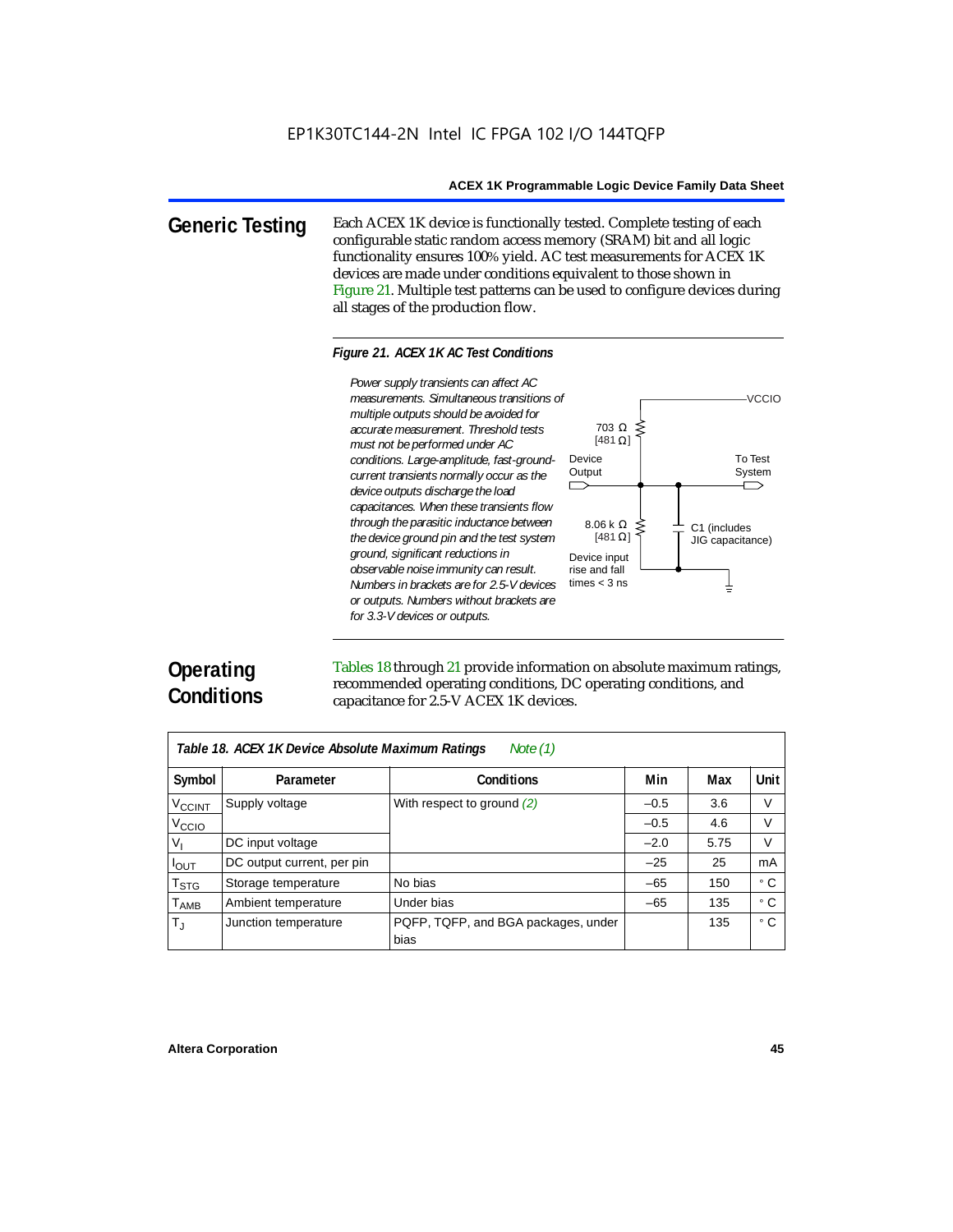## EP1K30TC144-2N Intel IC FPGA 102 I/O 144TQFP

|                    | Table 19. ACEX 1K Device Recommended Operating Conditions |                   |                  |                   |             |  |  |  |
|--------------------|-----------------------------------------------------------|-------------------|------------------|-------------------|-------------|--|--|--|
| Symbol             | Parameter                                                 | <b>Conditions</b> | Min              | Max               | <b>Unit</b> |  |  |  |
| V <sub>CCINT</sub> | Supply voltage for internal logic<br>and input buffers    | (3), (4)          | 2.375<br>(2.375) | 2.625<br>(2.625)  | V           |  |  |  |
| V <sub>CCIO</sub>  | Supply voltage for output buffers,<br>3.3-V operation     | (3), (4)          | 3.00(3.00)       | 3.60(3.60)        | $\vee$      |  |  |  |
|                    | Supply voltage for output buffers,<br>2.5-V operation     | (3), (4)          | 2.375<br>(2.375) | 2.625<br>(2.625)  | $\vee$      |  |  |  |
| $V_{I}$            | Input voltage                                             | (2), (5)          | $-0.5$           | 5.75              | $\vee$      |  |  |  |
| $V_{\rm O}$        | Output voltage                                            |                   | $\Omega$         | V <sub>ccio</sub> | V           |  |  |  |
| $T_A$              | Ambient temperature                                       | Commercial range  | $\Omega$         | 70                | ۰c          |  |  |  |
|                    |                                                           | Industrial range  | $-40$            | 85                | ۰c          |  |  |  |
| $T_{\rm J}$        | Junction temperature                                      | Commercial range  | $\Omega$         | 85                | ۰c          |  |  |  |
|                    |                                                           | Industrial range  | $-40$            | 100               | ۰c          |  |  |  |
|                    |                                                           | Extended range    | $-40$            | 125               | ° C         |  |  |  |
| $t_{R}$            | Input rise time                                           |                   |                  | 40                | ns          |  |  |  |
| $t_{\mathsf{F}}$   | Input fall time                                           |                   |                  | 40                | ns          |  |  |  |

| Notes (6), (7)<br>Table 20. ACEX 1K Device DC Operating Conditions (Part 1 of 2) |                                         |                                                                     |                                          |     |                                          |        |  |  |
|----------------------------------------------------------------------------------|-----------------------------------------|---------------------------------------------------------------------|------------------------------------------|-----|------------------------------------------|--------|--|--|
| Symbol                                                                           | Parameter                               | <b>Conditions</b>                                                   | Min                                      | Typ | Max                                      | Unit   |  |  |
| $V_{\text{IH}}$                                                                  | High-level input voltage                |                                                                     | 1.7,<br>$0.5 \times V_{\text{CCIO}}$ (8) |     | 5.75                                     | V      |  |  |
| $V_{IL}$                                                                         | Low-level input voltage                 |                                                                     | $-0.5$                                   |     | 0.8.<br>$0.3 \times V_{\text{CCIO}}$ (8) | $\vee$ |  |  |
| $V_{OH}$                                                                         | 3.3-V high-level TTL output<br>voltage  | $I_{OH} = -8$ mA DC,<br>$V_{\text{CCIO}} = 3.00 \text{ V } (9)$     | 2.4                                      |     |                                          | V      |  |  |
|                                                                                  | 3.3-V high-level CMOS output<br>voltage | $I_{OH} = -0.1$ mA DC,<br>$V_{\text{CCIO}} = 3.00 \text{ V } (9)$   | $V_{\text{CCIO}} - 0.2$                  |     |                                          | $\vee$ |  |  |
|                                                                                  | 3.3-V high-level PCI output<br>voltage  | $I_{OH} = -0.5$ mA DC,<br>$V_{\text{CCIO}} = 3.00$ to 3.60 V<br>(9) | $0.9 \times$ † $V_{\text{CCIO}}$         |     |                                          | $\vee$ |  |  |
|                                                                                  | 2.5-V high-level output voltage         | $I_{OH} = -0.1$ mA DC,<br>$V_{\text{CCIO}} = 2.375 \text{ V } (9)$  | 2.1                                      |     |                                          | $\vee$ |  |  |
|                                                                                  |                                         | $I_{OH} = -1$ mA DC,<br>$V_{\text{CCIO}} = 2.375 \text{ V} (9)$     | 2.0                                      |     |                                          | $\vee$ |  |  |
|                                                                                  |                                         | $I_{OH} = -2$ mA DC,<br>$V_{\text{CCIO}} = 2.375 \text{ V} (9)$     | 1.7                                      |     |                                          | $\vee$ |  |  |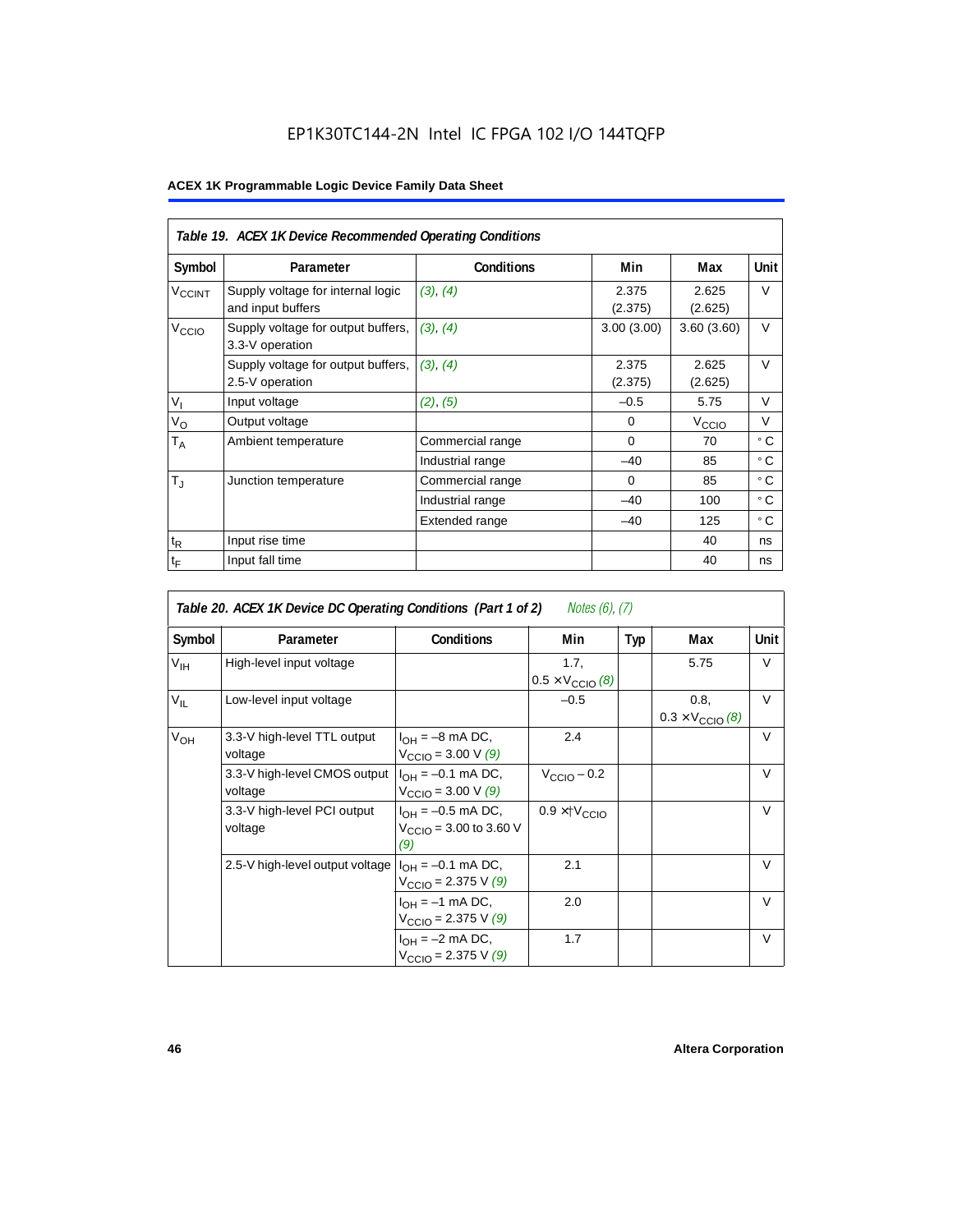| Table 20. ACEX 1K Device DC Operating Conditions (Part 2 of 2)<br>Notes $(6)$ , $(7)$ |                                             |                                                                         |       |     |                              |           |  |
|---------------------------------------------------------------------------------------|---------------------------------------------|-------------------------------------------------------------------------|-------|-----|------------------------------|-----------|--|
| Symbol                                                                                | Parameter                                   | Conditions                                                              | Min   | Typ | Max                          | Unit      |  |
| $V_{OL}$                                                                              | 3.3-V low-level TTL output<br>voltage       | $I_{\Omega}$ = 12 mA DC,<br>$V_{\text{CCIO}} = 3.00 \text{ V} (10)$     |       |     | 0.45                         | V         |  |
|                                                                                       | 3.3-V low-level CMOS output<br>voltage      | $I_{\Omega} = 0.1$ mA DC,<br>$V_{\text{CCIO}} = 3.00 \text{ V} (10)$    |       |     | 0.2                          | $\vee$    |  |
|                                                                                       | 3.3-V low-level PCI output<br>voltage       | $I_{OL} = 1.5$ mA DC,<br>$V_{\text{CCIO}} = 3.00$ to 3.60 V<br>(10)     |       |     | $0.1 \times V_{\text{CCIO}}$ | $\vee$    |  |
|                                                                                       | 2.5-V low-level output voltage              | $I_{\Omega I} = 0.1$ mA DC,<br>$V_{\text{CCIO}} = 2.375 \text{ V} (10)$ |       |     | 0.2                          | $\vee$    |  |
|                                                                                       |                                             | $I_{OL}$ = 1 mA DC,<br>$V_{\text{CCIO}} = 2.375 \text{ V} (10)$         |       |     | 0.4                          | $\vee$    |  |
|                                                                                       |                                             | $I_{\Omega}$ = 2 mA DC,<br>$V_{\text{CCIO}}$ = 2.375 V (10)             |       |     | 0.7                          | $\vee$    |  |
| $\mathbf{I}_\mathrm{I}$                                                               | Input pin leakage current                   | $V_1 = 5.3$ to $-0.3$ V (11)                                            | $-10$ |     | 10                           | μA        |  |
| $I_{OZ}$                                                                              | Tri-stated I/O pin leakage<br>current       | $V_{\Omega}$ = 5.3 to -0.3 V (11)                                       | $-10$ |     | 10                           | μA        |  |
| $I_{CC0}$                                                                             | V <sub>CC</sub> supply current (standby)    | $V_1$ = ground, no load,<br>no toggling inputs                          |       | 5   |                              | mA        |  |
|                                                                                       |                                             | $V_1$ = ground, no load,<br>no toggling inputs (12)                     |       | 10  |                              | mA        |  |
| R <sub>CONF</sub>                                                                     | Value of I/O pin pull-up                    | $V_{\text{CCIO}} = 3.0 \text{ V} (13)$                                  | 20    |     | 50                           | $k\Omega$ |  |
|                                                                                       | resistor before and during<br>configuration | $V_{\text{CCIO}}$ = 2.375 V (13)                                        | 30    |     | 80                           | kΩ        |  |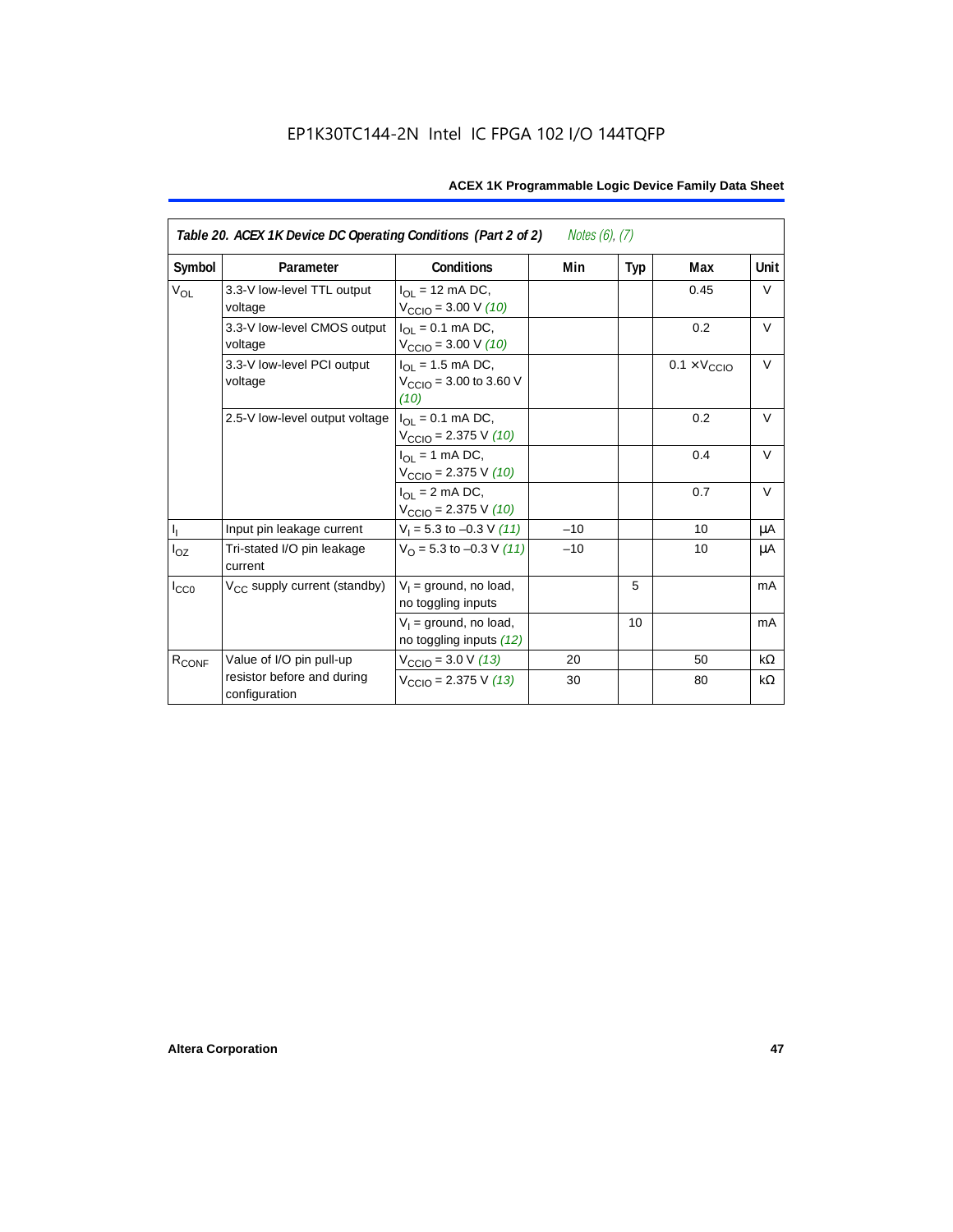| Table 21. ACEX 1K Device Capacitance<br><i>Note</i> (14) |                                             |                               |     |     |      |  |
|----------------------------------------------------------|---------------------------------------------|-------------------------------|-----|-----|------|--|
| Symbol                                                   | Parameter                                   | <b>Conditions</b>             | Min | Max | Unit |  |
| $C_{IN}$                                                 | Input capacitance                           | $V_{IN} = 0 V$ , f = 1.0 MHz  |     | 10  | pF   |  |
| $C_{\text{INCLK}}$                                       | Input capacitance on<br>dedicated clock pin | $V_{1N} = 0 V$ , f = 1.0 MHz  |     | 12  | pF   |  |
| $C_{OUT}$                                                | Output capacitance                          | $V_{OUT} = 0 V$ , f = 1.0 MHz |     | 10  | рF   |  |

#### *Notes to tables:*

(1) See the *Operating Requirements for Altera Devices Data Sheet*.

- (2) Minimum DC input voltage is –0.5 V. During transitions, the inputs may undershoot to –2.0 V for input currents less than 100 mA and periods shorter than 20 ns.
- (3) Numbers in parentheses are for industrial- and extended-temperature-range devices.
- (4) Maximum  $V_{CC}$  rise time is 100 ms, and  $V_{CC}$  must rise monotonically.<br>(5) All pins, including dedicated inputs, clock, I/O, and JTAG pins, may
- All pins, including dedicated inputs, clock, I/O, and JTAG pins, may be driven before  $V_{\text{CCINT}}$  and  $V_{\text{CCIO}}$  are powered.
- (6) Typical values are for  $T_A = 25^\circ$  C,  $V_{CClNT} = 2.5$  V, and  $V_{CClO} = 2.5$  V or 3.3 V.<br>(7) These values are specified under the ACEX 1K Recommended Operating Cone
- (7) These values are specified under the ACEX 1K Recommended Operating Conditions shown in Table 19 on page 46.<br>(8) The ACEX 1K input buffers are compatible with 2.5-V. 3.3-V (LVTTL and LVCMOS), and 5.0-V TTL and CMOS
- The ACEX 1K input buffers are compatible with 2.5-V, 3.3-V (LVTTL and LVCMOS), and 5.0-V TTL and CMOS signals. Additionally, the input buffers are 3.3-V PCI compliant when  $V_{CCIO}$  and  $V_{CCINT}$  meet the relationship shown in Figure 22.
- (9) The  $I_{OH}$  parameter refers to high-level TTL, PCI, or CMOS output current.
- (10) The I<sub>OL</sub> parameter refers to low-level TTL, PCI, or CMOS output current. This parameter applies to open-drain pins as well as output pins.
- (11) This value is specified for normal device operation. The value may vary during power-up.
- (12) This parameter applies to -1 speed grade commercial temperature devices and -2 speed grade industrial and extended temperature devices.
- (13) Pin pull-up resistance values will be lower if the pin is driven higher than  $V_{\text{CCIO}}$  by an external source.
- (14) Capacitance is sample-tested only.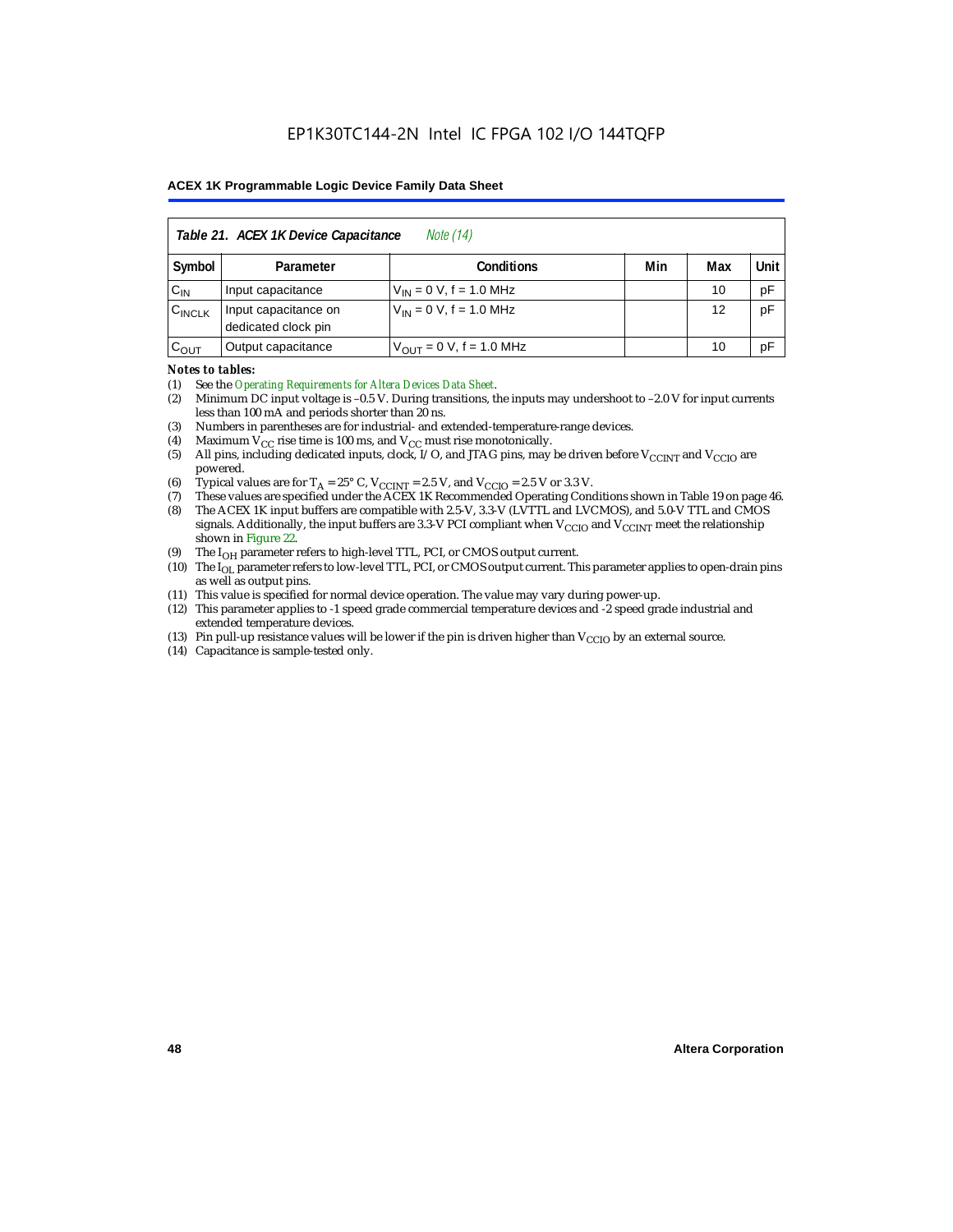Figure 22 shows the required relationship between  $V_{\text{CCIO}}$  and  $V_{\text{CCINT}}$  to satisfy 3.3-V PCI compliance.



Figure 23 shows the typical output drive characteristics of ACEX 1K devices with 3.3-V and 2.5-V  $V_{\text{CCIO}}$ . The output driver is compliant to the 3.3-V *PCI Local Bus Specification*, *Revision 2.2* (when VCCIO pins are connected to 3.3 V). ACEX 1K devices with a -1 speed grade also comply with the drive strength requirements of the *PCI Local Bus Specification*, *Revision 2.2* (when VCCINT pins are powered with a minimum supply of 2.375 V, and VCCIO pins are connected to 3.3 V). Therefore, these devices can be used in open 5.0-V PCI systems.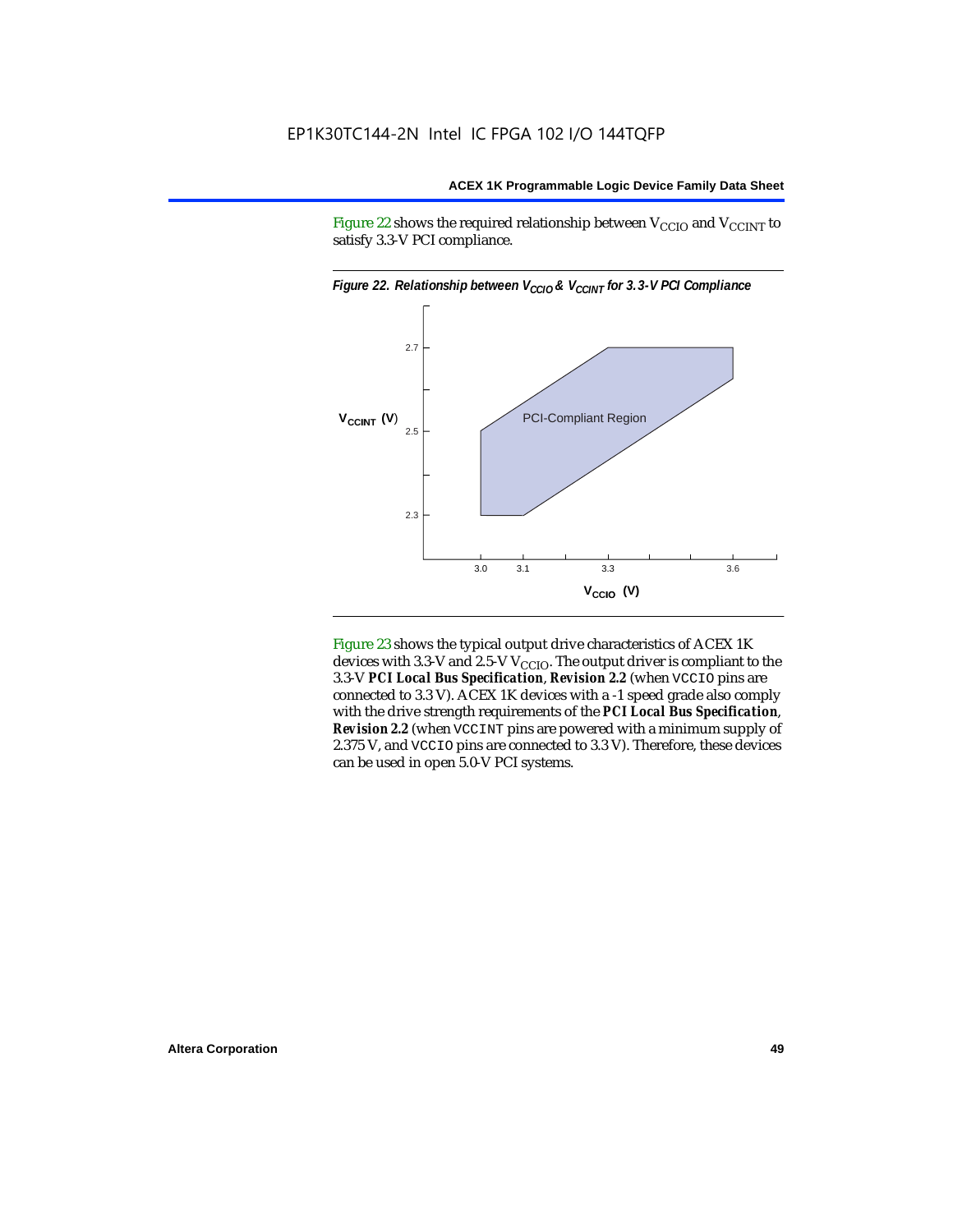



**Timing Model** The continuous, high-performance FastTrack Interconnect routing resources ensure accurate simulation and timing analysis as well as predictable performance. This predictable performance contrasts with that of FPGAs, which use a segmented connection scheme and, therefore, have an unpredictable performance.

> Device performance can be estimated by following the signal path from a source, through the interconnect, to the destination. For example, the registered performance between two LEs on the same row can be calculated by adding the following parameters:

- LE register clock-to-output delay  $(t_{CO})$
- Interconnect delay ( $t_{SAMFROW}$ )
- **■** LE look-up table delay  $(t_{LUT})$ <br>
 LE register setup time  $(t_{SL})$
- LE register setup time  $(t_{SI})$

The routing delay depends on the placement of the source and destination LEs. A more complex registered path may involve multiple combinatorial LEs between the source and destination LEs.

Timing simulation and delay prediction are available with the simulator and Timing Analyzer, or with industry-standard EDA tools. The Simulator offers both pre-synthesis functional simulation to evaluate logic design accuracy and post-synthesis timing simulation with 0.1-ns resolution. The Timing Analyzer provides point-to-point timing delay information, setup and hold time analysis, and device-wide performance analysis.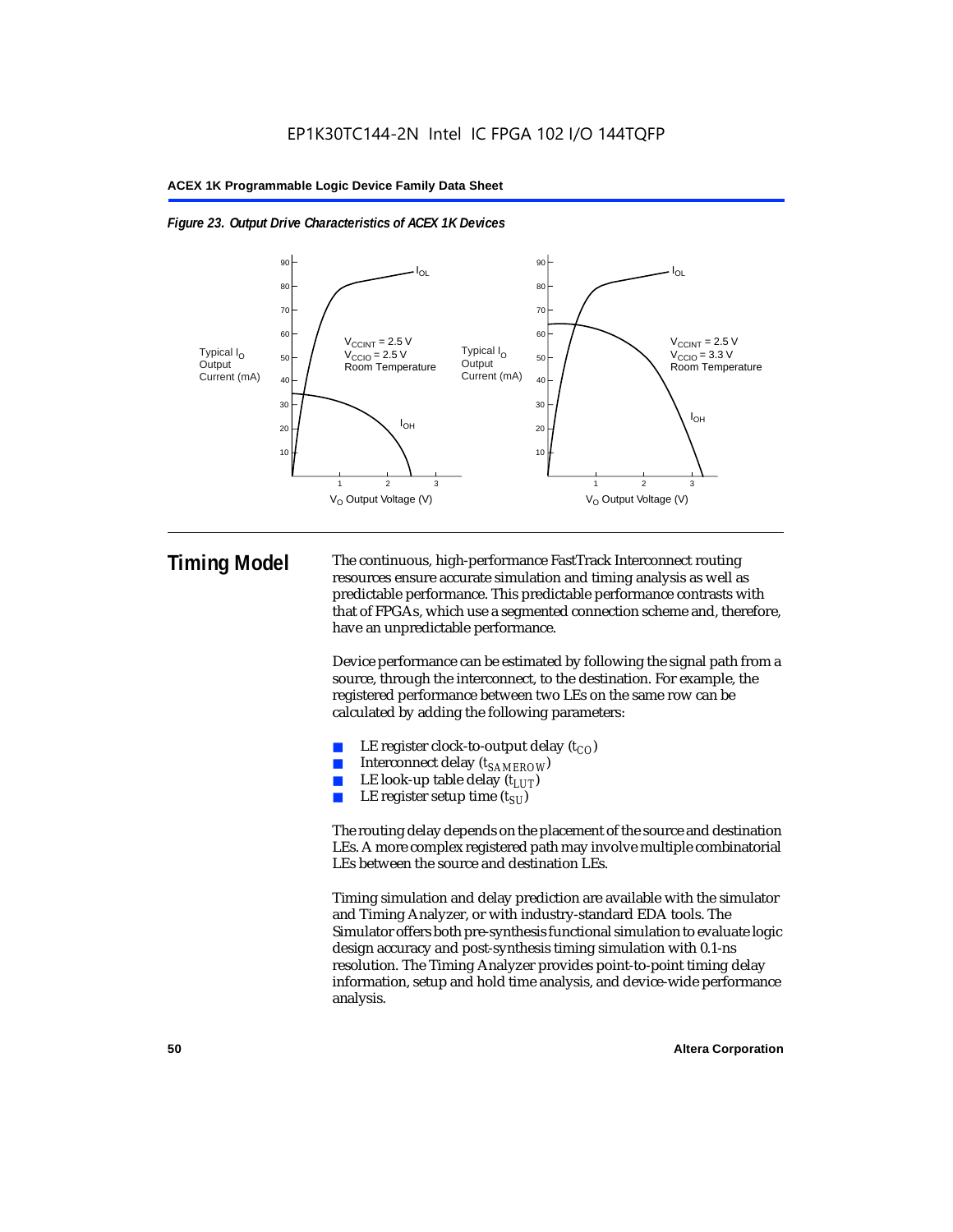Figure 24 shows the overall timing model, which maps the possible paths to and from the various elements of the ACEX 1K device.

*Figure 24. ACEX 1K Device Timing Model*



Figures 25 through 28 show the delays that correspond to various paths and functions within the LE, IOE, EAB, and bidirectional timing models.

*Figure 25. ACEX 1K Device LE Timing Model*

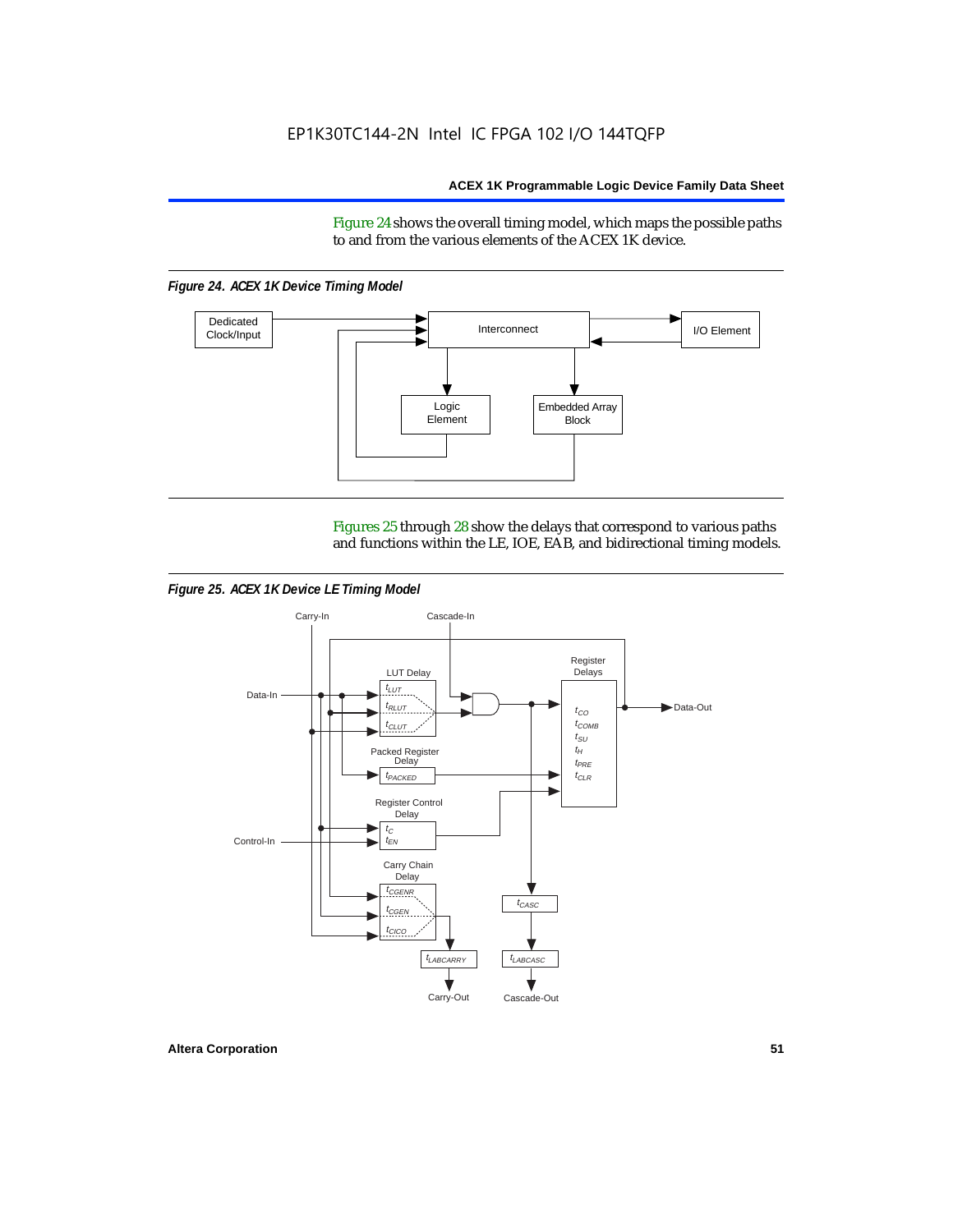

## *Figure 26. ACEX 1K Device IOE Timing Model*



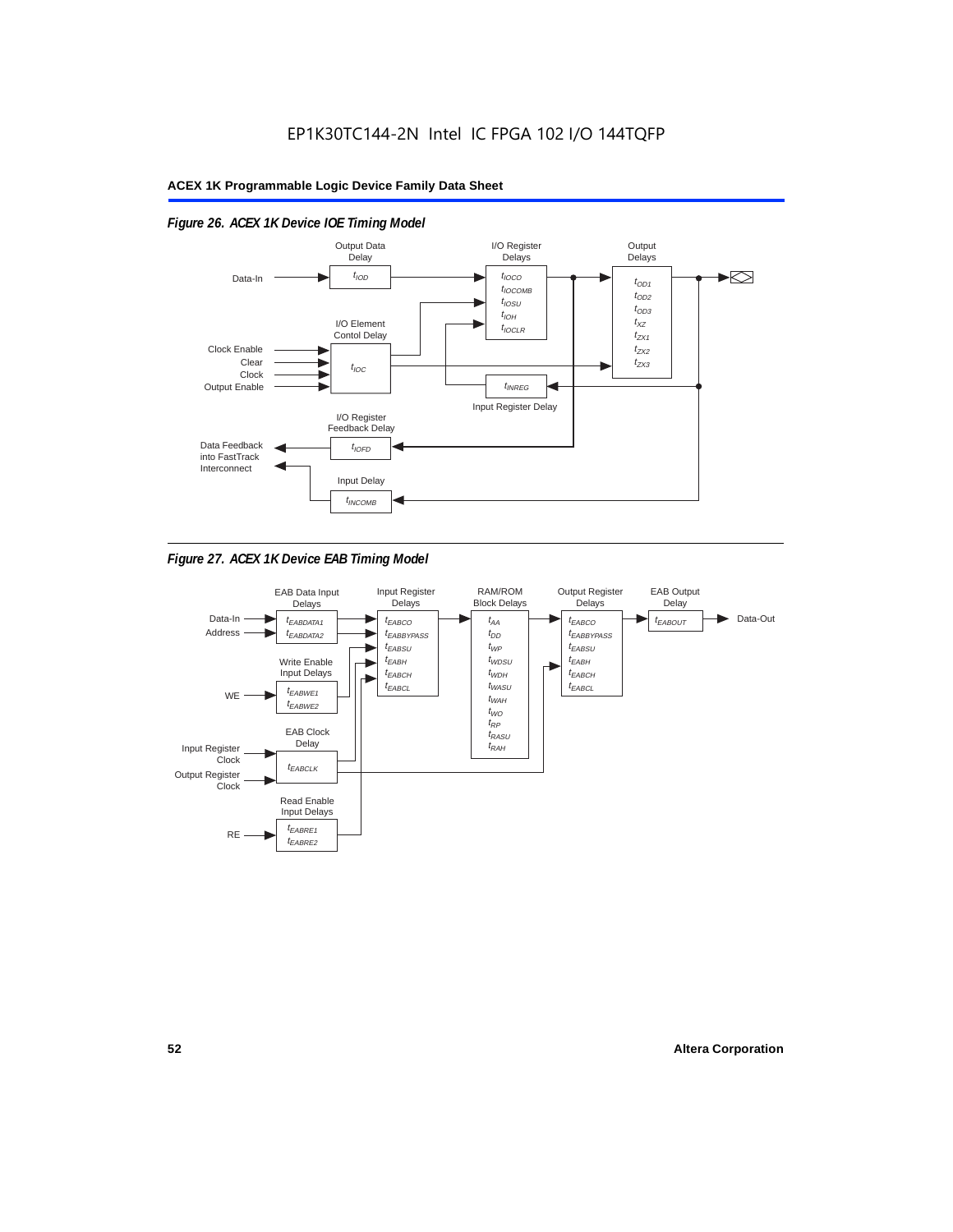



Tables 29 and 30 show the asynchronous and synchronous timing waveforms, respectively, for the EAB macroparameters in Table 24.

*Figure 29. EAB Asynchronous Timing Waveforms*



**Altera Corporation 53**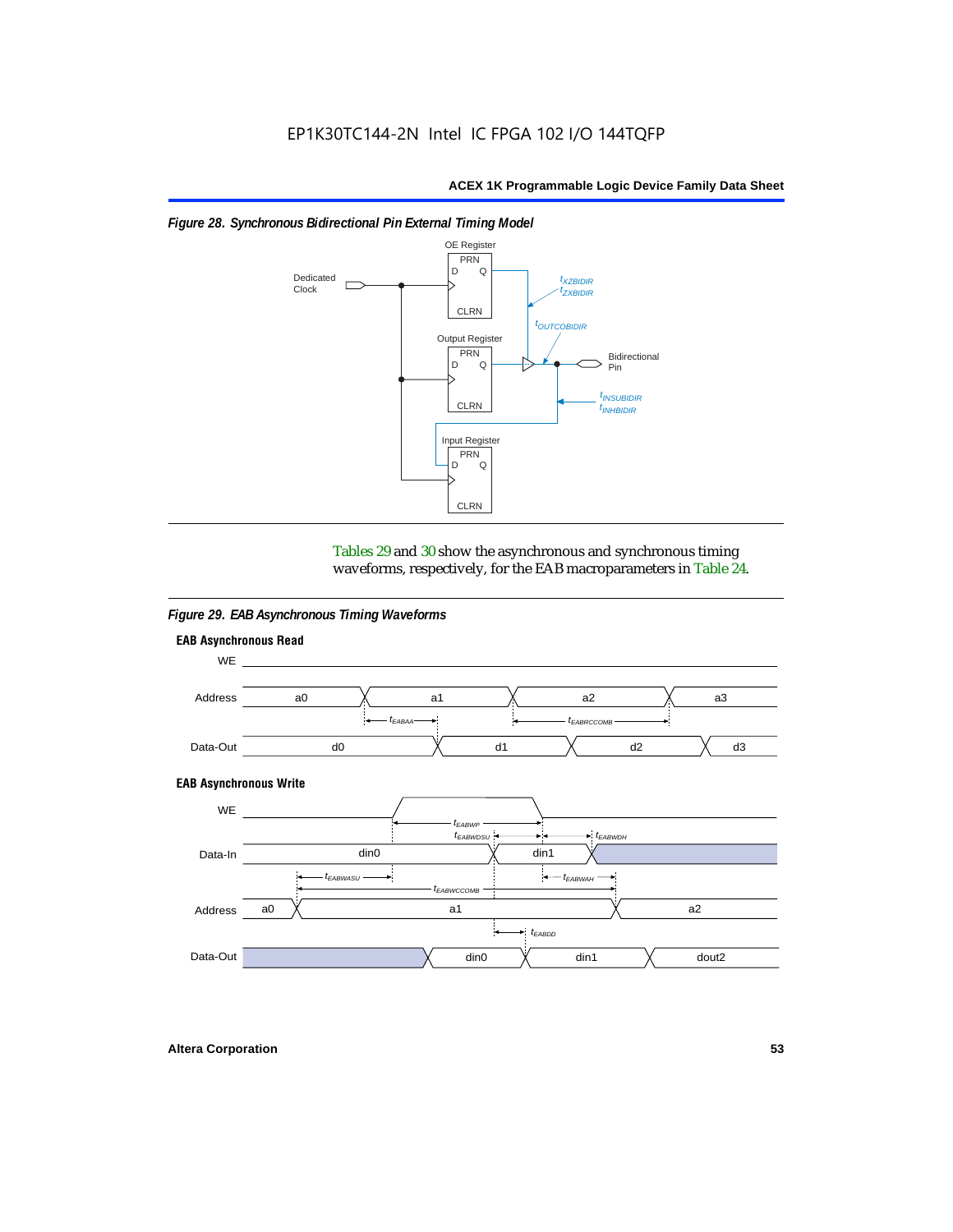## *Figure 30. EAB Synchronous Timing Waveforms*



#### **EAB Synchronous Write (EAB Output Registers Used)**



Tables 22 through 26 describe the ACEX 1K device internal timing parameters.

| Note (1)<br>Table 22. LE Timing Microparameters (Part 1 of 2) |                                         |                   |  |  |  |
|---------------------------------------------------------------|-----------------------------------------|-------------------|--|--|--|
| Symbol                                                        | Parameter                               | <b>Conditions</b> |  |  |  |
| $t_{LUT}$                                                     | LUT delay for data-in                   |                   |  |  |  |
| $t_{CLUT}$                                                    | LUT delay for carry-in                  |                   |  |  |  |
| $t_{RLUT}$                                                    | LUT delay for LE register feedback      |                   |  |  |  |
| <sup>t</sup> PACKED                                           | Data-in to packed register delay        |                   |  |  |  |
| $t_{EN}$                                                      | LE register enable delay                |                   |  |  |  |
| $t_{CICO}$                                                    | Carry-in to carry-out delay             |                   |  |  |  |
| $t_{G\text{E}\text{N}}$                                       | Data-in to carry-out delay              |                   |  |  |  |
| ${}^t$ CGENR                                                  | LE register feedback to carry-out delay |                   |  |  |  |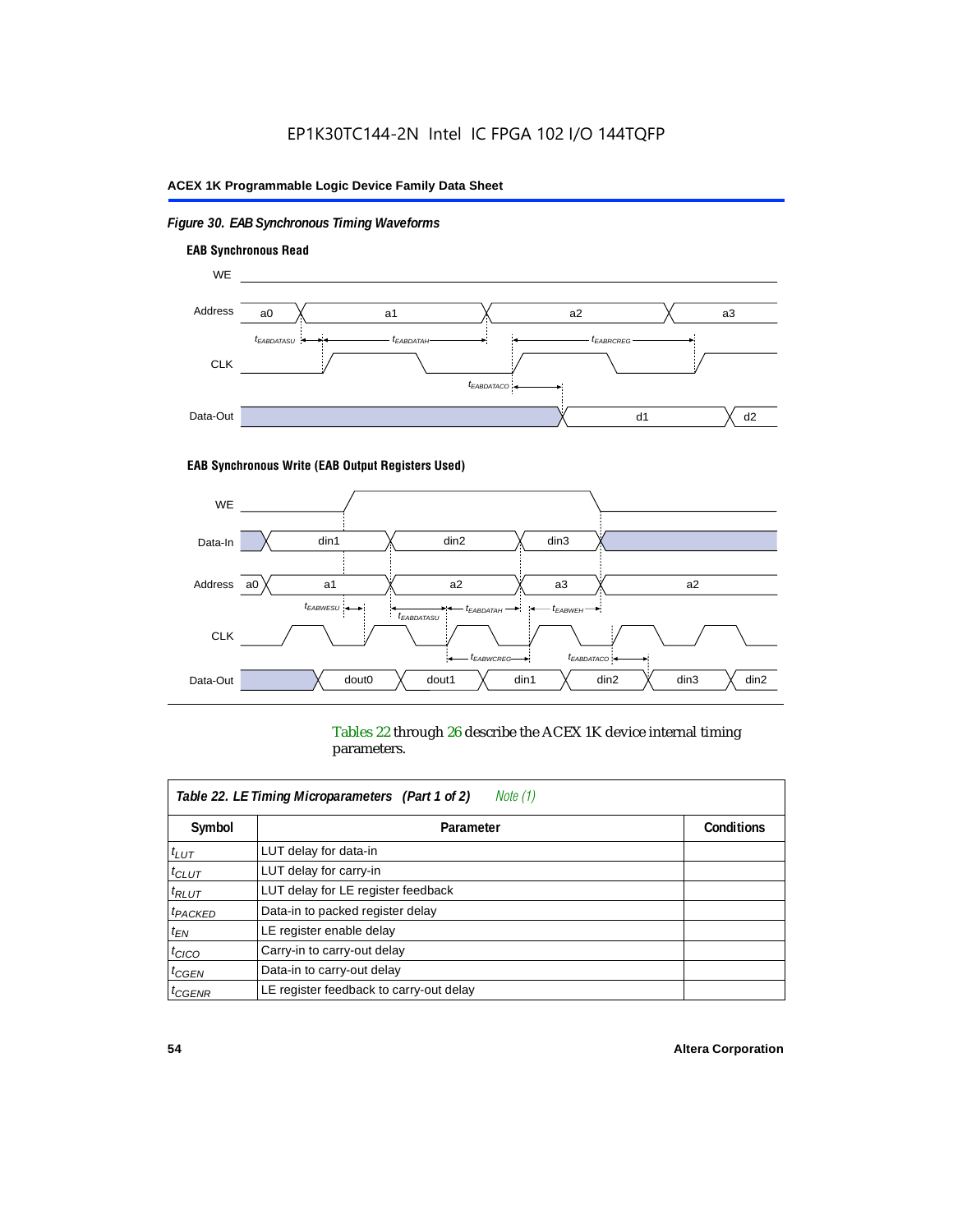| Table 22. LE Timing Microparameters (Part 2 of 2)<br>Note (1) |                                                                                                                                         |                   |  |  |  |
|---------------------------------------------------------------|-----------------------------------------------------------------------------------------------------------------------------------------|-------------------|--|--|--|
| Symbol                                                        | Parameter                                                                                                                               | <b>Conditions</b> |  |  |  |
| t <sub>CASC</sub>                                             | Cascade-in to cascade-out delay                                                                                                         |                   |  |  |  |
| $t_C$                                                         | LE register control signal delay                                                                                                        |                   |  |  |  |
| $t_{CO}$                                                      | LE register clock-to-output delay                                                                                                       |                   |  |  |  |
| $t_{COMB}$                                                    | Combinatorial delay                                                                                                                     |                   |  |  |  |
| $t_{\rm SU}$                                                  | LE register setup time for data and enable signals before clock; LE register<br>recovery time after asynchronous clear, preset, or load |                   |  |  |  |
| $t_H$                                                         | LE register hold time for data and enable signals after clock                                                                           |                   |  |  |  |
| $t_{PRE}$                                                     | LE register preset delay                                                                                                                |                   |  |  |  |
| $t_{CLR}$                                                     | LE register clear delay                                                                                                                 |                   |  |  |  |
| $t_{CH}$                                                      | Minimum clock high time from clock pin                                                                                                  |                   |  |  |  |
| $t_{CL}$                                                      | Minimum clock low time from clock pin                                                                                                   |                   |  |  |  |

| Table 23. IOE Timing Microparameters<br>Note (1) |                                                                                                                          |                    |  |  |  |
|--------------------------------------------------|--------------------------------------------------------------------------------------------------------------------------|--------------------|--|--|--|
| Symbol                                           | Parameter                                                                                                                | <b>Conditions</b>  |  |  |  |
| $t$ <sub>IOD</sub>                               | IOE data delay                                                                                                           |                    |  |  |  |
| $t_{\text{IOC}}$                                 | IOE register control signal delay                                                                                        |                    |  |  |  |
| $t_{\text{IOCO}}$                                | IOE register clock-to-output delay                                                                                       |                    |  |  |  |
| $t_{IOCOMB}$                                     | IOE combinatorial delay                                                                                                  |                    |  |  |  |
| t <sub>IOSU</sub>                                | IOE register setup time for data and enable signals before clock; IOE register<br>recovery time after asynchronous clear |                    |  |  |  |
| $t_{IOH}$                                        | IOE register hold time for data and enable signals after clock                                                           |                    |  |  |  |
| $t_{IOCLR}$                                      | IOE register clear time                                                                                                  |                    |  |  |  |
| $t_{OD1}$                                        | Output buffer and pad delay, slow slew rate = off, $V_{\text{CCIO}} = 3.3$ V                                             | $C1 = 35$ pF $(2)$ |  |  |  |
| $t_{OD2}$                                        | Output buffer and pad delay, slow slew rate = off, $V_{\text{CCIO}} = 2.5 V$                                             | $C1 = 35$ pF $(3)$ |  |  |  |
| $t_{OD3}$                                        | Output buffer and pad delay, slow slew rate $=$ on                                                                       | $C1 = 35$ pF $(4)$ |  |  |  |
| $t_{XZ}$                                         | IOE output buffer disable delay                                                                                          |                    |  |  |  |
| $t_{ZX1}$                                        | IOE output buffer enable delay, slow slew rate = off, $V_{\text{CCIO}} = 3.3 V$                                          | $C1 = 35$ pF $(2)$ |  |  |  |
| $t_{ZX2}$                                        | IOE output buffer enable delay, slow slew rate = off, $V_{\text{CCIO}} = 2.5$ V                                          | $C1 = 35$ pF $(3)$ |  |  |  |
| $t_{ZX3}$                                        | IOE output buffer enable delay, slow slew rate $=$ on                                                                    | $C1 = 35$ pF $(4)$ |  |  |  |
| <sup>t</sup> INREG                               | IOE input pad and buffer to IOE register delay                                                                           |                    |  |  |  |
| $t_{IOFD}$                                       | IOE register feedback delay                                                                                              |                    |  |  |  |
| <sup>t</sup> INCOMB                              | IOE input pad and buffer to FastTrack Interconnect delay                                                                 |                    |  |  |  |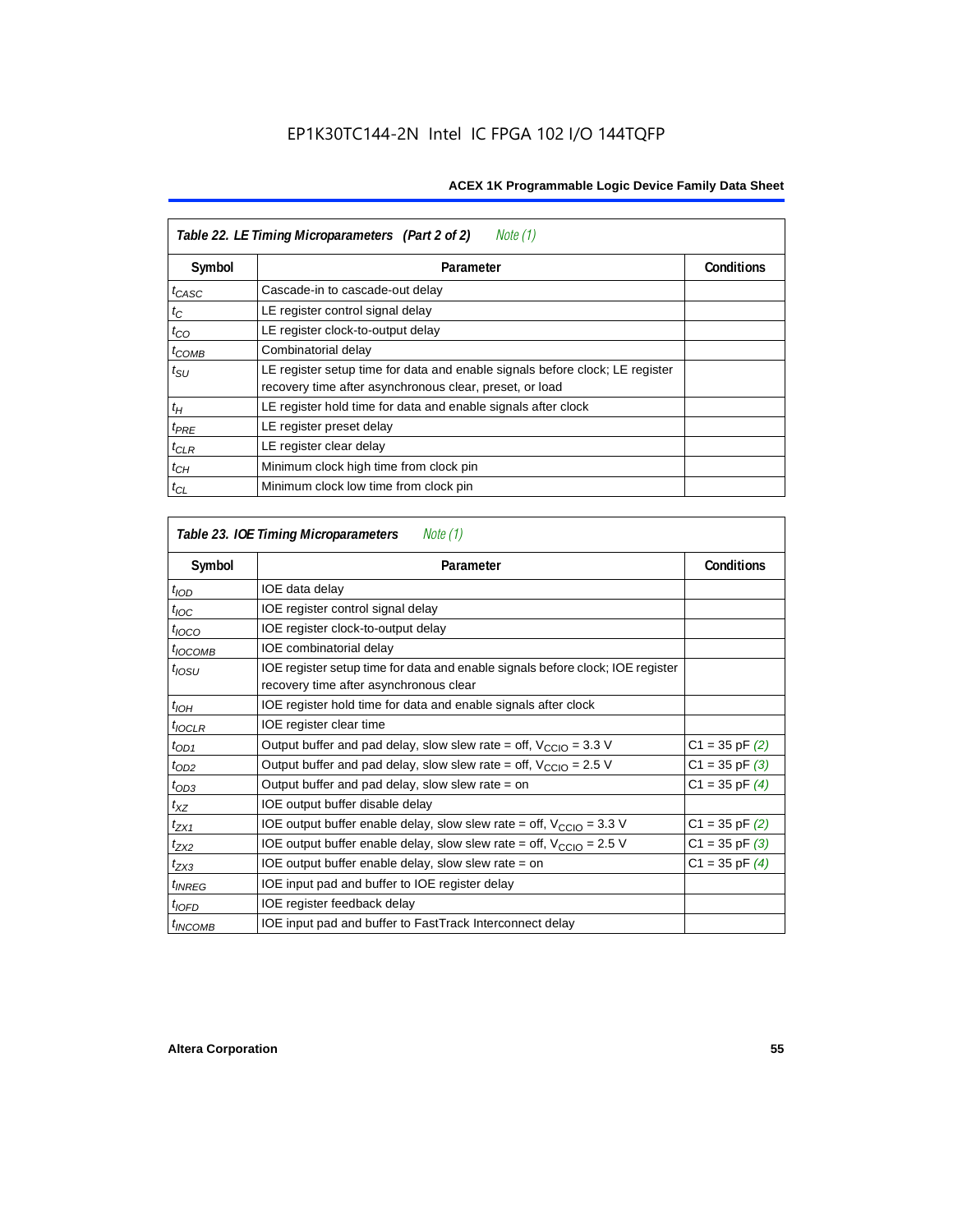## EP1K30TC144-2N Intel IC FPGA 102 I/O 144TQFP

| <b>Table 24. EAB Timing Microparameters</b><br>Note (1) |                                                                  |                   |  |  |  |
|---------------------------------------------------------|------------------------------------------------------------------|-------------------|--|--|--|
| Symbol                                                  | Parameter                                                        | <b>Conditions</b> |  |  |  |
| <sup>t</sup> EABDATA1                                   | Data or address delay to EAB for combinatorial input             |                   |  |  |  |
| <sup>t</sup> EABDATA2                                   | Data or address delay to EAB for registered input                |                   |  |  |  |
| <sup>t</sup> EABWE1                                     | Write enable delay to EAB for combinatorial input                |                   |  |  |  |
| t <sub>EABWE2</sub>                                     | Write enable delay to EAB for registered input                   |                   |  |  |  |
| $t_{EABRE1}$                                            | Read enable delay to EAB for combinatorial input                 |                   |  |  |  |
| $t_{EABRE2}$                                            | Read enable delay to EAB for registered input                    |                   |  |  |  |
| $t_{EABCLK}$                                            | EAB register clock delay                                         |                   |  |  |  |
| $t_{EABCO}$                                             | EAB register clock-to-output delay                               |                   |  |  |  |
| <sup>t</sup> EABBYPASS                                  | Bypass register delay                                            |                   |  |  |  |
| t <sub>EABSU</sub>                                      | EAB register setup time before clock                             |                   |  |  |  |
| t <sub>EABH</sub>                                       | EAB register hold time after clock                               |                   |  |  |  |
| $t_{EABCLR}$                                            | EAB register asynchronous clear time to output delay             |                   |  |  |  |
| $t_{AA}$                                                | Address access delay (including the read enable to output delay) |                   |  |  |  |
| $t_{WP}$                                                | Write pulse width                                                |                   |  |  |  |
| $t_{RP}$                                                | Read pulse width                                                 |                   |  |  |  |
| $t_{WDSU}$                                              | Data setup time before falling edge of write pulse               | (5)               |  |  |  |
| $t_{WDH}$                                               | Data hold time after falling edge of write pulse                 | (5)               |  |  |  |
| $t_{WASU}$                                              | Address setup time before rising edge of write pulse             | (5)               |  |  |  |
| $t_{WAH}$                                               | Address hold time after falling edge of write pulse              | (5)               |  |  |  |
| t <sub>RASU</sub>                                       | Address setup time before rising edge of read pulse              |                   |  |  |  |
| $t_{RAH}$                                               | Address hold time after falling edge of read pulse               |                   |  |  |  |
| $t_{WO}$                                                | Write enable to data output valid delay                          |                   |  |  |  |
| $t_{DD}$                                                | Data-in to data-out valid delay                                  |                   |  |  |  |
| $t_{EABOUT}$                                            | Data-out delay                                                   |                   |  |  |  |
| <sup>t</sup> ЕАВСН                                      | Clock high time                                                  |                   |  |  |  |
| <sup>t</sup> EABCL                                      | Clock low time                                                   |                   |  |  |  |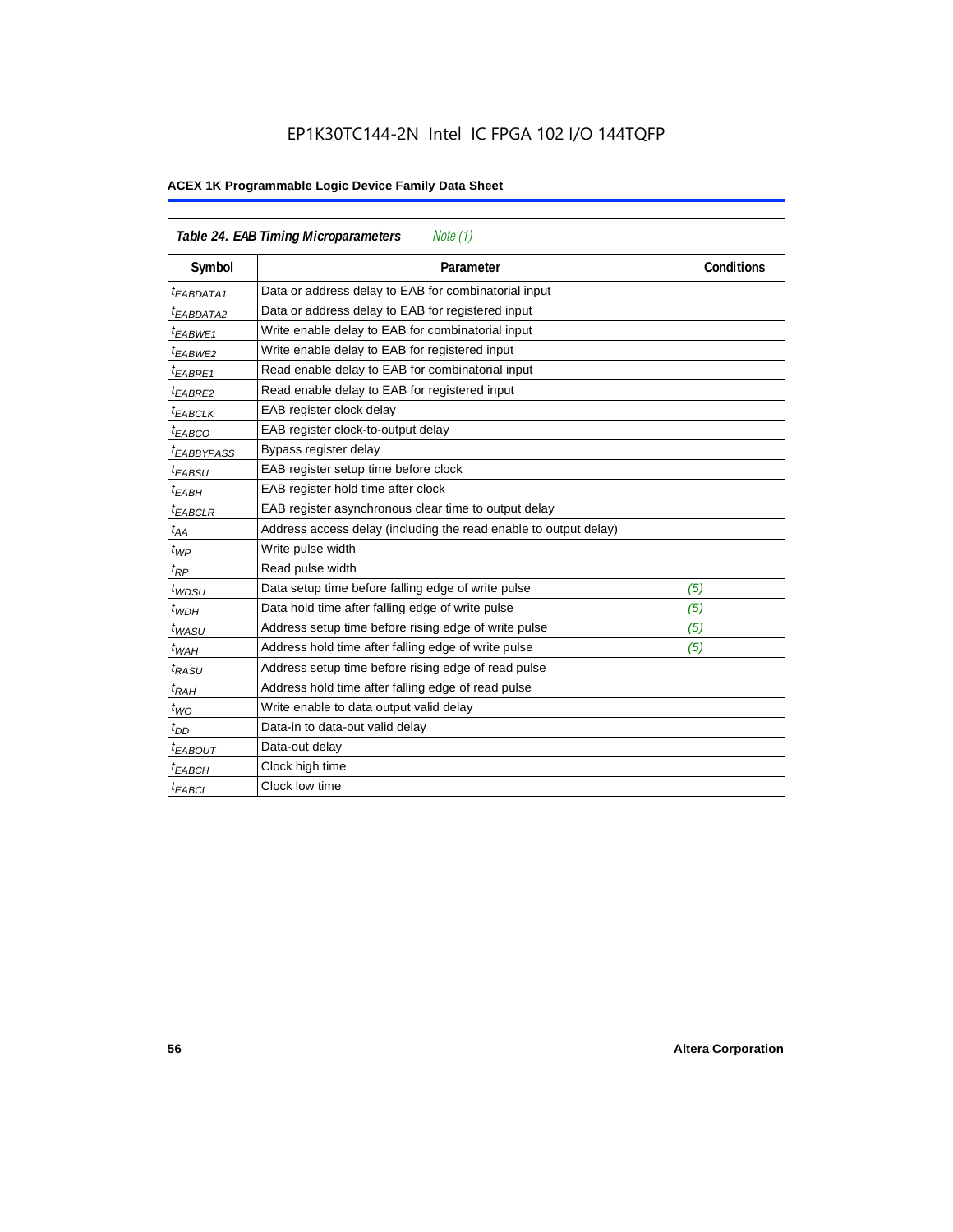| Notes (1), (6)<br>Table 25. EAB Timing Macroparameters |                                                                                           |                   |  |  |  |
|--------------------------------------------------------|-------------------------------------------------------------------------------------------|-------------------|--|--|--|
| Symbol                                                 | Parameter                                                                                 | <b>Conditions</b> |  |  |  |
| <sup>t</sup> ЕАВАА                                     | EAB address access delay                                                                  |                   |  |  |  |
| <sup>t</sup> EABRCCOMB                                 | EAB asynchronous read cycle time                                                          |                   |  |  |  |
| <sup>t</sup> EABRCREG                                  | EAB synchronous read cycle time                                                           |                   |  |  |  |
| t <sub>EABWP</sub>                                     | EAB write pulse width                                                                     |                   |  |  |  |
| <sup>t</sup> EABWCCOMB                                 | EAB asynchronous write cycle time                                                         |                   |  |  |  |
| <sup>t</sup> EABWCREG                                  | EAB synchronous write cycle time                                                          |                   |  |  |  |
| <sup>t</sup> EABDD                                     | EAB data-in to data-out valid delay                                                       |                   |  |  |  |
| <sup>t</sup> EABDATACO                                 | EAB clock-to-output delay when using output registers                                     |                   |  |  |  |
| <sup>t</sup> EABDATASU                                 | EAB data/address setup time before clock when using input register                        |                   |  |  |  |
| <sup>t</sup> EABDATAH                                  | EAB data/address hold time after clock when using input register                          |                   |  |  |  |
| <sup>t</sup> EABWESU                                   | EAB WE setup time before clock when using input register                                  |                   |  |  |  |
| <sup>t</sup> EABWEH                                    | EAB WE hold time after clock when using input register                                    |                   |  |  |  |
| <sup>t</sup> EABWDSU                                   | EAB data setup time before falling edge of write pulse when not using input<br>registers  |                   |  |  |  |
| t <sub>EABWDH</sub>                                    | EAB data hold time after falling edge of write pulse when not using input                 |                   |  |  |  |
|                                                        | registers                                                                                 |                   |  |  |  |
| t <sub>EABWASU</sub>                                   | EAB address setup time before rising edge of write pulse when not using                   |                   |  |  |  |
|                                                        | input registers                                                                           |                   |  |  |  |
| t <sub>EABWAH</sub>                                    | EAB address hold time after falling edge of write pulse when not using input<br>registers |                   |  |  |  |
| $t_{EABWO}$                                            | EAB write enable to data output valid delay                                               |                   |  |  |  |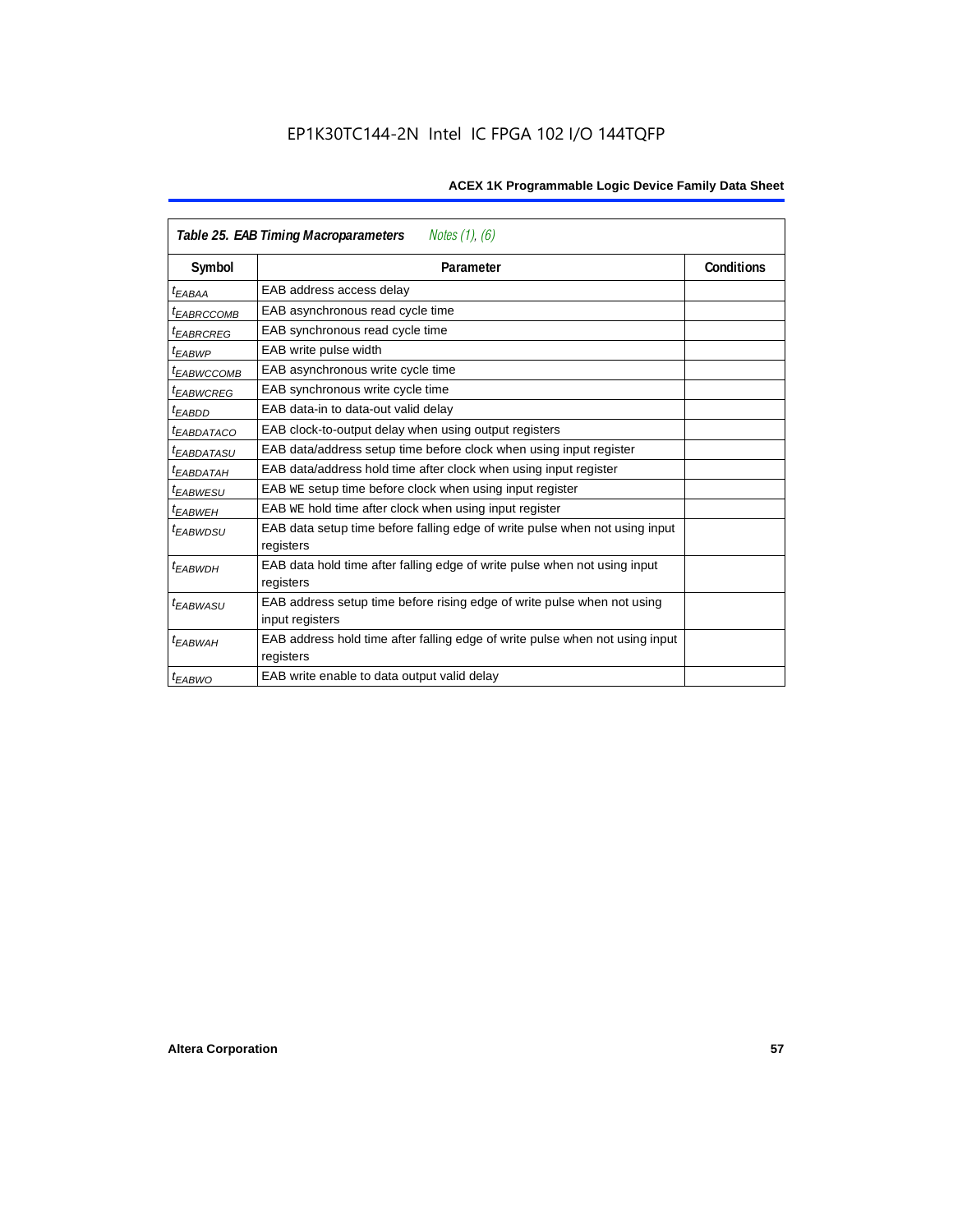| Table 26. Interconnect Timing Microparameters<br>Note $(1)$ |                                                                                                                         |            |  |  |
|-------------------------------------------------------------|-------------------------------------------------------------------------------------------------------------------------|------------|--|--|
| Symbol                                                      | Parameter                                                                                                               | Conditions |  |  |
| $t_{DIN2IOE}$                                               | Delay from dedicated input pin to IOE control input                                                                     | (7)        |  |  |
| t <sub>DIN2LE</sub>                                         | Delay from dedicated input pin to LE or EAB control input                                                               | (7)        |  |  |
| <sup>t</sup> DIN2DATA                                       | Delay from dedicated input or clock to LE or EAB data                                                                   | (7)        |  |  |
| <sup>t</sup> DCLK2IOE                                       | Delay from dedicated clock pin to IOE clock                                                                             | (7)        |  |  |
| $t_{DCLK2LE}$                                               | Delay from dedicated clock pin to LE or EAB clock                                                                       | (7)        |  |  |
| <sup>t</sup> SAMELAB                                        | Routing delay for an LE driving another LE in the same LAB                                                              | (7)        |  |  |
| <sup>t</sup> SAMEROW                                        | Routing delay for a row IOE, LE, or EAB driving a row IOE, LE, or EAB in the<br>same row                                | (7)        |  |  |
| <i>t<sub>SAMECOLUMN</sub></i>                               | Routing delay for an LE driving an IOE in the same column                                                               | (7)        |  |  |
| <i>t<sub>DIFFROW</sub></i>                                  | Routing delay for a column IOE, LE, or EAB driving an LE or EAB in a different<br>row                                   | (7)        |  |  |
| <i>t</i> <sub>TWOROWS</sub>                                 | Routing delay for a row IOE or EAB driving an LE or EAB in a different row                                              | (7)        |  |  |
| <sup>t</sup> I FPFRIPH                                      | Routing delay for an LE driving a control signal of an IOE via the peripheral<br>control bus                            | (7)        |  |  |
| t <sub>LABCARRY</sub>                                       | Routing delay for the carry-out signal of an LE driving the carry-in signal of a<br>different LE in a different LAB     |            |  |  |
| $t_{LABCASC}$                                               | Routing delay for the cascade-out signal of an LE driving the cascade-in<br>signal of a different LE in a different LAB |            |  |  |

#### *Notes to tables:*

- (1) Microparameters are timing delays contributed by individual architectural elements. These parameters cannot be measured explicitly.
- (2) Operating conditions:  $V_{\text{CCIO}} = 3.3 V \pm 10\%$  for commercial or industrial and extended use in ACEX 1K devices (3) Operating conditions:  $V_{\text{CCIO}} = 2.5 V \pm 5\%$  for commercial or industrial and extended use in ACEX 1K
- (3) Operating conditions:  $V_{CCIO} = 2.5 V \pm 5\%$  for commercial or industrial and extended use in ACEX 1K devices.<br>(4) Operating conditions:  $V_{CCIO} = 2.5 V$  or 3.3 V.
- (4) Operating conditions:  $V_{\text{CCIO}} = 2.5 \text{ V or } 3.3 \text{ V.}$ <br>(5) Because the RAM in the EAB is self-timed, this
- Because the RAM in the EAB is self-timed, this parameter can be ignored when the WE signal is registered.
- (6) EAB macroparameters are internal parameters that can simplify predicting the behavior of an EAB at its boundary; these parameters are calculated by summing selected microparameters.
- (7) These parameters are worst-case values for typical applications. Post-compilation timing simulation and timing analysis are required to determine actual worst-case performance.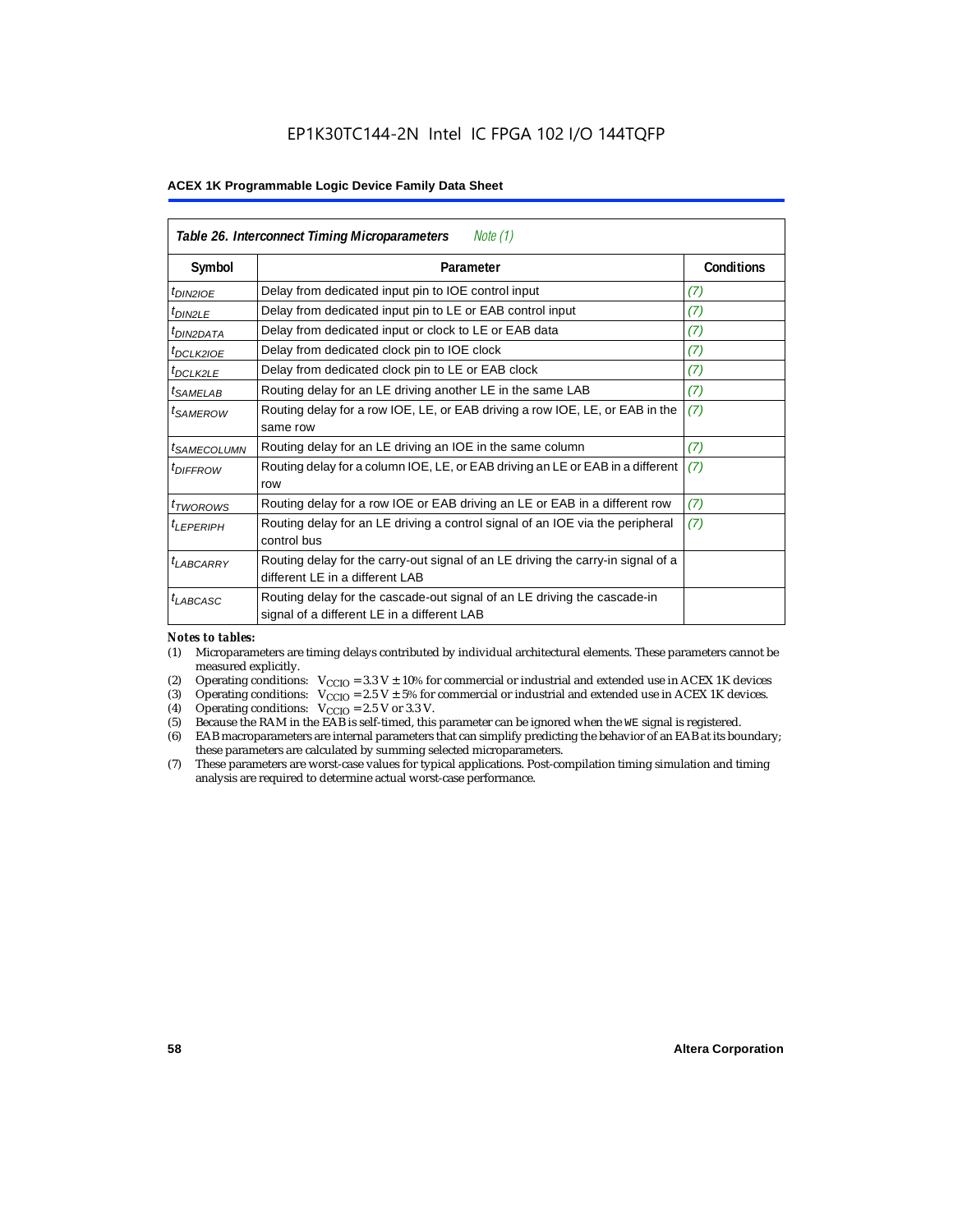#### Tables 27 through 29 describe the ACEX 1K external timing parameters and their symbols.

| Note (1)<br>Table 27. External Reference Timing Parameters |                                                                                                         |                   |  |  |  |
|------------------------------------------------------------|---------------------------------------------------------------------------------------------------------|-------------------|--|--|--|
| Symbol                                                     | Parameter                                                                                               | <b>Conditions</b> |  |  |  |
| <sup>t</sup> DRR                                           | Register-to-register delay via four LEs, three row interconnects, and four local $(2)$<br>interconnects |                   |  |  |  |

| Table 28. External Timing Parameters |                                                                           |                   |  |  |  |
|--------------------------------------|---------------------------------------------------------------------------|-------------------|--|--|--|
| Symbol                               | Parameter                                                                 | <b>Conditions</b> |  |  |  |
| t <sub>insu</sub>                    | Setup time with global clock at IOE register                              | (3)               |  |  |  |
| t <sub>INH</sub>                     | Hold time with global clock at IOE register                               | (3)               |  |  |  |
| toutco                               | Clock-to-output delay with global clock at IOE register                   | (3)               |  |  |  |
| t <sub>PCISU</sub>                   | Setup time with global clock for registers used in PCI designs            | (3), (4)          |  |  |  |
| <sup>t</sup> PCIH                    | Hold time with global clock for registers used in PCI designs             | (3), (4)          |  |  |  |
| t <sub>PCICO</sub>                   | Clock-to-output delay with global clock for registers used in PCI designs | (3), (4)          |  |  |  |

| Table 29. External Bidirectional Timing Parameters<br>Note (3) |                                                                                                |                   |  |  |  |
|----------------------------------------------------------------|------------------------------------------------------------------------------------------------|-------------------|--|--|--|
| Symbol                                                         | Parameter                                                                                      | <b>Conditions</b> |  |  |  |
| <sup>t</sup> INSUBIDIR                                         | Setup time for bidirectional pins with global clock at same-row or same-<br>column LE register |                   |  |  |  |
| <sup>t</sup> INHBIDIR                                          | Hold time for bidirectional pins with global clock at same-row or same-column<br>LE register   |                   |  |  |  |
| <b>toutcobidir</b>                                             | Clock-to-output delay for bidirectional pins with global clock at IOE register                 | $Cl = 35 pF$      |  |  |  |
| <sup>t</sup> xzbidir                                           | Synchronous IOE output buffer disable delay                                                    | $CI = 35 pF$      |  |  |  |
| <sup>t</sup> zxbidir                                           | Synchronous IOE output buffer enable delay, slow slew rate = off                               | $CI = 35 pF$      |  |  |  |

*Notes to tables:*

(1) External reference timing parameters are factory-tested, worst-case values specified by Altera. A representative subset of signal paths is tested to approximate typical device applications.

(2) Contact Altera Applications for test circuit specifications and test conditions.

(3) These timing parameters are sample-tested only.

(4) This parameter is measured with the measurement and test conditions, including load, specified in the *PCI Local Bus Specification, Revision 2.2.*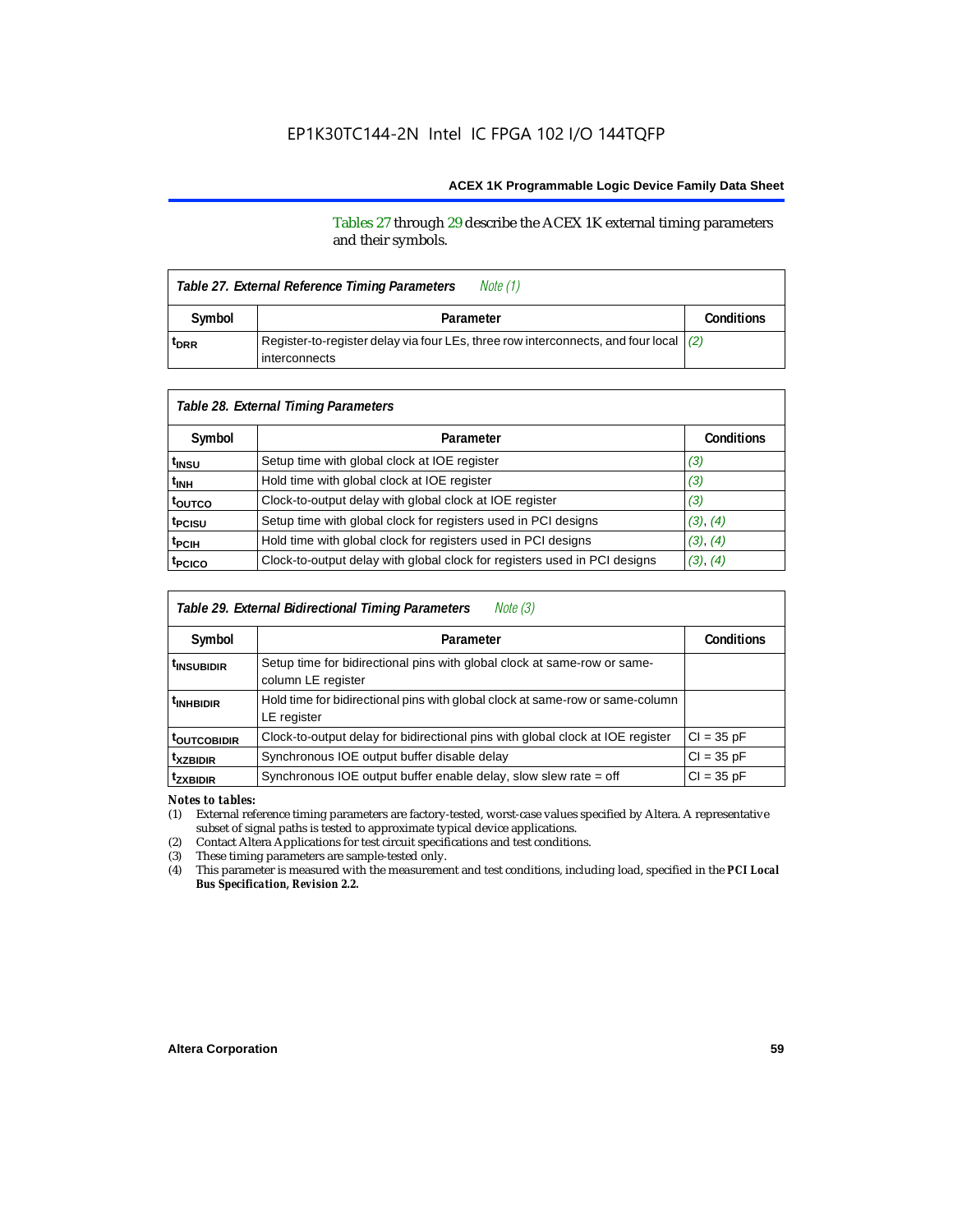Tables 30 through 36 show EP1K10 device internal and external timing parameters.

| Table 30. EP1K10 Device LE Timing Microparameters<br>Note (1) |     |                    |         |      |     |      |      |
|---------------------------------------------------------------|-----|--------------------|---------|------|-----|------|------|
| Symbol                                                        |     | <b>Speed Grade</b> |         |      |     |      | Unit |
|                                                               |     | $-1$               |         | $-2$ |     | $-3$ |      |
|                                                               | Min | Max                | Min     | Max  | Min | Max  |      |
| $t_{LUT}$                                                     |     | 0.7                |         | 0.8  |     | 1.1  | ns   |
| $t_{CLUT}$                                                    |     | 0.5                |         | 0.6  |     | 0.8  | ns   |
| $t_{RLUT}$                                                    |     | 0.6                |         | 0.7  |     | 1.0  | ns   |
| <b>t</b> <sub>PACKED</sub>                                    |     | 0.4                |         | 0.4  |     | 0.5  | ns   |
| $t_{EN}$                                                      |     | 0.9                |         | 1.0  |     | 1.3  | ns   |
| $t_{CICO}$                                                    |     | 0.1                |         | 0.1  |     | 0.2  | ns   |
| $t_{\text{CGEN}}$                                             |     | 0.4                |         | 0.5  |     | 0.7  | ns   |
| $t_{GENR}$                                                    |     | 0.1                |         | 0.1  |     | 0.2  | ns   |
| $t_{CASC}$                                                    |     | 0.7                |         | 0.9  |     | 1.1  | ns   |
| $t_{\rm C}$                                                   |     | 1.1                |         | 1.3  |     | 1.7  | ns   |
| $t_{CO}$                                                      |     | 0.5                |         | 0.7  |     | 0.9  | ns   |
| $t$ <sub>COMB</sub>                                           |     | 0.4                |         | 0.5  |     | 0.7  | ns   |
| $t_{\rm SU}$                                                  | 0.7 |                    | 0.8     |      | 1.0 |      | ns   |
| $t_H\,$                                                       | 0.9 |                    | 1.0     |      | 1.1 |      | ns   |
| $t_{PRE}$                                                     |     | 0.8                |         | 1.0  |     | 1.4  | ns   |
| $t_{CLR}$                                                     |     | 0.9                |         | 1.0  |     | 1.4  | ns   |
| $t_{\mathit{CH}}$                                             | 2.0 |                    | 2.5     |      | 2.5 |      | ns   |
| $t_{CL}$                                                      | 2.0 |                    | $2.5\,$ |      | 2.5 |      | ns   |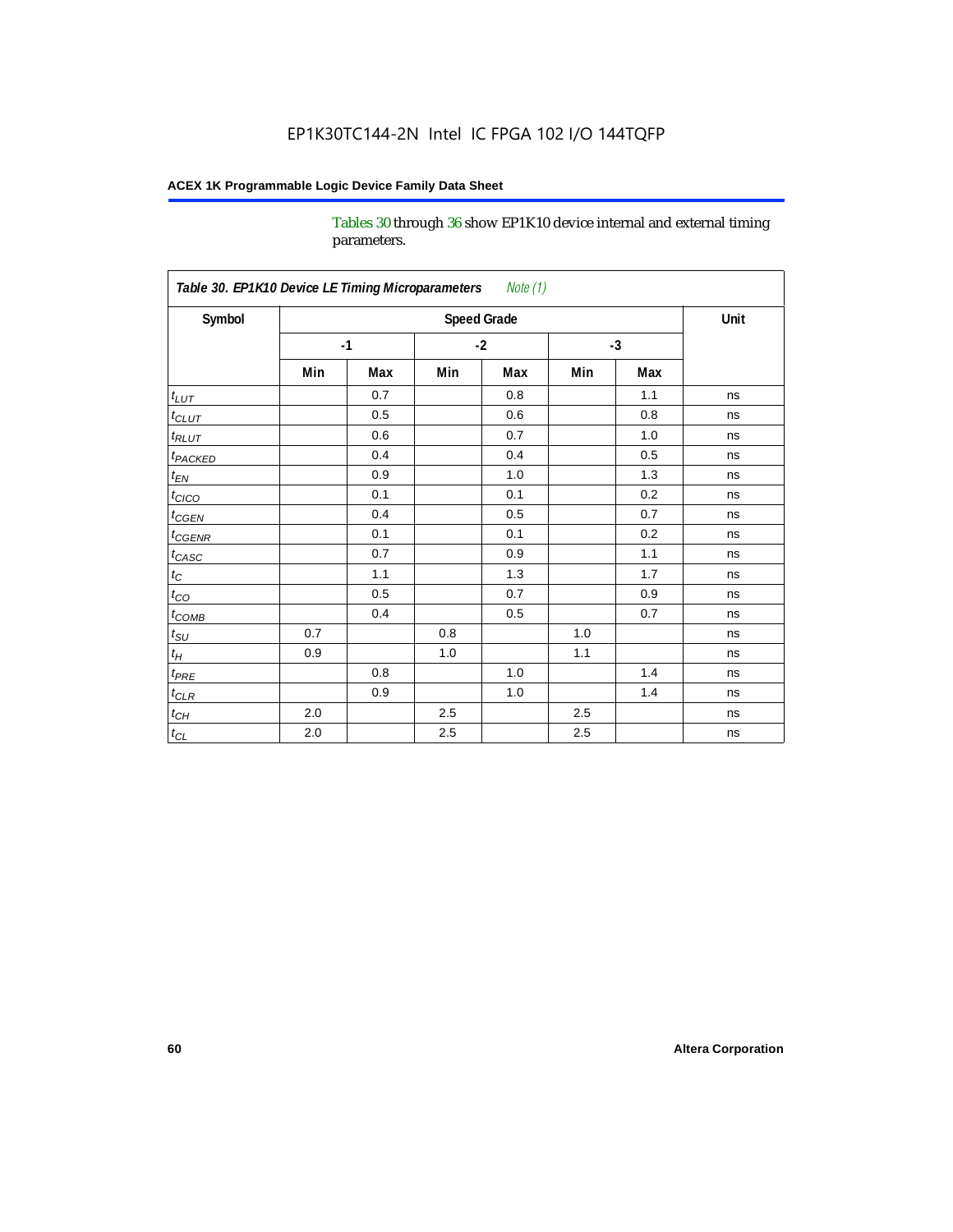| Table 31. EP1K10 Device IOE Timing Microparameters Note (1) |      |     |      |                    |      |      |      |  |  |  |
|-------------------------------------------------------------|------|-----|------|--------------------|------|------|------|--|--|--|
| Symbol                                                      |      |     |      | <b>Speed Grade</b> |      |      | Unit |  |  |  |
|                                                             | $-1$ |     | $-2$ |                    | $-3$ |      |      |  |  |  |
|                                                             | Min  | Max | Min  | Max                | Min  | Max  |      |  |  |  |
| t <sub>IOD</sub>                                            |      | 2.6 |      | 3.1                |      | 4.0  | ns   |  |  |  |
| $t_{\text{IOC}}$                                            |      | 0.3 |      | 0.4                |      | 0.5  | ns   |  |  |  |
| $t_{IOCO}$                                                  |      | 0.9 |      | 1.0                |      | 1.4  | ns   |  |  |  |
| $t_{IOCOMB}$                                                |      | 0.0 |      | 0.0                |      | 0.0  | ns   |  |  |  |
| $t_{IOSU}$                                                  | 1.3  |     | 1.5  |                    | 2.0  |      | ns   |  |  |  |
| $t_{IOH}$                                                   | 0.9  |     | 1.0  |                    | 1.4  |      | ns   |  |  |  |
| $t_{IOCLR}$                                                 |      | 1.1 |      | 1.3                |      | 1.7  | ns   |  |  |  |
| $t_{OD1}$                                                   |      | 3.1 |      | 3.7                |      | 4.1  | ns   |  |  |  |
| $t_{OD2}$                                                   |      | 2.6 |      | 3.3                |      | 3.9  | ns   |  |  |  |
| $t_{OD3}$                                                   |      | 5.8 |      | 6.9                |      | 8.3  | ns   |  |  |  |
| $t_{\text{XZ}}$                                             |      | 3.8 |      | 4.5                |      | 5.9  | ns   |  |  |  |
| $t_{ZX1}$                                                   |      | 3.8 |      | 4.5                |      | 5.9  | ns   |  |  |  |
| $t_{ZX2}$                                                   |      | 3.3 |      | 4.1                |      | 5.7  | ns   |  |  |  |
| $t_{ZX3}$                                                   |      | 6.5 |      | 7.7                |      | 10.1 | ns   |  |  |  |
| $t_{INREG}$                                                 |      | 3.7 |      | 4.3                |      | 5.7  | ns   |  |  |  |
| $t_{IOFD}$                                                  |      | 0.9 |      | 1.0                |      | 1.4  | ns   |  |  |  |
| $t_{INCOMB}$                                                |      | 1.9 |      | 2.3                |      | 3.0  | ns   |  |  |  |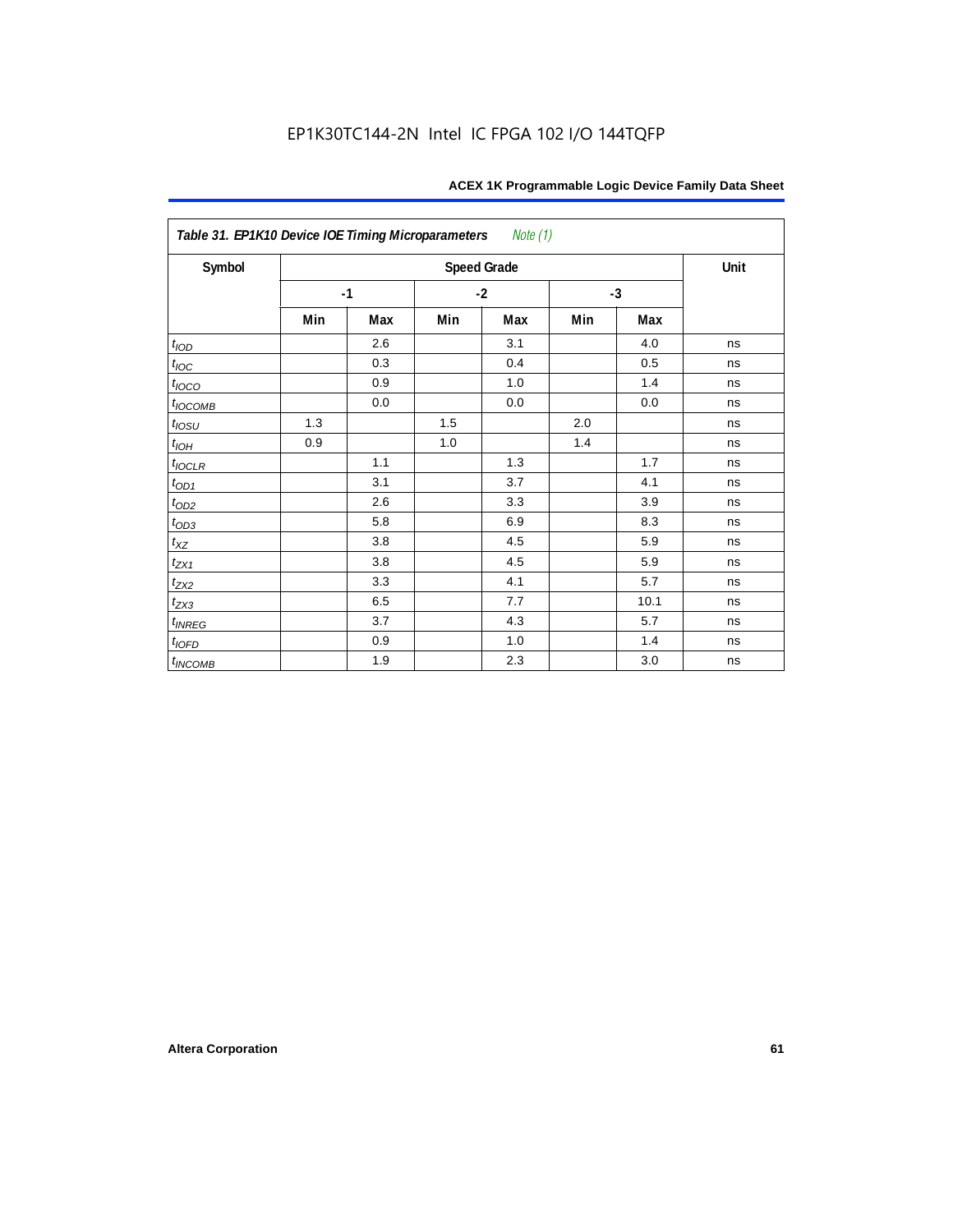| Symbol                  |     |      |     | <b>Speed Grade</b> |      |     | Unit |
|-------------------------|-----|------|-----|--------------------|------|-----|------|
|                         |     | $-1$ |     | $-2$               | $-3$ |     |      |
|                         | Min | Max  | Min | Max                | Min  | Max |      |
| t <sub>EABDATA1</sub>   |     | 1.8  |     | 1.9                |      | 1.9 | ns   |
| <sup>t</sup> EABDATA2   |     | 0.6  |     | 0.7                |      | 0.7 | ns   |
| t <sub>EABWE1</sub>     |     | 1.2  |     | 1.2                |      | 1.2 | ns   |
| <sup>t</sup> EABWE2     |     | 0.4  |     | 0.4                |      | 0.4 | ns   |
| <sup>t</sup> EABRE1     |     | 0.9  |     | 0.9                |      | 0.9 | ns   |
| <sup>t</sup> EABRE2     |     | 0.4  |     | 0.4                |      | 0.4 | ns   |
| <sup>t</sup> EABCLK     |     | 0.0  |     | 0.0                |      | 0.0 | ns   |
| t <sub>EABCO</sub>      |     | 0.3  |     | 0.3                |      | 0.3 | ns   |
| <i><b>EABBYPASS</b></i> |     | 0.5  |     | 0.6                |      | 0.6 | ns   |
| t <sub>EABSU</sub>      | 1.0 |      | 1.0 |                    | 1.0  |     | ns   |
| t <sub>EABH</sub>       | 0.5 |      | 0.4 |                    | 0.4  |     | ns   |
| <sup>t</sup> EABCLR     | 0.3 |      | 0.3 |                    | 0.3  |     | ns   |
| $t_{AA}$                |     | 3.4  |     | 3.6                |      | 3.6 | ns   |
| $t_{\mathit{WP}}$       | 2.7 |      | 2.8 |                    | 2.8  |     | ns   |
| $t_{RP}$                | 1.0 |      | 1.0 |                    | 1.0  |     | ns   |
| $t_{WDSU}$              | 1.0 |      | 1.0 |                    | 1.0  |     | ns   |
| $t_{WDH}$               | 0.1 |      | 0.1 |                    | 0.1  |     | ns   |
| $t_{WASU}$              | 1.8 |      | 1.9 |                    | 1.9  |     | ns   |
| $t_{WAH}$               | 1.9 |      | 2.0 |                    | 2.0  |     | ns   |
| t <sub>RASU</sub>       | 3.1 |      | 3.5 |                    | 3.5  |     | ns   |
| $t_{RAH}$               | 0.2 |      | 0.2 |                    | 0.2  |     | ns   |
| $t_{WQ}$                |     | 2.7  |     | 2.8                |      | 2.8 | ns   |
| $t_{DD}$                |     | 2.7  |     | 2.8                |      | 2.8 | ns   |
| t <sub>EABOUT</sub>     |     | 0.5  |     | 0.6                |      | 0.6 | ns   |
| t <sub>EABCH</sub>      | 1.5 |      | 2.0 |                    | 2.0  |     | ns   |
| $t_{EABCL}$             | 2.7 |      | 2.8 |                    | 2.8  |     | ns   |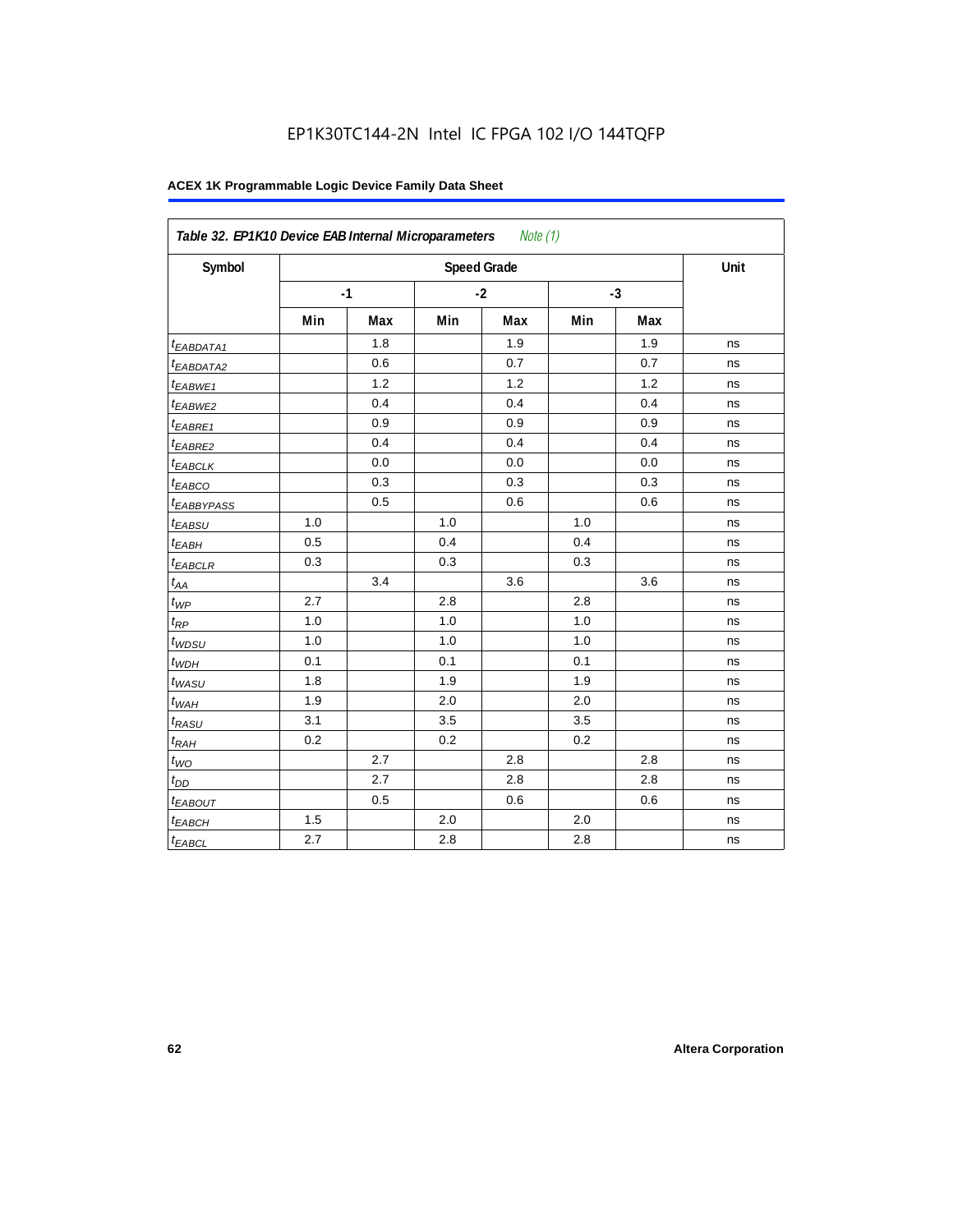| Table 33. EP1K10 Device EAB Internal Timing Macroparameters<br>Note (1) |      |     |      |                    |      |     |      |  |  |  |
|-------------------------------------------------------------------------|------|-----|------|--------------------|------|-----|------|--|--|--|
| Symbol                                                                  |      |     |      | <b>Speed Grade</b> |      |     | Unit |  |  |  |
|                                                                         | $-1$ |     | $-2$ |                    | $-3$ |     |      |  |  |  |
|                                                                         | Min  | Max | Min  | Max                | Min  | Max |      |  |  |  |
| $t_{EABA}$                                                              |      | 6.7 |      | 7.3                |      | 7.3 | ns   |  |  |  |
| t <sub>EABRCCOMB</sub>                                                  | 6.7  |     | 7.3  |                    | 7.3  |     | ns   |  |  |  |
| t <sub>EABRCREG</sub>                                                   | 4.7  |     | 4.9  |                    | 4.9  |     | ns   |  |  |  |
| $t_{EABWP}$                                                             | 2.7  |     | 2.8  |                    | 2.8  |     | ns   |  |  |  |
| <sup>t</sup> EABWCCOMB                                                  | 6.4  |     | 6.7  |                    | 6.7  |     | ns   |  |  |  |
| t <sub>EABWCREG</sub>                                                   | 7.4  |     | 7.6  |                    | 7.6  |     | ns   |  |  |  |
| <sup>t</sup> EABDD                                                      |      | 6.0 |      | 6.5                |      | 6.5 | ns   |  |  |  |
| t <sub>eabdataco</sub>                                                  |      | 0.8 |      | 0.9                |      | 0.9 | ns   |  |  |  |
| <sup>t</sup> EABDATASU                                                  | 1.6  |     | 1.7  |                    | 1.7  |     | ns   |  |  |  |
| <sup>t</sup> EABDATAH                                                   | 0.0  |     | 0.0  |                    | 0.0  |     | ns   |  |  |  |
| t <sub>EABWESU</sub>                                                    | 1.4  |     | 1.4  |                    | 1.4  |     | ns   |  |  |  |
| $t_{EABWEH}$                                                            | 0.1  |     | 0.0  |                    | 0.0  |     | ns   |  |  |  |
| <sup>t</sup> EABWDSU                                                    | 1.6  |     | 1.7  |                    | 1.7  |     | ns   |  |  |  |
| <sup>t</sup> EABWDH                                                     | 0.0  |     | 0.0  |                    | 0.0  |     | ns   |  |  |  |
| <sup>t</sup> EABWASU                                                    | 3.1  |     | 3.4  |                    | 3.4  |     | ns   |  |  |  |
| t <sub>ЕАВWАН</sub>                                                     | 0.6  |     | 0.5  |                    | 0.5  |     | ns   |  |  |  |
| t <sub>EABWO</sub>                                                      |      | 5.4 |      | 5.8                |      | 5.8 | ns   |  |  |  |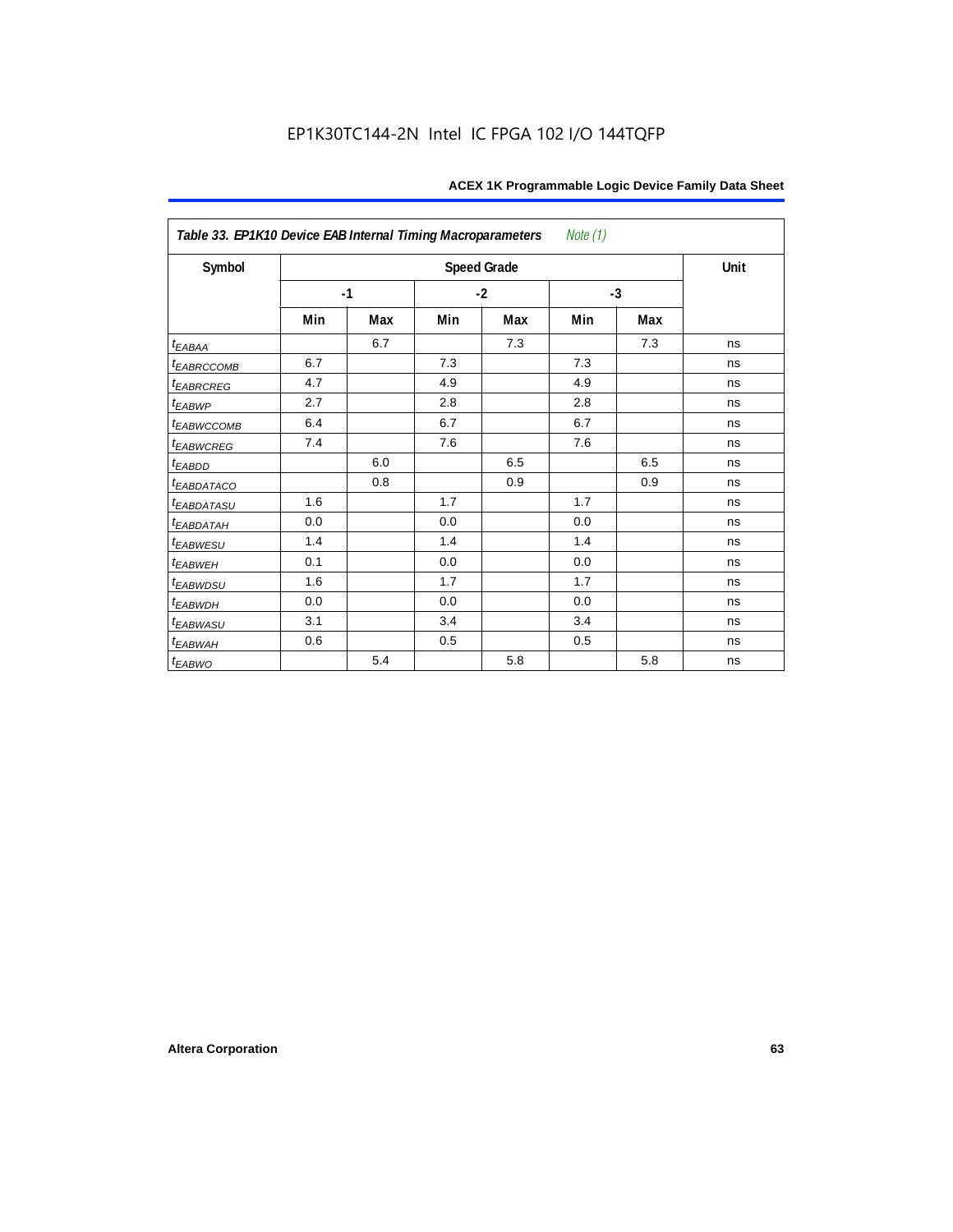## EP1K30TC144-2N Intel IC FPGA 102 I/O 144TQFP

| Note (1)<br>Table 34. EP1K10 Device Interconnect Timing Microparameters |     |                    |     |      |     |      |    |  |  |  |
|-------------------------------------------------------------------------|-----|--------------------|-----|------|-----|------|----|--|--|--|
| Symbol                                                                  |     | <b>Speed Grade</b> |     |      |     |      |    |  |  |  |
|                                                                         |     | $-1$               |     | $-2$ |     | $-3$ |    |  |  |  |
|                                                                         | Min | Max                | Min | Max  | Min | Max  |    |  |  |  |
| t <sub>DIN2IOE</sub>                                                    |     | 2.3                |     | 2.7  |     | 3.6  | ns |  |  |  |
| <sup>t</sup> DIN2LE                                                     |     | 0.8                |     | 1.1  |     | 1.4  | ns |  |  |  |
| <sup>t</sup> DIN2DATA                                                   |     | 1.1                |     | 1.4  |     | 1.8  | ns |  |  |  |
| <sup>t</sup> DCLK2IOE                                                   |     | 2.3                |     | 2.7  |     | 3.6  | ns |  |  |  |
| <sup>t</sup> DCLK2LE                                                    |     | 0.8                |     | 1.1  |     | 1.4  | ns |  |  |  |
| <sup>t</sup> SAMELAB                                                    |     | 0.1                |     | 0.1  |     | 0.2  | ns |  |  |  |
| <sup>t</sup> SAMEROW                                                    |     | 1.8                |     | 2.1  |     | 2.9  | ns |  |  |  |
| <sup>t</sup> SAMECOLUMN                                                 |     | 0.3                |     | 0.4  |     | 0.7  | ns |  |  |  |
| <i><b>IDIFFROW</b></i>                                                  |     | 2.1                |     | 2.5  |     | 3.6  | ns |  |  |  |
| <sup>t</sup> TWOROWS                                                    |     | 3.9                |     | 4.6  |     | 6.5  | ns |  |  |  |
| <sup>t</sup> LEPERIPH                                                   |     | 3.3                |     | 3.7  |     | 4.8  | ns |  |  |  |
| <sup>t</sup> LABCARRY                                                   |     | 0.3                |     | 0.4  |     | 0.5  | ns |  |  |  |
| <sup>t</sup> LABCASC                                                    |     | 0.9                |     | 1.0  |     | 1.4  | ns |  |  |  |

| <i>Note</i> $(1)$<br>Table 35. EP1K10 External Timing Parameters |      |     |     |                    |     |      |      |  |  |  |
|------------------------------------------------------------------|------|-----|-----|--------------------|-----|------|------|--|--|--|
| Symbol                                                           |      |     |     | <b>Speed Grade</b> |     |      | Unit |  |  |  |
|                                                                  | $-1$ |     |     | $-2$               |     | $-3$ |      |  |  |  |
|                                                                  | Min  | Max | Min | Max                | Min | Max  |      |  |  |  |
| t <sub>DRR</sub>                                                 |      | 7.5 |     | 9.5                |     | 12.5 | ns   |  |  |  |
| $t_{INSU}$ (2), (3)                                              | 2.4  |     | 2.7 |                    | 3.6 |      | ns   |  |  |  |
| $t_{INH}$ (2), (3)                                               | 0.0  |     | 0.0 |                    | 0.0 |      | ns   |  |  |  |
| toutco $(2)$ , $(3)$                                             | 2.0  | 6.6 | 2.0 | 7.8                | 2.0 | 9.6  | ns   |  |  |  |
| $t_{INSU}$ (4), (3)                                              | 1.4  |     | 1.7 |                    |     |      | ns   |  |  |  |
| $t_{INH}$ (4), (3)                                               | 0.5  | 5.1 | 0.5 | 6.4                |     |      | ns   |  |  |  |
| toutco $(4)$ , $(3)$                                             | 0.0  |     | 0.0 |                    |     |      | ns   |  |  |  |
| t <sub>PCISU</sub> $(3)$                                         | 3.0  |     | 4.2 |                    | 6.4 |      | ns   |  |  |  |
| $t_{PCH}(3)$                                                     | 0.0  |     | 0.0 |                    |     |      | ns   |  |  |  |
| t <sub>PCICO</sub> $(3)$                                         | 2.0  | 6.0 | 2.0 | 7.5                | 2.0 | 10.2 | ns   |  |  |  |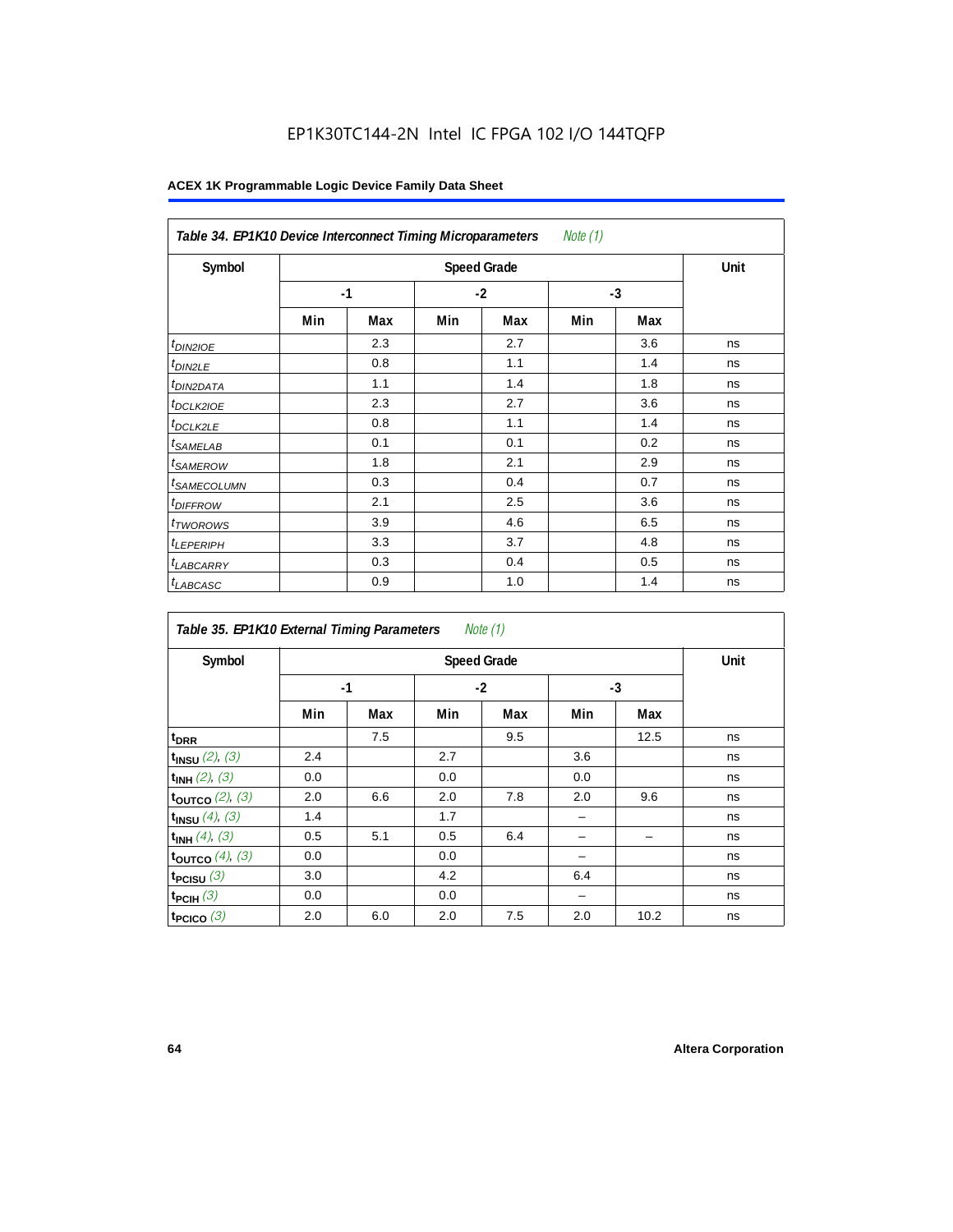| Notes $(1)$ , $(3)$<br>Table 36. EP1K10 External Bidirectional Timing Parameters |      |                    |      |      |      |      |    |  |  |  |
|----------------------------------------------------------------------------------|------|--------------------|------|------|------|------|----|--|--|--|
| Symbol                                                                           |      | <b>Speed Grade</b> |      |      |      |      |    |  |  |  |
|                                                                                  | $-1$ |                    | $-2$ |      | $-3$ |      |    |  |  |  |
|                                                                                  | Min  | Max                | Min  | Max  | Min  | Max  |    |  |  |  |
| $t_{INSUBIDIR}$ (2)                                                              | 2.2  |                    | 2.3  |      | 3.2  |      | ns |  |  |  |
| $t_{INHBIDIR}$ $(2)$                                                             | 0.0  |                    | 0.0  |      | 0.0  |      | ns |  |  |  |
| $t_{\text{OUTC}OBIDIR}$ (2)                                                      | 2.0  | 6.6                | 2.0  | 7.8  | 2.0  | 9.6  | ns |  |  |  |
| $t_{XZBIDIR}$ (2)                                                                |      | 8.8                |      | 11.2 |      | 14.0 | ns |  |  |  |
| $t_{ZXBIDIR}$ (2)                                                                |      | 8.8                |      | 11.2 |      | 14.0 | ns |  |  |  |
| $t_{INSUBIDIR}$ $(4)$                                                            | 3.1  |                    | 3.3  |      |      |      |    |  |  |  |
| $t_{INHBIDIR}(4)$                                                                | 0.0  |                    | 0.0  |      |      |      |    |  |  |  |
| $t_{\text{OUTCOBIDIR}}(4)$                                                       | 0.5  | 5.1                | 0.5  | 6.4  |      |      | ns |  |  |  |
| $t_{XZBIDIR}(4)$                                                                 |      | 7.3                |      | 9.2  |      |      | ns |  |  |  |
| $t_{ZXBIDIR}$ (4)                                                                |      | 7.3                |      | 9.2  |      |      | ns |  |  |  |

#### *Notes to tables:*

(1) All timing parameters are described in Tables  $22$  through  $29$  in this data sheet.<br>(2) This parameter is measured without the use of the ClockLock or ClockBoost cir This parameter is measured without the use of the ClockLock or ClockBoost circuits.

(3) These parameters are specified by characterization.<br>
(4) This parameter is measured with the use of the Cloc This parameter is measured with the use of the ClockLock or ClockBoost circuits.

#### Tables 37 through 43 show EP1K30 device internal and external timing parameters.

| Table 37. EP1K30 Device LE Timing Microparameters (Part 1 of 2)<br>Note $(1)$ |     |                    |     |      |     |      |    |  |  |  |
|-------------------------------------------------------------------------------|-----|--------------------|-----|------|-----|------|----|--|--|--|
| Symbol                                                                        |     | <b>Speed Grade</b> |     |      |     |      |    |  |  |  |
|                                                                               |     | $-1$               |     | $-2$ |     | $-3$ |    |  |  |  |
|                                                                               | Min | Max                | Min | Max  | Min | Max  |    |  |  |  |
| $t_{LUT}$                                                                     |     | 0.7                |     | 0.8  |     | 1.1  | ns |  |  |  |
| $t_{CLUT}$                                                                    |     | 0.5                |     | 0.6  |     | 0.8  | ns |  |  |  |
| $t_{RLUT}$                                                                    |     | 0.6                |     | 0.7  |     | 1.0  | ns |  |  |  |
| <sup>t</sup> PACKED                                                           |     | 0.3                |     | 0.4  |     | 0.5  | ns |  |  |  |
| $t_{EN}$                                                                      |     | 0.6                |     | 0.8  |     | 1.0  | ns |  |  |  |
| $t_{CICO}$                                                                    |     | 0.1                |     | 0.1  |     | 0.2  | ns |  |  |  |
| $t_{GEN}$                                                                     |     | 0.4                |     | 0.5  |     | 0.7  | ns |  |  |  |
| t <sub>CGENR</sub>                                                            |     | 0.1                |     | 0.1  |     | 0.2  | ns |  |  |  |
| t <sub>CASC</sub>                                                             |     | 0.6                |     | 0.8  |     | 1.0  | ns |  |  |  |
| $t_C$                                                                         |     | 0.0                |     | 0.0  |     | 0.0  | ns |  |  |  |
| $t_{CO}$                                                                      |     | 0.3                |     | 0.4  |     | 0.5  | ns |  |  |  |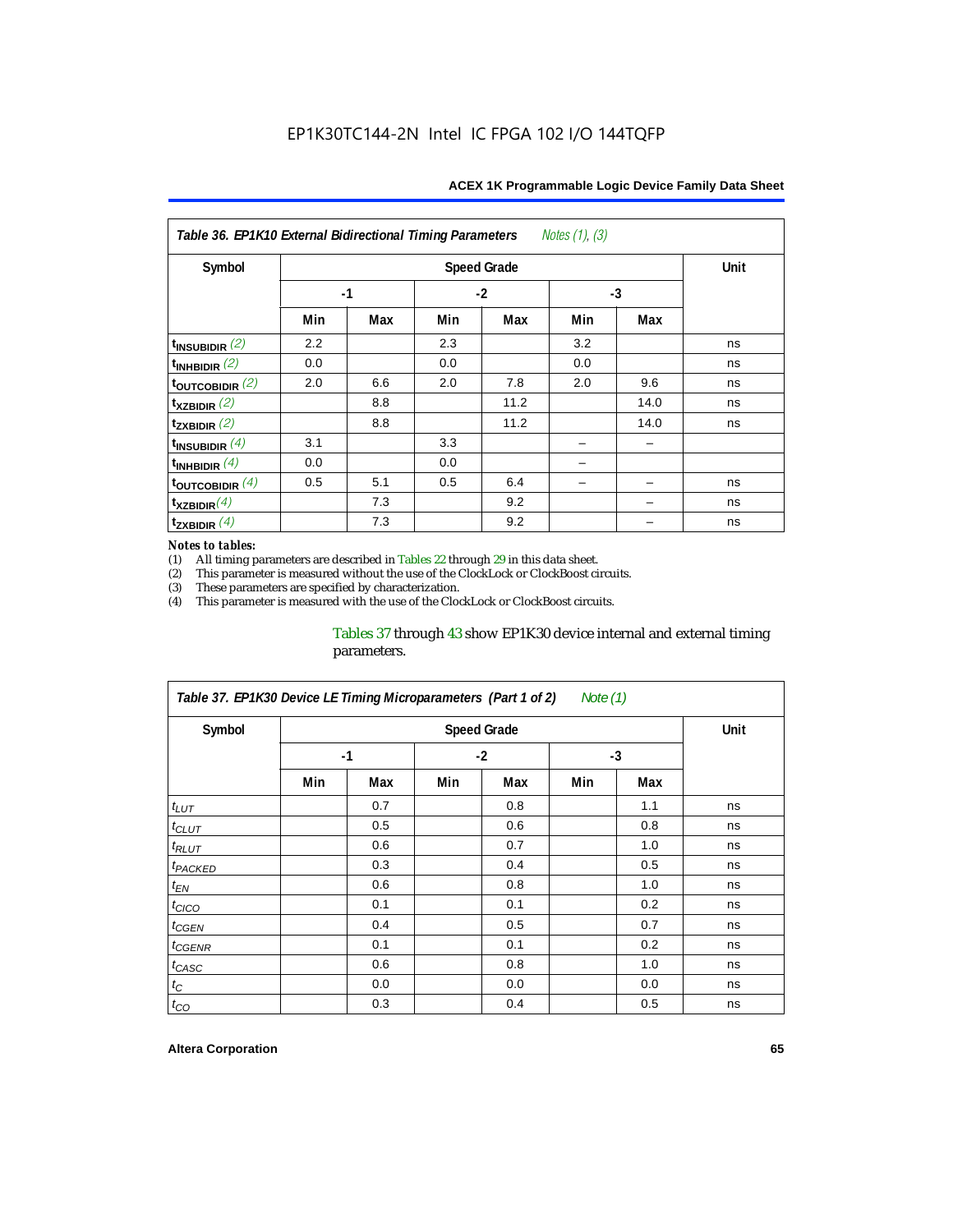| Table 37. EP1K30 Device LE Timing Microparameters (Part 2 of 2)<br>Note $(1)$ |      |      |     |      |     |      |    |  |  |
|-------------------------------------------------------------------------------|------|------|-----|------|-----|------|----|--|--|
| Symbol                                                                        |      | Unit |     |      |     |      |    |  |  |
|                                                                               | $-1$ |      |     | $-2$ |     | $-3$ |    |  |  |
|                                                                               | Min  | Max  | Min | Max  | Min | Max  |    |  |  |
| $t_{COMB}$                                                                    |      | 0.4  |     | 0.4  |     | 0.6  | ns |  |  |
| $t_{\text{SU}}$                                                               | 0.4  |      | 0.6 |      | 0.6 |      | ns |  |  |
| $t_H$                                                                         | 0.7  |      | 1.0 |      | 1.3 |      | ns |  |  |
| $t_{PRE}$                                                                     |      | 0.8  |     | 0.9  |     | 1.2  | ns |  |  |
| $t_{CLR}$                                                                     |      | 0.8  |     | 0.9  |     | 1.2  | ns |  |  |
| $t_{CH}$                                                                      | 2.0  |      | 2.5 |      | 2.5 |      | ns |  |  |
| $t_{CL}$                                                                      | 2.0  |      | 2.5 |      | 2.5 |      | ns |  |  |

| Symbol                     |      |         |     | <b>Speed Grade</b> |     |      | Unit |
|----------------------------|------|---------|-----|--------------------|-----|------|------|
|                            | $-1$ |         |     | $-2$               |     | $-3$ |      |
|                            | Min  | Max     | Min | Max                | Min | Max  |      |
| t <sub>IOD</sub>           |      | 2.4     |     | 2.8                |     | 3.8  | ns   |
| $t_{\text{IOC}}$           |      | 0.3     |     | 0.4                |     | 0.5  | ns   |
| t <sub>IOCO</sub>          |      | 1.0     |     | 1.1                |     | 1.6  | ns   |
| $t_{IOCOMB}$               |      | 0.0     |     | $0.0\,$            |     | 0.0  | ns   |
| $t_{IOSU}$                 | 1.2  |         | 1.4 |                    | 1.9 |      | ns   |
| $t_{I\underline{OH}}$      | 0.3  |         | 0.4 |                    | 0.5 |      | ns   |
| $t_{IOCLR}$                |      | 1.0     |     | 1.1                |     | 1.6  | ns   |
| $t_{OD1}$                  |      | 1.9     |     | 2.3                |     | 3.0  | ns   |
| $t_{OD2}$                  |      | 1.4     |     | 1.8                |     | 2.5  | ns   |
| $t_{OD3}$                  |      | 4.4     |     | 5.2                |     | 7.0  | ns   |
| $t_{XZ}$                   |      | 2.7     |     | 3.1                |     | 4.3  | ns   |
| $t_{ZX1}$                  |      | 2.7     |     | 3.1                |     | 4.3  | ns   |
| t <sub>ZX2</sub>           |      | 2.2     |     | 2.6                |     | 3.8  | ns   |
| $t_{ZX3}$                  |      | 5.2     |     | 6.0                |     | 8.3  | ns   |
| $t_{INREG}$                |      | 3.4     |     | 4.1                |     | 5.5  | ns   |
| $t_{IOFD}$                 |      | 0.8     |     | 1.3                |     | 2.4  | ns   |
| <i>t</i> <sub>INCOMB</sub> |      | $0.8\,$ |     | 1.3                |     | 2.4  | ns   |

r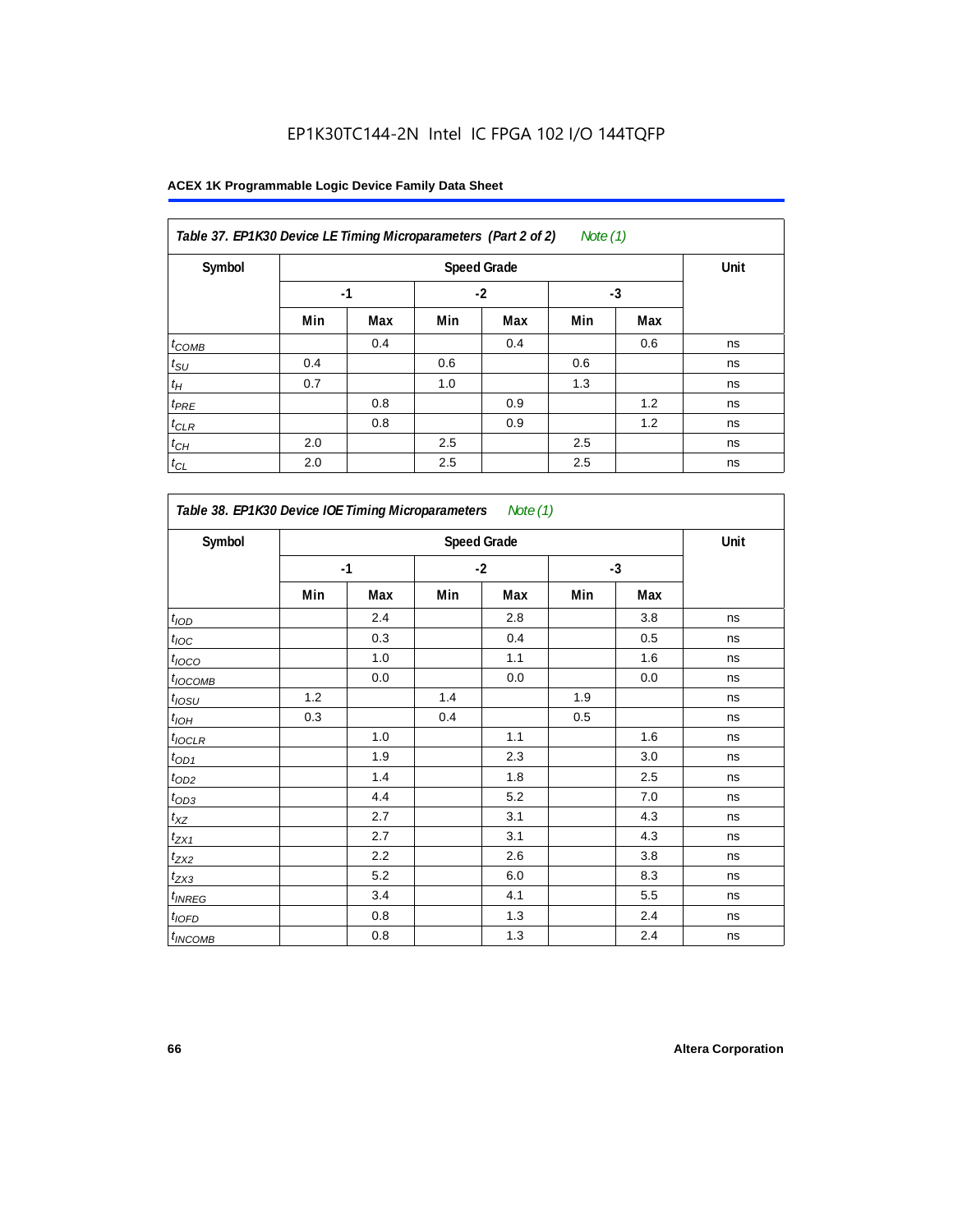| Symbol                  |     |      |     | <b>Speed Grade</b> |     |      | Unit |
|-------------------------|-----|------|-----|--------------------|-----|------|------|
|                         |     | $-1$ |     | $-2$               |     | $-3$ |      |
|                         | Min | Max  | Min | Max                | Min | Max  |      |
| t <sub>EABDATA1</sub>   |     | 1.7  |     | 2.0                |     | 2.3  | ns   |
| t <sub>EABDATA1</sub>   |     | 0.6  |     | 0.7                |     | 0.8  | ns   |
| $t_{EABWE1}$            |     | 1.1  |     | 1.3                |     | 1.4  | ns   |
| $t_{EABWE2}$            |     | 0.4  |     | 0.4                |     | 0.5  | ns   |
| $t_{EABRE1}$            |     | 0.8  |     | 0.9                |     | 1.0  | ns   |
| $t_{EABRE2}$            |     | 0.4  |     | 0.4                |     | 0.5  | ns   |
| $t_{EABCLK}$            |     | 0.0  |     | 0.0                |     | 0.0  | ns   |
| $t_{EABCO}$             |     | 0.3  |     | 0.3                |     | 0.4  | ns   |
| <i><b>EABBYPASS</b></i> |     | 0.5  |     | 0.6                |     | 0.7  | ns   |
| $t_{EABSU}$             | 0.9 |      | 1.0 |                    | 1.2 |      | ns   |
| $t_{EABH}$              | 0.4 |      | 0.4 |                    | 0.5 |      | ns   |
| $t_{EABCLR}$            | 0.3 |      | 0.3 |                    | 0.3 |      | ns   |
| $t_{\rm AA}$            |     | 3.2  |     | 3.8                |     | 4.4  | ns   |
| $t_{WP}$                | 2.5 |      | 2.9 |                    | 3.3 |      | ns   |
| $t_{\!R\!P}$            | 0.9 |      | 1.1 |                    | 1.2 |      | ns   |
| $t_{WDSU}$              | 0.9 |      | 1.0 |                    | 1.1 |      | ns   |
| $t_{WDH}$               | 0.1 |      | 0.1 |                    | 0.1 |      | ns   |
| $t_{WASU}$              | 1.7 |      | 2.0 |                    | 2.3 |      | ns   |
| $t_{WAH}$               | 1.8 |      | 2.1 |                    | 2.4 |      | ns   |
| $t_{RASU}$              | 3.1 |      | 3.7 |                    | 4.2 |      | ns   |
| $t_{RAH}$               | 0.2 |      | 0.2 |                    | 0.2 |      | ns   |
| $t_{WO}$                |     | 2.5  |     | 2.9                |     | 3.3  | ns   |
| $t_{DD}$                |     | 2.5  |     | 2.9                |     | 3.3  | ns   |
| $t_{EABOUT}$            |     | 0.5  |     | 0.6                |     | 0.7  | ns   |
| $t_{EABCH}$             | 1.5 |      | 2.0 |                    | 2.3 |      | ns   |
| $t_{EABCL}$             | 2.5 |      | 2.9 |                    | 3.3 |      | ns   |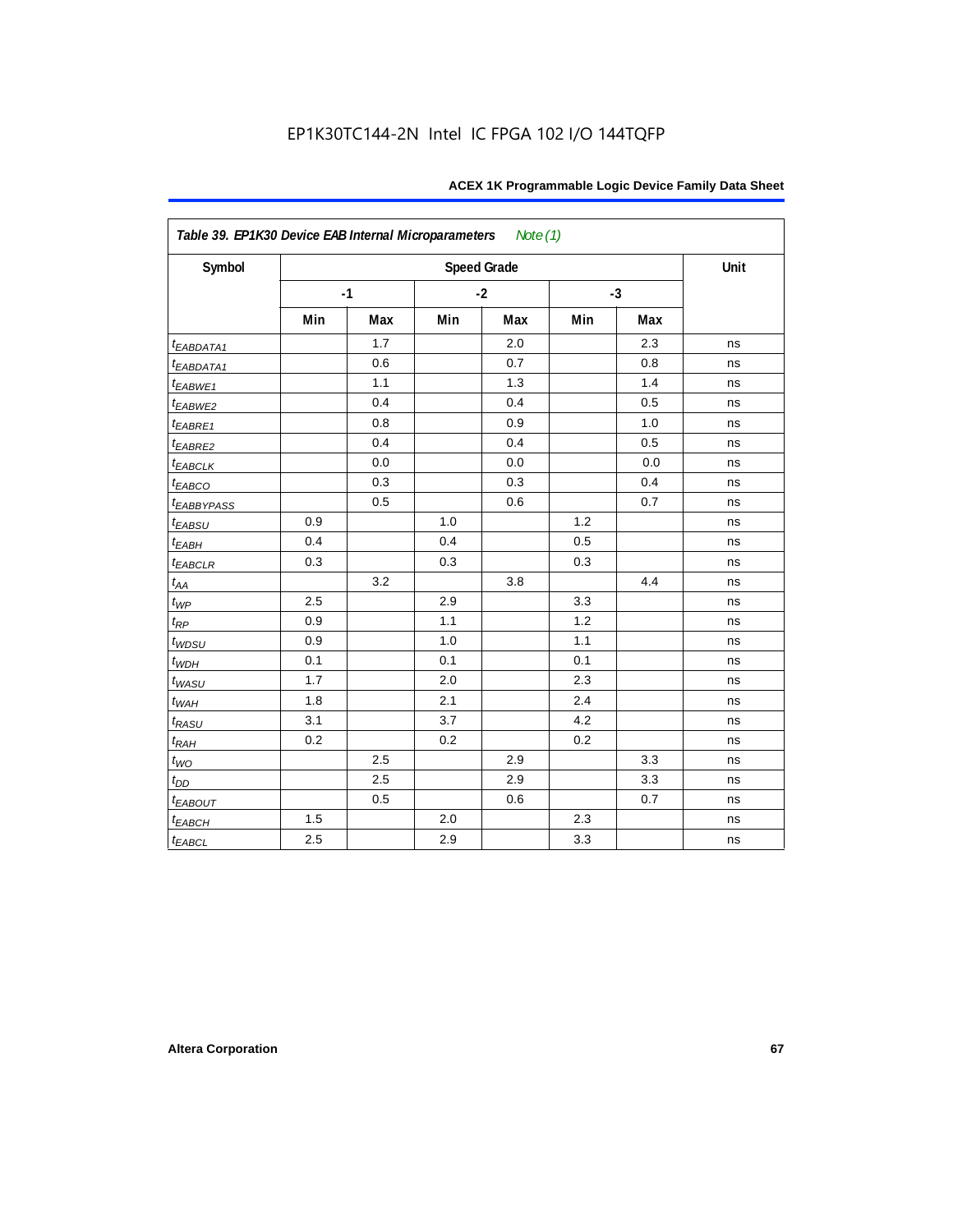## EP1K30TC144-2N Intel IC FPGA 102 I/O 144TQFP

|                        | Table 40. EP1K30 Device EAB Internal Timing Macroparameters<br>Note $(1)$ |     |      |                    |      |     |      |  |  |  |
|------------------------|---------------------------------------------------------------------------|-----|------|--------------------|------|-----|------|--|--|--|
| Symbol                 |                                                                           |     |      | <b>Speed Grade</b> |      |     | Unit |  |  |  |
|                        | $-1$                                                                      |     | $-2$ |                    | $-3$ |     |      |  |  |  |
|                        | Min                                                                       | Max | Min  | Max                | Min  | Max |      |  |  |  |
| <sup>t</sup> EABAA     |                                                                           | 6.4 |      | 7.6                |      | 8.8 | ns   |  |  |  |
| <sup>t</sup> EABRCOMB  | 6.4                                                                       |     | 7.6  |                    | 8.8  |     | ns   |  |  |  |
| <sup>t</sup> EABRCREG  | 4.4                                                                       |     | 5.1  |                    | 6.0  |     | ns   |  |  |  |
| <sup>t</sup> EABWP     | 2.5                                                                       |     | 2.9  |                    | 3.3  |     | ns   |  |  |  |
| <sup>t</sup> EABWCOMB  | 6.0                                                                       |     | 7.0  |                    | 8.0  |     | ns   |  |  |  |
| <sup>t</sup> EABWCREG  | 6.8                                                                       |     | 7.8  |                    | 9.0  |     | ns   |  |  |  |
| t <sub>EABDD</sub>     |                                                                           | 5.7 |      | 6.7                |      | 7.7 | ns   |  |  |  |
| <sup>t</sup> EABDATACO |                                                                           | 0.8 |      | 0.9                |      | 1.1 | ns   |  |  |  |
| <sup>t</sup> EABDATASU | 1.5                                                                       |     | 1.7  |                    | 2.0  |     | ns   |  |  |  |
| <sup>t</sup> EABDATAH  | 0.0                                                                       |     | 0.0  |                    | 0.0  |     | ns   |  |  |  |
| <sup>t</sup> EABWESU   | 1.3                                                                       |     | 1.4  |                    | 1.7  |     | ns   |  |  |  |
| <sup>t</sup> EABWEH    | 0.0                                                                       |     | 0.0  |                    | 0.0  |     | ns   |  |  |  |
| <sup>t</sup> EABWDSU   | 1.5                                                                       |     | 1.7  |                    | 2.0  |     | ns   |  |  |  |
| <sup>t</sup> EABWDH    | 0.0                                                                       |     | 0.0  |                    | 0.0  |     | ns   |  |  |  |
| <sup>t</sup> EABWASU   | 3.0                                                                       |     | 3.6  |                    | 4.3  |     | ns   |  |  |  |
| <sup>t</sup> EABWAH    | 0.5                                                                       |     | 0.5  |                    | 0.4  |     | ns   |  |  |  |
| t <sub>EABWO</sub>     |                                                                           | 5.1 |      | 6.0                |      | 6.8 | ns   |  |  |  |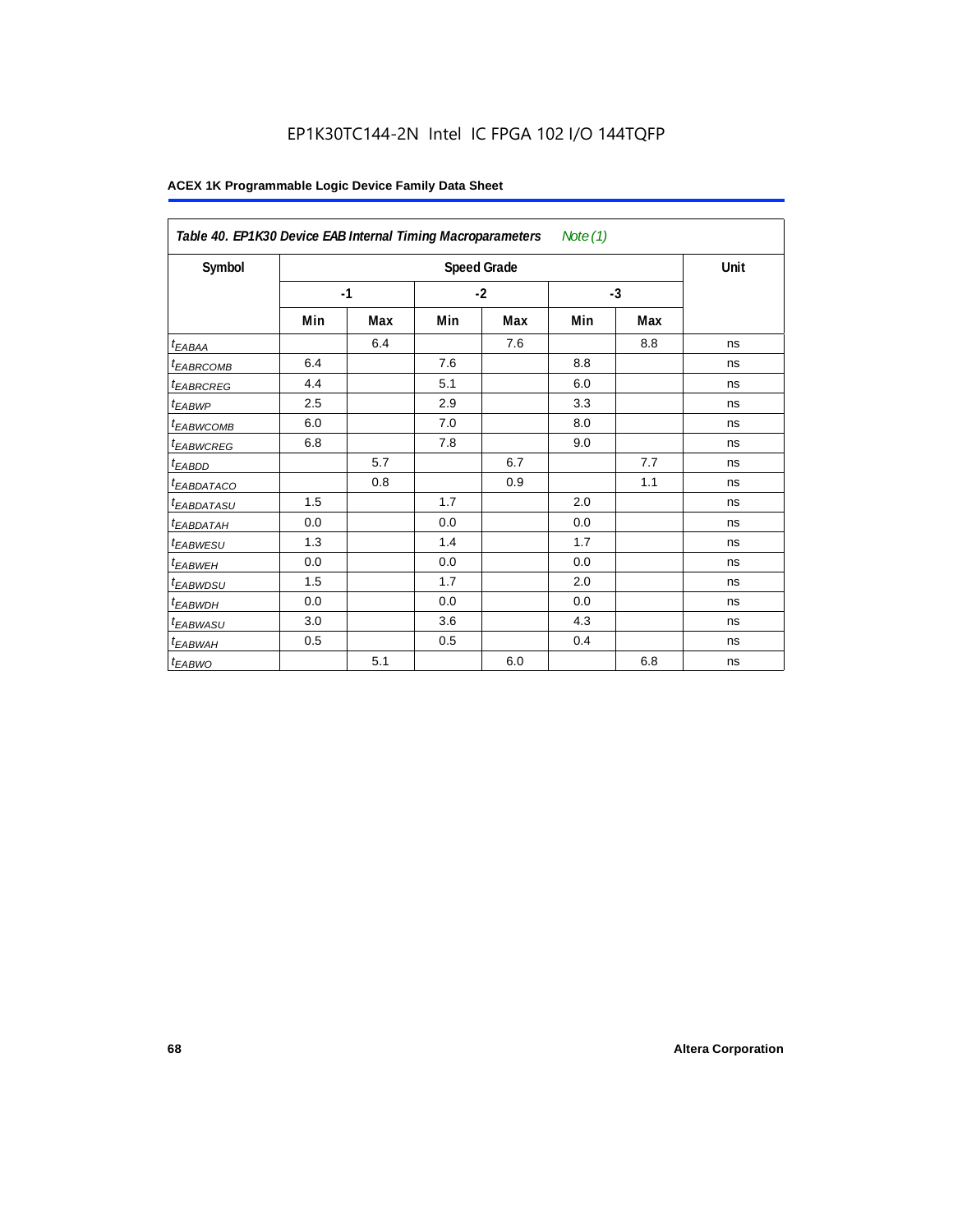| Table 41. EP1K30 Device Interconnect Timing Microparameters |      |      |      |     | Note (1) |     |    |
|-------------------------------------------------------------|------|------|------|-----|----------|-----|----|
| Symbol                                                      |      | Unit |      |     |          |     |    |
|                                                             | $-1$ |      | $-2$ |     | $-3$     |     |    |
|                                                             | Min  | Max  | Min  | Max | Min      | Max |    |
| $t_{DIN2IOE}$                                               |      | 1.8  |      | 2.4 |          | 2.9 | ns |
| $t_{DIN2LE}$                                                |      | 1.5  |      | 1.8 |          | 2.4 | ns |
| <sup>t</sup> DIN2DATA                                       |      | 1.5  |      | 1.8 |          | 2.2 | ns |
| t <sub>DCLK2IOE</sub>                                       |      | 2.2  |      | 2.6 |          | 3.0 | ns |
| $t_{DCLK2LE}$                                               |      | 1.5  |      | 1.8 |          | 2.4 | ns |
| $t_{SAMELAB}$                                               |      | 0.1  |      | 0.2 |          | 0.3 | ns |
| <i>t</i> <sub>SAMEROW</sub>                                 |      | 2.0  |      | 2.4 |          | 2.7 | ns |
| <i>t<sub>SAMECOLUMN</sub></i>                               |      | 0.7  |      | 1.0 |          | 0.8 | ns |
| $t$ DIFFROW                                                 |      | 2.7  |      | 3.4 |          | 3.5 | ns |
| t <sub>TWOROWS</sub>                                        |      | 4.7  |      | 5.8 |          | 6.2 | ns |
| $t_{LEPERIPH}$                                              |      | 2.7  |      | 3.4 |          | 3.8 | ns |
| <b><i>t<sub>LABCARRY</sub></i></b>                          |      | 0.3  |      | 0.4 |          | 0.5 | ns |
| $t_{LABCASC}$                                               |      | 0.8  |      | 0.8 |          | 1.1 | ns |

| Table 42. EP1K30 External Timing Parameters |      |      |      | Notes (1), (2) |      |      |    |
|---------------------------------------------|------|------|------|----------------|------|------|----|
| Symbol                                      |      | Unit |      |                |      |      |    |
|                                             | $-1$ |      | $-2$ |                | $-3$ |      |    |
|                                             | Min  | Max  | Min  | Max            | Min  | Max  |    |
| t <sub>DRR</sub>                            |      | 8.0  |      | 9.5            |      | 12.5 | ns |
| $t_{INSU}$ (3)                              | 2.1  |      | 2.5  |                | 3.9  |      | ns |
| $t_{INH}$ (3)                               | 0.0  |      | 0.0  |                | 0.0  |      | ns |
| $t_{OUTCO}$ (3)                             | 2.0  | 4.9  | 2.0  | 5.9            | 2.0  | 7.6  | ns |
| $t$ <sub>INSU</sub> $(4)$                   | 1.1  |      | 1.5  |                |      |      | ns |
| $t_{INH}$ (4)                               | 0.0  |      | 0.0  |                |      |      | ns |
| $t_{\text{OUTCO}}(4)$                       | 0.5  | 3.9  | 0.5  | 4.9            |      |      | ns |
| t <sub>PCISU</sub>                          | 3.0  |      | 4.2  |                |      |      | ns |
| t <sub>PCIH</sub>                           | 0.0  |      | 0.0  |                |      |      | ns |
| t <sub>PCICO</sub>                          | 2.0  | 6.0  | 2.0  | 7.5            |      |      | ns |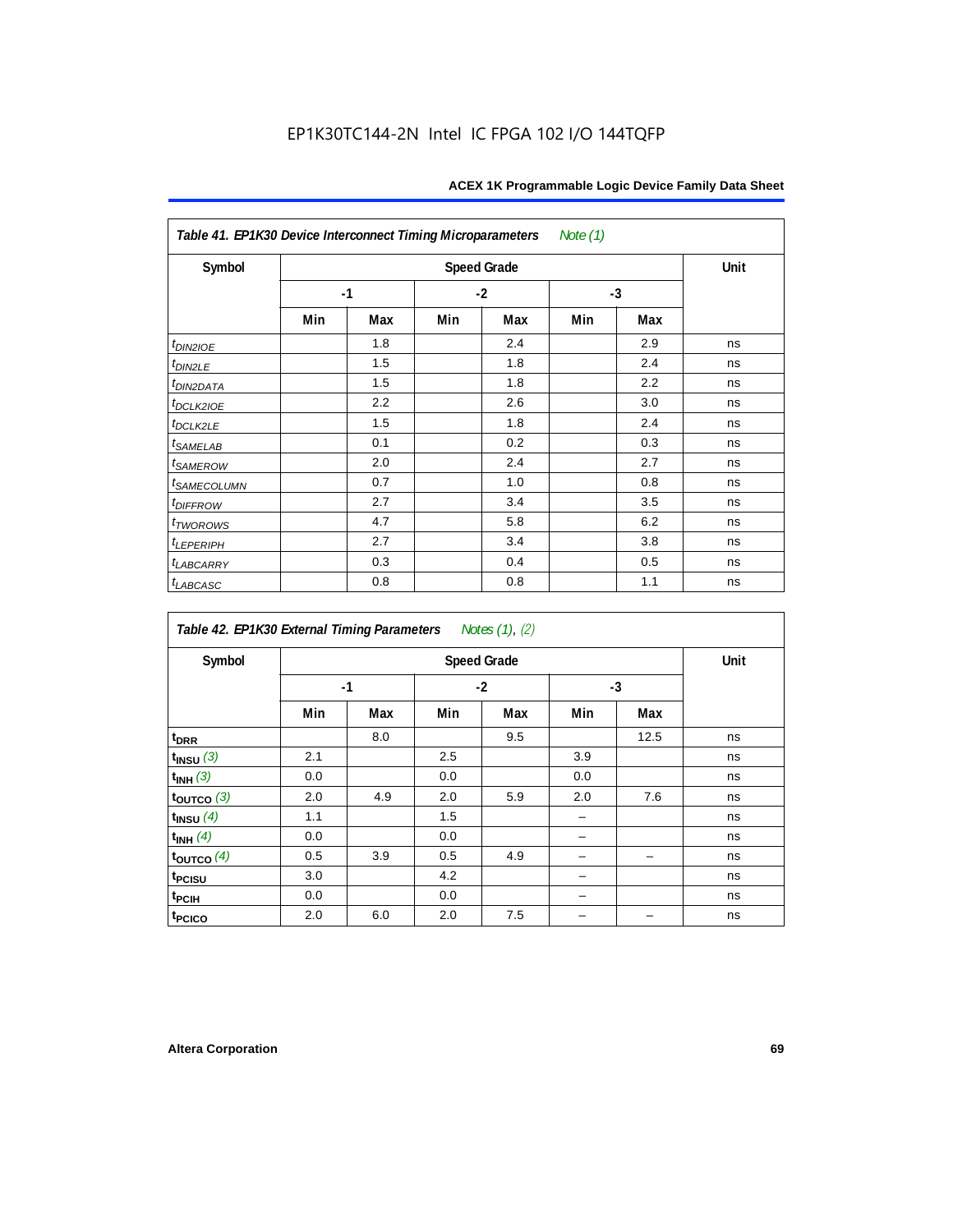| Symbol                      |      | Unit |      |     |      |     |    |
|-----------------------------|------|------|------|-----|------|-----|----|
|                             | $-1$ |      | $-2$ |     | $-3$ |     |    |
|                             | Min  | Max  | Min  | Max | Min  | Max |    |
| $t_{\text{INSUBIDIR}}$ (3)  | 2.8  |      | 3.9  |     | 5.2  |     | ns |
| $t_{INHBIDIR}$ (3)          | 0.0  |      | 0.0  |     | 0.0  |     | ns |
| $t_{INSUBIDIR}(4)$          | 3.8  |      | 4.9  |     |      |     | ns |
| $t_{INHBIDIR}$ (4)          | 0.0  |      | 0.0  |     |      |     | ns |
| $t_{\text{OUTCOBIDIR}}$ (3) | 2.0  | 4.9  | 2.0  | 5.9 | 2.0  | 7.6 | ns |
| $t_{XZBIDIR}$ (3)           |      | 6.1  |      | 7.5 |      | 9.7 | ns |
| $t_{ZXBIDIR}$ (3)           |      | 6.1  |      | 7.5 |      | 9.7 | ns |
| toutcobidir $(4)$           | 0.5  | 3.9  | 0.5  | 4.9 |      |     | ns |
| $t_{XZBIDIR}$ (4)           |      | 5.1  |      | 6.5 |      |     | ns |
| $t_{ZXBIDIR}$ (4)           |      | 5.1  |      | 6.5 |      |     | ns |

#### *Notes to tables:*

(1) All timing parameters are described in Tables 22 through  $29$  in this data sheet.<br>(2) These parameters are specified by characterization.

(2) These parameters are specified by characterization.<br>
(3) This parameter is measured without the use of the C This parameter is measured without the use of the ClockLock or ClockBoost circuits.

(4) This parameter is measured with the use of the ClockLock or ClockBoost circuits.

#### Tables 44 through 50 show EP1K50 device external timing parameters.

| Table 44. EP1K50 Device LE Timing Microparameters (Part 1 of 2) |     |      |     |      | Note $(1)$ |     |    |
|-----------------------------------------------------------------|-----|------|-----|------|------------|-----|----|
| Symbol                                                          |     | Unit |     |      |            |     |    |
|                                                                 |     | $-1$ |     | $-2$ |            | -3  |    |
|                                                                 | Min | Max  | Min | Max  | Min        | Max |    |
| $t_{LUT}$                                                       |     | 0.6  |     | 0.8  |            | 1.1 | ns |
| $t_{CLUT}$                                                      |     | 0.5  |     | 0.6  |            | 0.8 | ns |
| $t_{RLUT}$                                                      |     | 0.6  |     | 0.7  |            | 0.9 | ns |
| <sup>t</sup> PACKED                                             |     | 0.2  |     | 0.3  |            | 0.4 | ns |
| $t_{EN}$                                                        |     | 0.6  |     | 0.7  |            | 0.9 | ns |
| $t_{CICO}$                                                      |     | 0.1  |     | 0.1  |            | 0.1 | ns |
| $t_{GEN}$                                                       |     | 0.4  |     | 0.5  |            | 0.6 | ns |
| $t_{GENR}$                                                      |     | 0.1  |     | 0.1  |            | 0.1 | ns |
| $t_{CASC}$                                                      |     | 0.5  |     | 0.8  |            | 1.0 | ns |
| $t_C$                                                           |     | 0.5  |     | 0.6  |            | 0.8 | ns |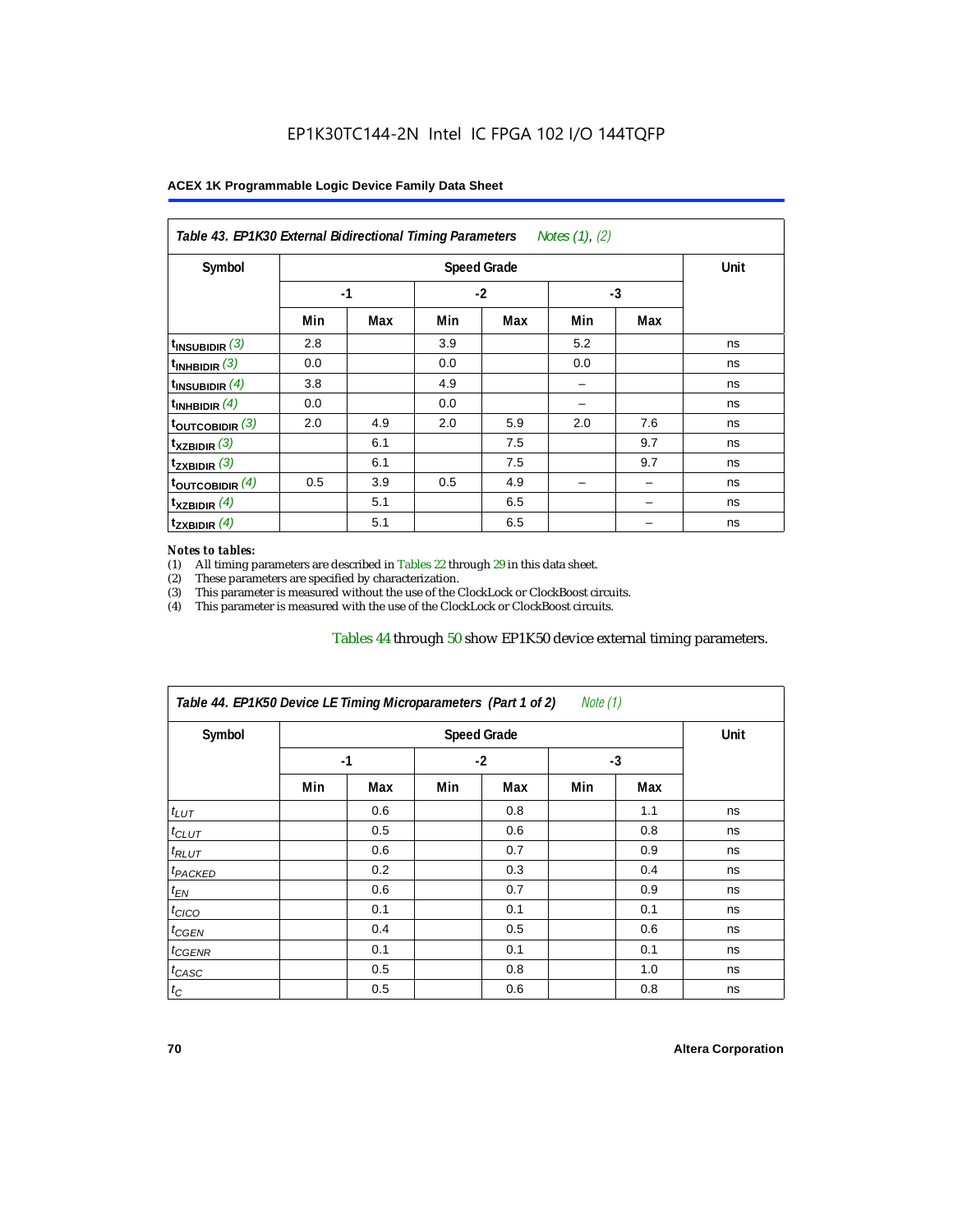| Table 44. EP1K50 Device LE Timing Microparameters (Part 2 of 2) |     |      |     |      | <i>Note</i> $(1)$ |      |    |
|-----------------------------------------------------------------|-----|------|-----|------|-------------------|------|----|
| Symbol                                                          |     | Unit |     |      |                   |      |    |
|                                                                 |     | $-1$ |     | $-2$ |                   | $-3$ |    |
|                                                                 | Min | Max  | Min | Max  | Min               | Max  |    |
| $t_{CO}$                                                        |     | 0.6  |     | 0.6  |                   | 0.7  | ns |
| $t_{COMB}$                                                      |     | 0.3  |     | 0.4  |                   | 0.5  | ns |
| $t_{\rm SU}$                                                    | 0.5 |      | 0.6 |      | 0.7               |      | ns |
| $t_{\!H}$                                                       | 0.5 |      | 0.6 |      | 0.8               |      | ns |
| $t_{PRE}$                                                       |     | 0.4  |     | 0.5  |                   | 0.7  | ns |
| $t_{CLR}$                                                       |     | 0.8  |     | 1.0  |                   | 1.2  | ns |
| $t_{\mathbb{C} H}$                                              | 2.0 |      | 2.5 |      | 3.0               |      | ns |
| $t_{CL}$                                                        | 2.0 |      | 2.5 |      | 3.0               |      | ns |

| Symbol             |      | <b>Speed Grade</b> |      |     |      |     |    |  |  |
|--------------------|------|--------------------|------|-----|------|-----|----|--|--|
|                    | $-1$ |                    | $-2$ |     | $-3$ |     |    |  |  |
|                    | Min  | Max                | Min  | Max | Min  | Max |    |  |  |
| t <sub>IOD</sub>   |      | 1.3                |      | 1.3 |      | 1.9 | ns |  |  |
| $t_{\text{IOC}}$   |      | 0.3                |      | 0.4 |      | 0.4 | ns |  |  |
| $t_{IOCO}$         |      | 1.7                |      | 2.1 |      | 2.6 | ns |  |  |
| $t_{IOCOMB}$       |      | 0.5                |      | 0.6 |      | 0.8 | ns |  |  |
| $t_{IOSU}$         | 0.8  |                    | 1.0  |     | 1.3  |     | ns |  |  |
| $t_{IOH}$          | 0.4  |                    | 0.5  |     | 0.6  |     | ns |  |  |
| $t_{\text{IOCLR}}$ |      | 0.2                |      | 0.2 |      | 0.4 | ns |  |  |
| $t_{OD1}$          |      | 1.2                |      | 1.2 |      | 1.9 | ns |  |  |
| $t_{OD2}$          |      | 0.7                |      | 0.8 |      | 1.7 | ns |  |  |
| $t_{OD3}$          |      | 2.7                |      | 3.0 |      | 4.3 | ns |  |  |
| $t_{XZ}$           |      | 4.7                |      | 5.7 |      | 7.5 | ns |  |  |
| $t_{ZX1}$          |      | 4.7                |      | 5.7 |      | 7.5 | ns |  |  |
| $t_{ZX2}$          |      | 4.2                |      | 5.3 |      | 7.3 | ns |  |  |
| $t_{ZX3}$          |      | 6.2                |      | 7.5 |      | 9.9 | ns |  |  |
| $t_{INREG}$        |      | 3.5                |      | 4.2 |      | 5.6 | ns |  |  |
| $t_{IOED}$         |      | 1.1                |      | 1.3 |      | 1.8 | ns |  |  |
| $t_{INCOMB}$       |      | 1.1                |      | 1.3 |      | 1.8 | ns |  |  |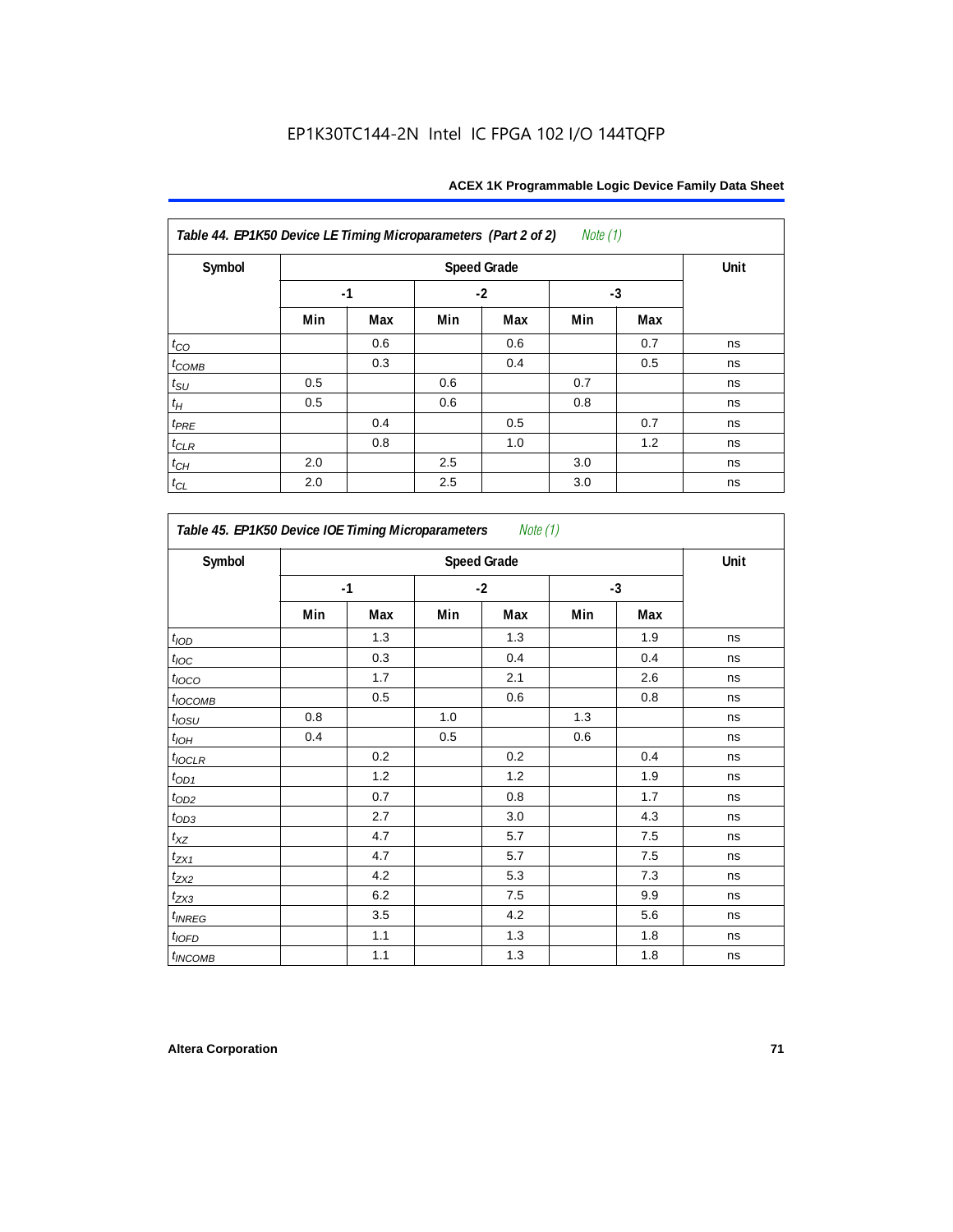|                        | Table 46. EP1K50 Device EAB Internal Microparameters<br>Note (1) |      |      |                    |      |     |      |  |  |  |
|------------------------|------------------------------------------------------------------|------|------|--------------------|------|-----|------|--|--|--|
| Symbol                 |                                                                  |      |      | <b>Speed Grade</b> |      |     | Unit |  |  |  |
|                        |                                                                  | $-1$ | $-2$ |                    | $-3$ |     |      |  |  |  |
|                        | Min                                                              | Max  | Min  | Max                | Min  | Max |      |  |  |  |
| t <sub>EABDATA1</sub>  |                                                                  | 1.7  |      | 2.4                |      | 3.2 | ns   |  |  |  |
| <sup>t</sup> EABDATA2  |                                                                  | 0.4  |      | 0.6                |      | 0.8 | ns   |  |  |  |
| t <sub>EABWE1</sub>    |                                                                  | 1.0  |      | 1.4                |      | 1.9 | ns   |  |  |  |
| <sup>t</sup> EABWE2    |                                                                  | 0.0  |      | 0.0                |      | 0.0 | ns   |  |  |  |
| <sup>t</sup> EABRE1    |                                                                  | 0.0  |      | 0.0                |      | 0.0 |      |  |  |  |
| t <sub>EABRE2</sub>    |                                                                  | 0.4  |      | 0.6                |      | 0.8 |      |  |  |  |
| <sup>t</sup> EABCLK    |                                                                  | 0.0  |      | 0.0                |      | 0.0 | ns   |  |  |  |
| t <sub>EABCO</sub>     |                                                                  | 0.8  |      | 1.1                |      | 1.5 | ns   |  |  |  |
| <sup>t</sup> EABBYPASS |                                                                  | 0.0  |      | 0.0                |      | 0.0 | ns   |  |  |  |
| t <sub>EABSU</sub>     | 0.7                                                              |      | 1.0  |                    | 1.3  |     | ns   |  |  |  |
| $t_{EABH}$             | 0.4                                                              |      | 0.6  |                    | 0.8  |     | ns   |  |  |  |
| $t_{EABCLR}$           | 0.8                                                              |      | 1.1  |                    | 1.5  |     |      |  |  |  |
| $t_{AA}$               |                                                                  | 2.0  |      | 2.8                |      | 3.8 | ns   |  |  |  |
| $t_{WP}$               | 2.0                                                              |      | 2.8  |                    | 3.8  |     | ns   |  |  |  |
| $t_{RP}$               | 1.0                                                              |      | 1.4  |                    | 1.9  |     |      |  |  |  |
| $t_{WDSU}$             | 0.5                                                              |      | 0.7  |                    | 0.9  |     | ns   |  |  |  |
| $t_{WDH}$              | 0.1                                                              |      | 0.1  |                    | 0.2  |     | ns   |  |  |  |
| $t_{WASU}$             | 1.0                                                              |      | 1.4  |                    | 1.9  |     | ns   |  |  |  |
| $t_{WAH}$              | 1.5                                                              |      | 2.1  |                    | 2.9  |     | ns   |  |  |  |
| t <sub>RASU</sub>      | 1.5                                                              |      | 2.1  |                    | 2.8  |     |      |  |  |  |
| $t_{RAH}$              | 0.1                                                              |      | 0.1  |                    | 0.2  |     |      |  |  |  |
| $t_{WO}$               |                                                                  | 2.1  |      | 2.9                |      | 4.0 | ns   |  |  |  |
| $t_{DD}$               |                                                                  | 2.1  |      | 2.9                |      | 4.0 | ns   |  |  |  |
| t <sub>EABOUT</sub>    |                                                                  | 0.0  |      | 0.0                |      | 0.0 | ns   |  |  |  |
| $t_{EABCH}$            | 1.5                                                              |      | 2.0  |                    | 2.5  |     | ns   |  |  |  |
| <sup>t</sup> EABCL     | 1.5                                                              |      | 2.0  |                    | 2.5  |     | ns   |  |  |  |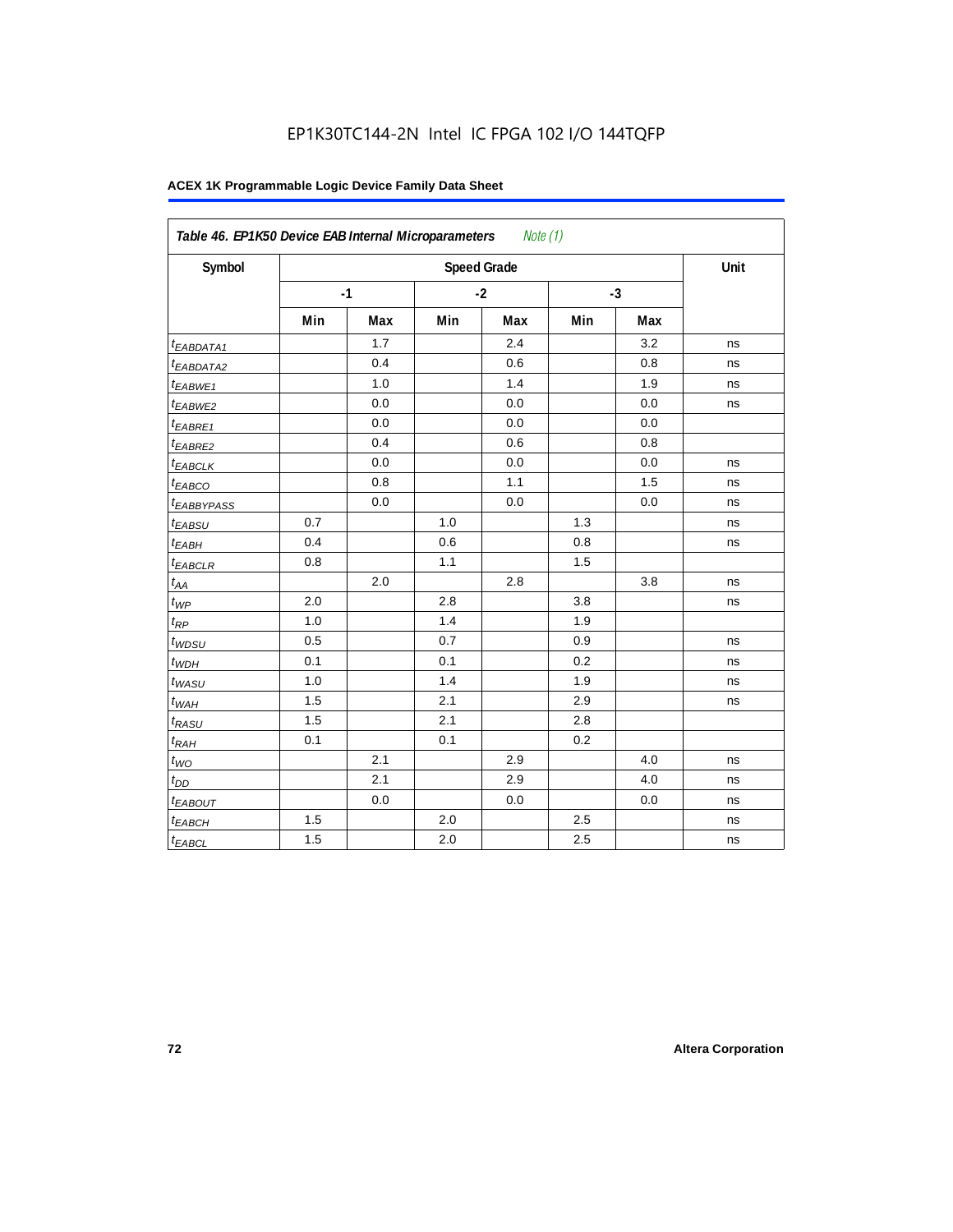| Table 47. EP1K50 Device EAB Internal Timing Macroparameters<br>Note (1) |      |     |      |                    |      |      |      |  |  |  |
|-------------------------------------------------------------------------|------|-----|------|--------------------|------|------|------|--|--|--|
| Symbol                                                                  |      |     |      | <b>Speed Grade</b> |      |      | Unit |  |  |  |
|                                                                         | $-1$ |     | $-2$ |                    |      | $-3$ |      |  |  |  |
|                                                                         | Min  | Max | Min  | Max                | Min  | Max  |      |  |  |  |
| $t_{EABA}$                                                              |      | 3.7 |      | 5.2                |      | 7.0  | ns   |  |  |  |
| t <sub>EABRCCOMB</sub>                                                  | 3.7  |     | 5.2  |                    | 7.0  |      | ns   |  |  |  |
| <b><i>EABRCREG</i></b>                                                  | 3.5  |     | 4.9  |                    | 6.6  |      | ns   |  |  |  |
| $t_{EABWP}$                                                             | 2.0  |     | 2.8  |                    | 3.8  |      | ns   |  |  |  |
| <sup>t</sup> EABWCCOMB                                                  | 4.5  |     | 6.3  |                    | 8.6  |      | ns   |  |  |  |
| t <sub>EABWCREG</sub>                                                   | 5.6  |     | 7.8  |                    | 10.6 |      | ns   |  |  |  |
| t <sub>EABDD</sub>                                                      |      | 3.8 |      | 5.3                |      | 7.2  | ns   |  |  |  |
| <i>EABDATACO</i>                                                        |      | 0.8 |      | 1.1                |      | 1.5  | ns   |  |  |  |
| <i>EABDATASU</i>                                                        | 1.1  |     | 1.6  |                    | 2.1  |      | ns   |  |  |  |
| <sup>t</sup> EABDATAH                                                   | 0.0  |     | 0.0  |                    | 0.0  |      | ns   |  |  |  |
| t <sub>EABWESU</sub>                                                    | 0.7  |     | 1.0  |                    | 1.3  |      | ns   |  |  |  |
| <b>t</b> EABWEH                                                         | 0.4  |     | 0.6  |                    | 0.8  |      | ns   |  |  |  |
| t <sub>EABWDSU</sub>                                                    | 1.2  |     | 1.7  |                    | 2.2  |      | ns   |  |  |  |
| t <sub>EABWDH</sub>                                                     | 0.0  |     | 0.0  |                    | 0.0  |      | ns   |  |  |  |
| t <sub>EABWASU</sub>                                                    | 1.6  |     | 2.3  |                    | 3.0  |      | ns   |  |  |  |
| $t_{EABWAH}$                                                            | 0.9  |     | 1.2  |                    | 1.8  |      | ns   |  |  |  |
| $t_{EABWO}$                                                             |      | 3.1 |      | 4.3                |      | 5.9  | ns   |  |  |  |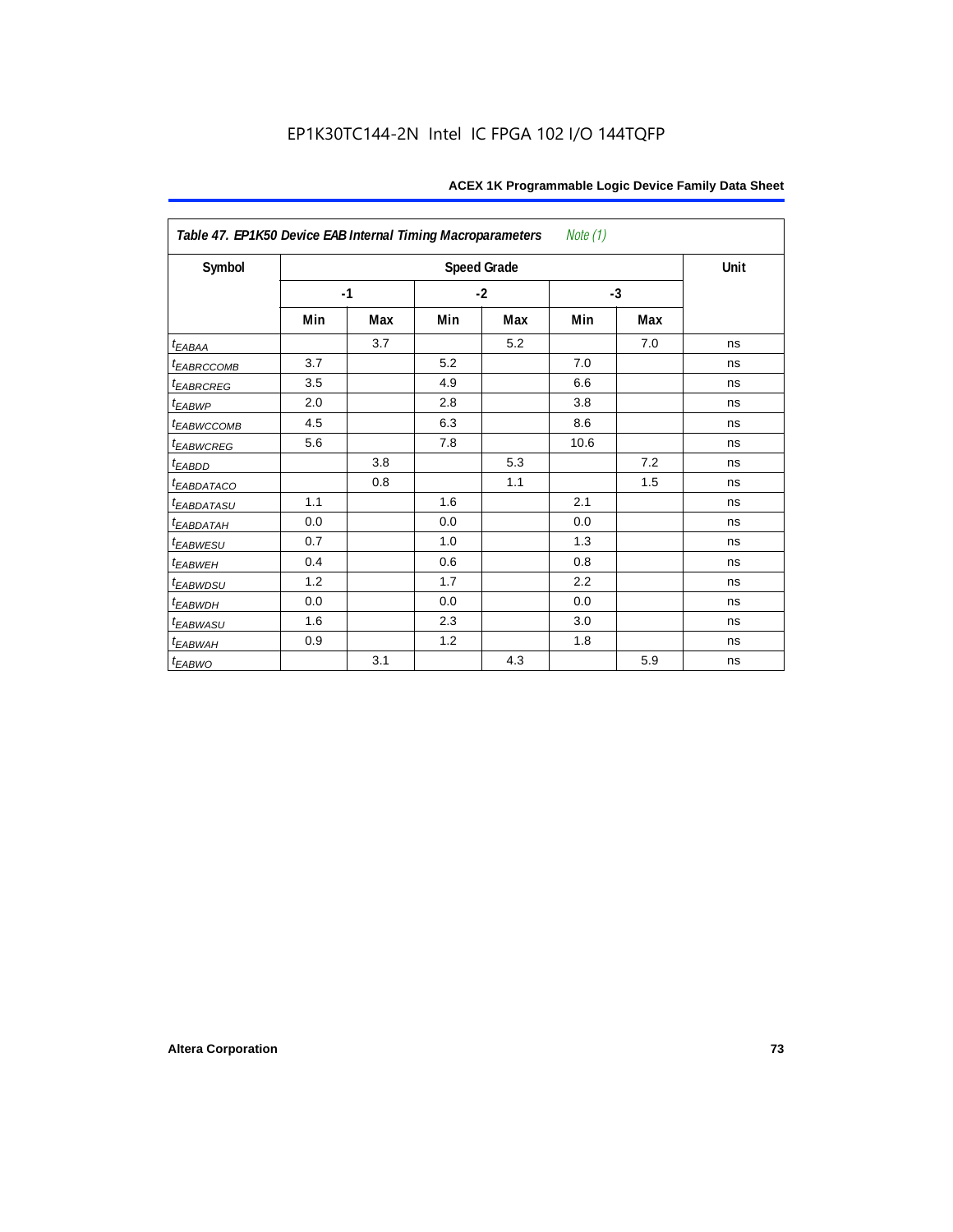## EP1K30TC144-2N Intel IC FPGA 102 I/O 144TQFP

| Table 48. EP1K50 Device Interconnect Timing Microparameters<br>Note (1) |     |      |     |                    |      |     |      |  |  |  |
|-------------------------------------------------------------------------|-----|------|-----|--------------------|------|-----|------|--|--|--|
| Symbol                                                                  |     |      |     | <b>Speed Grade</b> |      |     | Unit |  |  |  |
|                                                                         |     | $-1$ |     | $-2$               | $-3$ |     |      |  |  |  |
|                                                                         | Min | Max  | Min | Max                | Min  | Max |      |  |  |  |
| $t_{DINZIOE}$                                                           |     | 3.1  |     | 3.7                |      | 4.6 | ns   |  |  |  |
| t <sub>DIN2LE</sub>                                                     |     | 1.7  |     | 2.1                |      | 2.7 | ns   |  |  |  |
| <sup>t</sup> DIN2DATA                                                   |     | 2.7  |     | 3.1                |      | 5.1 | ns   |  |  |  |
| <sup>t</sup> DCLK2IOE                                                   |     | 1.6  |     | 1.9                |      | 2.6 | ns   |  |  |  |
| <sup>t</sup> DCLK2LE                                                    |     | 1.7  |     | 2.1                |      | 2.7 | ns   |  |  |  |
| <sup>t</sup> SAMELAB                                                    |     | 0.1  |     | 0.1                |      | 0.2 | ns   |  |  |  |
| <sup>t</sup> SAMEROW                                                    |     | 1.5  |     | 1.7                |      | 2.4 | ns   |  |  |  |
| <sup>t</sup> SAMECOLUMN                                                 |     | 1.0  |     | 1.3                |      | 2.1 | ns   |  |  |  |
| <i>t<sub>DIFFROW</sub></i>                                              |     | 2.5  |     | 3.0                |      | 4.5 | ns   |  |  |  |
| <sup>t</sup> TWOROWS                                                    |     | 4.0  |     | 4.7                |      | 6.9 | ns   |  |  |  |
| <sup>t</sup> LEPERIPH                                                   |     | 2.6  |     | 2.9                |      | 3.4 | ns   |  |  |  |
| <sup>t</sup> LABCARRY                                                   |     | 0.1  |     | 0.2                |      | 0.2 | ns   |  |  |  |
| <b>LABCASC</b>                                                          |     | 0.8  |     | 1.0                |      | 1.3 | ns   |  |  |  |

| Note $(1)$<br>Table 49. EP1K50 External Timing Parameters |     |                    |     |      |      |      |    |  |  |  |
|-----------------------------------------------------------|-----|--------------------|-----|------|------|------|----|--|--|--|
| Symbol                                                    |     | <b>Speed Grade</b> |     |      |      |      |    |  |  |  |
|                                                           |     | $-1$               |     | $-2$ | $-3$ |      |    |  |  |  |
|                                                           | Min | Max                | Min | Max  | Min  | Max  |    |  |  |  |
| t <sub>DRR</sub>                                          |     | 8.0                |     | 9.5  |      | 12.5 | ns |  |  |  |
| $t_{INSU}$ (2)                                            | 2.4 |                    | 2.9 |      | 3.9  |      | ns |  |  |  |
| $t_{INH}$ (2)                                             | 0.0 |                    | 0.0 |      | 0.0  |      | ns |  |  |  |
| $t_{OUTCO}$ (2)                                           | 2.0 | 4.3                | 2.0 | 5.2  | 2.0  | 7.3  | ns |  |  |  |
| $t_{INSU}$ (3)                                            | 2.4 |                    | 2.9 |      |      |      | ns |  |  |  |
| $t_{INH}$ (3)                                             | 0.0 |                    | 0.0 |      |      |      | ns |  |  |  |
| $t_{OUTCO}$ (3)                                           | 0.5 | 3.3                | 0.5 | 4.1  |      |      | ns |  |  |  |
| t <sub>PCISU</sub>                                        | 2.4 |                    | 2.9 |      |      |      | ns |  |  |  |
| t <sub>PCIH</sub>                                         | 0.0 |                    | 0.0 |      |      |      | ns |  |  |  |
| t <sub>PCICO</sub>                                        | 2.0 | 6.0                | 2.0 | 7.7  |      |      | ns |  |  |  |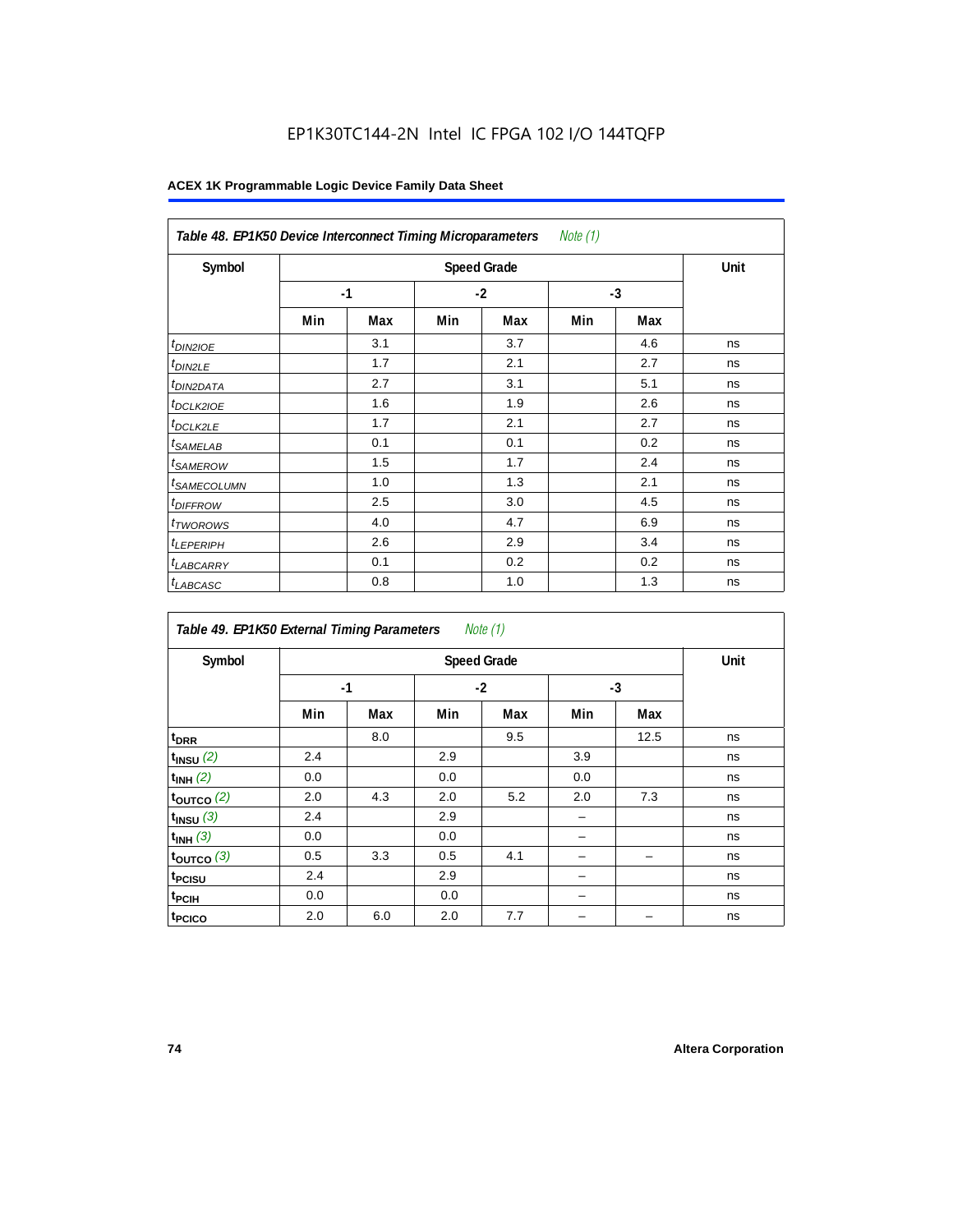| Table 50. EP1K50 External Bidirectional Timing Parameters<br>Note $(1)$ |      |      |     |      |      |      |    |  |  |  |
|-------------------------------------------------------------------------|------|------|-----|------|------|------|----|--|--|--|
| Symbol                                                                  |      | Unit |     |      |      |      |    |  |  |  |
|                                                                         | $-1$ |      |     | $-2$ | $-3$ |      |    |  |  |  |
|                                                                         | Min  | Max  | Min | Max  | Min  | Max  |    |  |  |  |
| $t_{INSUBIDIR}$ (2)                                                     | 2.7  |      | 3.2 |      | 4.3  |      | ns |  |  |  |
| $t_{INHBIDIR}$ (2)                                                      | 0.0  |      | 0.0 |      | 0.0  |      | ns |  |  |  |
| $t_{INSUBIDIR}$ (3)                                                     | 3.7  |      | 4.2 |      |      |      | ns |  |  |  |
| $t_{INHBIDIR}$ (3)                                                      | 0.0  |      | 0.0 |      |      |      | ns |  |  |  |
| toutcobidir $(2)$                                                       | 2.0  | 4.5  | 2.0 | 5.2  | 2.0  | 7.3  | ns |  |  |  |
| $t_{XZBIDIR}$ (2)                                                       |      | 6.8  |     | 7.8  |      | 10.1 | ns |  |  |  |
| $t_{ZXBIDIR}$ (2)                                                       |      | 6.8  |     | 7.8  |      | 10.1 | ns |  |  |  |
| $t_{\text{OUTCOBIDIR}}$ (3)                                             | 0.5  | 3.5  | 0.5 | 4.2  |      |      |    |  |  |  |
| $t_{XZBIDIR}$ (3)                                                       |      | 6.8  |     | 8.4  |      |      | ns |  |  |  |
| $t_{ZXBIDIR}$ (3)                                                       |      | 6.8  |     | 8.4  |      |      | ns |  |  |  |

# *Notes to tables:*

(1) All timing parameters are described in Tables 22 through 29.<br>
(2) This parameter is measured without use of the ClockLock or

(2) This parameter is measured without use of the ClockLock or ClockBoost circuits.<br>
(3) This parameter is measured with use of the ClockLock or ClockBoost circuits

This parameter is measured with use of the ClockLock or ClockBoost circuits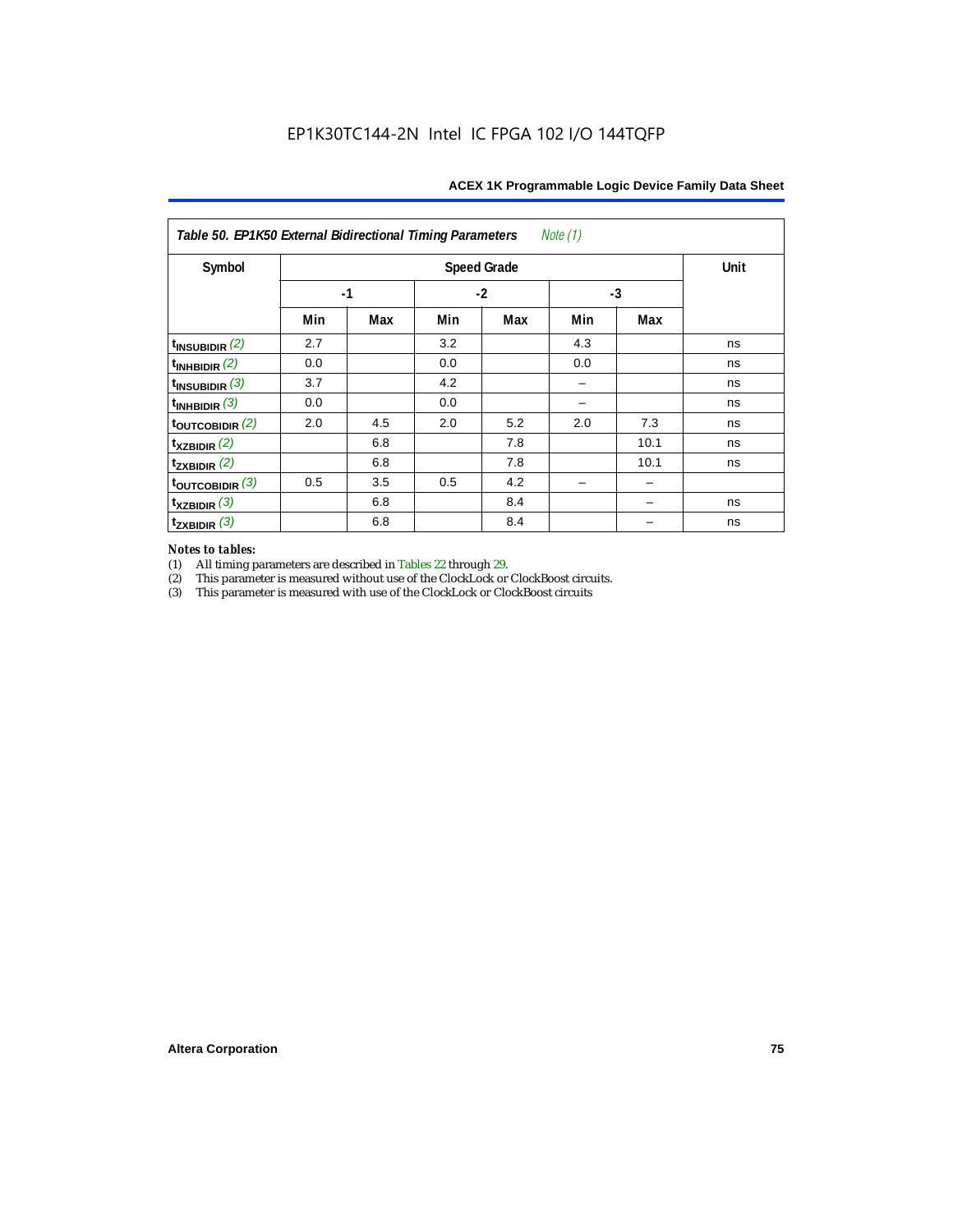Tables 51 through 57 show EP1K100 device internal and external timing parameters.

| Symbol                     |     | <b>Speed Grade</b> |         |      |     |      |    |  |  |  |
|----------------------------|-----|--------------------|---------|------|-----|------|----|--|--|--|
|                            |     | $-1$               |         | $-2$ |     | $-3$ |    |  |  |  |
|                            | Min | Max                | Min     | Max  | Min | Max  |    |  |  |  |
| $t_{LUT}$                  |     | 0.7                |         | 1.0  |     | 1.5  | ns |  |  |  |
| $t_{CLUT}$                 |     | 0.5                |         | 0.7  |     | 0.9  | ns |  |  |  |
| $t_{RLUT}$                 |     | 0.6                |         | 0.8  |     | 1.1  | ns |  |  |  |
| <b>t</b> <sub>PACKED</sub> |     | 0.3                |         | 0.4  |     | 0.5  | ns |  |  |  |
| $t_{EN}$                   |     | 0.2                |         | 0.3  |     | 0.3  | ns |  |  |  |
| $t_{CICO}$                 |     | 0.1                |         | 0.1  |     | 0.2  | ns |  |  |  |
| $t_{\text{CGEN}}$          |     | 0.4                |         | 0.5  |     | 0.7  | ns |  |  |  |
| $t_{GENR}$                 |     | 0.1                |         | 0.1  |     | 0.2  | ns |  |  |  |
| $t_{CASC}$                 |     | 0.6                |         | 0.9  |     | 1.2  | ns |  |  |  |
| $t_C$                      |     | 0.8                |         | 1.0  |     | 1.4  | ns |  |  |  |
| $t_{\rm CO}$               |     | 0.6                |         | 0.8  |     | 1.1  | ns |  |  |  |
| $t$ <sub>COMB</sub>        |     | 0.4                |         | 0.5  |     | 0.7  | ns |  |  |  |
| $t_{\rm SU}$               | 0.4 |                    | 0.6     |      | 0.7 |      | ns |  |  |  |
| $t_H\,$                    | 0.5 |                    | 0.7     |      | 0.9 |      | ns |  |  |  |
| $t_{PRE}$                  |     | 0.8                |         | 1.0  |     | 1.4  | ns |  |  |  |
| $t_{CLR}$                  |     | 0.8                |         | 1.0  |     | 1.4  | ns |  |  |  |
| $t_{CH}$                   | 1.5 |                    | 2.0     |      | 2.5 |      | ns |  |  |  |
| $t_{CL}$                   | 1.5 |                    | $2.0\,$ |      | 2.5 |      | ns |  |  |  |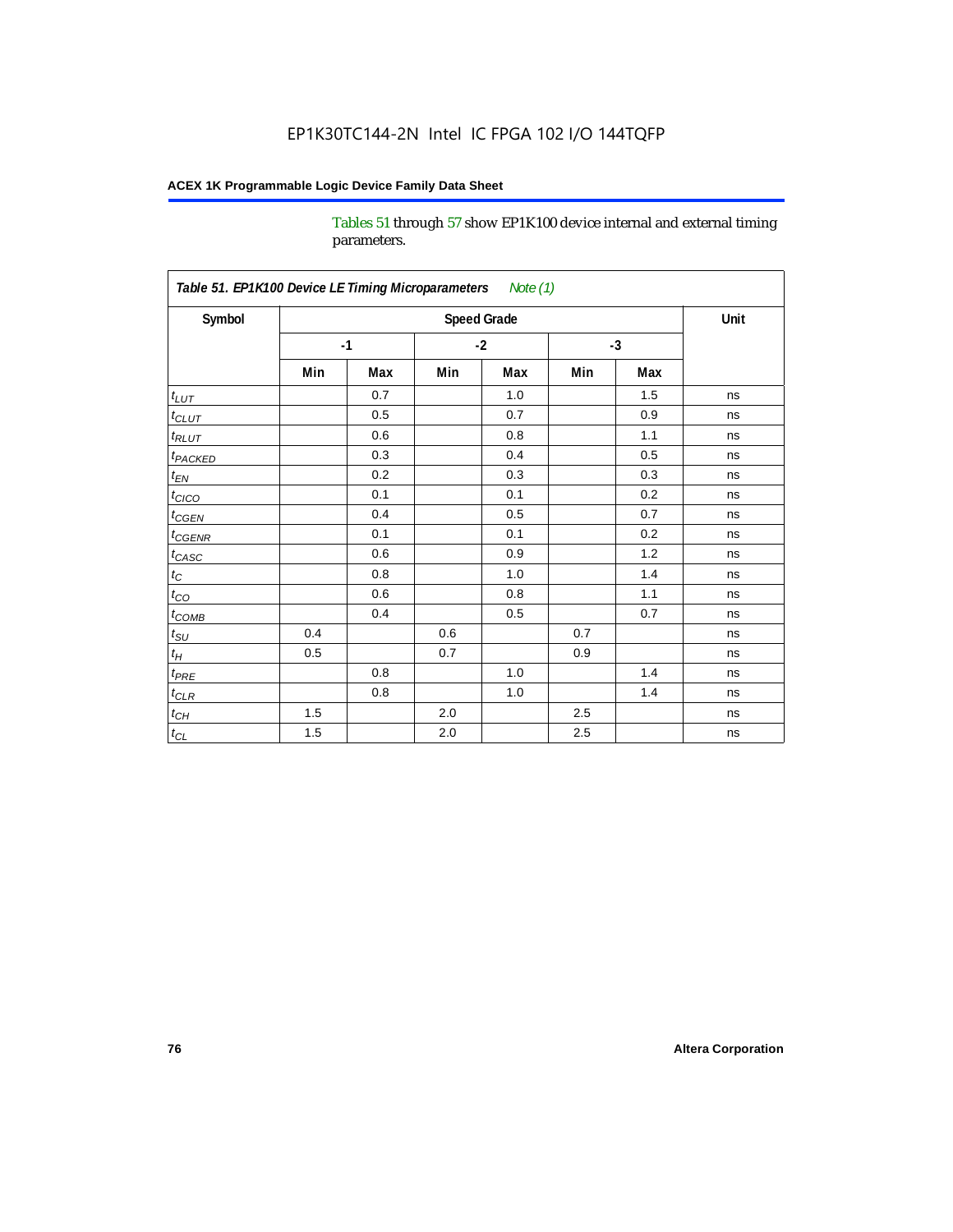| Table 52. EP1K100 Device IOE Timing Microparameters<br>Note (1) |     |      |      |                    |      |     |      |  |  |  |
|-----------------------------------------------------------------|-----|------|------|--------------------|------|-----|------|--|--|--|
| Symbol                                                          |     |      |      | <b>Speed Grade</b> |      |     | Unit |  |  |  |
|                                                                 |     | $-1$ | $-2$ |                    | $-3$ |     |      |  |  |  |
|                                                                 | Min | Max  | Min  | Max                | Min  | Max |      |  |  |  |
| t <sub>IOD</sub>                                                |     | 1.7  |      | 2.0                |      | 2.6 | ns   |  |  |  |
| $t_{\text{IOC}}$                                                |     | 0.0  |      | 0.0                |      | 0.0 | ns   |  |  |  |
| $t_{IOCO}$                                                      |     | 1.4  |      | 1.6                |      | 2.1 | ns   |  |  |  |
| $t_{IOCOMB}$                                                    |     | 0.5  |      | 0.7                |      | 0.9 | ns   |  |  |  |
| $t_{IOSU}$                                                      | 0.8 |      | 1.0  |                    | 1.3  |     | ns   |  |  |  |
| $t_{IOH}$                                                       | 0.7 |      | 0.9  |                    | 1.2  |     | ns   |  |  |  |
| $t_{IOCLR}$                                                     |     | 0.5  |      | 0.7                |      | 0.9 | ns   |  |  |  |
| $t_{OD1}$                                                       |     | 3.0  |      | 4.2                |      | 5.6 | ns   |  |  |  |
| $t_{OD2}$                                                       |     | 3.0  |      | 4.2                |      | 5.6 | ns   |  |  |  |
| $t_{OD3}$                                                       |     | 4.0  |      | 5.5                |      | 7.3 | ns   |  |  |  |
| $t_{XZ}$                                                        |     | 3.5  |      | 4.6                |      | 6.1 | ns   |  |  |  |
| $t_{ZX1}$                                                       |     | 3.5  |      | 4.6                |      | 6.1 | ns   |  |  |  |
| $t_{ZX2}$                                                       |     | 3.5  |      | 4.6                |      | 6.1 | ns   |  |  |  |
| $t_{ZX3}$                                                       |     | 4.5  |      | 5.9                |      | 7.8 | ns   |  |  |  |
| $t_{INREG}$                                                     |     | 2.0  |      | 2.6                |      | 3.5 | ns   |  |  |  |
| $t_{IOFD}$                                                      |     | 0.5  |      | 0.8                |      | 1.2 | ns   |  |  |  |
| $t_{INCOMB}$                                                    |     | 0.5  |      | 0.8                |      | 1.2 | ns   |  |  |  |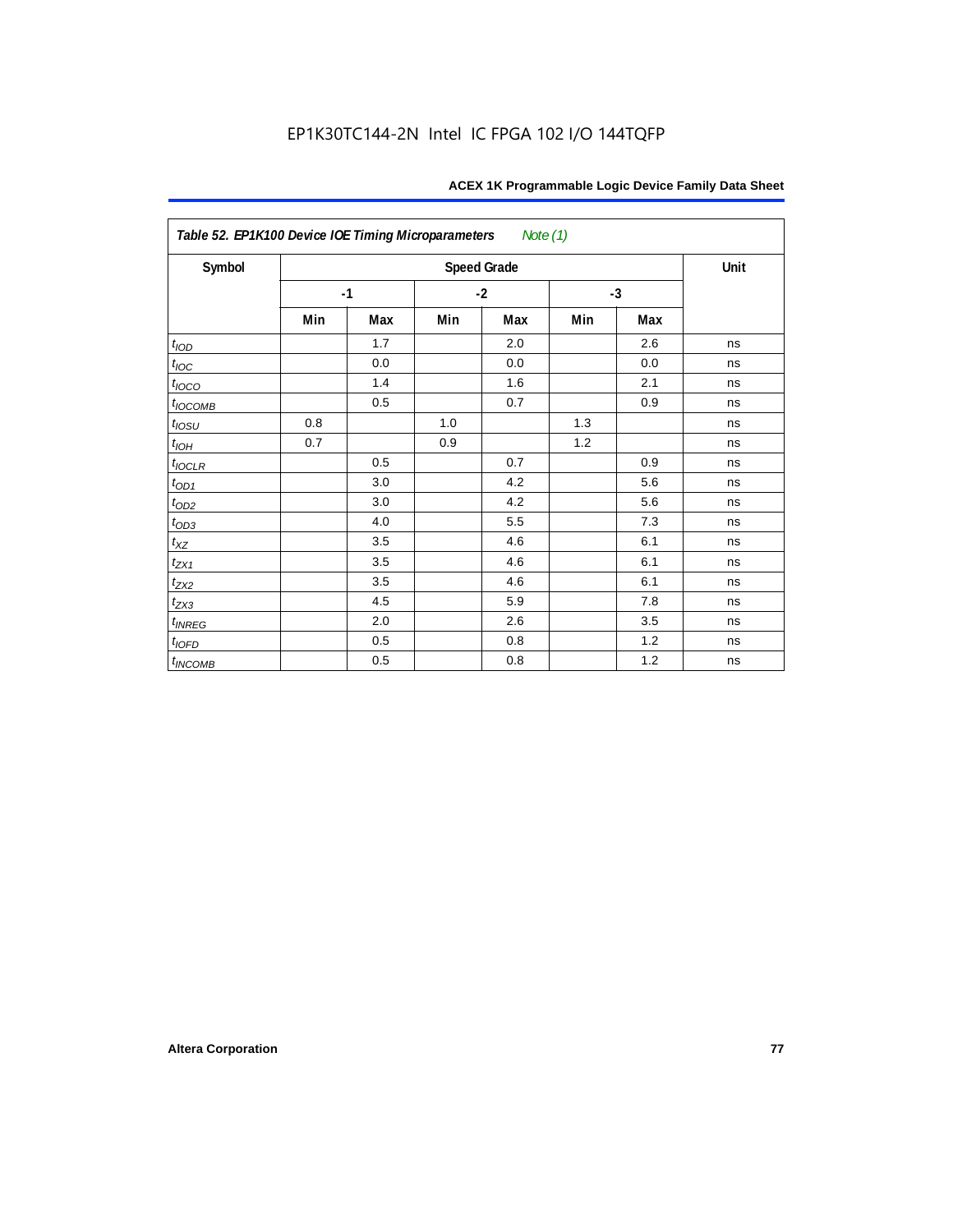| Symbol                  |     |      |     | <b>Speed Grade</b> |     |      | Unit |
|-------------------------|-----|------|-----|--------------------|-----|------|------|
|                         |     | $-1$ |     | $-2$               |     | $-3$ |      |
|                         | Min | Max  | Min | Max                | Min | Max  |      |
| <sup>t</sup> EABDATA1   |     | 1.5  |     | 2.0                |     | 2.6  | ns   |
| <sup>t</sup> EABDATA1   |     | 0.0  |     | 0.0                |     | 0.0  | ns   |
| t <sub>EABWE1</sub>     |     | 1.5  |     | 2.0                |     | 2.6  | ns   |
| <sup>t</sup> EABWE2     |     | 0.3  |     | 0.4                |     | 0.5  | ns   |
| <sup>t</sup> EABRE1     |     | 0.3  |     | 0.4                |     | 0.5  | ns   |
| <sup>t</sup> EABRE2     |     | 0.0  |     | 0.0                |     | 0.0  | ns   |
| <sup>t</sup> EABCLK     |     | 0.0  |     | 0.0                |     | 0.0  | ns   |
| t <sub>EABCO</sub>      |     | 0.3  |     | 0.4                |     | 0.5  | ns   |
| <i><b>EABBYPASS</b></i> |     | 0.1  |     | 0.1                |     | 0.2  | ns   |
| t <sub>EABSU</sub>      | 0.8 |      | 1.0 |                    | 1.4 |      | ns   |
| t <sub>EABH</sub>       | 0.1 |      | 0.1 |                    | 0.2 |      | ns   |
| <sup>t</sup> EABCLR     | 0.3 |      | 0.4 |                    | 0.5 |      | ns   |
| $t_{AA}$                |     | 4.0  |     | 5.1                |     | 6.6  | ns   |
| $t_{\mathit{WP}}$       | 2.7 |      | 3.5 |                    | 4.7 |      | ns   |
| $t_{RP}$                | 1.0 |      | 1.3 |                    | 1.7 |      | ns   |
| $t_{WDSU}$              | 1.0 |      | 1.3 |                    | 1.7 |      | ns   |
| $t_{WDH}$               | 0.2 |      | 0.2 |                    | 0.3 |      | ns   |
| $t_{WASU}$              | 1.6 |      | 2.1 |                    | 2.8 |      | ns   |
| $t_{WAH}$               | 1.6 |      | 2.1 |                    | 2.8 |      | ns   |
| t <sub>RASU</sub>       | 3.0 |      | 3.9 |                    | 5.2 |      | ns   |
| $t_{RAH}$               | 0.1 |      | 0.1 |                    | 0.2 |      | ns   |
| $t_{WO}$                |     | 1.5  |     | 2.0                |     | 2.6  | ns   |
| $t_{DD}$                |     | 1.5  |     | 2.0                |     | 2.6  | ns   |
| t <sub>EABOUT</sub>     |     | 0.2  |     | 0.3                |     | 0.3  | ns   |
| t <sub>EABCH</sub>      | 1.5 |      | 2.0 |                    | 2.5 |      | ns   |
| $t_{EABCL}$             | 2.7 |      | 3.5 |                    | 4.7 |      | ns   |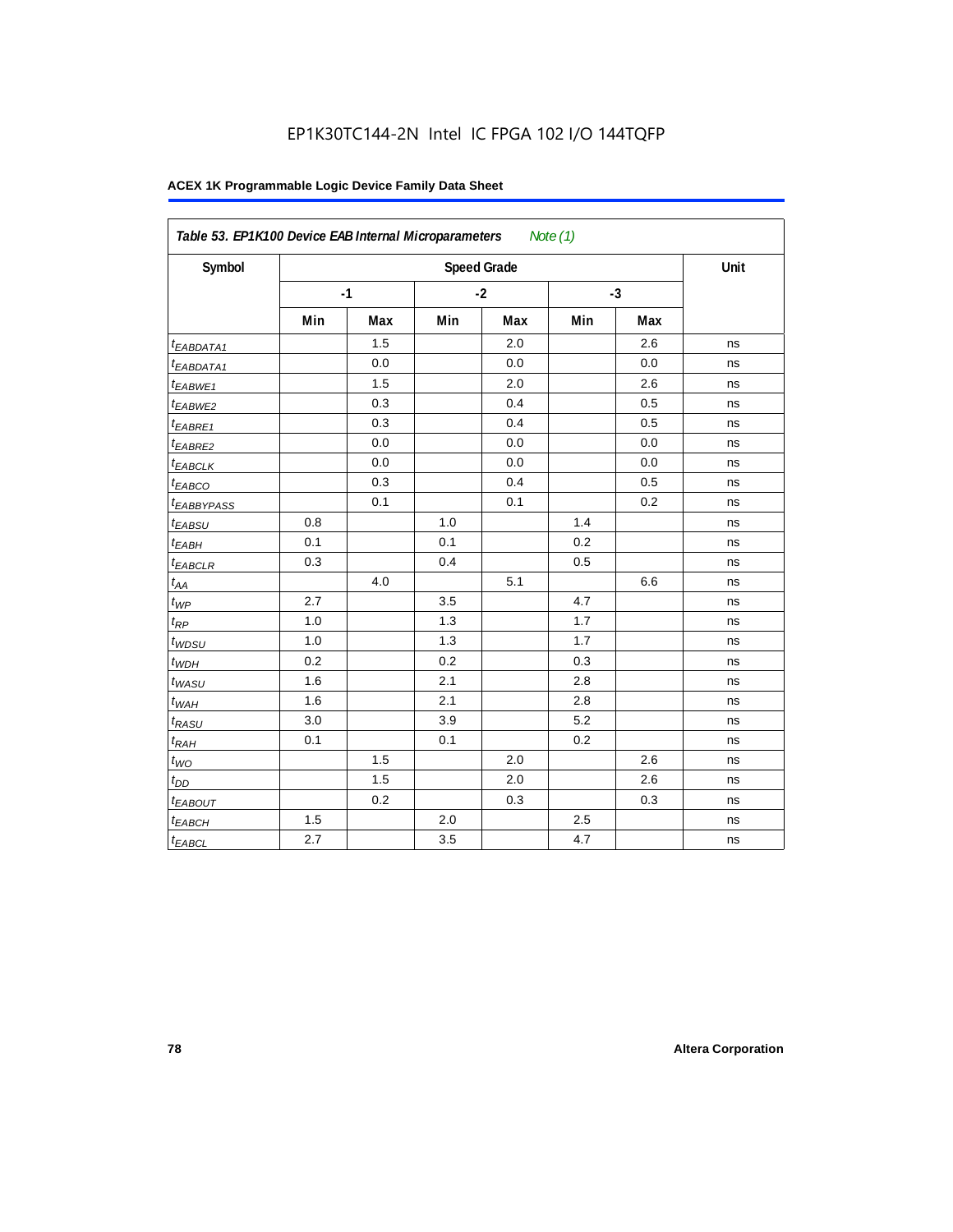| Table 54. EP1K100 Device EAB Internal Timing Macroparameters<br>Note $(1)$ |      |     |      |                    |      |      |      |  |  |  |
|----------------------------------------------------------------------------|------|-----|------|--------------------|------|------|------|--|--|--|
| Symbol                                                                     |      |     |      | <b>Speed Grade</b> |      |      | Unit |  |  |  |
|                                                                            | $-1$ |     | $-2$ |                    |      | $-3$ |      |  |  |  |
|                                                                            | Min  | Max | Min  | Max                | Min  | Max  |      |  |  |  |
| $t_{EABA}$                                                                 |      | 5.9 |      | 7.6                |      | 9.9  | ns   |  |  |  |
| <sup>t</sup> EABRCOMB                                                      | 5.9  |     | 7.6  |                    | 9.9  |      | ns   |  |  |  |
| <b><i>EABRCREG</i></b>                                                     | 5.1  |     | 6.5  |                    | 8.5  |      | ns   |  |  |  |
| $t_{EABWP}$                                                                | 2.7  |     | 3.5  |                    | 4.7  |      | ns   |  |  |  |
| t <sub>EABWCOMB</sub>                                                      | 5.9  |     | 7.7  |                    | 10.3 |      | ns   |  |  |  |
| <i>EABWCREG</i>                                                            | 5.4  |     | 7.0  |                    | 9.4  |      | ns   |  |  |  |
| $t_{EABDD}$                                                                |      | 3.4 |      | 4.5                |      | 5.9  | ns   |  |  |  |
| t <sub>eabdataco</sub>                                                     |      | 0.5 |      | 0.7                |      | 0.8  | ns   |  |  |  |
| <i><b>EABDATASU</b></i>                                                    | 0.8  |     | 1.0  |                    | 1.4  |      | ns   |  |  |  |
| t <sub>EABDATAH</sub>                                                      | 0.1  |     | 0.1  |                    | 0.2  |      | ns   |  |  |  |
| t <sub>EABWESU</sub>                                                       | 1.1  |     | 1.4  |                    | 1.9  |      | ns   |  |  |  |
| t <sub>EABWEH</sub>                                                        | 0.0  |     | 0.0  |                    | 0.0  |      | ns   |  |  |  |
| <sup>t</sup> EABWDSU                                                       | 1.0  |     | 1.3  |                    | 1.7  |      | ns   |  |  |  |
| <sup>t</sup> EABWDH                                                        | 0.2  |     | 0.2  |                    | 0.3  |      | ns   |  |  |  |
| <sup>t</sup> EABWASU                                                       | 4.1  |     | 5.2  |                    | 6.8  |      | ns   |  |  |  |
| t <sub>ЕАВWАН</sub>                                                        | 0.0  |     | 0.0  |                    | 0.0  |      | ns   |  |  |  |
| t <sub>EABWO</sub>                                                         |      | 3.4 |      | 4.5                |      | 5.9  | ns   |  |  |  |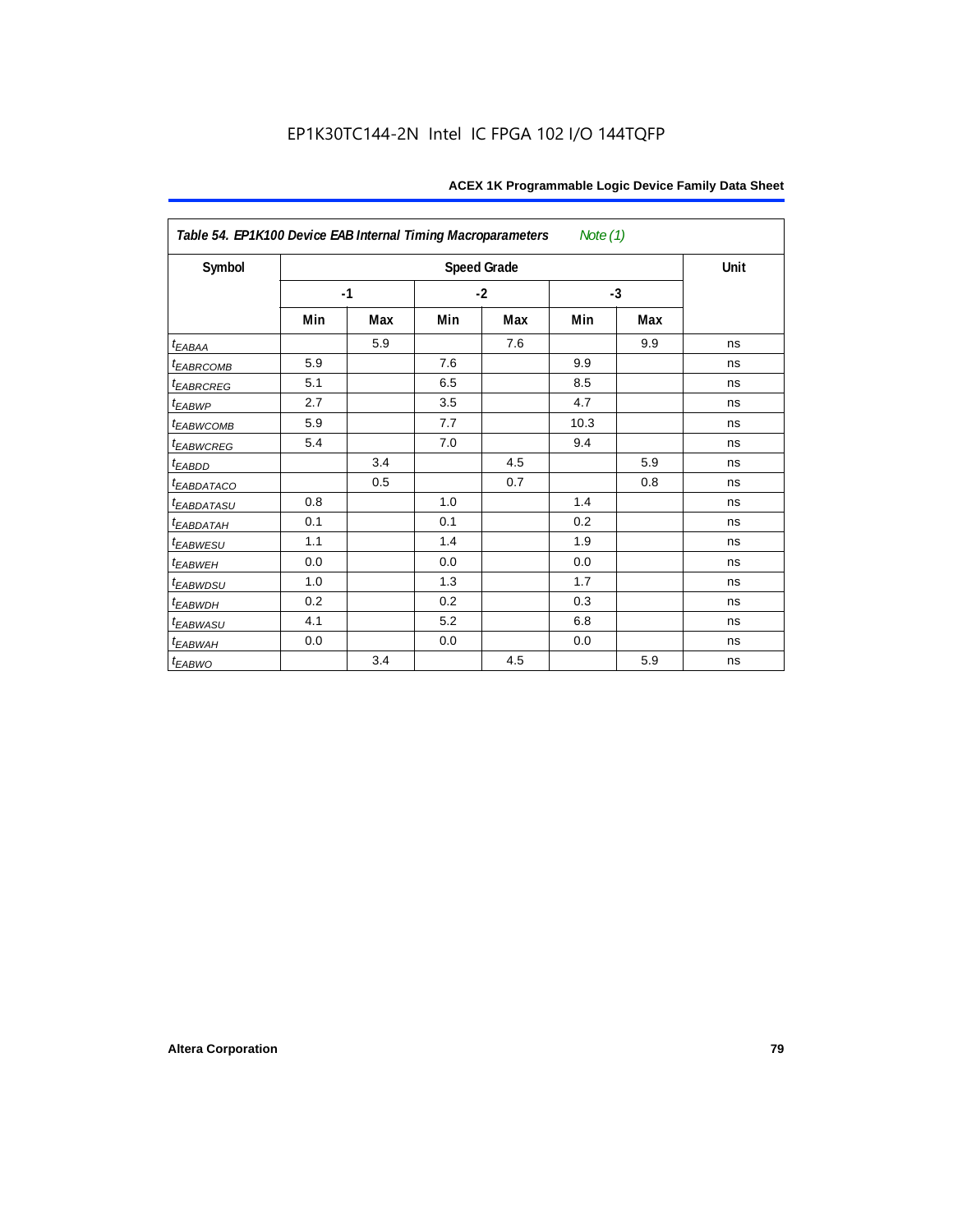## EP1K30TC144-2N Intel IC FPGA 102 I/O 144TQFP

| Table 55. EP1K100 Device Interconnect Timing Microparameters<br>Note (1) |     |                    |     |      |      |     |    |  |  |  |
|--------------------------------------------------------------------------|-----|--------------------|-----|------|------|-----|----|--|--|--|
| Symbol                                                                   |     | <b>Speed Grade</b> |     |      |      |     |    |  |  |  |
|                                                                          |     | $-1$               |     | $-2$ | $-3$ |     |    |  |  |  |
|                                                                          | Min | Max                | Min | Max  | Min  | Max |    |  |  |  |
| <i>t<sub>DIN2IOE</sub></i>                                               |     | 3.1                |     | 3.6  |      | 4.4 | ns |  |  |  |
| <sup>t</sup> DIN2LE                                                      |     | 0.3                |     | 0.4  |      | 0.5 | ns |  |  |  |
| <sup>t</sup> DIN2DATA                                                    |     | 1.6                |     | 1.8  |      | 2.0 | ns |  |  |  |
| <sup>t</sup> DCLK2IOE                                                    |     | 0.8                |     | 1.1  |      | 1.4 | ns |  |  |  |
| <sup>t</sup> DCLK2LE                                                     |     | 0.3                |     | 0.4  |      | 0.5 | ns |  |  |  |
| <sup>t</sup> SAMELAB                                                     |     | 0.1                |     | 0.1  |      | 0.2 | ns |  |  |  |
| <sup>t</sup> SAMEROW                                                     |     | 1.5                |     | 2.5  |      | 3.4 | ns |  |  |  |
| <sup>t</sup> SAMECOLUMN                                                  |     | 0.4                |     | 1.0  |      | 1.6 | ns |  |  |  |
| <i>t<sub>DIFFROW</sub></i>                                               |     | 1.9                |     | 3.5  |      | 5.0 | ns |  |  |  |
| <sup>t</sup> TWOROWS                                                     |     | 3.4                |     | 6.0  |      | 8.4 | ns |  |  |  |
| <sup>t</sup> LEPERIPH                                                    |     | 4.3                |     | 5.4  |      | 6.5 | ns |  |  |  |
| <sup>t</sup> LABCARRY                                                    |     | 0.5                |     | 0.7  |      | 0.9 | ns |  |  |  |
| <sup>t</sup> LABCASC                                                     |     | 0.8                |     | 1.0  |      | 1.4 | ns |  |  |  |

| Table 56. EP1K100 External Timing Parameters Notes (1), (2) |                    |     |     |      |     |      |    |  |  |  |
|-------------------------------------------------------------|--------------------|-----|-----|------|-----|------|----|--|--|--|
| Symbol                                                      | <b>Speed Grade</b> |     |     |      |     |      |    |  |  |  |
|                                                             | $-1$               |     |     | $-2$ |     | $-3$ |    |  |  |  |
|                                                             | Min                | Max | Min | Max  | Min | Max  |    |  |  |  |
| t <sub>DRR</sub>                                            |                    | 9.0 |     | 12.0 |     | 16.0 | ns |  |  |  |
| $t_{INSU}$ (3)                                              | 2.0                |     | 2.5 |      | 3.3 |      | ns |  |  |  |
| $t_{INH}$ (3)                                               | 0.0                |     | 0.0 |      | 0.0 |      | ns |  |  |  |
| $t_{OUTCO}$ (3)                                             | 2.0                | 5.2 | 2.0 | 6.9  | 2.0 | 9.1  | ns |  |  |  |
| $t_{INSU}$ (4)                                              | 2.0                |     | 2.2 |      |     |      | ns |  |  |  |
| $t_{INH}$ (4)                                               | 0.0                |     | 0.0 |      |     |      | ns |  |  |  |
| toutco $(4)$                                                | 0.5                | 3.0 | 0.5 | 4.6  |     |      | ns |  |  |  |
| t <sub>PCISU</sub>                                          | 3.0                |     | 6.2 |      |     |      | ns |  |  |  |
| <sup>t</sup> PCIH                                           | 0.0                |     | 0.0 |      | -   |      | ns |  |  |  |
| t <sub>PCICO</sub>                                          | 2.0                | 6.0 | 2.0 | 6.9  |     |      | ns |  |  |  |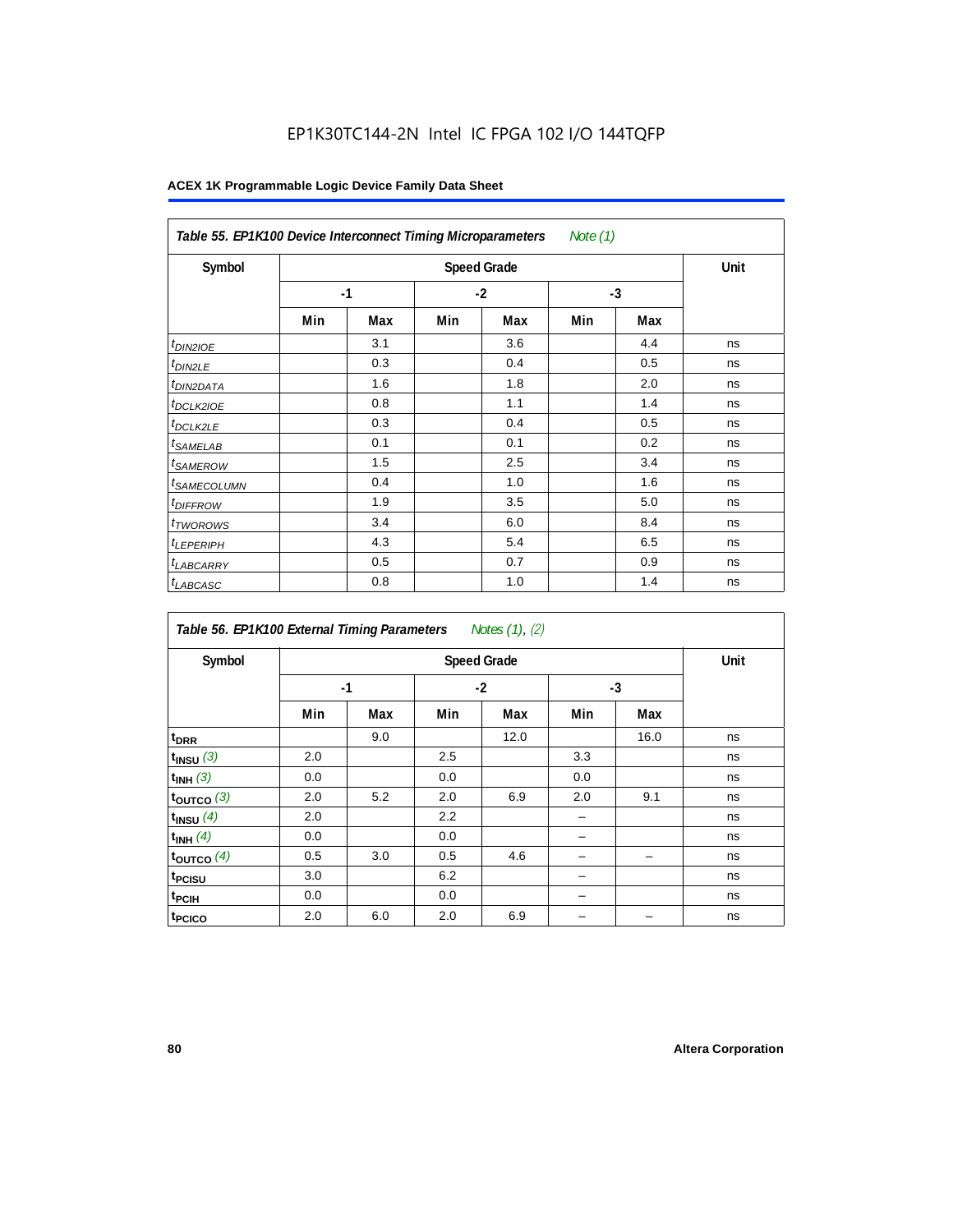|  | ACEX 1K Programmable Logic Device Family Data Sheet |  |  |  |
|--|-----------------------------------------------------|--|--|--|
|  |                                                     |  |  |  |
|  |                                                     |  |  |  |

| Table 57. EP1K100 External Bidirectional Timing Parameters<br>Notes $(1)$ , $(2)$ |                    |     |      |     |      |      |    |
|-----------------------------------------------------------------------------------|--------------------|-----|------|-----|------|------|----|
| Symbol                                                                            | <b>Speed Grade</b> |     |      |     | Unit |      |    |
|                                                                                   | $-1$               |     | $-2$ |     | $-3$ |      |    |
|                                                                                   | Min                | Max | Min  | Max | Min  | Max  |    |
| $t_{INSUBIDIR}$ (3)                                                               | 1.7                |     | 2.5  |     | 3.3  |      | ns |
| $t_{INHBIDIR}$ (3)                                                                | 0.0                |     | 0.0  |     | 0.0  |      | ns |
| $t_{INSUBIDIR}(4)$                                                                | 2.0                |     | 2.8  |     |      |      | ns |
| $t_{INHBIDIR}$ (4)                                                                | 0.0                |     | 0.0  |     |      |      | ns |
| $t_{\text{OUTCOBIDIR}}$ (3)                                                       | 2.0                | 5.2 | 2.0  | 6.9 | 2.0  | 9.1  | ns |
| $\mathbf{t}_{\text{XZBIDIR}}$ (3)                                                 |                    | 5.6 |      | 7.5 |      | 10.1 | ns |
| $t_{ZXBIDIR}$ (3)                                                                 |                    | 5.6 |      | 7.5 |      | 10.1 | ns |
| $t_{\text{OUTCOBIDIR}}$ (4)                                                       | 0.5                | 3.0 | 0.5  | 4.6 |      |      | ns |
| $t_{XZBIDIR}$ (4)                                                                 |                    | 4.6 |      | 6.5 |      |      | ns |
| $t_{ZXBIDIR}$ (4)                                                                 |                    | 4.6 |      | 6.5 |      |      | ns |

## *Notes to tables:*<br>(1) All timing p

(1) All timing parameters are described in Tables 22 through  $29$  in this data sheet.<br>(2) These parameters are specified by characterization.

(2) These parameters are specified by characterization.<br>(3) This parameter is measured without the use of the C

(3) This parameter is measured without the use of the ClockLock or ClockBoost circuits.<br>(4) This parameter is measured with the use of the ClockLock or ClockBoost circuits.

This parameter is measured with the use of the ClockLock or ClockBoost circuits.

## **Power Consumption**

The supply power (P) for ACEX 1K devices can be calculated with the following equation:

 $P = P_{INT} + P_{IO} = (I_{CCSTANDBY} + I_{CCACTIVE}) \times V_{CC} + P_{IO}$ 

The I<sub>CCACTIVE</sub> value depends on the switching frequency and the application logic. This value is calculated based on the amount of current that each LE typically consumes. The  $P_{IO}$  value, which depends on the device output load characteristics and switching frequency, can be calculated using the guidelines given in *Application Note 74 (Evaluating Power for Altera Devices)*.

**1 Compared to the rest of the device, the embedded array** consumes a negligible amount of power. Therefore, the embedded array can be ignored when calculating supply current.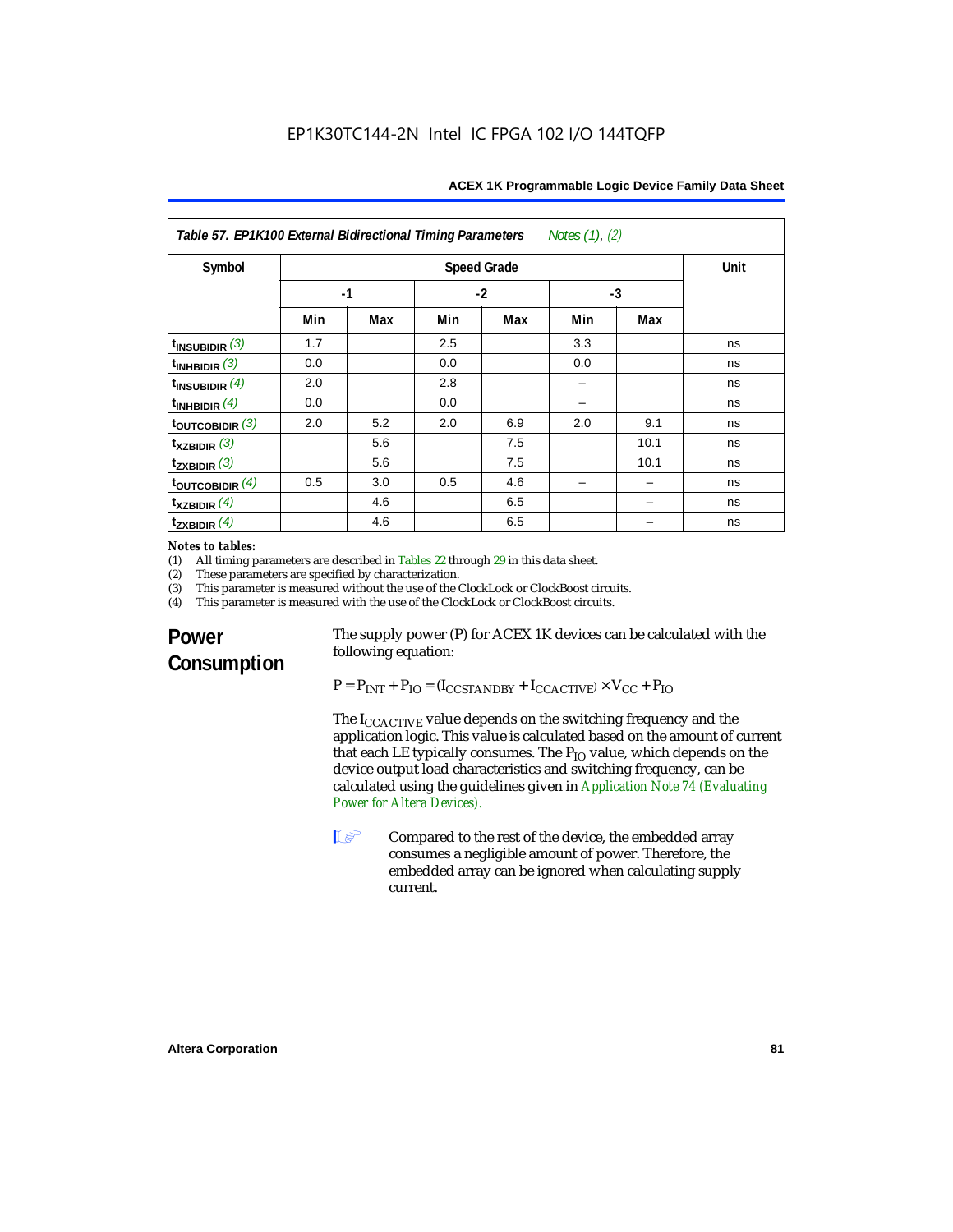The  $I_{CCACTIVE}$  value can be calculated with the following equation:

 $I_{\text{CCACTIVE}} = K \times f_{\text{MAX}} \times N \times \text{tog}_{\text{LC}} (\mu A)$ 

Where:

| $f_{MAX}$  | $=$     | Maximum operating frequency in MHz            |
|------------|---------|-----------------------------------------------|
| N          | $=$ $-$ | Total number of LEs used in the device        |
| $log_{LC}$ | $=$     | Average percent of LEs toggling at each clock |
|            |         | (typically $12.5\%$ )                         |
| K          |         | $=$ Constant                                  |

Table 58 provides the constant (K) values for ACEX 1K devices.

| Table 58. ACEX 1K Constant Values |         |  |
|-----------------------------------|---------|--|
| <b>Device</b>                     | K Value |  |
| EP1K10                            | 4.5     |  |
| EP1K30                            | 4.5     |  |
| EP1K50                            | 4.5     |  |
| EP1K100                           | 4.5     |  |

This supply power calculation provides an  $I_{CC}$  estimate based on typical conditions with no output load. The actual  $I_{CC}$  should be verified during operation because this measurement is sensitive to the actual pattern in the device and the environmental operating conditions.

To better reflect actual designs, the power model (and the constant K in the power calculation equations) for continuous interconnect ACEX 1K devices assumes that LEs drive FastTrack Interconnect channels. In contrast, the power model of segmented FPGAs assumes that all LEs drive only one short interconnect segment. This assumption may lead to inaccurate results when compared to measured power consumption for actual designs in segmented FPGAs.

Figure 31 shows the relationship between the current and operating frequency of ACEX 1K devices. For information on other ACEX 1K devices, contact Altera Applications at (800) 800-EPLD.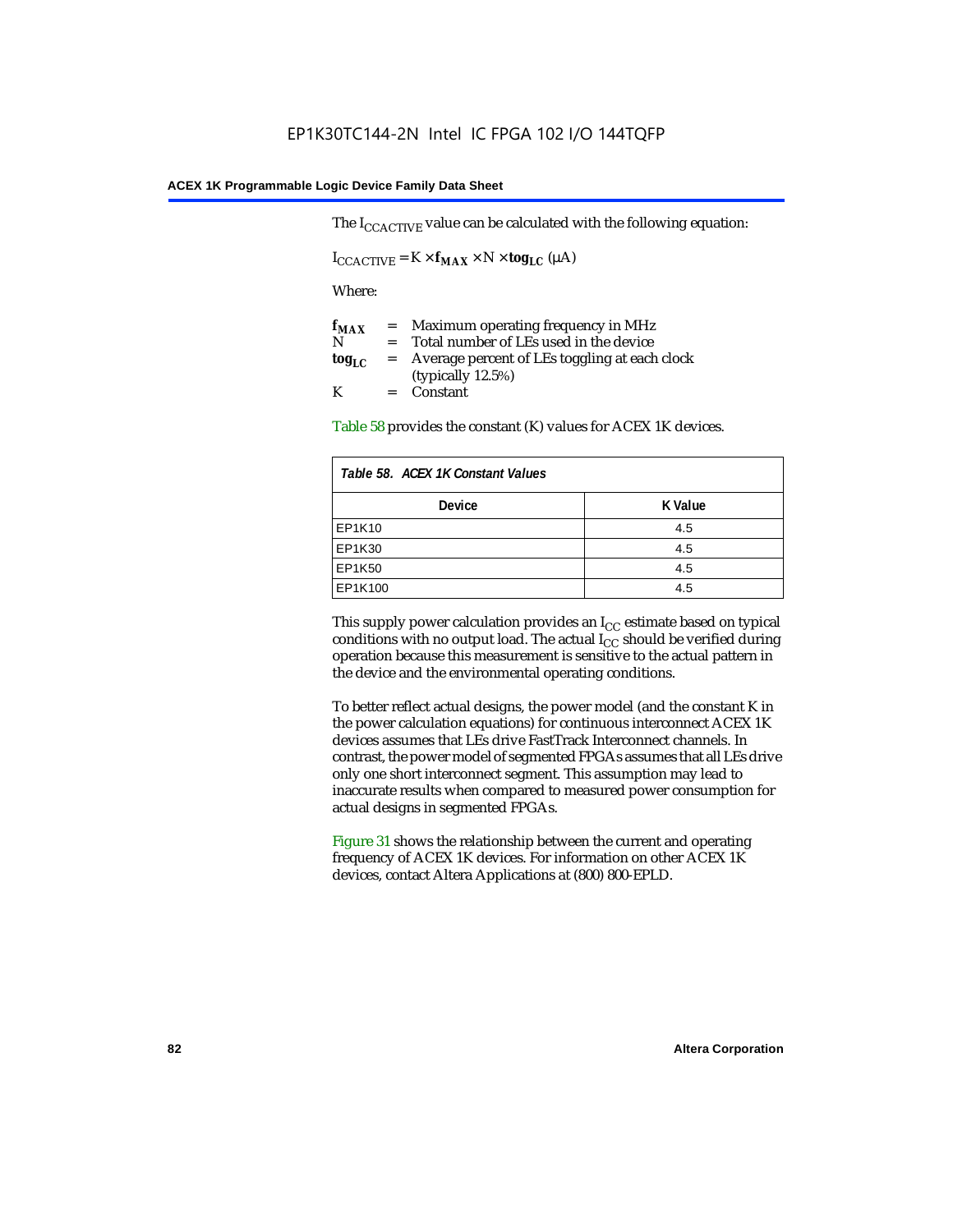

## **Configuration & Operation**

The ACEX 1K architecture supports several configuration schemes. This section summarizes the device operating modes and available device configuration schemes.

### **Operating Modes**

The ACEX 1K architecture uses SRAM configuration elements that require configuration data to be loaded every time the circuit powers up. The process of physically loading the SRAM data into the device is called *configuration*. Before configuration, as  $V_{CC}$  rises, the device initiates a Power-On Reset (POR). This POR event clears the device and prepares it for configuration. The ACEX 1K POR time does not exceed 50 µs.

**1** When configuring with a configuration device, refer to the relevant configuration device data sheet for POR timing information.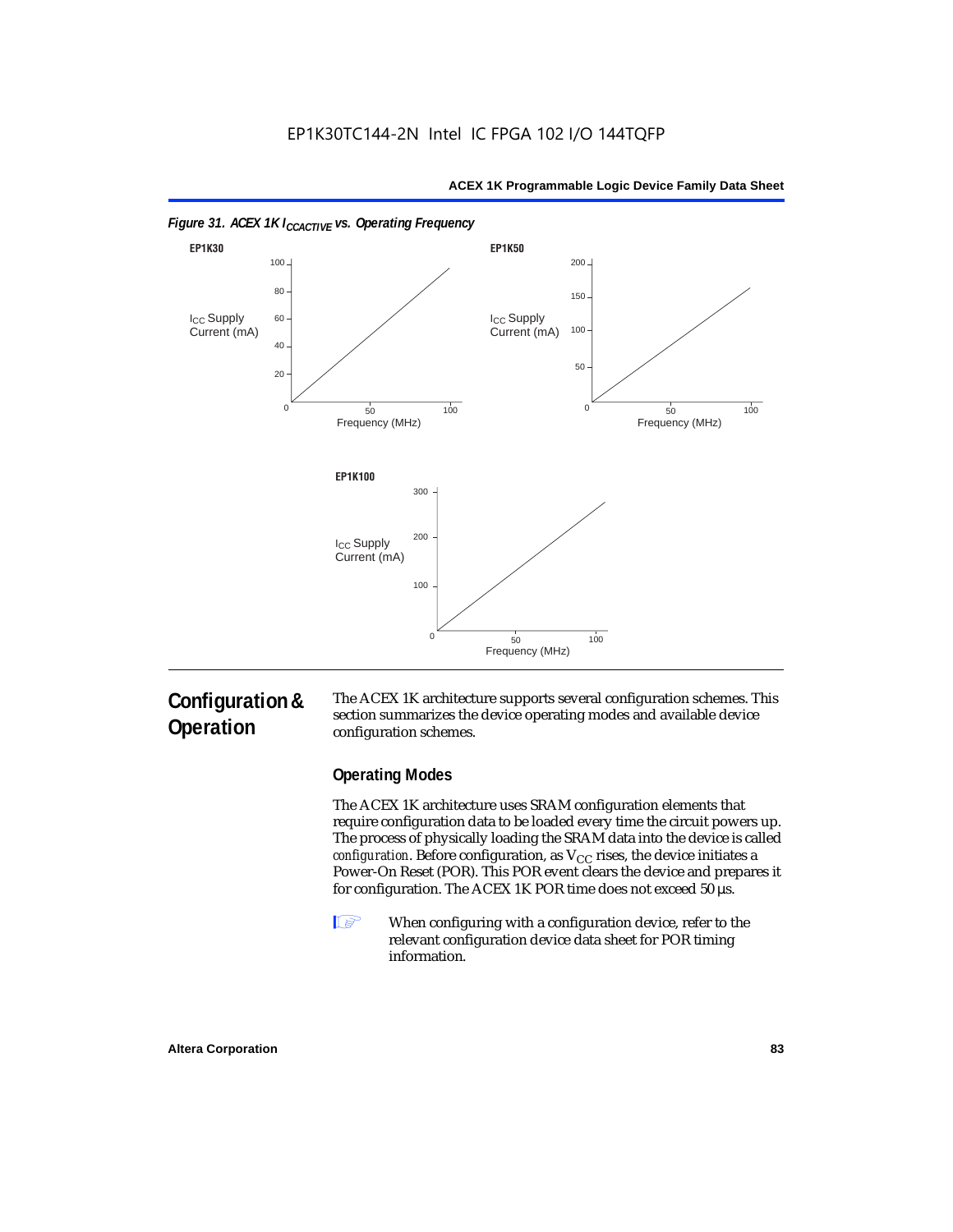During initialization, which occurs immediately after configuration, the device resets registers, enables I/O pins, and begins to operate as a logic device. Before and during configuration, all I/O pins (except dedicated inputs, clock, or configuration pins) are pulled high by a weak pull-up resistor. Together, the configuration and initialization processes are called *command mode*; normal device operation is called *user mode*.

SRAM configuration elements allow ACEX 1K devices to be reconfigured in-circuit by loading new configuration data into the device. Real-time reconfiguration is performed by forcing the device into command mode with a device pin, loading different configuration data, re-initializing the device, and resuming user-mode operation. The entire reconfiguration process requires less than 40 ms and can be used to reconfigure an entire system dynamically. In-field upgrades can be performed by distributing new configuration files.

## **Configuration Schemes**

The configuration data for an ACEX 1K device can be loaded with one of five configuration schemes (see Table 59), chosen on the basis of the target application. An EPC16, EPC2, EPC1, or EPC1441 configuration device, intelligent controller, or the JTAG port can be used to control the configuration of a ACEX 1K device, allowing automatic configuration on system power-up.

Multiple ACEX 1K devices can be configured in any of the five configuration schemes by connecting the configuration enable (nCE) and configuration enable output (nCEO) pins on each device. Additional APEX 20K, APEX 20KE, FLEX 10K, FLEX 10KA, FLEX 10KE, ACEX 1K, and FLEX 6000 devices can be configured in the same serial chain.

| Table 59. Data Sources for ACEX 1K Configuration |                                                                                                     |  |  |
|--------------------------------------------------|-----------------------------------------------------------------------------------------------------|--|--|
| <b>Configuration Scheme</b>                      | Data Source                                                                                         |  |  |
| Configuration device                             | EPC16, EPC2, EPC1, or EPC1441 configuration device                                                  |  |  |
| Passive serial (PS)                              | BitBlaster or ByteBlasterMV download cables, or serial data<br>source                               |  |  |
| Passive parallel asynchronous (PPA)              | Parallel data source                                                                                |  |  |
| Passive parallel synchronous (PPS)               | Parallel data source                                                                                |  |  |
| <b>JTAG</b>                                      | BitBlaster or ByteBlasterMV download cables, or<br>microprocessor with a Jam STAPL File or JBC File |  |  |

## **Device Pin-Outs**

See the Altera web site (**http://www.altera.com**) or the *Altera Documentation Library* for pin-out information.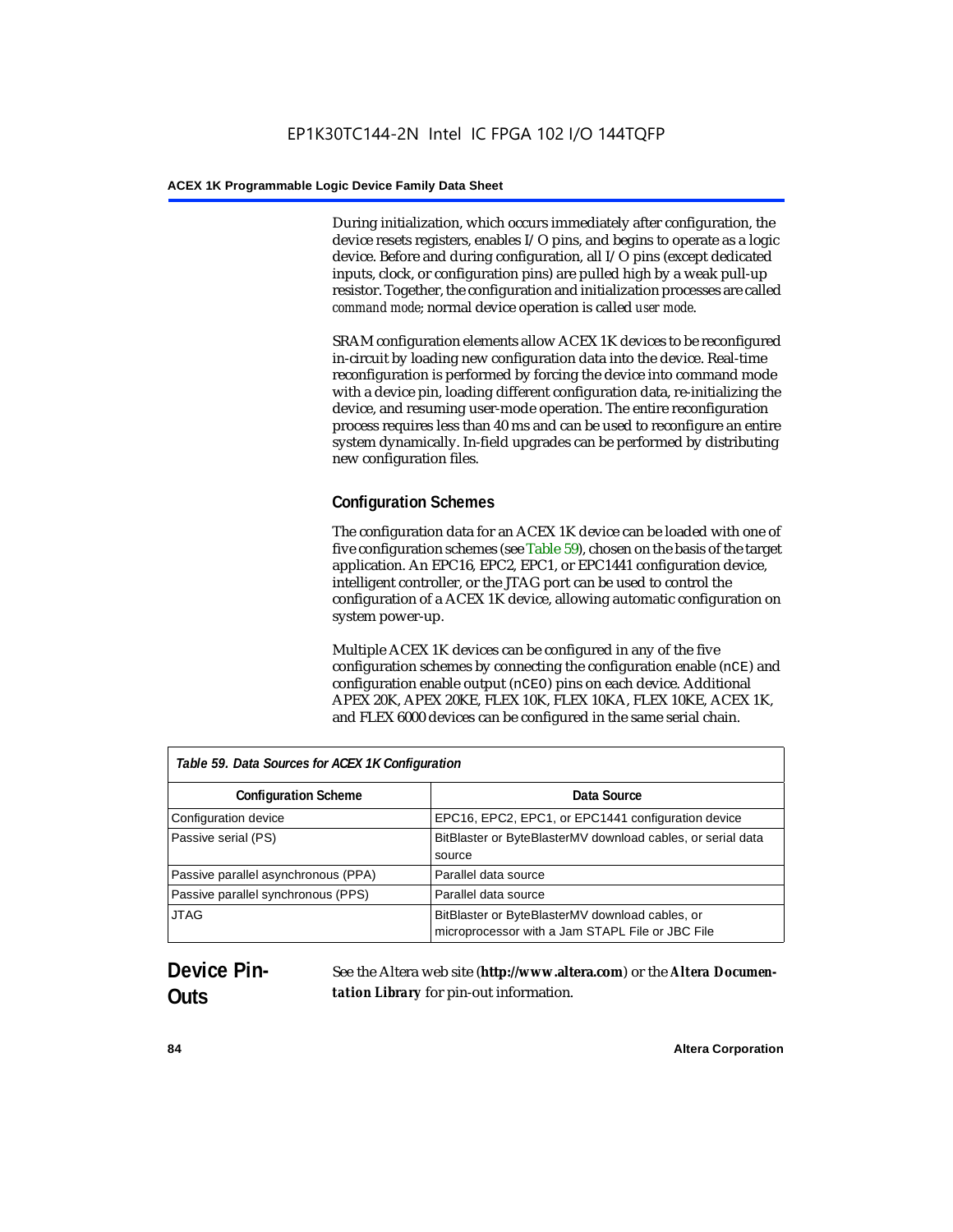| <b>Revision</b><br><b>History</b> | The information contained in the ACEX 1K Programmable Logic Device<br>Family Data Sheet version 3.4 supersedes information published in<br>previous versions. |
|-----------------------------------|---------------------------------------------------------------------------------------------------------------------------------------------------------------|
|                                   | The following changes were made to the ACEX 1K Programmable Logic<br>Device Family Data Sheet version 3.4: added extended temperature<br>support.             |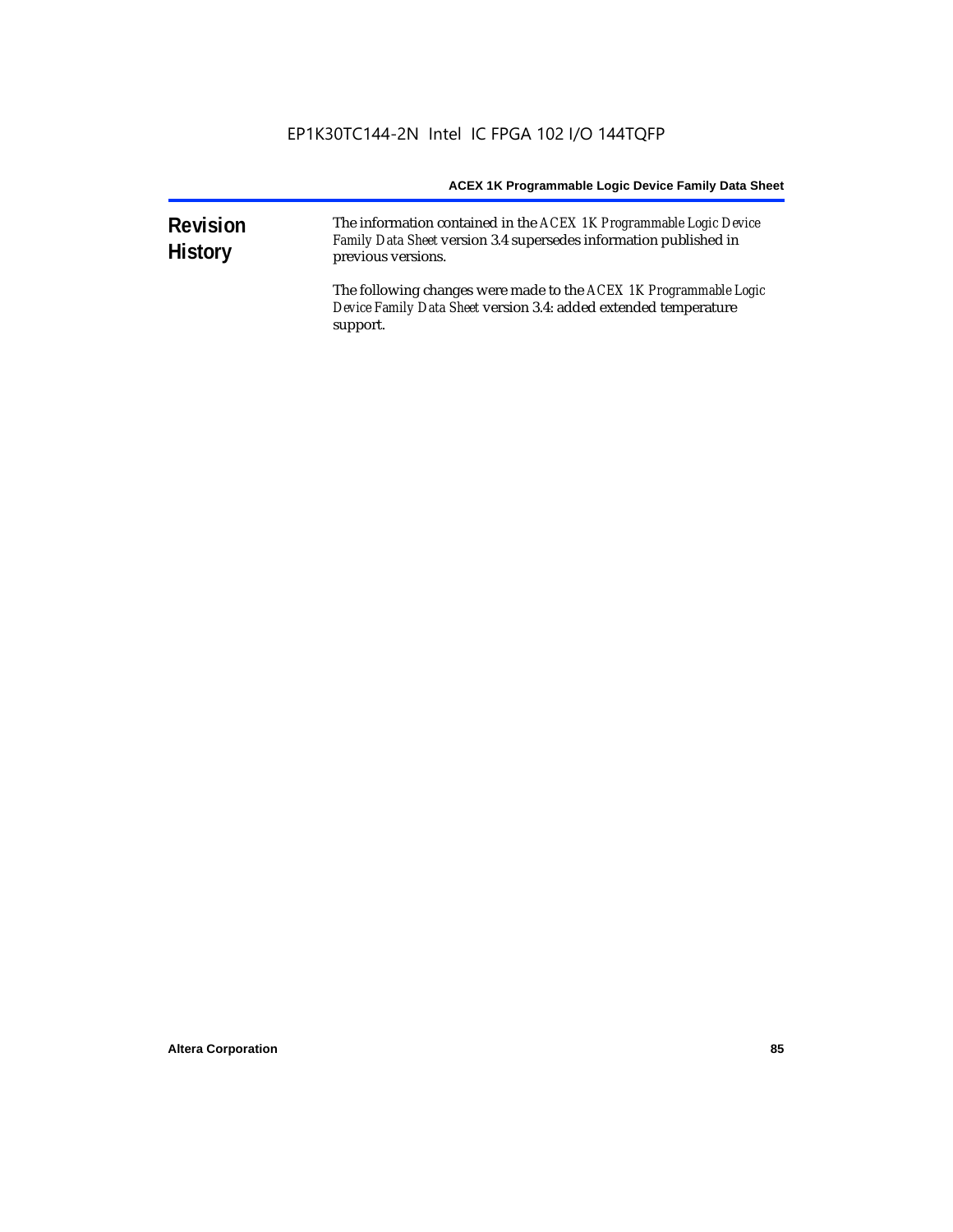

101 Innovation Drive San Jose, CA 95134 (408) 544-7000 www.altera.com Applications Hotline: (800) 800-EPLD Literature Services: lit\_req@altera.com

Copyright © 2003 Altera Corporation. All rights reserved. Altera, The Programmable Solutions Company, the stylized Altera logo, specific device designations, and all other words and logos that are identified as trademarks and/or service marks are, unless noted otherwise, the trademarks and service marks of Altera Corporation in the U.S. and other countries. All other product or service names are the property of their respective holders. Altera products are protected under numerous U.S. and foreign patents and pending applications, maskwork rights, and copyrights. Altera warrants performance of its semiconductor products to current specifications in accordance with Altera's standard warranty, but reserves the right to make changes to any products and services at any time without notice. Altera assumes no responsibility or liability

arising out of the application or use of any information, product, or service described herein except as expressly agreed to in writing by Altera Corporation. Altera customers are advised to obtain the latest version of device specifications before relying on any published information and before placing orders for products or services.



**86 Altera Corporation**